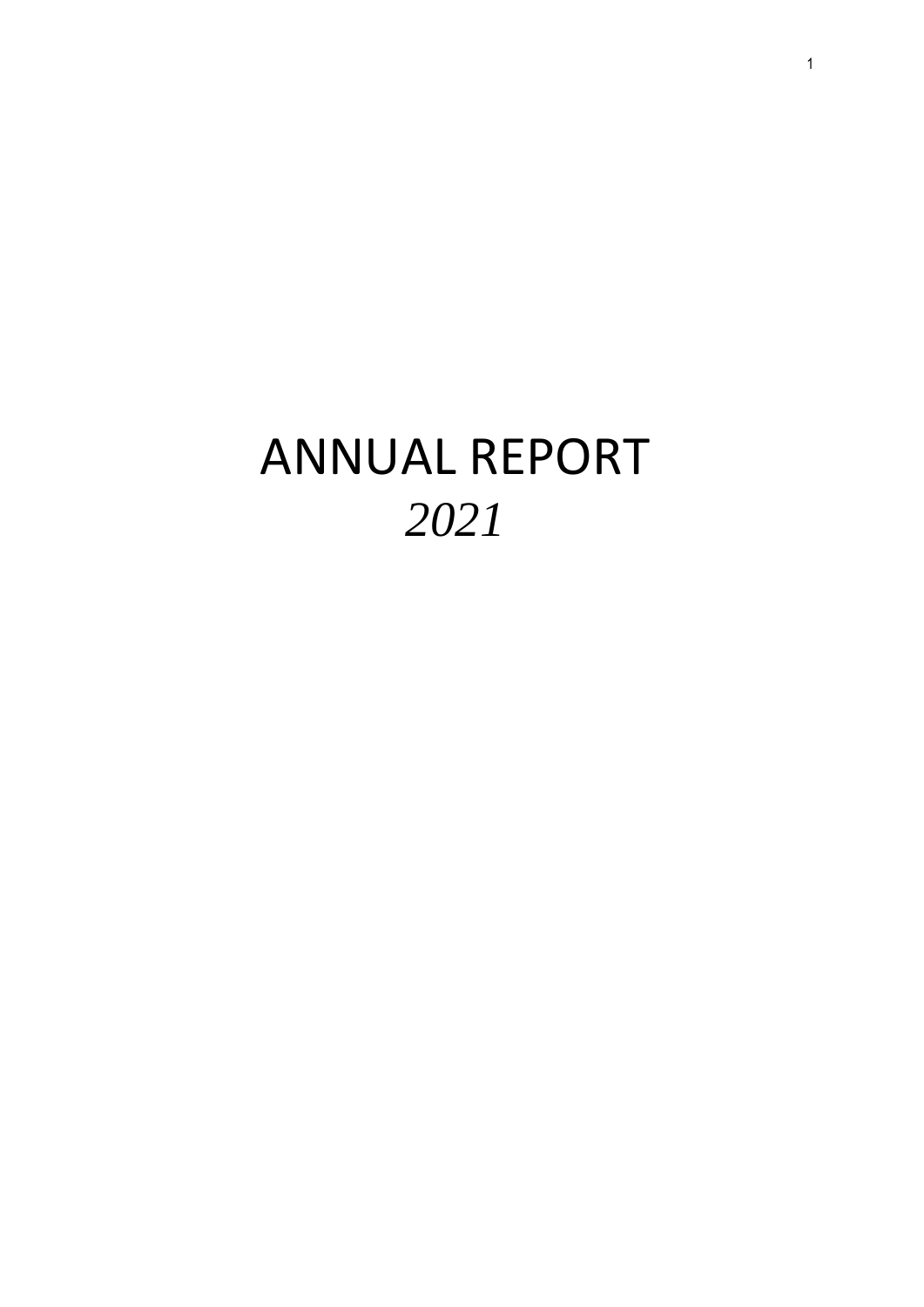# Contents

# *Annual Report 2021*

TO OUR *Shareholders* 1

| Key Figures of the Group    | 4  |
|-----------------------------|----|
| Group Structure             | 5  |
| LUDWIG BECK Executive Board | 6  |
| Supervisory Board's Report  | 7  |
| Share                       | 11 |
| Investor Relations          | 12 |

CONSOLIDATED FINANCIAL STATEMENTS *& Consolidated Notes* 2

| <b>Consolidated Balance Sheet</b>              | 14 |
|------------------------------------------------|----|
| Consolidated Statement of Comprehensive Income | 15 |
| <b>Consolidated Equity Statement</b>           | 16 |
| <b>Consolidated Cash Flow Statement</b>        | 17 |
| <b>Consolidated Notes</b>                      | 18 |

CONSOLIDATED *Management Report* 3

| Group Fundamentals                          | 49 |
|---------------------------------------------|----|
| Economic Report                             | 50 |
| <b>Risk and Opportunity Report</b>          | 58 |
| Internal Control and Risk Management System | 62 |
| <b>Forecast Report</b>                      | 63 |
| <b>Supplementary Details</b>                | 63 |



| Corporate Affidavit     | 65 |
|-------------------------|----|
| Auditors' Report        | 66 |
| Financial Calendar 2019 | 73 |
| Imprint & Contact       | 73 |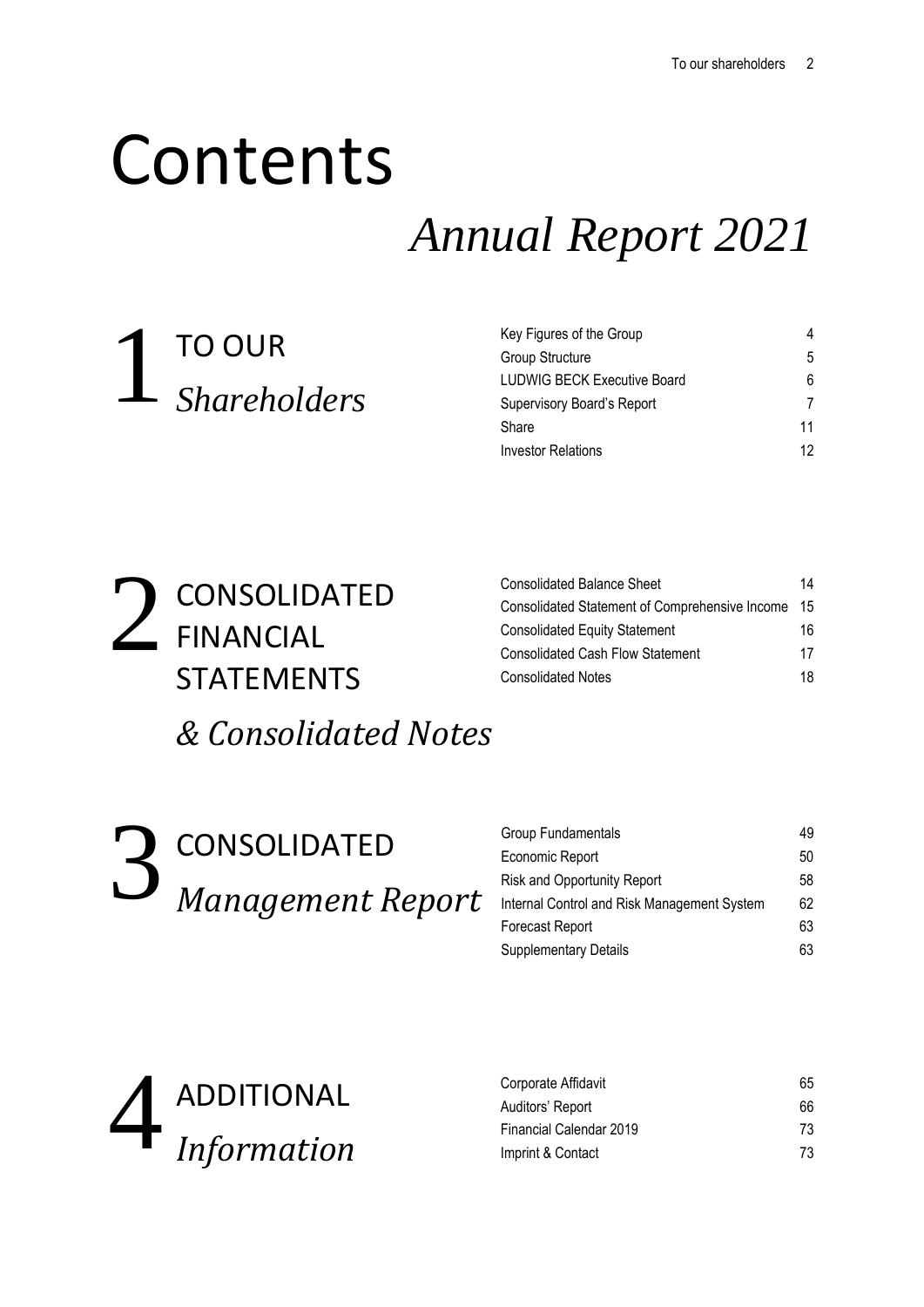# To Our 1

## *Shareholders*

| Key Figures of the Group    | 4  |
|-----------------------------|----|
| Group Structure             | 5  |
| LUDWIG BECK Executive Board | 6  |
| Supervisory Board's Report  |    |
| Share                       | 11 |
| Investor Relations          | 12 |

THERE ARE DEPARTMENT STORES, FASHION HOUSES, AND TEMPLES OF CONSUMERISM – AND THEN THERE IS *LUDWIG BECK*. WHETHER FOR OUR CUSTOMERS, EMPLOYEES, INVESTORS, AND BUSINESS PART-NERS, WE STRIVE TO BE RECOGNIZED AS MUCH FOR OUR HONESTY, *UNIQUENESS*, AND DESIRABILITY AS FOR THE EXCLUSIVE BRANDS WE OFFER.

*STYLE HAS A NEW HOME.*

LUDWIG BECK.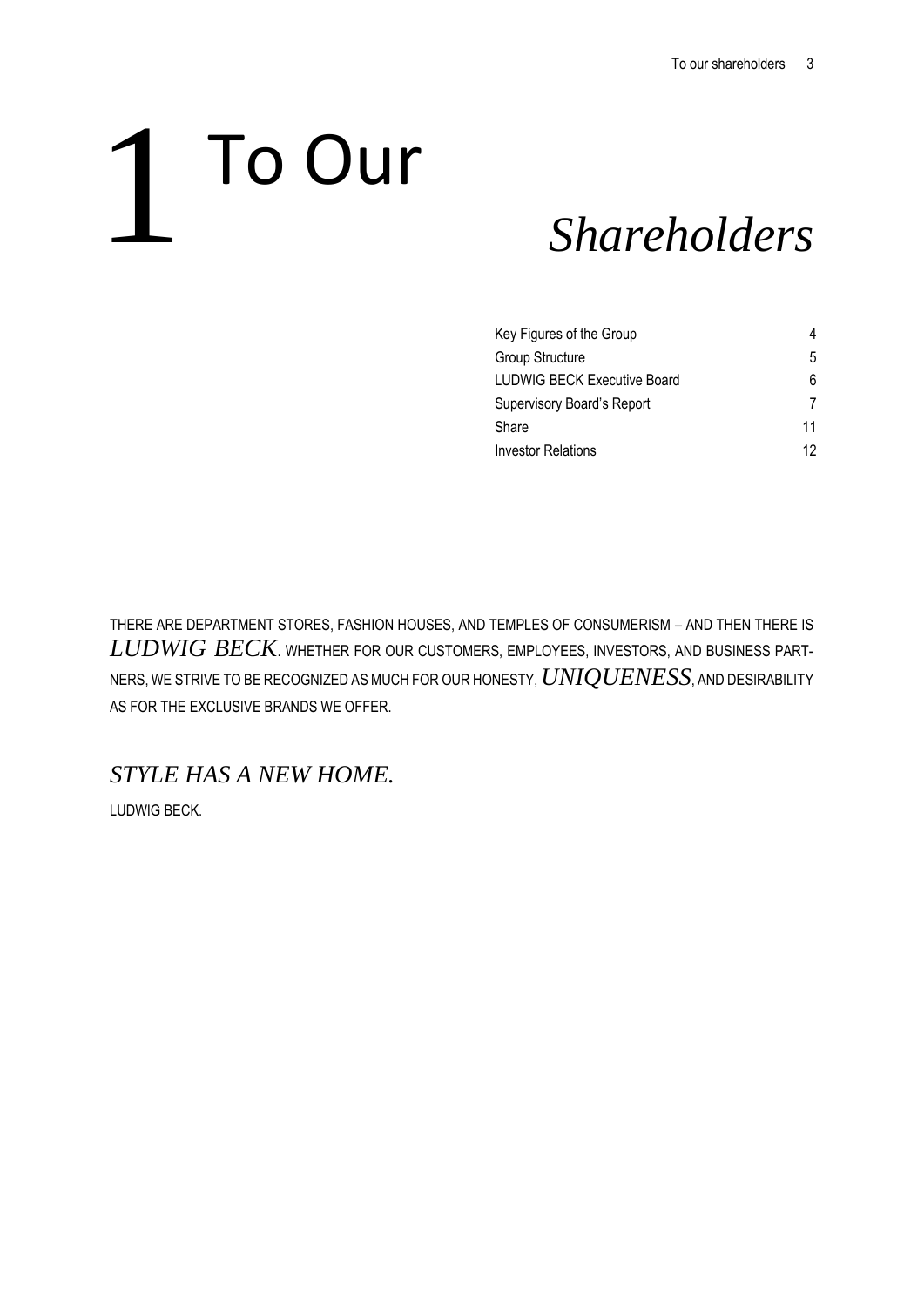## Key Figures of the Group

|                                                                             |               | 2021       | 2020       | 2019*)     | 2018*)     | 2017       |
|-----------------------------------------------------------------------------|---------------|------------|------------|------------|------------|------------|
|                                                                             |               | (IFRS/IAS) | (IFRS/IAS) | (IFRS/IAS) | (IFRS/IAS) | (IFRS/IAS) |
| Result                                                                      |               |            |            |            |            |            |
| Sales (gross)                                                               | €m            | 66.0       | 60.4       | 95.3       | 95.5       | 173.2      |
| VAT                                                                         | €m            | 10.6       | 8.9        | 15.2       | 15.2       | 27.6       |
| Sales (net)                                                                 | €m            | 55.4       | 51.5       | 80.1       | 80.3       | 145.6      |
|                                                                             | $\%$          | 100.0      | 100.0      | 100.0      | 100.0      | 100.0      |
| Gross profit                                                                | €m            | 25.4       | 20.5       | 38.6       | 38.7       | 69.6       |
|                                                                             | $\%$          | 45.8       | 39.8       | 48.2       | 48.1       | 47.8       |
| Earnings before interest, taxes, depreciation, and<br>amortization (EBITDA) | €m            | 13.0       | 4.3        | 12.9       | 10.3       | 10.9       |
|                                                                             | $\%$          | 23.5       | 8.4        | 16.1       | 12.8       | 7.5        |
| Earnings before interest and taxes (EBIT)                                   | €m            | 6.69       | $-1.9$     | 7.0        | 7.6        | 6.5        |
|                                                                             | $\frac{0}{0}$ | 12.0       | $-3.6$     | 8.7        | 9.5        | 4.4        |
| Earnings before taxes (EBT)                                                 | €m            | 4.3        | $-4.3$     | 4.6        | 6.9        | 5.6        |
|                                                                             | $\frac{0}{0}$ | 7.8        | $-8.3$     | 5.8        | 8.5        | 3.8        |
| Consolidated net profit                                                     | €m            | 3.6        | $-1.7$     | 3.4        | $5.0\,$    | 3.3        |
|                                                                             | $\%$          | 6.6        | $-3.4$     | 4.3        | 6.2        | 2.2        |
| <b>Balance sheet</b>                                                        |               |            |            |            |            |            |
| Equity                                                                      | €m            | 63.0       | 59.6       | 61.6       | 75.8       | 79.4       |
| Equity ratio                                                                | $\%$          | 37.4       | 32.4       | 34.8       | 59.9       | 60.8       |
| Return on equity before taxes                                               | $\%$          | 6.9%       | $-7.1%$    | 7.5%       | 9.1%       | 7.0%       |
| Investments                                                                 | €m            | 3.0        | 4.9        | 1.7        | 2.5        | 2.5        |
| Balance sheet total                                                         | €m            | 168.2      | 183.8      | 177.2      | 126.5      | 130.5      |
| Personnel                                                                   |               |            |            |            |            |            |
| Employees                                                                   | People        | 373        | 397        | 442        | 455        | 874        |
| Personnel expenses                                                          | €m            | 13.2       | 13.5       | 17.4       | 17.4       | 29.3       |
|                                                                             | $\%$          | 23.8       | 26.3       | 21.8       | 21.6       | 20.2       |
| Net sales per employee (weighted, average)                                  | €k            | 217.3      | 194.3      | 272.4      | 259.9      | 253.2      |
| <b>Share</b>                                                                |               |            |            |            |            |            |
| Number of shares                                                            | m.            | 3.70       | 3.70       | 3.70       | 3.70       | 3.70       |
| Earnings per share undiluted and diluted                                    | €             | 0.98       | $-0.47$    | 0.93       | 1.34       | 0.88       |
| Dividend                                                                    | €             | 0.00       | 0.00       | 0.00       | 0.00       | 0.65       |
| Other details (as of December 31)                                           |               |            |            |            |            |            |
| Sales area                                                                  | sqm           | 12,400     | 12,400     | 12,400     | 12,400     | 28,600     |
| Gross sales per square meter                                                | €/sqm         | 5,312      | 4,862      | 7,685      | 7,702      | 6,056      |
|                                                                             |               |            |            |            |            |            |

\*) Continued operations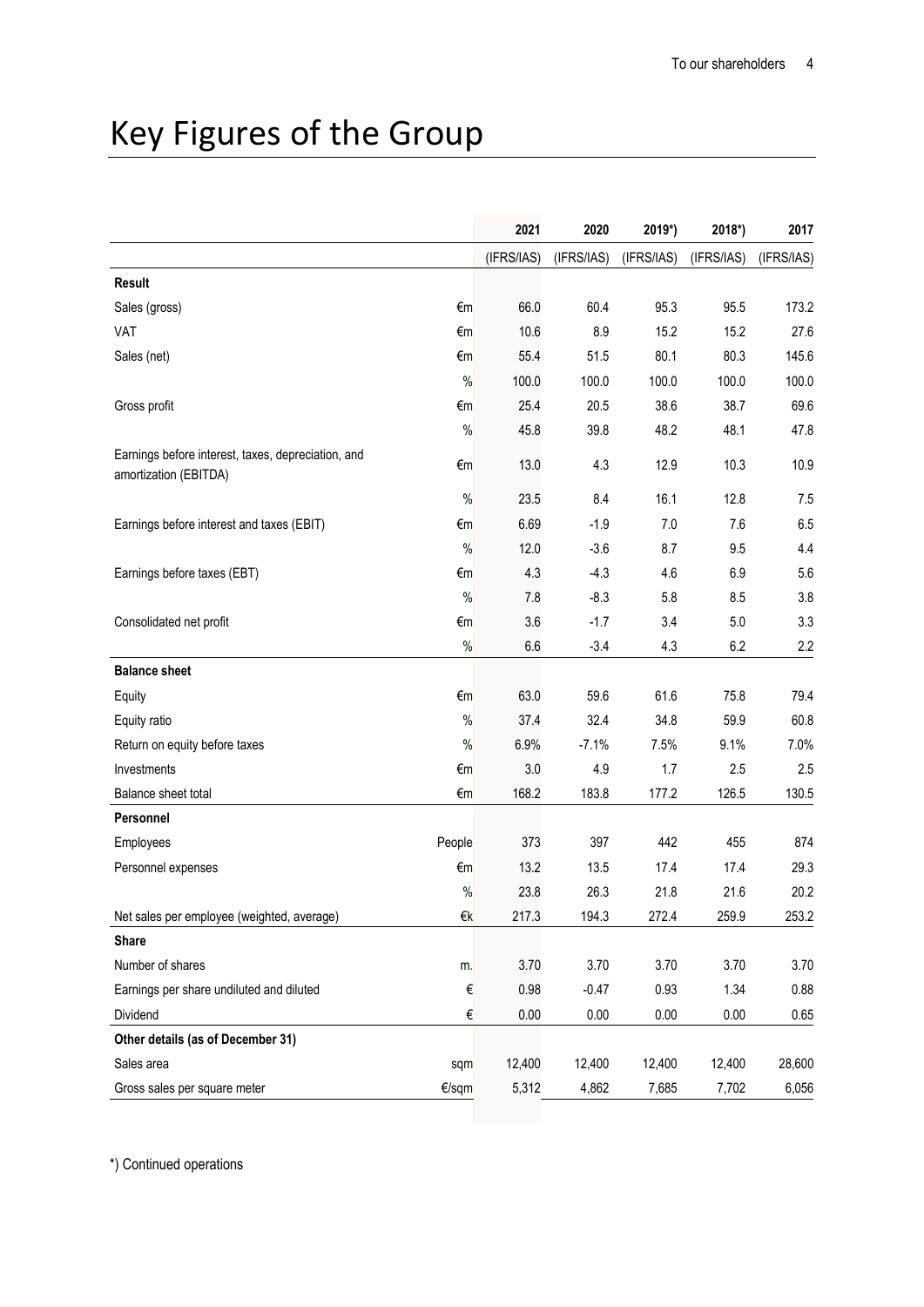### Group Structure

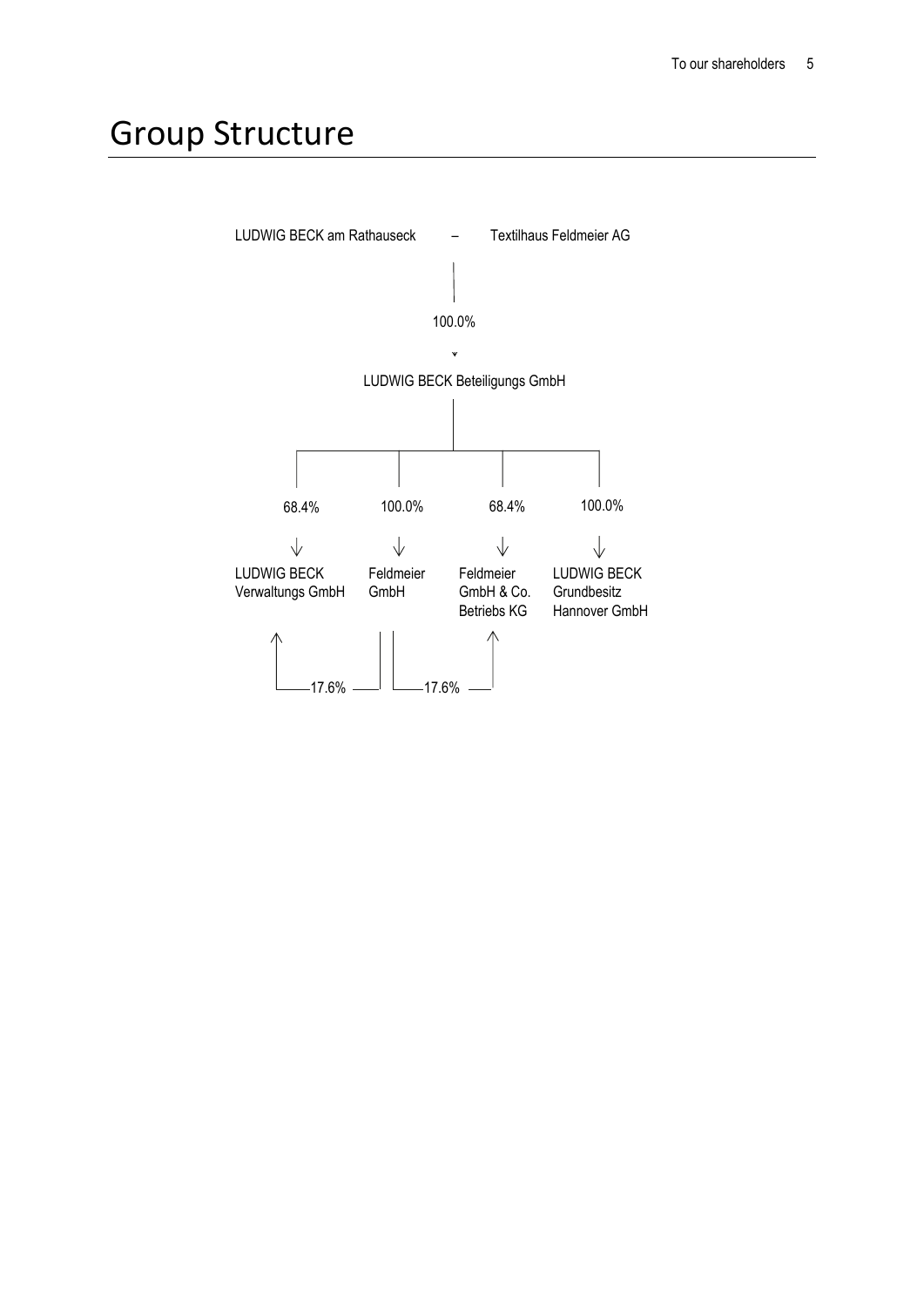### LUDWIG BECK Executive Board

#### CHRISTIAN GREINER

#### CHAIRMAN OF THE BOARD, EXECUTIVE BOARD MEMBER FOR PURCHASING, SALES, AND MARKETING OF LUDWIG BECK AG

In 2004, Christian Greiner developed the Young Fashion concept U1 for Rudolf Wöhrl AG in Nuremberg which he managed as a director until the end of 2007. Since 2008, Christian Greiner has been the managing director of IN-TRO Retail & Media GmbH and co-owner and managing director of the Nuremberg-based Kreativagentur nuts communication GmbH. In 2010, he changed from the Supervisory Board to the Executive Board of LUDWIG BECK AG and is now responsible for Purchasing, Sales and Marketing.

#### JENS SCHOTT

#### EXECUTIVE BOARD MEMBER FOR FINANCE, LOGISTICS, AND IT OF LUDWIG BECK AG

Jens Schott specialized in taxes and accounting during his studies in business administration. From 1998 to 2002, he gained valuable experience in a well-known Munich-based auditing and tax consulting company. Jens Schott has been responsible for Group accounting and financial controlling at LUDWIG BECK AG since 2002 and was the head of Group accounting since 2015.

He has been responsible for finance, logistics and IT since September 1, 2019.



From left: Christian Greiner, Jens Schott

#### PERSONAL THANKS

The Executive Board would like to thank all employees, customers, and business partners of the LUDWIG BECK Group for the commitment and trust shown to our company in 2021.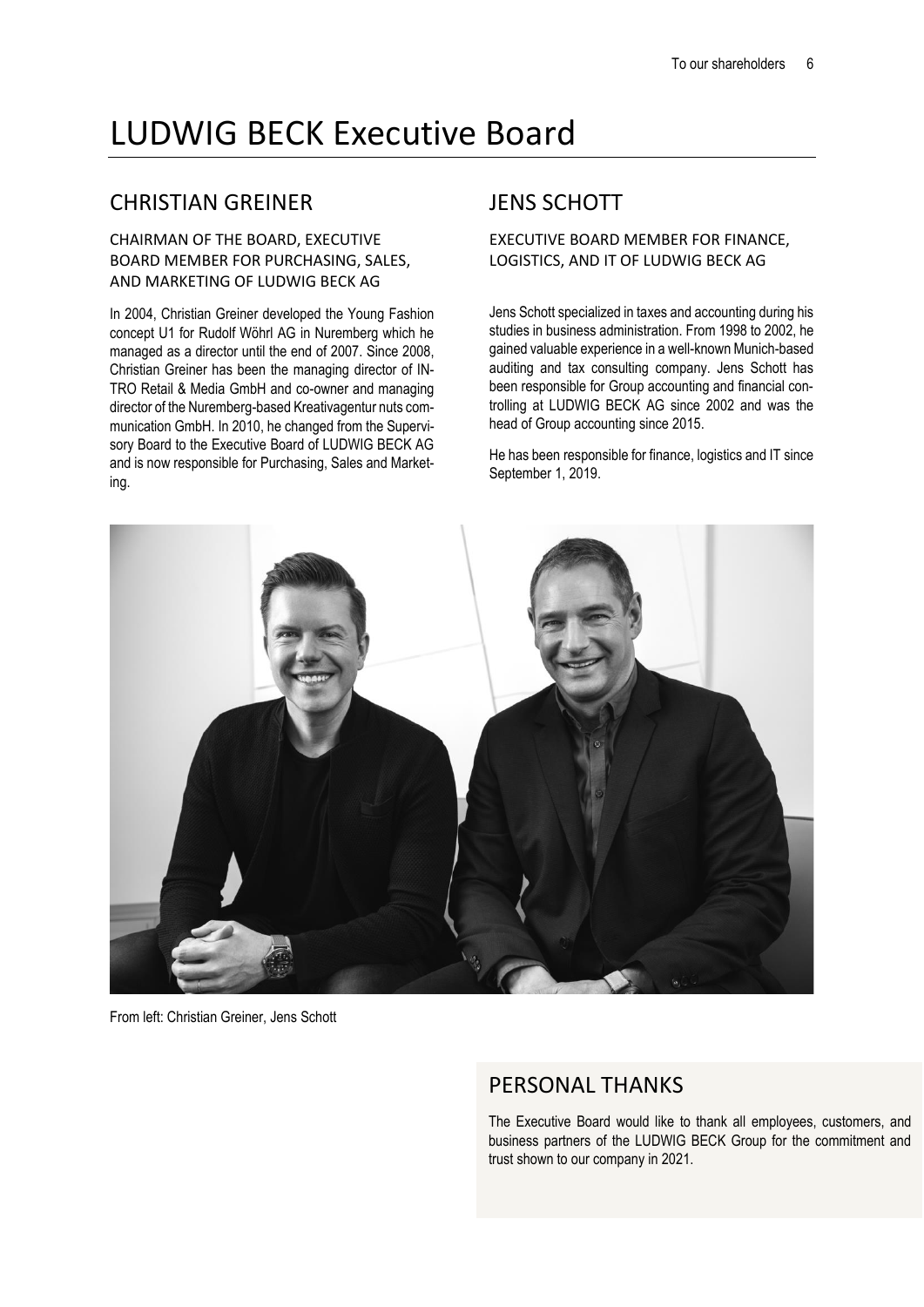### Supervisory Boards's Report

In the fiscal year 2021, the Supervisory Board of LUDWIG BECK again dealt intensively and thoroughly with the development and the strategic goals of the group. In doing so, it exercised its advisory, controlling, and monitoring function vis-à-vis the Executive Board with all due diligence. In five meetings, the Supervisory Board discussed issues of corporate management and planning as well as the risk position and risk management with the Executive Board.

The Supervisory Board, in particular the chairman of the Supervisory Board, was in constant exchange with the Executive Board and was informed by the Executive Board extensively and in detail about the ongoing business development.

A key basis for the Supervisory Board's activities were the oral and written reports within the meaning of section 90 Stock Corporation Act (AktG). The Executive Board informed the Supervisory Board regularly and in detail both within and outside the meetings of the Supervisory Board and its committees. Accordingly, the Executive Board directly and comprehensively informed the Supervisory Board in detail about all developments and current events relevant to the company and the group, both orally and in writing. In this way, the Executive Board fully complied with its duties to provide information at all times. No additional or supplementary reports were required.

The Supervisory Board was involved in all major strategic corporate decisions. If necessary, it discussed, reviewed, and approved them. By exercising its supervisory function, the Supervisory Board was able to satisfy itself of the legality and regularity of the corporate management by the Executive Board.

The reporting mainly referred to the business policy and fundamental issues of corporate planning, the profitability of the company, the current business development, internal control systems, compliance, investment and disinvestment decisions, and transactions of primary importance for the profitability and liquidity of LUDWIG BECK AG and the group.

The impact of the COVID-19 pandemic on the business was also thoroughly communicated and discussed, and actions and options to minimise damages were discussed – as the year had already started with a lockdown, followed by changing restrictions imposed by the authorities.

As far as possible, the Supervisory Board also gained onsite impressions of renovations and innovations and was informed about their progress on a regular basis. The Supervisory Board considers these investments as key to securing the location and supports the Executive Board's

strategy of constantly optimising the attractiveness of the house despite adverse conditions.

The Supervisory Board and the Executive Board were in constant communication regarding the evaluation of the company's opportunities and risks. The Executive Board informed the Supervisory Board about possible or actual risk scenarios for which solutions were found in joint consultations. In addition, opportunities serving the company's economic objectives were discussed.

There were no objections to the work of the Executive Board. An overview of the Supervisory Board meetings and topics discussed is provided below:

#### **FIVE MEETINGS IN 2021**

In the 2021 fiscal year, four meetings were scheduled, one extraordinary meeting was also convened. All acting members of the Supervisory Board and the members of the Executive Board attended the meetings. Due to the pandemic situation, the meetings, except for the meeting on September 14, 2021, were held as video conferences, as partial attendances, or as hybrid events.

The discussions focused on the current business developments, corporate strategy, and measures for its implementation in the company and its subsidiaries.

The second lockdown imposed due to the coronavirus pandemic had a massive impact on the business. An extraordinary meeting was thus held on February 2 by video conference. The general situation and further course of action were discussed.

On March 24, the balance sheet meeting was held pursuant to section 171 (1) Stock Corporation Act (AktG). Due to the COVID-19 pandemic, this also took place as a video conference. The auditor also participated in this virtual meeting. The annual financial statements prepared by the Executive Board and the consolidated financial statements were approved at this meeting. The annual financial statements of LUDWIG BECK AG were thus adopted. In addition, the Executive Board presented the Supervisory Board a medium-term corporate forecast. Furthermore, the proposed resolutions on the items on the agenda of the Annual General Meeting, which took place in virtual form in 2021 again, were approved.

Following the digital Annual General Meeting on May 17, 2021, a meeting of the Supervisory Board was held in digital form, at which questions and topics relating to the ongoing fiscal year were discussed in detail.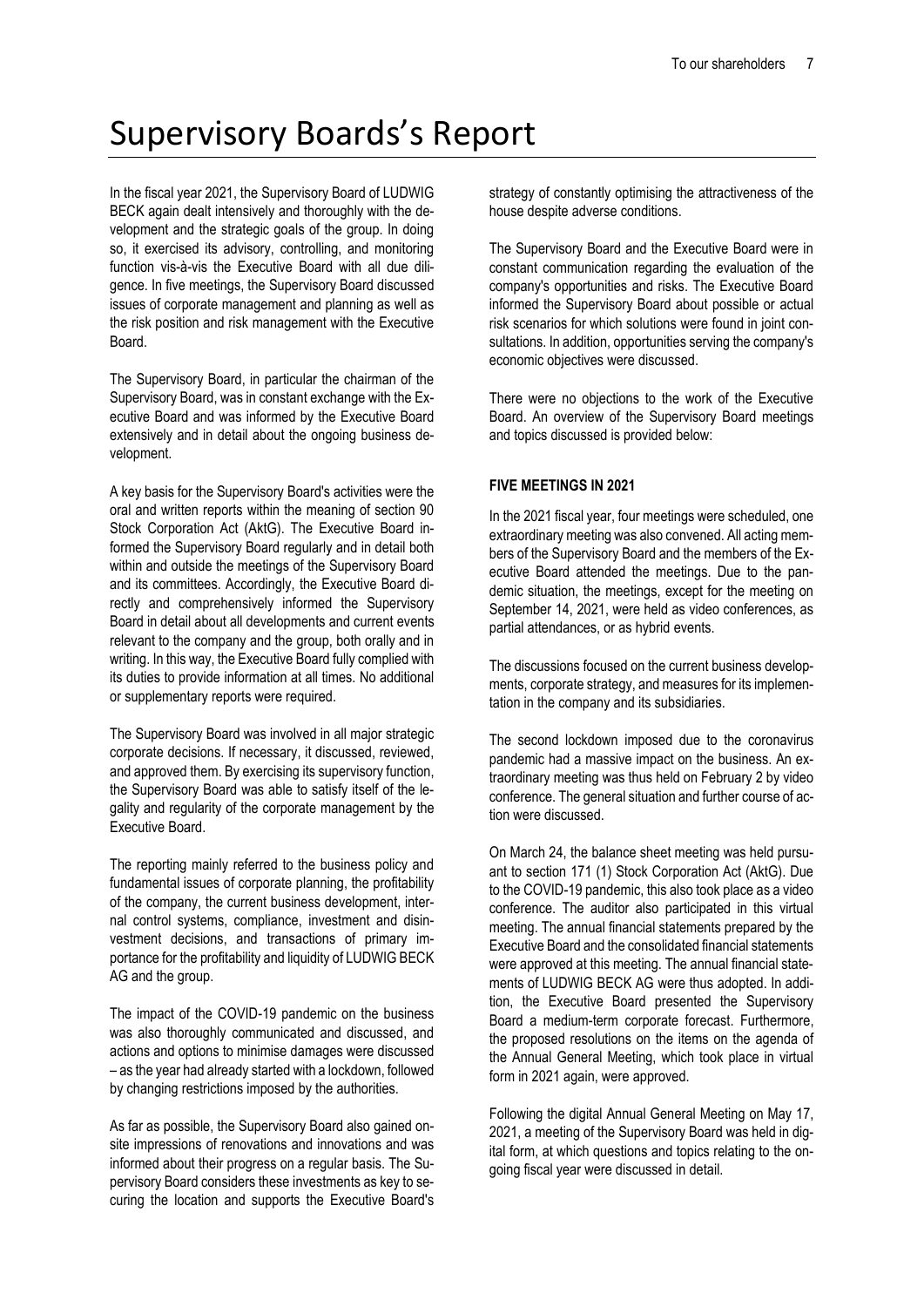At the ordinary Supervisory Board meeting on September 14, 2021, the Supervisory Board dealt with, among other things, the current business development of the 2021 fiscal year. In addition, the declaration of compliance with the German Corporate Governance Code was adopted.

In the last meeting of the year, on December 15, the Supervisory Board discussed, among other things, the business development in the fourth quarter and the Executive Board's planning for the 2022 fiscal year. The planned precautions and measures in the light of further tightening of the coronavirus regulations and the forthcoming 2G rule in the retail sector were discussed. The resulting decline in frequencies and sales was addressed in detail and additional countermeasures were discussed. It was agreed that in 2022 the Annual General Meeting will be held in virtual form again. In addition, it was decided to extend the contract of Mr Jens Schott for three more years.

Potential conflicts of interest are disclosed to the Supervisory Board by members of the Supervisory Board and usually lead to the non-participation of the affected Supervisory Board member in the discussion and vote on the agenda item causing the conflict of interest.

Since the Annual General Meeting on July 28, 2020, the Supervisory Board is composed of the members Dr Bruno Sälzer (Chairman), Sandra Pabst (Deputy Chairwoman), Clarissa Käfer, and Josef Schmid as shareholder representatives and Michael Eckhoff and Michael Neumaier as employee representatives. Dr Moritz Frhr. v. Hutten z. Stolzenberg is a substitute member of the shareholder representatives.

There were no personnel changes in the Executive Board of LUDWIG BECK AG in the 2021 fiscal year.

The Supervisory Board has formed two committees, an Audit Committee and an Executive and Personnel Committee.

#### **AUDIT COMMITTEE**

The Audit Committee held two meetings the 2021 fiscal year, a video conference on March 24 and a face-to-face meeting on October 25. Both meetings were attended by all committee members; the meeting on October 25 was also attended by Mr Jens Schott, Executive Board.

Furthermore, the chairwoman of the committee coordinated with the auditors on the audit of the annual financial statements in two additional meetings.

The Audit Committee dealt primarily with the audit of the separate and consolidated financial statements and the management report, the monitoring of the accounting process, and the effectiveness of the internal control and risk management systems.

In the presence of the auditor, the committee discussed the audit results and recommended to the Supervisory Board to approve the annual accounts and the

consolidated financial statements for the 2020 fiscal year and to endorse the Executive Board's proposal to the 2021 Annual General Meeting for the appropriation of the balance sheet profit.

The committee prepared the appointment of the auditor for the 2021 fiscal year and addressed the auditor's audit planning and the focal points of the audit. It was informed about so-called non-audit services of the auditor and examined the Executive Board's dependency report. The committee obtained the declaration of independence from the auditing company.

The committee dealt with the selection of the auditor and recommended to the Supervisory Board to propose BTU Treuhand GmbH, Wirtschaftsprüfungsgesellschaft, Munich, to the Annual General Meeting as the auditor for the 2021 fiscal year.

At the meeting on October 25, 2021, the Audit Committee dealt with the effects of the FISG (Financial Market Integrity Strengthening Act) and with the subject of cyber security. The effectiveness of the risk management system was also discussed.

Since July 28, 2020, the Audit Committee is composed of Clarissa Käfer (Chairwoman), Dr Bruno Sälzer, and Josef **Schmid.** 

#### **MANAGEMENT AND PERSONNEL COMMITTEE**

The Management and Personnel Committee met on March 24, 2021, and on November 12, 2021, with the participation of all committee members via video conference. There was also a close exchange beyond this video conference.

The meeting on March 24, 2021, dealt with the remuneration system for the Executive Board. The Supervisory Board agreed to the committee's recommendation and submitted the adopted remuneration system to the 2021 Annual General Meeting for approval.

In its meeting on November 12, 2021, the Management and Personnel Committee dealt with the extension of the contract of Mr Jens Schott and recommended to the Supervisory Board the extension of Mr Schott's term of office and employment contract. The resolution was passed at the Supervisory Board meeting on December 15, 2021, and was implemented by the chairman of the Management and Personnel Committee. This aims to ensure continuity and a long-term perspective for the group.

Since July 28, 2020, the Management and Personnel Committee is composed of the members Dr Bruno Sälzer (Chairman), Sandra Pabst and Clarissa Käfer.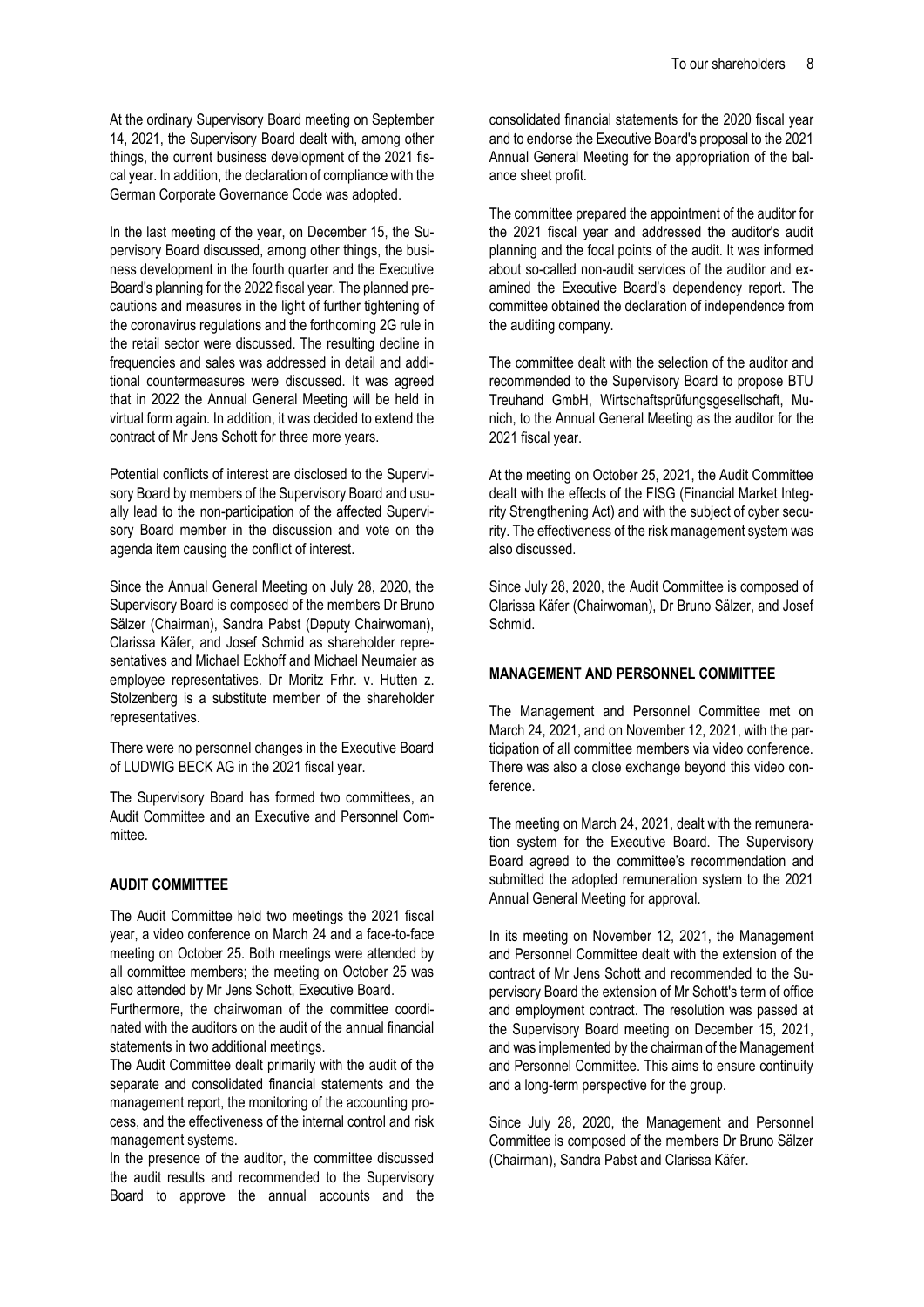#### **GERMAN CORPORATE GOVERNANCE CODE AND DECLARATION ON CORPORATE GOVERNANCE**

The Supervisory Board is committed to the standards of good and responsible corporate governance set out in the German Corporate Governance Code. For this reason, the Audit Committee obtained a declaration from the auditor through its chairwoman, stating that there are no business, financial, personal, or other relationships between the auditor and the company that could give rise to doubts about its independence. The auditor submitted this declaration of independence to the chairwoman of the Audit Committee by letter dated March 22, 2021.

It also relates to consultancy services which the auditor provided to the company in the past fiscal year, or which were agreed for the current fiscal year.

The declaration of compliance adopted on September 14, 2021, in accordance with section 161 of the German Joint Stock Corporation Act (AktG) was published on the company's website under the Investor Relations menu item in the Corporate Governance section and is included in the Declaration on Corporate Governance also made available on the company's website. On March 31, 2022, the Supervisory Board, together with the Executive Board, issued the Declaration on Corporate Governance and made it publicly available on the company's website.

#### **CONSOLIDATED FINANCIAL STATEMENTS AND AN-NUAL FINANCIAL STATEMENTS**

The annual financial statements and consolidated financial statements as of December 31, 2021, as well as the management report and the group management report, including the accounting records, were audited by BTU Treuhand GmbH, the appointed auditor, who issued an auditor's opinion without restriction.

The members of the Supervisory Board were provided with all financial statement documents and audit reports in good time before the Supervisory Board's financial statements meeting on March 31, 2021, and these were carefully examined by the Supervisory Board. The documents were discussed in detail by the Audit Committee and the entire Supervisory Board in the presence of the auditor. The auditor did not identify any weaknesses in the internal control and risk management system concerning the accounting process. The Supervisory Board was able to satisfy itself that the auditor's report met the legal requirements. At the above-mentioned meeting, the auditor also explained the scope, focus, and costs of the audit and provided information about its impartiality and the services it provided in addition to the audit.

The Supervisory Board approved the results of the auditor's audit at the Supervisory Board meeting. Prior to the meeting, the Supervisory Board had already reviewed the annual financial statements and the consolidated financial

statements, the management report, and the group management report. The statements of the management report and the group management report were consistent with the assessments of the Supervisory Board.

According to the final results of its own examination, there were no objections to the annual financial statements, the consolidated financial statements, the management report, and the group management report. The Supervisory Board unanimously approved the annual financial statements of LUDWIG BECK AG prepared by the Executive Board; they are thus adopted. It also approved the group consolidated financial statements.

The Supervisory Board also examined the Executive Board's report on relations with affiliated companies for the past financial year ("Dependent Company Report") in accordance with section 312 Stock Corporation Act (AktG). In this report, the Executive Board made the following concluding statement:

"According to our knowledge of circumstances at the time of the relevant legal transactions with associated companies, or measures taken or not taken on the initiative or in the interest of these companies, the company received fair and reasonable consideration in each individual case and did not suffer any disadvantage as a result of measures being taken or not taken."

BTU Treuhand GmbH, as the company's auditor for the 2021 fiscal year audited the Dependency Report and issued the following auditor's opinion March 23, 2022:

" Following our audit and assessment in accordance with professional standards, we confirm that:

- 1. the facts and circumstances presented in the report are correct,
- 2. in the reported legal transactions, the company's performance was not disproportionate or disadvantages were balanced,
- 3. are no circumstances regarding the measures mentioned in the report which would require a significantly different approach than the one taken by the Executive Board."

The Executive Board's Dependency Report and the Auditor's Report were available to the Supervisory Board. In addition, it discussed the Audit report with the auditor. In doing so, it was able to satisfy itself that, in particular, all legal transactions and measures were fully captured. No concerns arose from the auditor's Audit Report. On this basis, the Supervisory Board approved the results of the auditors' examination. Following the conclusions of its own analyses, the Supervisory Board raised no objections to the Executive Board's conclusive statement regarding relationships with associated companies.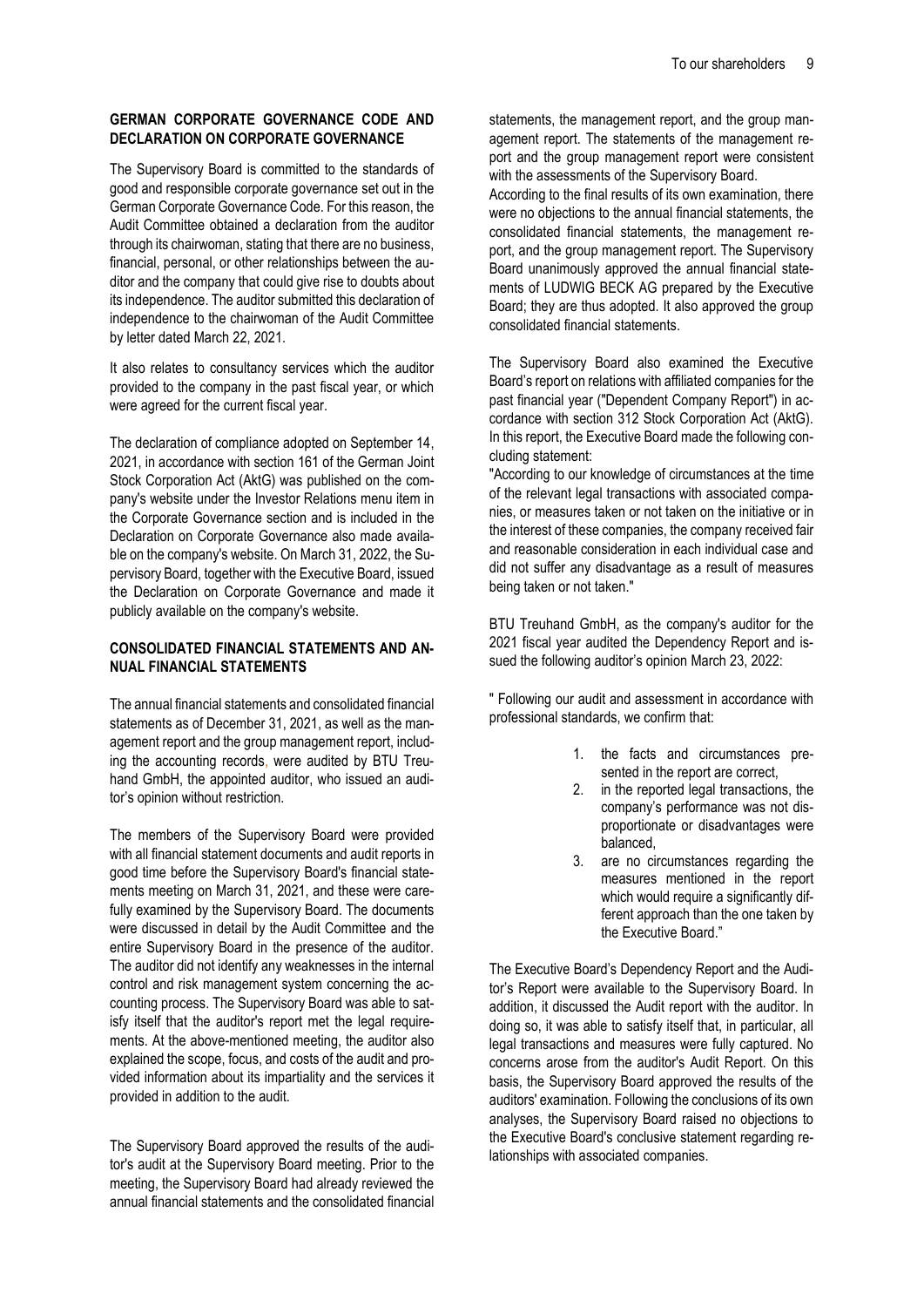#### **PERSONAL THANKS**

The Supervisory Board expresses its gratitude to the Executive Board, the works council and all employees of LUDWIG BECK AG and its subsidiaries for their extraordinary personal commitment and great willingness to perform under difficult conditions for the second year in a row.

The Supervisory Board would also like to thank our customers who have remained loyal to LUDWIG BECK in 2021 and even under the restrictions, as well as our business partners for their trust.

Munich, March 2022

Dr Bruno Sälzer, Chairman of the Supervisory Board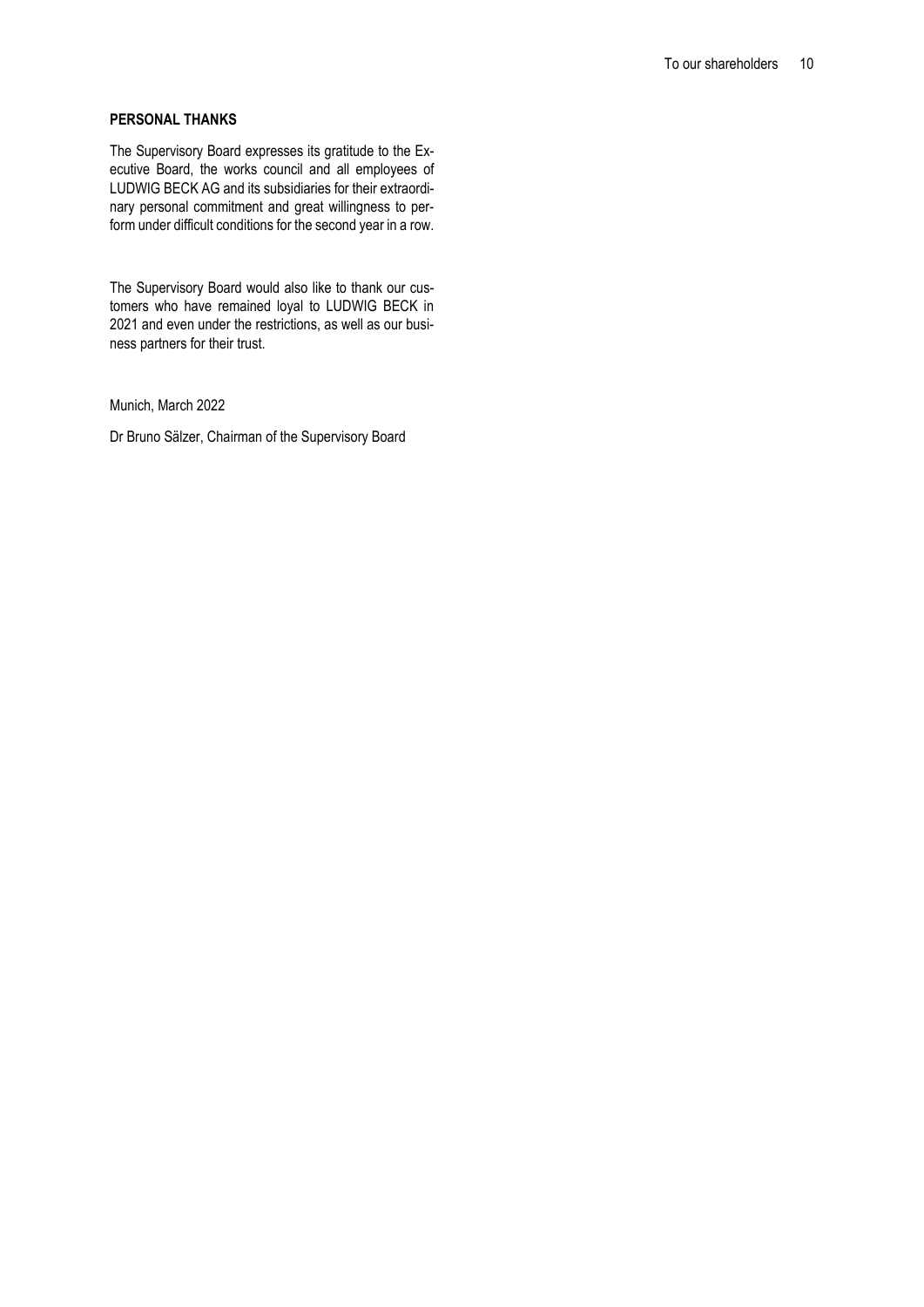#### THE STOCK MARKET YEAR 2021

For long stretches, the 2021 stock market year was a reflection of the vaccination progress. After a cautious start, the DAX picked up strongly until mid-April, after particularly vulnerable people and medical staff had received their COVID-19 vaccinations and later doctors' surgeries were included in the general vaccination campaign. As a result, the number of vaccinations rose sharply until July, helping to lift the DAX to a new high in the second week of July. However, following the flood in mid-July that claimed the lives of 184 people and devastated entire regions, especially in the federal states of Rhineland-Palatinate and North Rhine-Westphalia, profit-taking seemed to dominate the German stock market. These were intensified when the initially comfortable lead of the Union parties in the federal election suddenly began racing neck-and-neck, resulting in the replacement of the Union parties by the SPD as the strongest political force on election night. While the negotiations on the "traffic light coalition" proceeded with great discretion in autumn, the stock markets were increasingly preoccupied with the question of when the leading central banks would start tightening their monetary policies and withdraw the generously provided liquidity from the capital markets. At the beginning of November, the US Federal Reserve finally announced its monetary policy turnaround, followed by the ECB about a month later with the announcement that it would phase out its bond programme by the end of March 2022. The flare-up of interest rate fears was accompanied by the turbulence on the Chinese real estate market concerning the Evergrande Group and news about the new, highly contagious virus variant Omicron. Although the DAX reached a new all-time high of 16,290.19 points in November, it could not repeat the dynamic development of the first half of the year. The DAX finally closed on December 30, 2021, at 15,884.86 points, 2.5 % below the all-time high but 15.8 % above its opening value at the beginning of the year.

| Share data                  |                                  |
|-----------------------------|----------------------------------|
| <b>ISIN</b>                 | DE0005199905                     |
| <b>WKN</b>                  | 519990                           |
| Ticker symbol               | <b>ECK</b>                       |
| Industry                    | Retail                           |
| Segment                     | Prime Standard                   |
| Number of shares            | 3.695.000                        |
| Market capitalisation per   | € 99.0mn                         |
| December 31, 2021           |                                  |
| Stock exchange              | Frankfurt/M., Stuttgart, Munich, |
|                             | Düsseldorf, Berlin/Bremen,       |
|                             | Hamburg, XETRA                   |
| Price year-end (12/31/2021) | € 26.80                          |
| Price high (04/30/2021)     | € 33.20                          |
| Price low (02/03/2021)      | € 24.20                          |
| Designated Sponsor          | DZ Bank                          |
|                             |                                  |

#### LUDWIG BECK SHARE

#### LUDWIG BECK shares with positive development

The shares of LUDWIG BECK AG opened the year 2021 at € 24.60 and closed the year at € 26.80. The share price development continued to be dominated by the COVID-19 pandemic and its effects on sales and earnings. On April 30, the LUDWIG BECK AG shares reached the year high price of € 33.20 - the low price was € 24.20 on February 03.

#### Earnings per share

LUDWIG BECK shares closed the year 2021 with positive earnings per share of € 0.98 (previous year: € -0.47).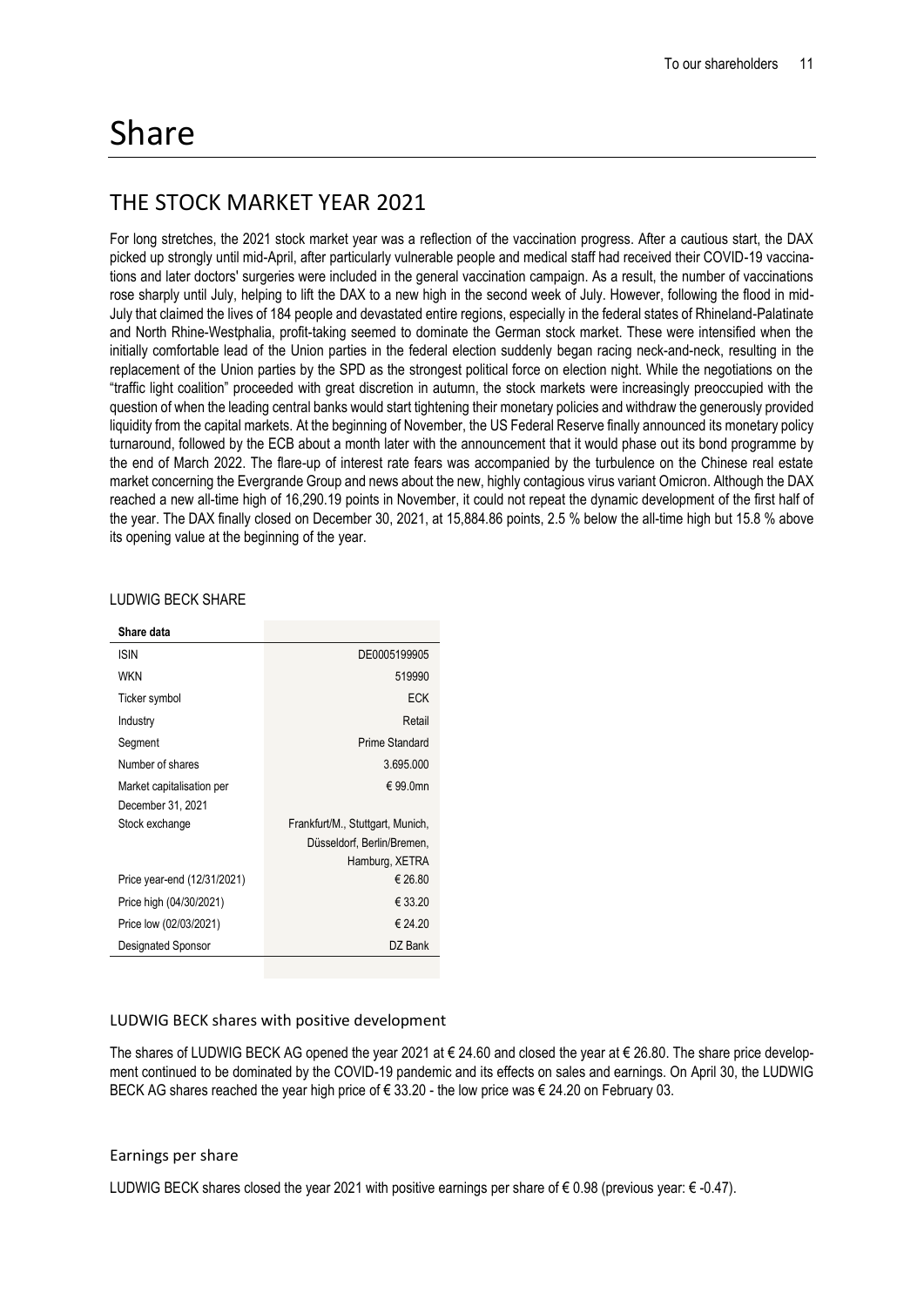#### Dividend

Against the backdrop of the effects of the COVID-19 pandemic and the resulting considerable economic restrictions and sales losses compared to a normal year of approximately minus 30%, the Executive Board and Supervisory Board will not propose the distribution of a dividend for the 2021 fiscal year at the Annual General Meeting in May 2022. Following the cuts due to the lockdown in the 1st quarter of 2021, this was announced at the virtual Annual General Meeting in May 2021. The net loss for the 2020 financial year was € -1, 3million. This was fully offset by withdrawals from the revenue reserves of LUDWIG BECK AG. The balance sheet profit 2021 of LUDWIG BECK AG thus amounted to € 0.

#### Shareholder structure

According to the latest disclosures, the shareholder structure of LUDWIG BECK AG is as follows: INTRO-Verwaltungs GmbH holds 25.2% of the shares. BG Heppenheim Grundstücks GmbH is a new shareholder with 24.4% of the shares. Hans Rudolf Wöhrl Verwaltungs GmbH continues to hold 25.7% of the shares. OST-WEST Beteiligungs- und Grundstücksverwaltungs-AG and Rheintex Verwaltungs AG held 5.0% and 3.0% respectively of the shares in LUDWIG BECK AG. As voting rights are only reported when certain thresholds are reached, the free float of the company can only be reported as an estimate. This is therefore 16.7%.

### Investor Relations

As a Prime Standard listed company, LUDWIG BECK is committed to the principles of fair disclosure in its information policy. These are timeliness, continuity, and equal treatment. Regular dialogue with investors, analysts, and the press are a matter of course for the company. Interested parties are kept up to date on the company's activities and planning.

LUDWIG BECK's reporting is bilingual and linked to fixed dates, such as the publication of the annual financial statements and the analysts' conference in March, where the management of LUDWIG BECK presents the annual report for the past fiscal year. Furthermore, LUDWIG BECK AG publishes quarterly reports for the first and the third quarters of the year, as well as a group interim report for the second quarter and the first six months, along with corporate news releases.

The publications on the aforementioned events can be viewed online in the Investor Relations section at **http://kaufhaus.ludwigbeck.de.** In addition, this menu item offers comprehensive information on the group's corporate strategy, continuous reports, corporate news, analyst recommendations, and archived annual reports from the year 2000 onwards. Current events and statements by the company are communicated in the shareholder newsletter. In addition, the Investor Relations team of LUDWIG BECK can be contacted directly at any time.

The company's Financial Calendar for the year 2022 can be found on page 73 of this Annual Report and online under the section Investor Relations / Corporate Events / Financial Calendar.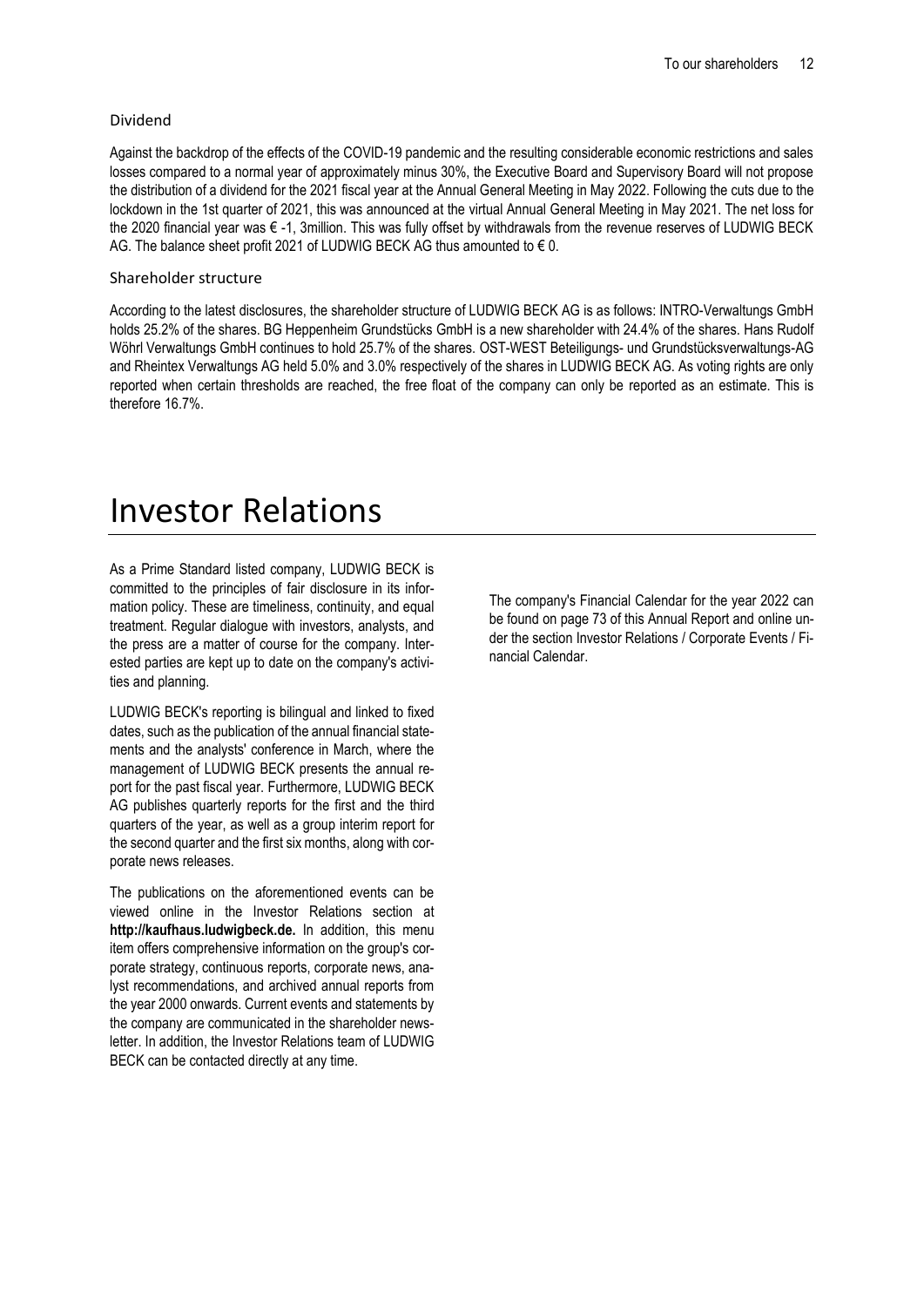# 2 Consolidated Financial Statements *& Consolidated Notes*

| <b>Consolidated Balance Sheet</b>              | 16 |
|------------------------------------------------|----|
| Consolidated Statement of Comprehensive Income | 17 |
| <b>Consolidated Equity Statement</b>           | 18 |
| <b>Consolidated Cash Flow Statement</b>        | 19 |
| <b>Consolidated Notes</b>                      | 20 |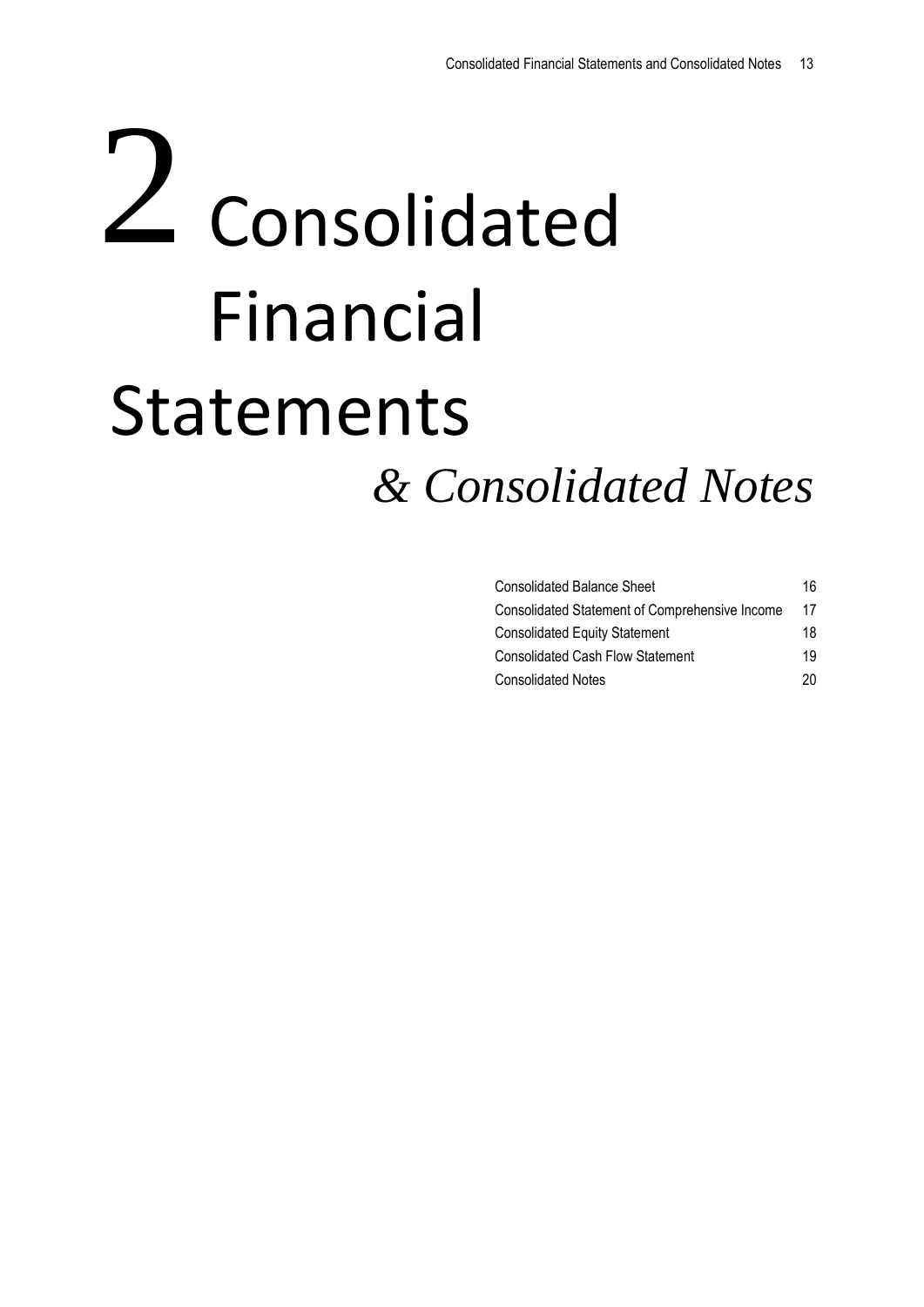### Consolidated Balance Sheet

Consolidated balance sheet of LUDWIG BECK am Rathauseck – Textilhaus Feldmeier AG, Munich, as per December 31, 2021, according to IASB provisions

| <b>Assets</b> |      |                                | 12/31/2021   | 12/31/2020 |         |
|---------------|------|--------------------------------|--------------|------------|---------|
|               |      |                                | <b>Notes</b> | €k         | €k      |
| А.            |      | Long-term assets               |              |            |         |
|               | ۱.   | Intangible assets              | (1)          | 4,746      | 4,541   |
|               | Ш.   | Property, plant, and equipment | (1)          | 142,986    | 150,043 |
|               | III. | Other assets                   | (2)          | 143        | 143     |
|               | IV.  | Deferred taxes                 | (10)         | 3,728      | 3,765   |
|               |      | <b>Total long-term assets</b>  |              | 151,602    | 158,493 |
| В.            |      | Short-term assets              |              |            |         |
|               |      | Inventories                    | (3)          | 10,344     | 12,045  |
|               | Ш.   | Receivables and other assets   | (4)          | 5,969      | 1,997   |
|               | III. | Cash and cash equivalents      | (5)          | 333        | 11,222  |
|               |      | <b>Total short-term assets</b> |              | 16,646     | 25,265  |
|               |      |                                |              | 168,249    | 183,757 |
|               |      |                                |              |            |         |

| <b>Liabilities</b> |      |                                     | 12/31/2021   | 12/31/2020 |         |
|--------------------|------|-------------------------------------|--------------|------------|---------|
|                    |      |                                     | <b>Notes</b> | €k         | €k      |
| А.                 |      | Shareholders' equity                |              |            |         |
|                    | I.   | Subscribed capital                  | (6)          | 9,446      | 9,446   |
|                    | 11.  | Capital reserves                    | (6)          | 3,459      | 3,459   |
|                    | III. | Accumulated profit                  | (6)          | 51,016     | 47,605  |
|                    | IV.  | Other equity components             | (6)          | $-946$     | $-915$  |
|                    |      | Total shareholders' equity          |              | 62,975     | 59,595  |
| В.                 |      | Long-term liabilities               |              |            |         |
|                    | I.   | <b>Financial liabilities</b>        | (9)          | 83,499     | 88,366  |
|                    | Ⅱ.   | Accruals                            | (8)          | 3,188      | 2,851   |
|                    | III. | Deferred taxes                      | (10)         | 328        | 328     |
|                    |      | <b>Total long-term liabilities</b>  |              | 87,015     | 92,545  |
| C.                 |      | <b>Short-term liabilities</b>       |              |            |         |
|                    | I.   | <b>Financial liabilities</b>        | (9)          | 12,450     | 26,684  |
|                    | II.  | <b>Trade liabilities</b>            | (9)          |            | 831     |
|                    | Ш    | <b>Tax liabilities</b>              | (9)          | 450        | 858     |
|                    | IV.  | Other liabilities                   | (9)          | 4,419      | 3,245   |
|                    |      | <b>Total short-term liabilities</b> |              | 18,258     | 31,618  |
|                    |      | Total debt (B.-C.)                  |              | 105,273    | 124,163 |
|                    |      |                                     |              | 168,249    | 183,757 |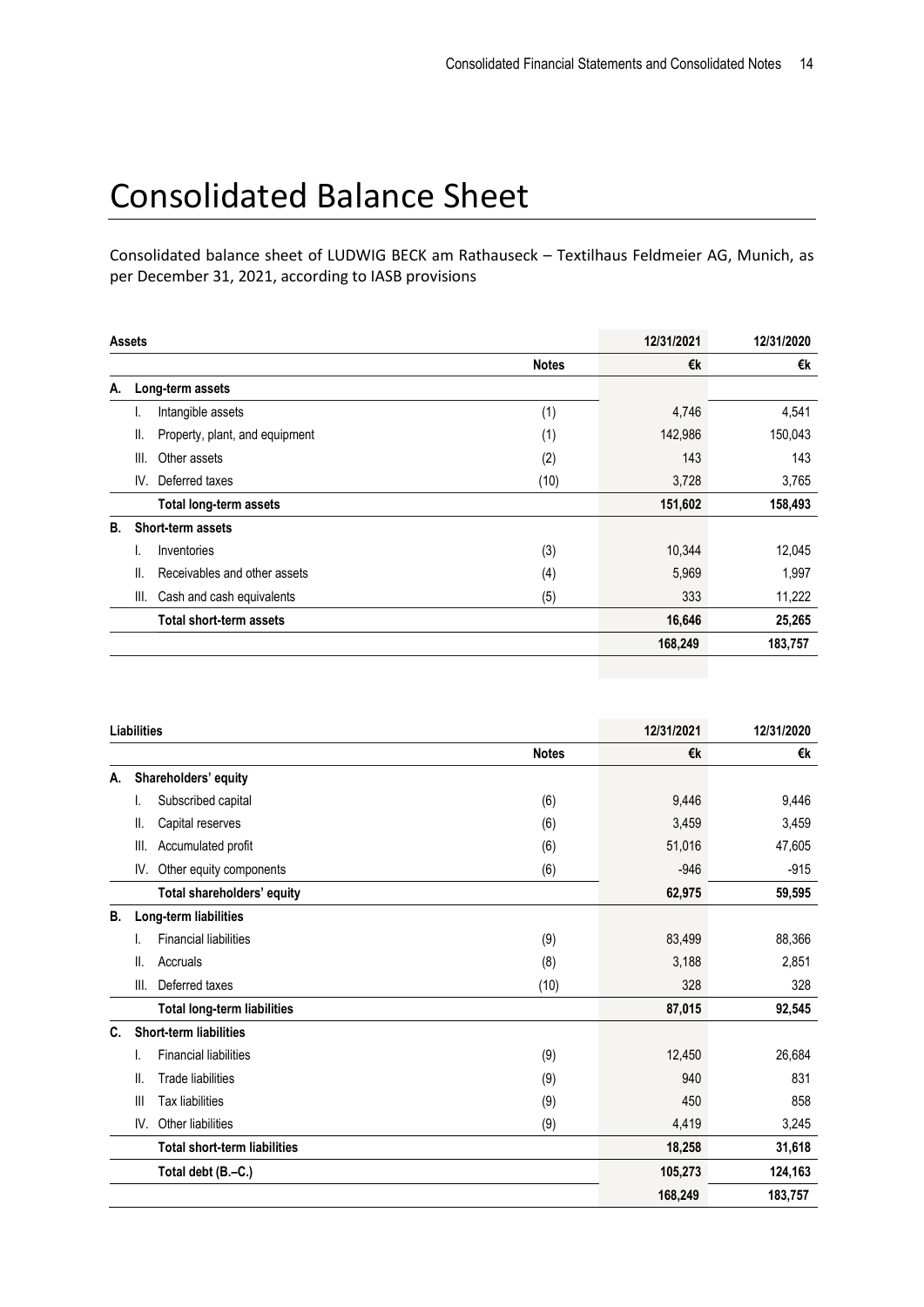### Consolidated Statement of Comprehensive Income

Consolidated statement of comprehensive income of LUDWIG BECK am Rathauseck – Textilhaus Feldmeier AG, Munich, for the period January 1, 2021 – December 31, 2021, according to IASB provisions

|                |                                                                      |              | 1/1/2021 - 12/31/2021 |          | 1/1/2020 - 12/31/2020 |          |
|----------------|----------------------------------------------------------------------|--------------|-----------------------|----------|-----------------------|----------|
|                |                                                                      | <b>Notes</b> | €k                    | €k       | €k                    | €k       |
| 1 <sub>1</sub> | Sales revenue                                                        | (11)         |                       |          |                       |          |
|                | - Gross sales                                                        |              | 65,950                |          | 60,365                |          |
|                | - less VAT                                                           |              | 10,551                |          | 8,876                 |          |
|                | - Net sales                                                          |              |                       | 55,399   |                       | 51,490   |
| 2.             | Other own work capitalized                                           | (12)         |                       | 118      |                       | 47       |
| 3.             | Other operating income                                               | (13)         |                       | 11,325   |                       | 6,842    |
|                |                                                                      |              |                       | 66,842   |                       | 58,378   |
| 4.             | Cost of materials                                                    | (14)         | 30,027                |          | 30,974                |          |
| 5.             | Personnel expenses                                                   | (15)         | 13,176                |          | 13,523                |          |
| 6.             | Depreciation                                                         | (16)         | 6,352                 |          | 6,206                 |          |
| 7.             | Other operating expenses                                             | (17)         | 10,646                | 60,200   | 9,554                 | 60,256   |
| 8.             | <b>EBIT</b>                                                          |              |                       | 6,642    |                       | $-1,878$ |
| 9.             | <b>Financial result</b>                                              | (18)         |                       | $-2,315$ |                       | $-2,379$ |
|                | - thereof financial expenses: € 2,400k (previous year: € 2,459k)     |              |                       |          |                       |          |
| 10.            | Earnings before taxes on income                                      |              |                       | 4,327    |                       | $-4,257$ |
| 11.            | Taxes on income                                                      | (19)         |                       | 697      |                       | $-2,521$ |
| 12.            | Earnings after taxes (EAT)                                           |              |                       | 3,630    |                       | $-1,737$ |
| 13.            | Expenditures and income entered directly into equity                 | (20)         |                       |          |                       |          |
|                | 13a. Components which cannot be reclassified in the income statement |              |                       |          |                       |          |
|                | Actuarial profits (+) / losses (-) from pension commitments          |              |                       | $-45$    |                       | $-164$   |
|                | 13b. Deferred taxes on expenditures and income entered directly into |              |                       | $-14$    |                       | $-54$    |
|                | equity (expenditure (+) / income (-))                                |              |                       |          |                       |          |
|                | Total expenditures and income entered directly into equity           |              |                       | $-31$    |                       | $-110$   |
| 14.            | <b>Consolidated comprehensive income</b>                             |              |                       | 3,599    |                       | $-1,847$ |
|                | Diluted and undiluted earnings per share in $\epsilon$               | (21)         |                       | 0.98     |                       | $-0.47$  |
|                | Average number of outstanding shares in thousands                    |              |                       | 3,695    |                       | 3,695    |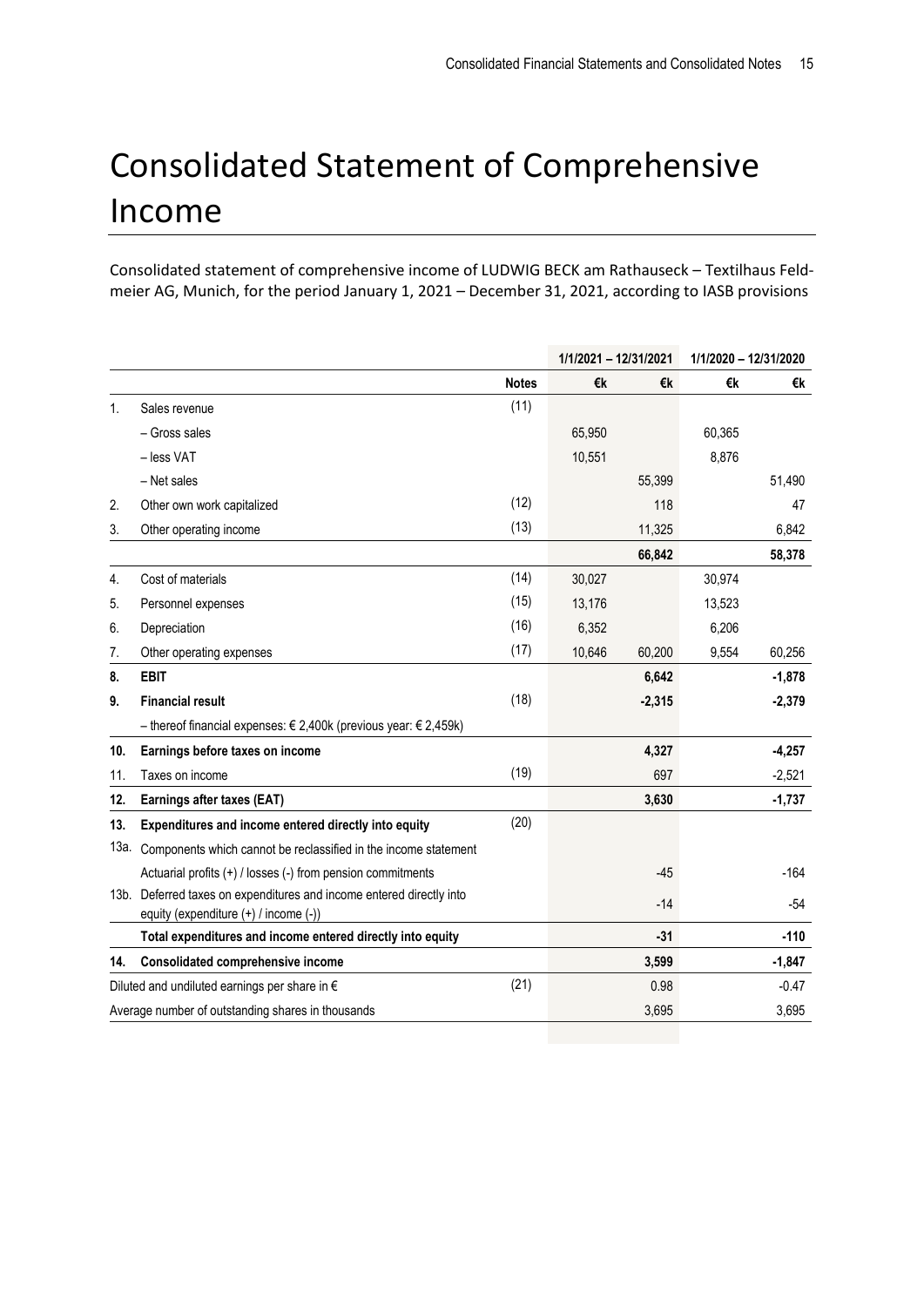### Consolidated Equity Statement

Consolidated equity statement of LUDWIG BECK am Rathauseck – Textilhaus Feldmeier AG, Munich, for the period January 1, 2021 – December 31, 2021

|                                                                                              | <b>Subscribed</b><br>Capital | Capital<br>reserve | Accumulated<br>profit | Other equity<br>components *) | Total  |
|----------------------------------------------------------------------------------------------|------------------------------|--------------------|-----------------------|-------------------------------|--------|
|                                                                                              | (6)                          | (6)                | (6)                   | (6)                           |        |
|                                                                                              | €k                           | €k                 | €k                    | €k                            | €k     |
| As per 1/1/2021                                                                              | 9,446                        | 3,459              | 47,605                | $-915$                        | 59,595 |
| Consolidated net income                                                                      | 0                            | 0                  | 3,630                 | 0                             | 3,630  |
| Dividend payments                                                                            | 0                            | 0                  | $-219$                | 0                             | $-219$ |
| Change in income and expenditures entered directly<br>into consolidated shareholder's equity | 0                            | 0                  | 0                     | $-31$                         | $-31$  |
| As per 12/31/2021                                                                            | 9,446                        | 3,459              | 51,016                | $-946$                        | 62,975 |

Consolidated equity statement of LUDWIG BECK am Rathauseck – Textilhaus Feldmeier AG, Munich, for the period January 1, 2020 – December 31, 2020

|                                                                                              | <b>Subscribed</b><br>Capital | Capital<br>reserve | Accumulated<br>profit | Other equity<br>components *) | Total    |
|----------------------------------------------------------------------------------------------|------------------------------|--------------------|-----------------------|-------------------------------|----------|
|                                                                                              | (6)                          | (6)                | (6)                   | (6)                           |          |
|                                                                                              | €k                           | €k                 | €k                    | €k                            | €k       |
| As per 1/1/2020                                                                              | 9,446                        | 3,459              | 49,541                | $-805$                        | 61,641   |
| Consolidated net income                                                                      | 0                            | 0                  | $-1,737$              | 0                             | $-1,737$ |
| Dividend payments                                                                            | 0                            | 0                  | $-199$                | 0                             | $-199$   |
| Change in income and expenditures entered directly<br>into consolidated shareholder's equity | $\mathbf{0}$                 | 0                  | 0                     | $-110$                        | $-110$   |
| As per 12/31/2020                                                                            | 9,446                        | 3,459              | 47,605                | $-915$                        | 59,595   |

\*) Other equity components mainly result from actuarial profits and losses that in the future won't be reclassified in the income statement.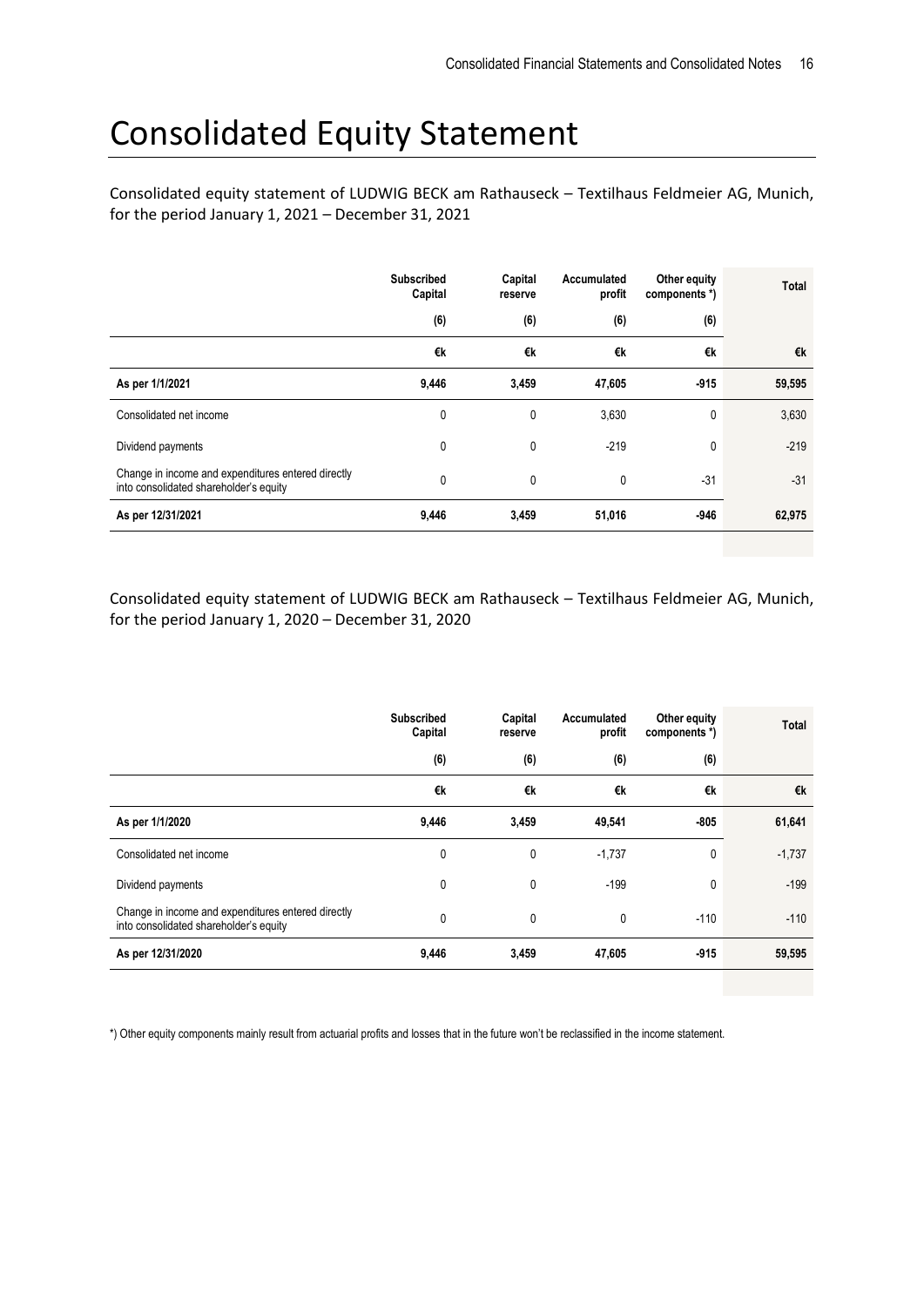### Consolidated Cash Flow Statement

Consolidated cash flow statement of LUDWIG BECK am Rathauseck – Textilhaus Feldmeier AG, Munich, for the period January 1, 2021 – December 31, 2021, according to IASB provisions

|                                                                                    | $1/1/2021 -$<br>12/31/2021 | $1/1/2020 -$<br>12/31/2020 |
|------------------------------------------------------------------------------------|----------------------------|----------------------------|
|                                                                                    | €k                         | €k                         |
| Earnings before taxes on income                                                    | 4,327                      | $-4,257$                   |
| Adjustments for:                                                                   |                            |                            |
| - Depreciation                                                                     | 6,352                      | 6,206                      |
| - Interest income                                                                  | $-85$                      | -80                        |
| - Interest expenses                                                                | 2,400                      | 2,459                      |
| $-$ Profits/losses (-/+) from the disposal of fixed assets                         | $-2,266$                   | $-3,865$                   |
| Operating result before changes to net working capital                             | 10,728                     | 463                        |
| Increase/decrease (-/+) in assets:                                                 |                            |                            |
| Inventories                                                                        | 1,701                      | 286                        |
| Trade receivables                                                                  | $-313$                     | 292                        |
| Other assets                                                                       | $-47$                      | 169                        |
| Increase/decrease (-/+) in liabilities:                                            |                            |                            |
| <b>Trade liabilities</b>                                                           | 108                        | $-227$                     |
| Other liabilities                                                                  | 1,174                      | $-1,186$                   |
| Increase/decrease (-/+) in accruals:                                               |                            |                            |
| Accruals                                                                           | $-327$                     | -227                       |
| Cash flow from operating activities (before interest and tax payments)             | 13,024                     | $-431$                     |
| Interest paid                                                                      | $-2,368$                   | $-2,424$                   |
| Interest received                                                                  | $\mathbf{1}$               | 0                          |
| Disbursement to other shareholders                                                 | $-219$                     | $-199$                     |
| Taxes on income paid                                                               | $-195$                     | -448                       |
| A. Cash flow from operating activities                                             | 10,243                     | $-3,502$                   |
| Disbursements for investments in intangible assets and fixed assets                | $-3,031$                   | $-2,421$                   |
| Proceeds from disposals of fixed assets                                            | 2,000                      | 10,051                     |
| Proceeds from the disposal of plan assets                                          | 0                          | 104                        |
| <b>B. Cash flow from investing activities</b>                                      | $-1,031$                   | 7,734                      |
| Acceptance/repayment (+/-) of long-term bank loans and loans from insurance comp.  | $-2,779$                   | 9,165                      |
| Acceptance/repayment (+/-) of short-term bank loans and loans from insurance comp. | $-13,981$                  | $-116$                     |
| Acceptance/repayment (+/-) of other loans                                          | $-276$                     | -28                        |
| Repayment of finance leases                                                        | $-3,065$                   | $-2,671$                   |
| C. Cash flow from financing activities                                             | $-20,101$                  | 6,350                      |
| Changes in cash and cash equivalents affecting cash flows (A.+B.+C.)               | $-10,889$                  | 10,583                     |
| Cash and cash equivalents at the beginning of the fiscal year                      | 11,222                     | 639                        |
| Cash and cash equivalents at the end of the fiscal year                            | 333                        | 11,222                     |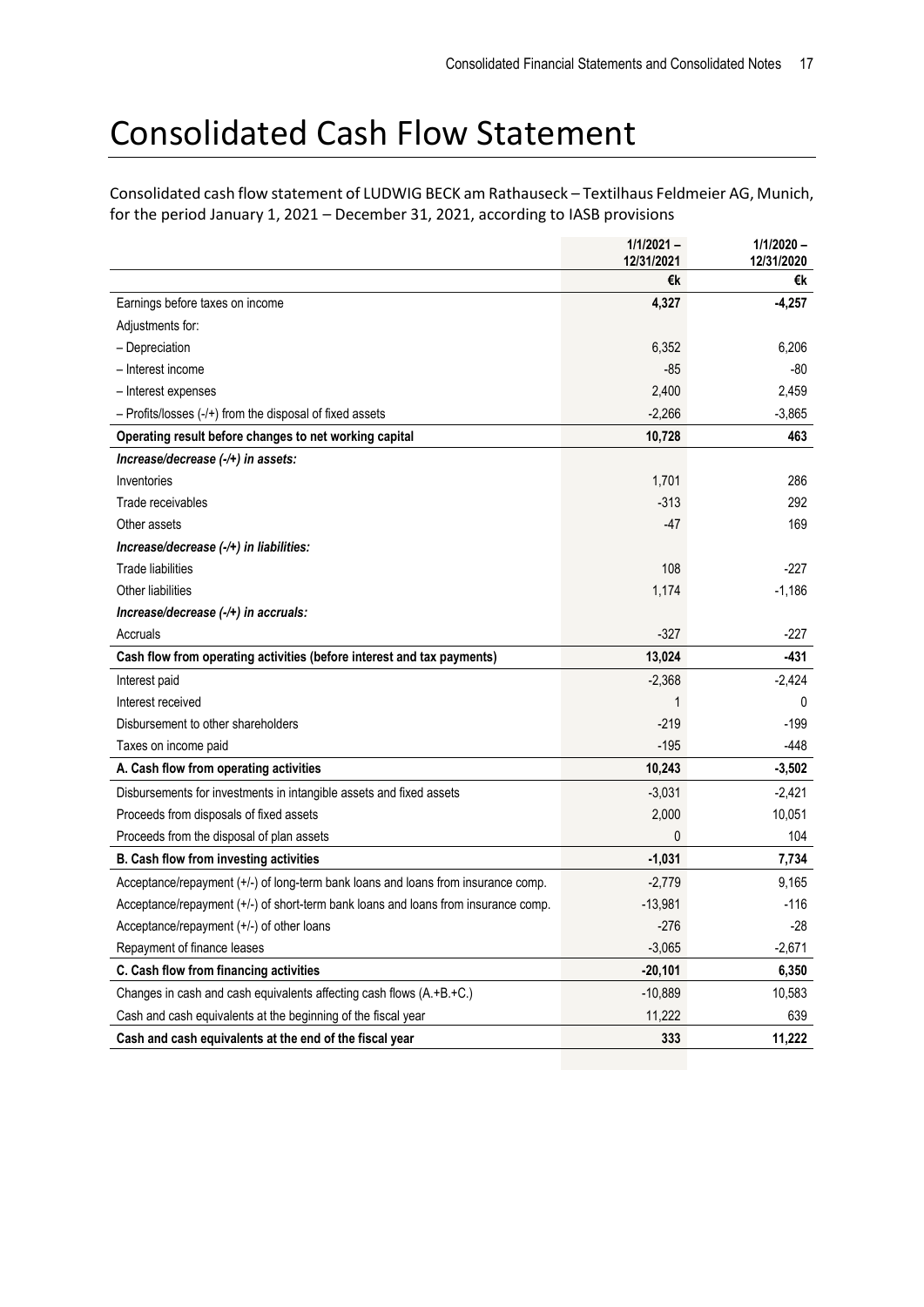### **Consolidated Notes**

Consolidated notes to the IFRS-compliant consolidated financial statements for the fiscal year 2021 of LUDWIG BECK am Rathauseck - Textilhaus Feldmeier AG, Munich

| C. Explanations to individual items of the consolidated balance sheet and consolidated statement of |  |
|-----------------------------------------------------------------------------------------------------|--|
|                                                                                                     |  |
|                                                                                                     |  |
|                                                                                                     |  |
|                                                                                                     |  |
|                                                                                                     |  |
|                                                                                                     |  |
|                                                                                                     |  |
|                                                                                                     |  |
|                                                                                                     |  |
|                                                                                                     |  |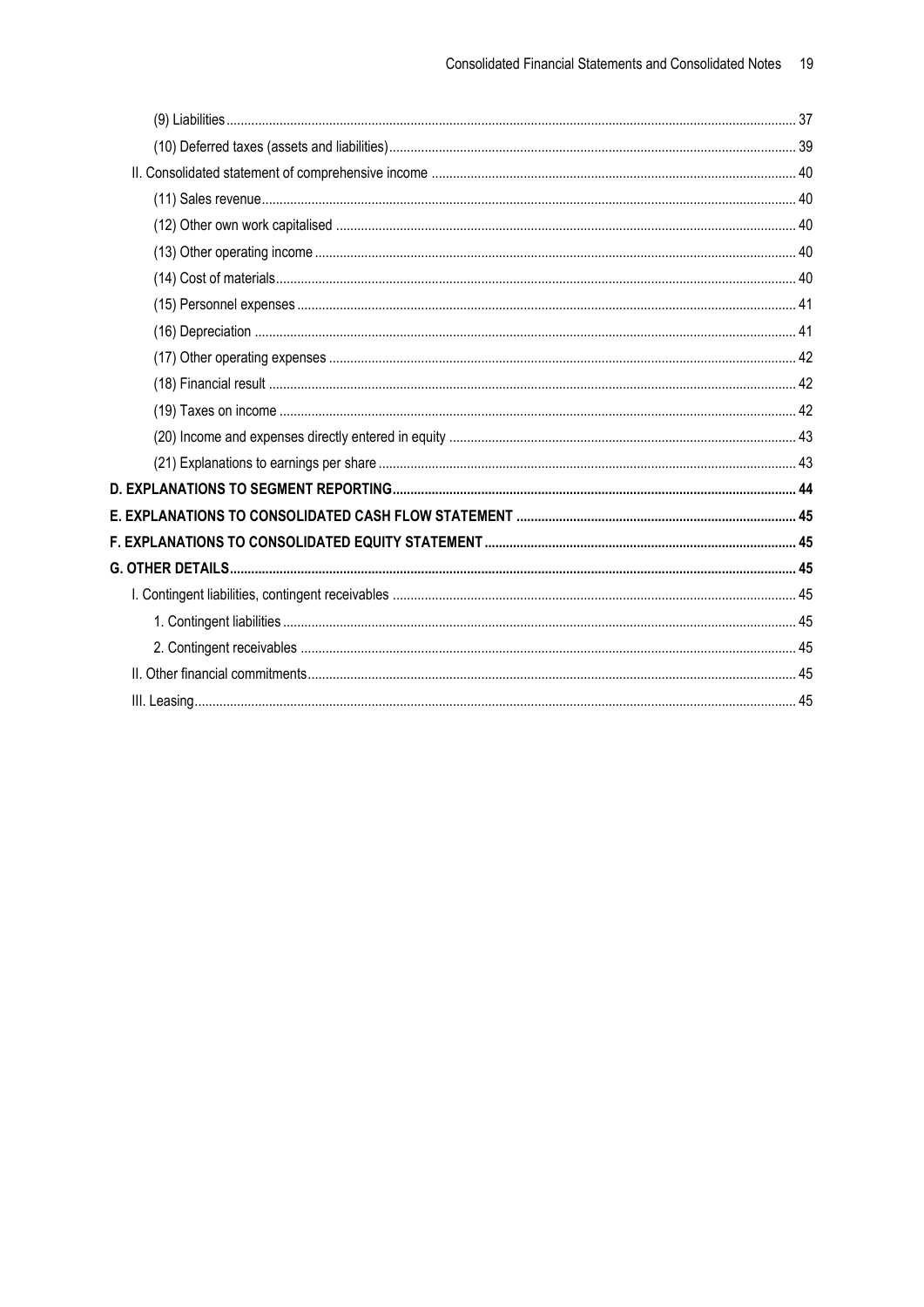#### <span id="page-19-0"></span>A. GENERAL DATA

LUDWIG BECK am Rathauseck – Textilhaus Feldmeier AG, Munich (hereinafter also referred to as LUDWIG BECK AG), the parent company of the LUDWIG BECK Group, was founded on August 13, 1992, by means of transformation from the company LUDWIG BECK am Rathauseck – Textilhaus Feldmeier GmbH, Munich. The registered seat of LUDWIG BECK AG is in 80331 Munich, Marienplatz 11.

LUDWIG BECK AG is listed in the commercial register of the Local Court of Munich, Germany, under registration number HR B No. 100213.

The object of the LUDWIG BECK Group is the sale of all kinds of goods, especially the wholesale and retail of textiles, clothing, hardware, and other merchandise, also by mail order or online, as well as the acquisition, holding, and management of investments in unincorporated and incorporated companies, especially companies that own real estate or which themselves hold interests in such companies.

The consolidated financial statements of LUDWIG BECK AG as of December 31, 2021, have been prepared per International Financial Reporting Standards (concisely: IFRS) / International Accounting Standards (concisely: IAS) as applicable in the EU, and the interpretations of the International Financial Reporting Interpretations Committee (concisely: IFRIC) / Standing Interpretations Committee (concisely: SIC). All of the aforementioned standards and interpretations which were mandatorily applicable to the fiscal year 2021 were complied with. In line with Section 315e German Commercial Code (HGB), certain information, including the consolidated management report, was added to the consolidated financial statements.

The consolidated balance sheet of LUDWIG BECK AG was drawn up as per the balance sheet dates December 31, 2021, and December 31, 2020. The relevant consolidated statement of comprehensive income, the consolidated equity statement, the consolidated cash flow statement, and the notes to the consolidated financial statements cover the periods from January 1, 2021, to December 31, 2021, and from January 1, 2020, to December 31, 2020. The balance sheet dates of the consolidated companies are identical.

The amounts contained in the consolidated financial statements are given in €k (thousand Euro). The consolidated financial statements have been set up on the basis of precise (unrounded) figures, which were then rounded to €k. This may lead to summation-related rounding differences.

The present consolidated financial statements complying with the relevant IFRS/IAS standards in all respects give an accurate picture of the actual assets, financial, and earnings situation of LUDWIG BECK AG.

The layout of items in the consolidated balance sheet, the consolidated statement of comprehensive income (total cost method), the consolidated equity statement, and the consolidated cash flow statement is in accordance with IAS 1.

The preparation of the consolidated financial statements requires estimations and assumptions, which may affect the amounts stated for assets, liabilities, and financial commitments as at the balance sheet date, as well as income and expenses of the fiscal year. Actual future amounts may differ from these estimations. The most important future-oriented assumptions and other major sources of uncertainty regarding estimations as at the relevant date, involving the considerable risk that significant adjustments of the book values of assets and debts will be required in the following fiscal year, are disclosed in the relevant explanations. The LUDWIG BECK Group made estimations and assumptions in particular with regard to the valuation of intangible assets, tangible fixed assets (cf. sub-clauses 4 and 5), inventories (cf. sub-clause 6), accruals (cf. sub-clause 9), and deferred taxes (cf. sub-clause 10).

The consolidated financial statements will be submitted to the Supervisory Board for approval at the meeting on March 31, 2022. The Executive Board will afterward release the consolidated financial statements for publication. The Annual General Meeting cannot change the consolidated financial statements approved by the Supervisory Board.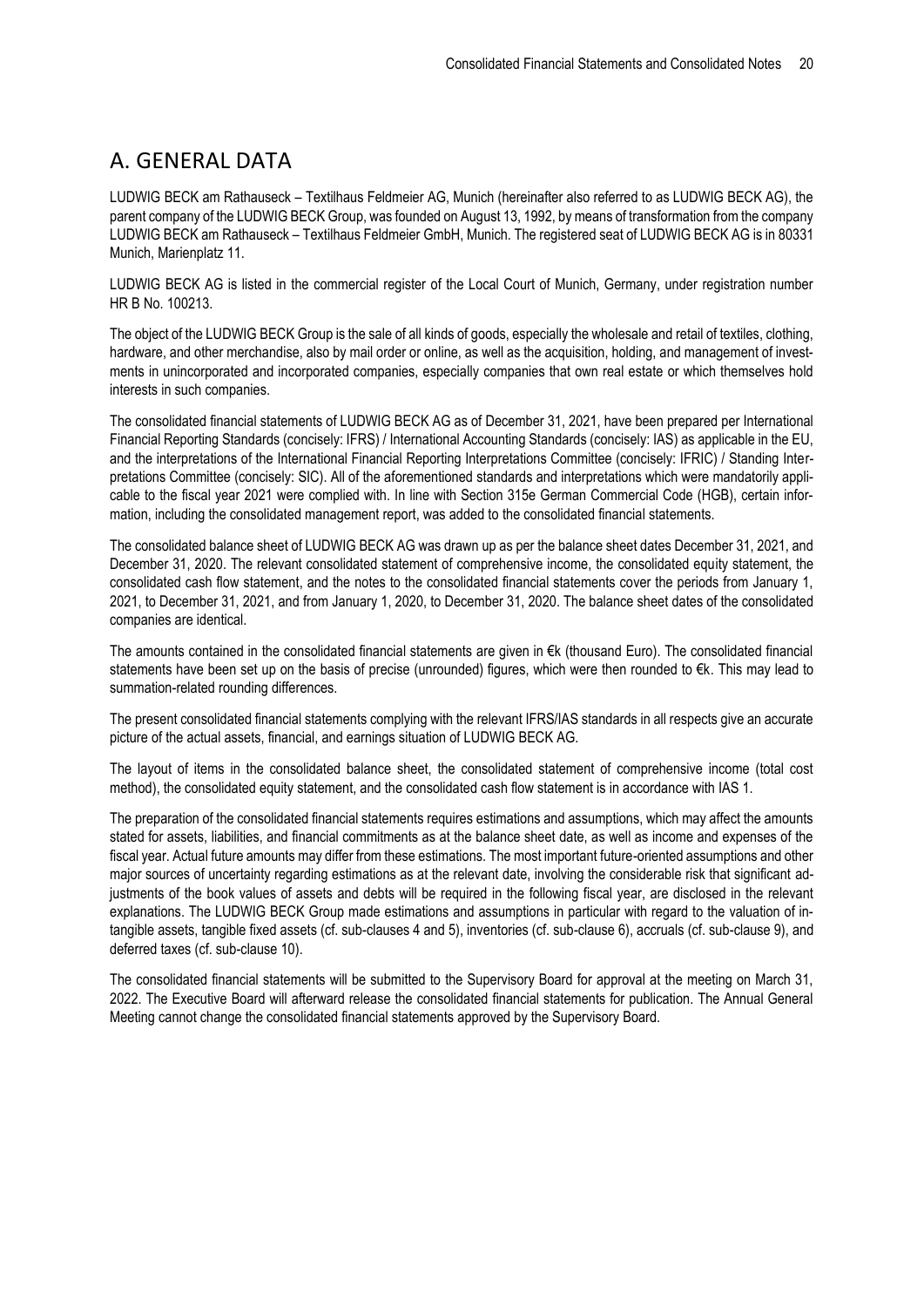#### <span id="page-20-0"></span>B. ACCOUNTING AND CONSOLIDATION PRINCIPLES

#### <span id="page-20-1"></span>I. Consolidated Group

In addition to the parent company, LUDWIG BECK AG, the following subsidiaries, all domiciled in Germany, are included in the consolidated financial statements as of December 31, 2021:

| Name                                 | Shareholding ratio<br>(also voting rights ratio) |
|--------------------------------------|--------------------------------------------------|
| LUDWIG BECK Beteiligungs GmbH        | 100.0%                                           |
| LUDWIG BECK Verwaltungs GmbH         | 86.0%                                            |
| Feldmeier GmbH & Co. Betriebs KG     | 85.9%                                            |
| Feldmeier GmbH                       | 100.0%                                           |
| LUDWIG BECK Real Estate Hanover GmbH | 100.0%                                           |

The aforementioned companies are each fully consolidated due to existing control through the majority of voting rights.

LUDWIG BECK Grundbesitz Haar GmbH was merged with LUDWIG BECK Beteiligungs GmbH in fiscal year 2021, after the property in Haar had been sold as of December 31, 2020. LUDWIG BECK Grundbesitz Hannover GmbH held two properties that were rented externally in fiscal year 2021. Both properties were sold as of December 31, 2021, so there are no longer any risks from market developments or changes in cash flows from rents. LUDWIG BECK Grundbesitz Hannover GmbH is to be merged with LUDWIG BECK Beteiligungs GmbH in the fiscal year 2022.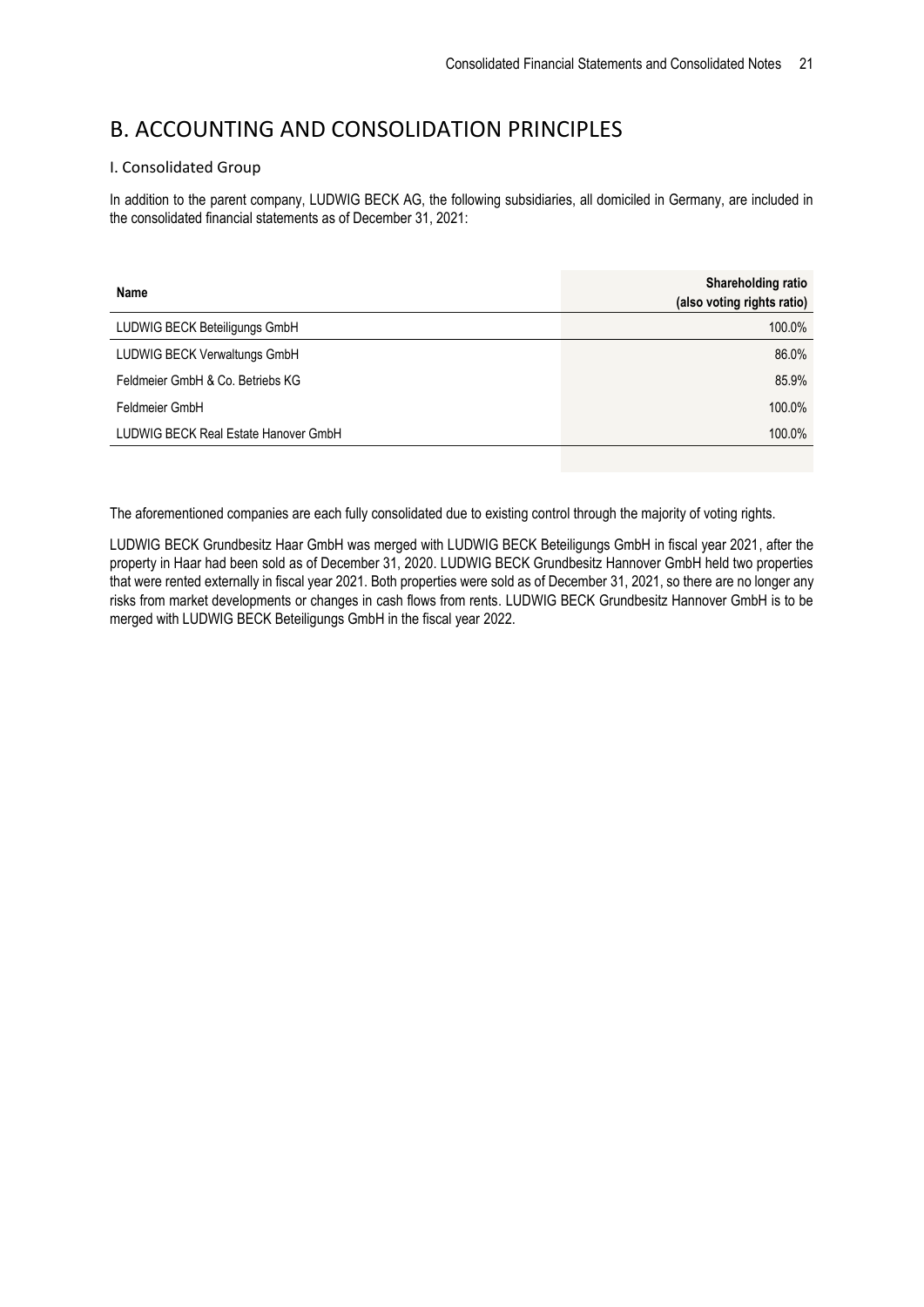#### <span id="page-21-0"></span>II. Consolidation methods

#### <span id="page-21-1"></span>**1. Capital consolidation**

The capital of the fully consolidated companies is consolidated using the purchase method. The acquisition costs of the investment are offset against the proportionate shareholder's equity of the fully consolidated company at the time of purchase. In the course of consolidation, the hidden reserves and liabilities were allocated to the assets and liabilities of the acquired company. A complete revaluation of assets and liabilities was undertaken for the purpose of consolidation.

The capital of Feldmeier GmbH & Co. Betriebs KG was consolidated at the date of acquisition. Simultaneously, for all other first-tier and second-tier subsidiaries, capital consolidation was undertaken at the time of the foundation or acquisition of the companies.

Within the scope of subsequent consolidation, uncovered hidden reserves and liabilities are treated similarly to the corresponding assets and liabilities.

The equity components of other shareholders (limited partners) of Feldmeier GmbH & Co. Betriebs KG are reported in compliance with IAS 32 and IAS 1.

No differences arose from the capital consolidations.

#### <span id="page-21-2"></span>**2. Consolidation of receivables and liabilities**

Receivables and liabilities between consolidated companies were eliminated during the consolidation of receivables and liabilities.

#### <span id="page-21-3"></span>**3. Consolidation of expenses and income**

Intra-group sales, other operating income, cost of materials, and other operating expenses were offset against each other. Interest income and interest expenses within the group were also offset against each other.

#### <span id="page-21-4"></span>**4. Elimination of intercompany profits**

No elimination of intercompany profits resulted from inter-company sales and services.

<span id="page-21-5"></span>III. Principles of foreign currency translation

No foreign currency translations were required during the consolidation of the subsidiaries, as all subsidiaries are German.

The reporting currency is thousand Euro  $(\epsilon k)$ .

#### <span id="page-21-6"></span>IV. Accounting principles and valuation methods

#### <span id="page-21-7"></span>**1. General**

The consolidated balance sheet and consolidated statement of comprehensive income of the companies included in the consolidated financial statements were prepared in accordance with the accounting and valuation methods of the parent company as described below.

#### <span id="page-21-8"></span>**2. Initial application of IFRS/IAS**

In recent years, the IASB has made various amendments to existing IFRS and published new IFRS and interpretations of the International Financial Reporting Interpretations Committee (IFRIC).

The interpretations and standards that had to be applied by companies for the first time in the fiscal year beginning on January 1, 2021, had no effect on the consolidated financial statements of LUDWIG BECK.

The following standards or their amendments are not pertinent for LUDWIG BECK, so their first-time application has no effect on the consolidated financial statements as of December 31, 2021:

− Amendments to IFRS 9, IAS 39, IFRS 7, IFRS 4 and IFRS 16: Interest Rate Benchmark Reform (phase 2)

The following amendments to IFRS 16, which were mandatory for LUDWIG BECK for the first time in the 2021 fiscal year, have been voluntarily applied in advance in the previous year's consolidated financial statements as of December 31, 2020: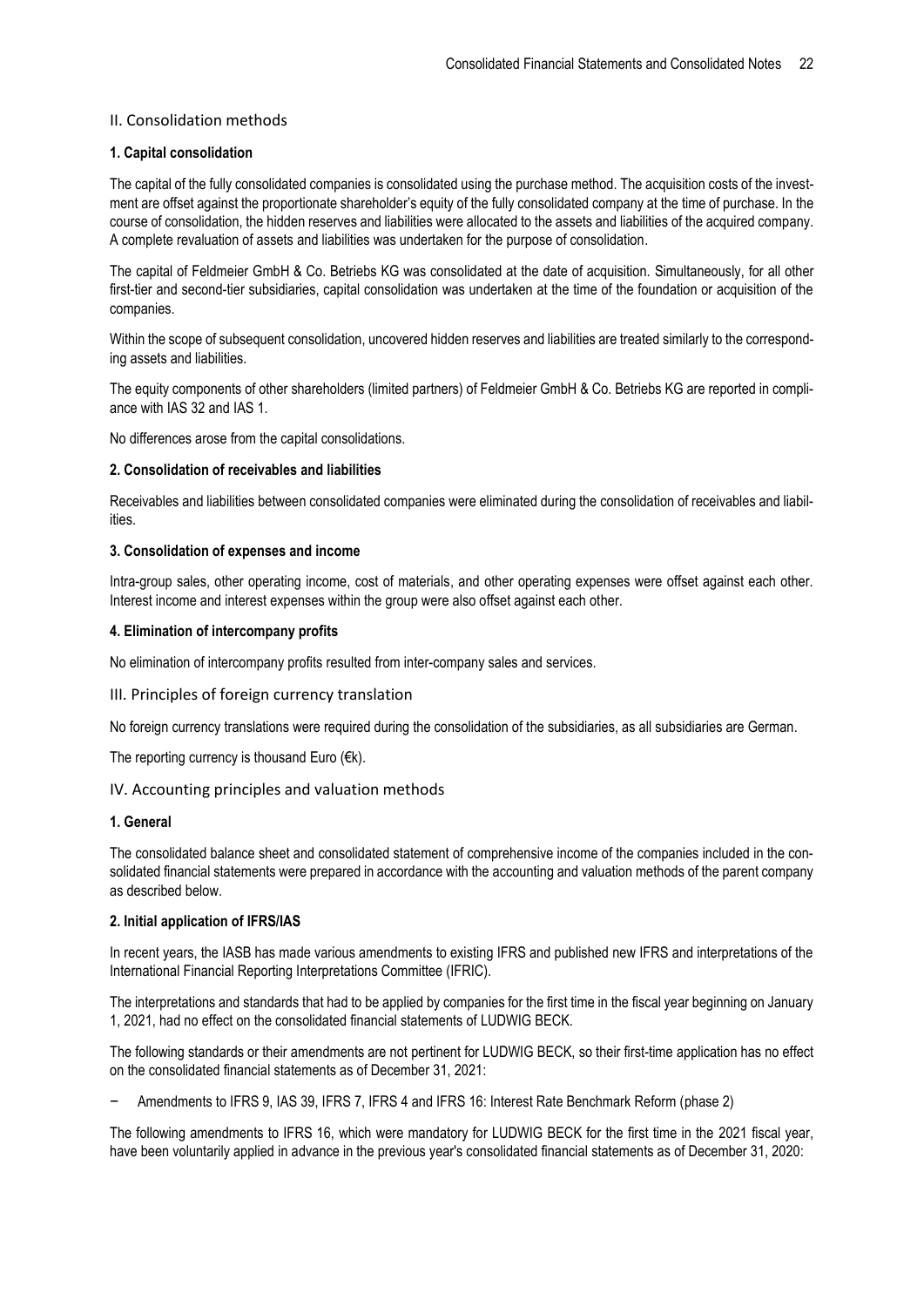- − Amendments to IFRS 16 regarding COVID-19 related lease concessions and their recognition in lease accounting: The amendment allows lessees under certain conditions to waive the review of a contract modification within the meaning of IFRS 16, as well as the recognition in the balance sheet. These conditions are:
	- (1) The concessions must have been agreed upon as a direct consequence of the COVID-19 pandemic.
	- (2) The change in lease payments results in revised consideration for the lease that is the same as or less than the consideration for the lease immediately preceding the change.
	- (3) The waiver of any treatment of the lease concession as a contract modification is limited in time to such payments that would have been due under the original lease agreement on or before June 30, 2021.
	- (4) The rental concessions may not be associated with further material changes to the terms of the contract.

These conditions were met at LUDWIG BECK, and the amended provision was applied to all rent concessions. Confidentiality was agreed with the lessors on the details of rent reductions.

The initial application of the following new standards and amendments is not expected to have a significant impact on the consolidated financial statements of LUDWIG BECK:

- − Amendments to IAS 16: Property, Plant and Equipment Proceeds before Intended Use
- − Amendments to IAS 37: Onerous Contracts Costs of Fulfilling a Contract
- − Amendments to IFRS 3: Reference to the Conceptual Framework
- − Amendments to IFRS 16: COVID-19-Related Rent Concessions beyond June 30, 2021
- − Annual improvements project, 2018-2020 cycle: Amendments to
	- IFRS 1: Subsidiary as a first-time adopter
	- IFRS 9: Fees in the 10 percent test for derecognition of financial liabilities
	- IFRS 16: Lease incentives (amendment to illustrative example 13)
	- IAS 41: Agriculture taxation in fair value measurement
- − IFRS 17: Insurance contracts
- − Amendments to IAS 1: Classification of liabilities as Current or Non-current (EU adoption not yet completed)
- − Amendments to IFRS 10 and IAS 28: Sale or contribution of assets between an investor and its associate or joint venture (EU adoption not yet effected)
- − Amendments to IAS 1 and IFRS Guidance Document 2: Disclosure of Accounting Policies (EU adoption not yet completed)
- − Amendments to IAS 8: Definition of Accounting Estimates (EU adoption not yet completed)
- − Amendments to IAS 12: Deferred Taxes related to Assets and Liabilities arising from a Single Transaction (EU adoption not yet completed)
- − Amendments to IFRS 17: Initial Application of IFRS 17 and IFRS 9 Comparative Information (EU adoption not yet completed)

#### <span id="page-22-0"></span>**3. Currency translation applied by consolidated companies**

No hedging transactions for foreign currencies were concluded.

Receivables and payables in foreign currencies are always reported at the exchange rate valid on the day of the transaction pursuant to IAS 21.

Receivables and payables in foreign currencies are valued at the relevant exchange rate on the consolidated balance sheet date.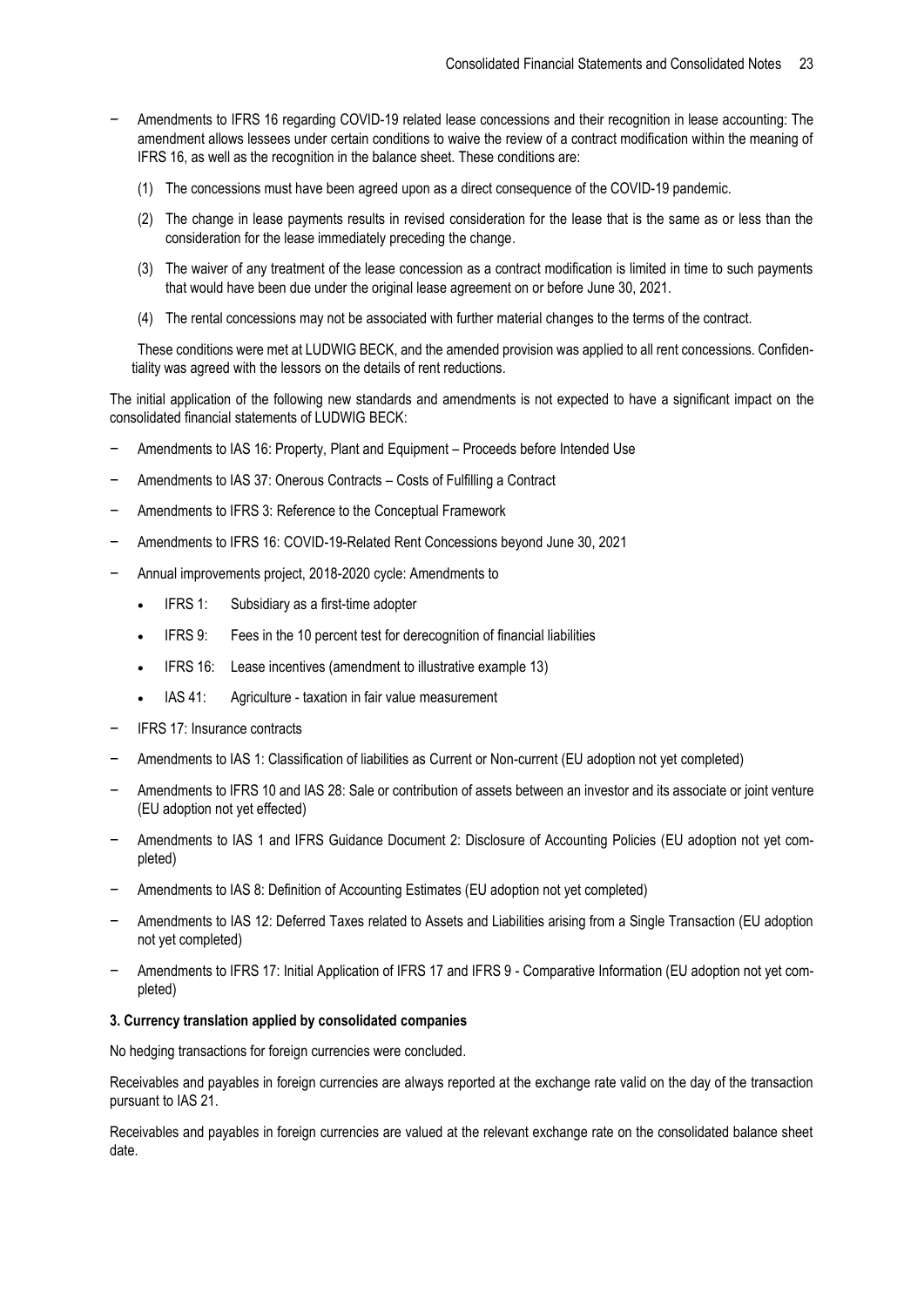#### <span id="page-23-0"></span>**4. Intangible assets**

With the exception of the "LUDWIG BECK" brand, intangible assets acquired on a payment basis are capitalized at acquisition cost and amortized in scheduled amounts over their expected useful lives using the straight-line method (pro-rata temporis) in accordance with IAS 38.

#### **Software, industrial property rights and similar rights**

These are licences and purchased or modified user software that are amortised over an expected useful life of three years or up to 10 years in the case of essential software programs.

#### **Brand name "LUDWIG BECK"**

The brand name "LUDWIG BECK" (€ 2,039k) is shown under the item "Intangible assets", as it is an identified brand name according to IAS 38. In line with the application of this standard, scheduled amortization ended January 1, 2004, as this right is not consumed over time (unlimited useful life). As to the impairment test performed, please refer to section C.I. (1). Consequently, no impairment of the brand name, as of December 31, 2021, was required.

#### <span id="page-23-1"></span>**5. Property, plant, and equipment**

Property, plant, and equipment are carried at acquisition or production costs, including ancillary expenses, if any, according to IAS 16.

The essential item is the real estate of Feldmeier GmbH & Co. Betriebs KG at Marienplatz in Munich, reported at its assessed fair value in 2001 following acquisition through merger by LUDWIG BECK Beteiligungs GmbH. The fair value of the land at initial consolidation in 2001 was determined based on the acquisition costs as well as the development of guideline land prices between 1998 and 2000. The amount stated in 2001 remained unaltered until December 31, 2021. The building is depreciated according to schedule.

Property, plant, and equipment with a limited useful life are depreciated on a straight-line basis (pro rata temporis) over the normal useful life (limited by any shorter duration of the rental/leasing agreements). Depending on the relevant assets, the following useful lives are applied:

| <b>Buildings</b>                                | 25 - 40 years |
|-------------------------------------------------|---------------|
| Buildings - rented under operating lease        | 40 years      |
| Buildings on third party land                   | 10 - 20 years |
| Other equipment, operating and office equipment | 3 - 10 years  |

Movable fixed assets up to a value of € 150.00 are fully reported with an effect on expenses outside of fixed assets in the year of acquisition. Movable fixed assets with a value of more than € 150.00 and less than € 1,000.00 are pooled for materiality reasons in the year of acquisition and depreciated over a useful life span of five years using the straight-line method.

Payments on account for assets under construction are capitalized with the amounts paid.

Maintenance costs are expensed in the respective period.

#### **LUDWIG BECK as lessee**

LUDWIG BECK has entered rental and leasing contracts to be classified as operating leases according to IAS 17 and were therefore not recognised in the consolidated balance sheet. With the mandatory implementation of IFRS 16, the distinction between finance and operating leases has been eliminated, and rental agreements must be included uniformly in the consolidated balance sheet. The right of use from the rental agreements is capitalised in the consolidated balance sheet, and the payment obligation relating to future rental payments is recognised as a financial liability. The initial accounting for rights of use and payment obligations is carried out in the amount of the present value of future rental payments. The capitalized rights of use are amortized on a straight-line basis over the term of the respective rental agreement, as the term is generally shorter than the useful life of the underlying assets. In the consolidated income statement, depreciation and finance costs are presented instead of rental expenses.

#### **LUDWIG BECK as lessor**

Leases in which LUDWIG BECK is the lessor are classified as finance leases according to IFRS 16 if they transfer substantially all the risks and rewards incidental to ownership to the lessee; otherwise, leases are classified as operating leases.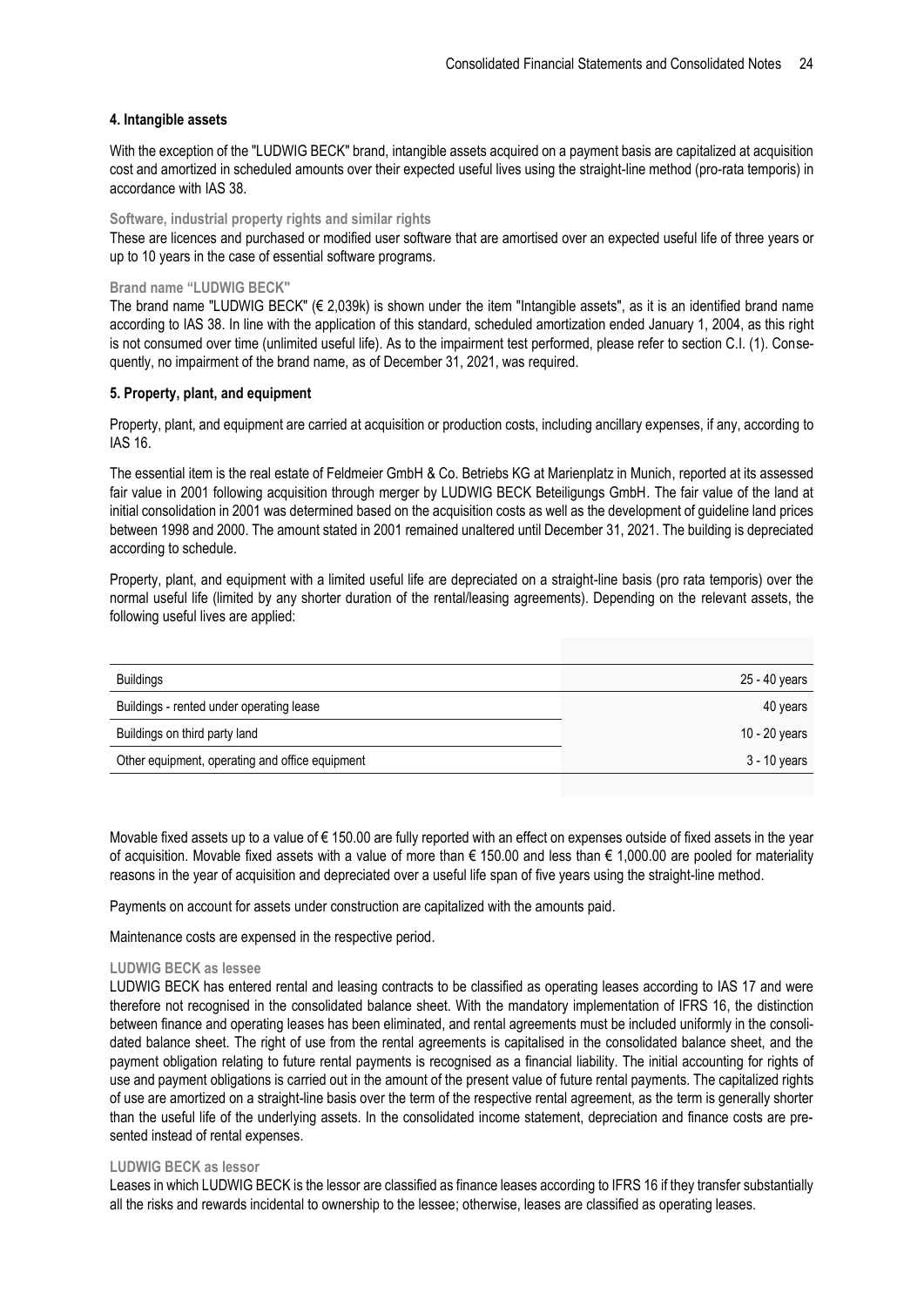LUDWIG BECK Grundbesitz Hannover GmbH leased two properties in Hanover to WORMLAND until December 31, 2021. Since the deconsolidation of WORMLAND, these leases are to be presented in the consolidated financial statements of LUD-WIG BECK as leases with external third parties, classified as operating leases pursuant to IFRS 16.

Rental income from operating leases is recognised on a straight-line basis over the term of the respective lease. Initial direct costs from the negotiation and conclusion of lease agreements are added to the book value of the leasing object and depreciated on a straight-line basis over the leasing period; no such costs were incurred in the 2021 fiscal year, as the rental agreements have been in place since 2015.

Generally, the rented properties classify as financial investments in accordance with IAS 40. The annual rental income amounts to € 255k (previous year: € 321k). They are of absolutely minor importance in proportion to LUDWIG BECK's total sales revenue and, therefore, are of no relevance for the assessment of LUDWIG BECK's earnings and financial situation and the Group's control. Likewise, the book values of the properties (as per December 31, 2021: € 0k; previous year: € 4,193k) in relation to total assets and non-current assets are not material for the assessment of LUDWIG BECK's financial position. Therefore, LUDWIG BECK does not apply IAS 40 to the properties in Hanover.

LUDWIG BECK sold these properties as of December 31, 2021.

There are only insignificant subleases. The contracts do not contain any non-leasing components.

#### <span id="page-24-0"></span>**6. Inventories**

Raw materials, supplies, and merchandise are generally valued at acquisition cost in accordance with IAS 2. The FIFO principle was applied to the consumption of inventory where necessary.

Appropriate deductions to the lower net realisable value were made for old stock and goods of reduced saleability (marketability). For this purpose, a distinction is made between standard, fashionable, and high-fashion goods, and different discounts are applied, depending on the age of the goods. In addition, lump sum reductions were made for cash discounts. Due to restrained consumer sentiment and declining frequencies in connection with the COVID-19 pandemic, write-downs to the lower net realisable value were also made on the autumn/winter 21/22 merchandise. The cost of external capital was not capitalised.

#### <span id="page-24-1"></span>**7. Receivables and other assets**

Trade receivables are carried at amortized costs that usually equal nominal values before valuation allowances. Adequate valuation allowances are made for doubtful receivables and receivables with recognizable risks; bad debts are written off.

Other assets are recognised at amortised cost. There are no recognizable risks that would necessitate a valuation allowance.

The deferred item is a component of other assets and only concerns prepaid operating expenses.

The book values of trade receivables and other assets correspond to their fair values.

#### <span id="page-24-2"></span>**8. Cash and cash equivalents**

Cash and cash equivalents comprise cash-in-hand and short-term bank balances. The amounts are given at nominal values. Fair value equals book value. There are no default risks.

#### <span id="page-24-3"></span>**9. Accruals**

According to IAS 37, accruals are recognized when an entity has a current legal or constructive obligation, resulting from a past event, when it is probable that an outflow of resources embodying economic benefits will be required to settle the obligation and when a reliable estimate can be made of the amount of the obligation.

The amount posted to accrual represents the best estimate of the expenditure required to settle the current obligation at the reporting date.

Long-term non-interest-bearing accruals were discounted to their present value.

#### **Pension commitments**

Pension commitments were accounted for in accordance with IAS 19R "Employee Benefits".

The actuarial valuation of pension commitments is based on the projected unit credit method prescribed in IAS 19R for pension benefit commitments. This method takes into account, not only the pension benefits and accrued future pension benefits known at the balance sheet date, but also expected future increases in salaries and pensions. Actuarial gains and losses are recognised directly in equity.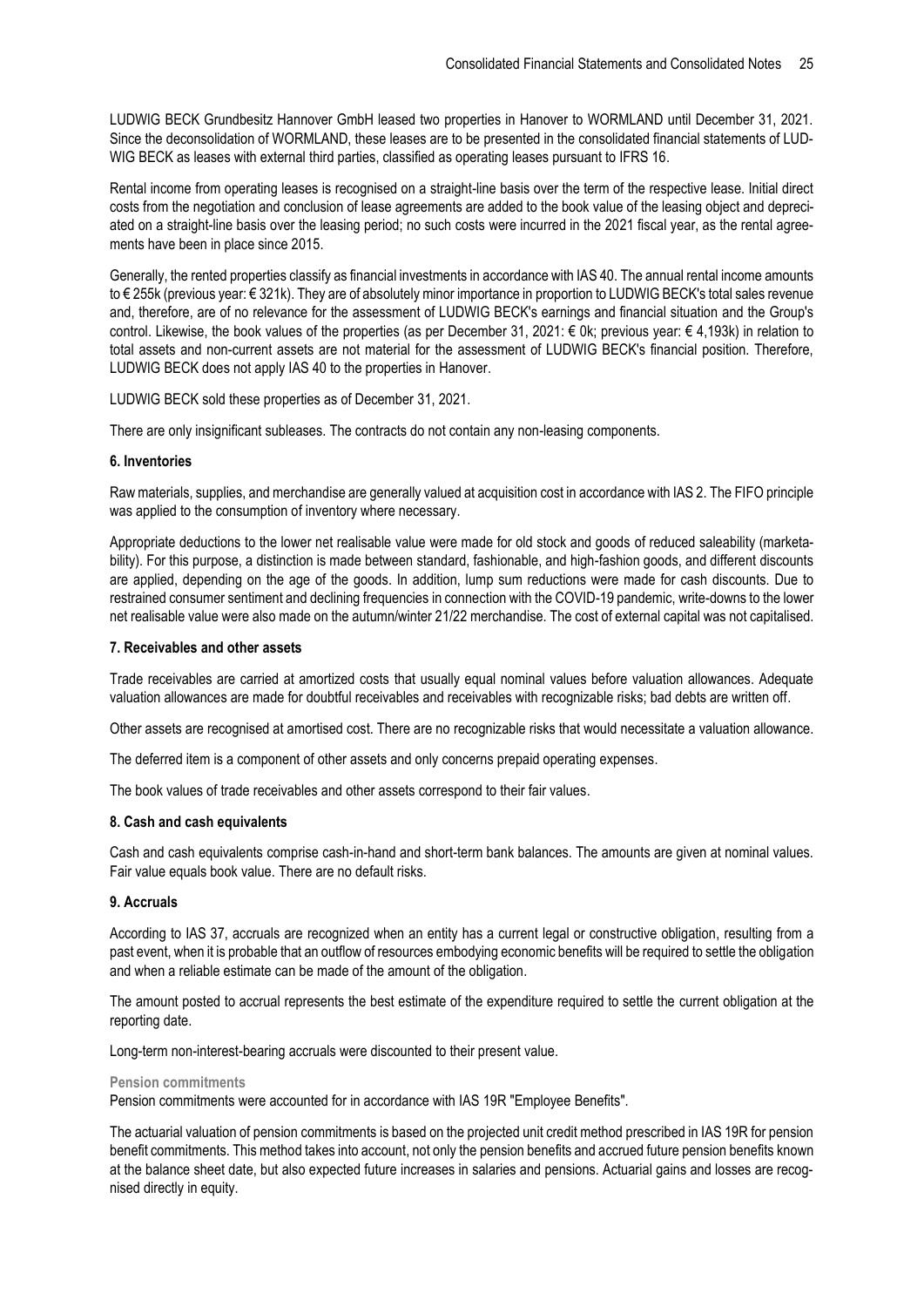#### <span id="page-25-0"></span>**10. Liabilities**

#### **Financial liabilities**

According to IFRS 13, financial liabilities are carried at fair value. Fair values are determined taking into account changes in the market interest rate level for financial liabilities with comparable conditions (term, repayment conditions, collaterals).

#### **Trade payables and other liabilities**

Trade payables and other liabilities are generally carried at amortised cost that essentially corresponds to the fair values. They are usually due within one year and comprise a variety of individual items.

#### **Derivative financial instruments**

The LUDWIG BECK Group does not utilize any derivative financial instruments.

#### <span id="page-25-1"></span>**11. Deferred taxes**

Deferred taxes are calculated according to the balance sheet liability method (IAS 12). This generally requires deferred taxation items to be stated for all temporary accounting and valuation differences between valuations, according to IFRS and taxrelevant valuations. Deferred tax assets are only recognised to the extent that realisation is probable.

The calculation of deferred taxes (corporate tax, solidarity surcharge, trade tax) was based on the corporate tax rate of 32.975% as applicable to LUDWIG BECK AG. The trade tax rate calculated based on the municipal trade tax factor of 490% for Munich was 17.15%. Deferred tax assets were recognised in full in the balance sheet for the tax losses incurred solely as a result of the COVID-19 pandemic in the 2020 and 2021 fiscal years, as the company assumes sufficient taxable income will be available in the future to utilise the tax loss carried forward. When preparing the corporate tax statement for the 2020 fiscal year, a corporate tax loss carry-back to 2019 was utilised in the maximum possible amount.

For temporary differences resulting from Feldmeier GmbH & Co. Betriebs KG, the tax rate of 15.825% (corporate tax and solidarity surcharge) was applied to the shares attributable to LUDWIG BECK Beteiligungs GmbH and Feldmeier GmbH. Due to trade tax reduction regulations pertaining to Feldmeier GmbH & Co. Betriebs KG, trade tax was not taken into account for these temporary differences.

Deferred tax assets and liabilities were offset in accordance with IAS 12.74.

#### <span id="page-25-2"></span>**12. Maturities**

Asset and liability items with a residual term of up to one year were recognized as "short-term". Asset and liability items with a residual term of more than one year were recognized as "long-term".

#### <span id="page-25-3"></span>**13. Revenue recognition**

Sales revenue is recognized at the conclusion of sales contracts. Sales revenues are reported less sales deductions and refund credits with open deduction of value added tax.

For loyalty points acquired by customers within the framework of our loyalty programme with the LUDWIG BECK Card, part of the turnover is not realised upon purchase but upon redemption of credit. Until the redemption, a contract liability in the amount of the equivalent value is recognised. The contract liability is valued at the sales value of the credit balances based on a portfolio approach. As no reliable empirical values are available on the redemption behaviour of loyalty card holders yet, a 100% redemption of the balances was assumed as of December 31, 2021. If balances have expired as of the balance sheet date without being redeemed, the proceeds are realised, and the liability is eliminated.

#### <span id="page-25-4"></span>**14. Financial instruments**

Financial assets and liabilities included in the consolidated balance sheet comprise cash and cash equivalents, trade receivables and trade payables, other receivables, other payables, and liabilities to banks. The accounting principles regarding carrying amounts and valuation of these items are described in the respective explanations to these consolidated notes.

Financial instruments are classified as assets or liabilities in accordance with the economic content of the contractual terms. Therefore, interest, gains, and losses from these financial instruments are presented as expenses or income.

Financial instruments are offset if the Group has a legally enforceable right to offset and intends to settle either only the balance or both the receivables and the liabilities at the same time.

Financial assets and liabilities are recognised as soon as a contractual payment claim or a contractual payment obligation arises. They are derecognised when payment is made, total loss of the payment claim has occurred, or LUDWIG BECK is relieved from the obligation.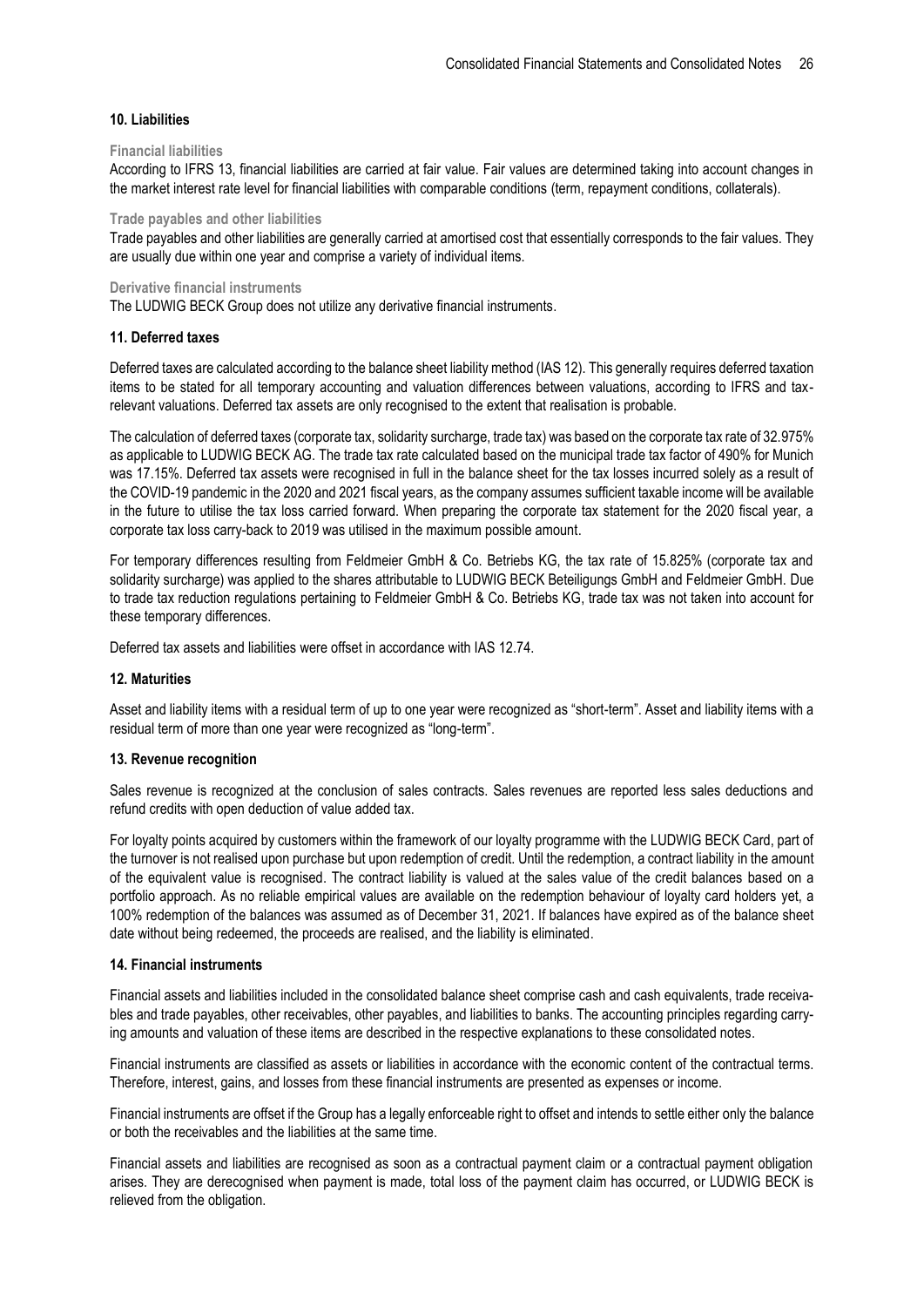In accordance with IAS 32.18 (b), shareholdings of the other shareholder in Feldmeier GmbH & Co. Betriebs KG are classified as borrowed capital.

#### **Management of financial risks**

The LUDWIG BECK Group uses a centralized approach to financial risk management for the identification, assessment, and control of risks. No significant risks could be identified as of the balance sheet date. Areas of risk from financial assets and liabilities can be subdivided into liquidity, credit, and interest risks.

#### Liquidity risk

The term generally describes the risk that the LUDWIG BECK Group would not be in a position to meet its obligations, resulting from financial liabilities.

Management is constantly monitoring and planning required liquidity needs based on up-to-date cash flow ratios and plans. To ensure sufficient liquid funds, the company relies on credit lines and loans. As of the balance sheet date, short-term credit facilities in the amount of € 43,000,000 were available until further notice, of which approximately 24% (including bank guarantees taken out) had been utilised as per the relevant date.

According to the cash flow forecasts for future and available credit lines, no liquidity bottlenecks can be identified. Risks can essentially only arise in the event of a deterioration in creditworthiness or if the cash flows forecast from the business plan are significantly undercut. The maturity structure of the liabilities is shown under the respective balance sheet items.

#### Bad debt risk

The risk of bad debt concerns the default risk involved in financial assets. LUDWIG BECK basically generates primary sales against cash or credit card or EC card receivables. Therefore, LUDWIG BECK is exposed to the risk of bad debt to a very limited extent. Compared to stationary trade, online trade still plays a subordinate role. The credit card providers mainly bear the risks involved in credit card payments. The monitoring of receivables from EC card sales is outsourced to an external service provider. Risks arising from the physical movement of cash are minimized through implemented monitoring mechanisms.

#### Derivative financial instruments

There were no derivative financial instruments on the balance sheet date.

#### Interest rate risk

The LUDWIG BECK Group uses overdraft facilities with variable interest rates. The Group is subject to an interest rate risk from financial liabilities from these positions that can be considered minor under the current market situation.

#### <span id="page-26-0"></span>**15. Changes in accounting and valuation methods**

Accounting and valuation principles remained unchanged compared to the previous year.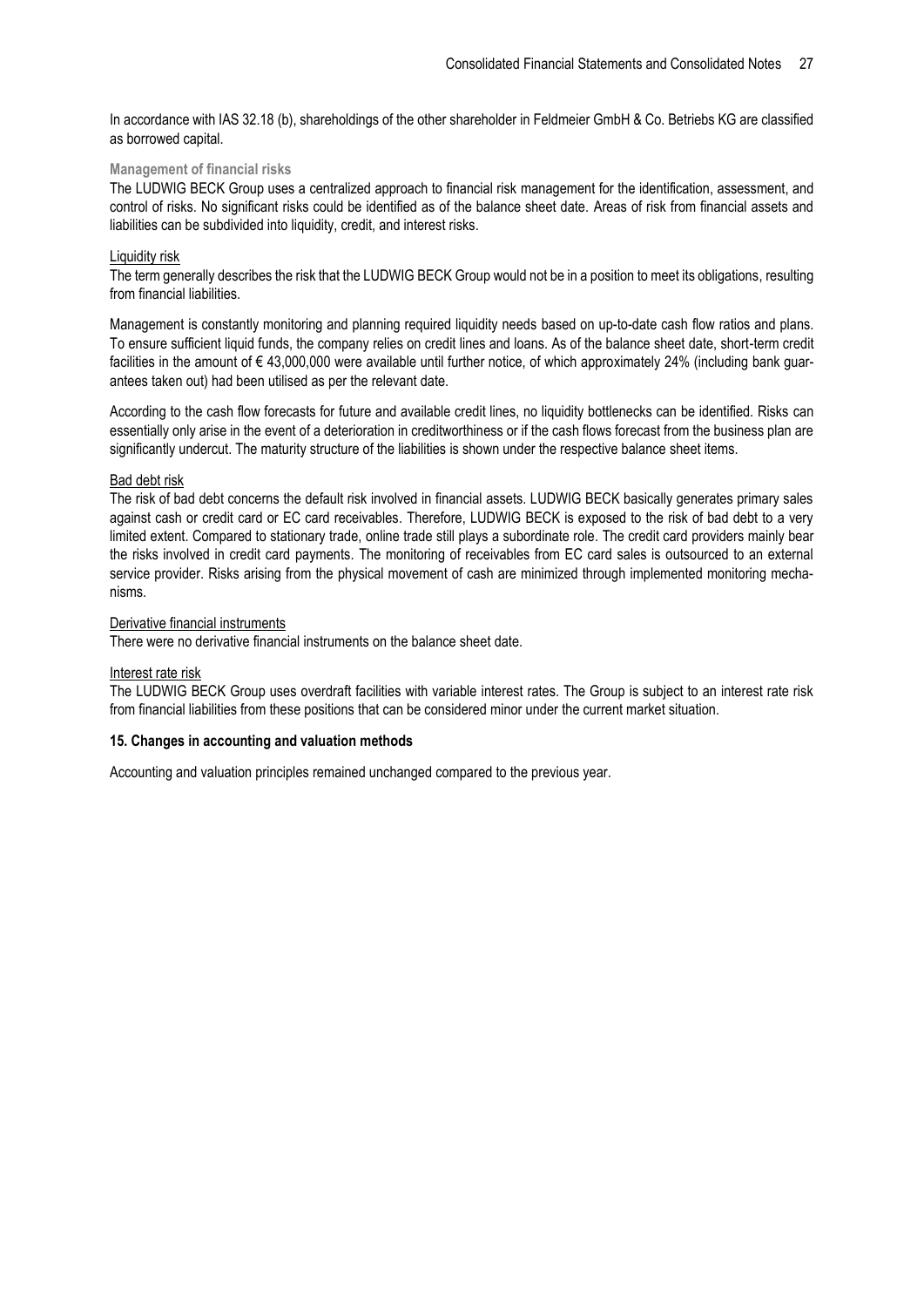### <span id="page-27-0"></span>C. EXPLANATIONS TO INDIVIDUAL ITEMS OF THE CONSOLIDATED BALANCE SHEET AND CONSOLIDATED STATEMENT OF COMPREHENSIVE INCOME

<span id="page-27-1"></span>I. Consolidated Balance Sheet

#### <span id="page-27-2"></span>**(1) Intangible assets and property, plant, and equipment**

This term comprises the following items shown in the consolidated balance sheet:

- − Intangible assets
- − Property, plant, and equipment

The development of acquisition costs, cumulative depreciation and amortisation, and book values of intangible and tangible fixed assets are presented in the following schedule of assets.

#### **Intangible assets**

Intangible assets only comprise assets acquired on a payment basis.

The useful life of software is between 3 and 10 years. Software is depreciated pro-rata temporis using the straight-line method. The used enterprise resource planning system is depreciated over a useful life span of 8 years.

The intangible asset originating from the purchase of the brand name "LUDWIG BECK" in 1995 was amortised on a straightline basis (pro rata temporis) at an annual rate of € 170k until December 31, 2003. By virtue of the applied IAS 36 and IAS 38 standards, the yearly scheduled amortization of this intangible asset ended January 1, 2004.

The brand name "LUDWIG BECK" only concerns the cash-generating unit "Marienplatz Flagship Store". Impairment tests are carried out annually. The recoverable amount is the value in use, as there is no active market for the brand name. The value in use was derived from the planned cash flows of the flagship store (before financing activities and income taxes) that were discounted at an after-tax interest rate of 2.2%. The interest rate was determined from the weighted average cost of capital. Cash flows were deduced from previous years and were extrapolated for a period of 5 years within the company's planning. An increase in sales of 1.5% as well as a gross profit margin of approximately 49% and cost indexation of 1.5% were assumed.

No impairment was required as a result of the impairment test. LUDWIG BECK considers the discount rate and the assumptions regarding the increase in sales/costs to be the key assumptions for the impairment test. Alternative scenarios were calculated with a deviation of the discount rate of  $\pm 1\%$  and a change in sales/cost increases of  $\pm 1\%$ . All scenarios showed no impairments had to be taken into account.

In the fiscal year 2021, no advance payments were made for intangible assets (previous year: € 49k).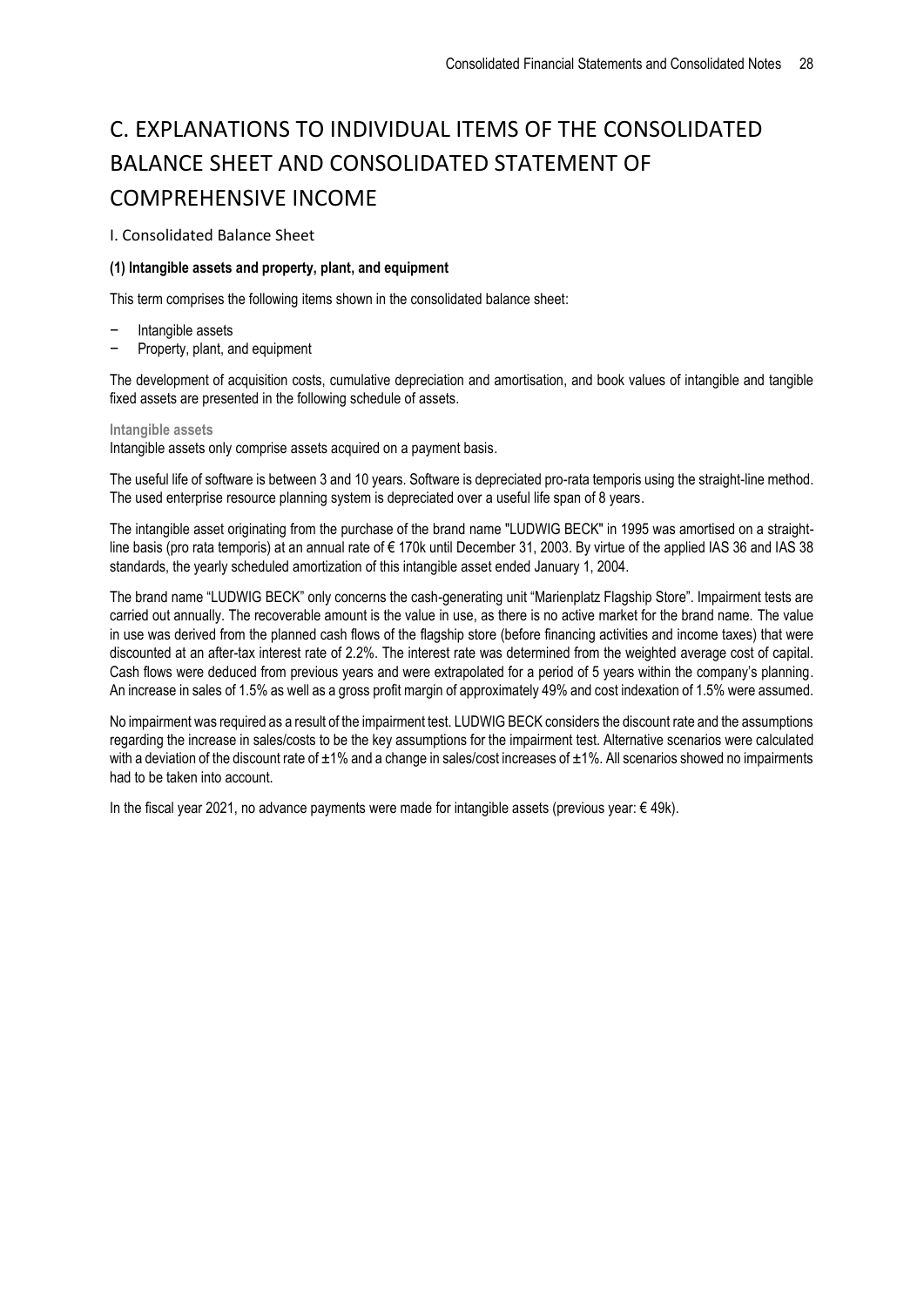**Development of consolidated fixed assets of LUDWIG BECK am Rathauseck – Textilhaus Feldmeier AG, Munich, from January 1, 2021, to December 31, 2021**

|                                                                    | As of<br>1/1/2021<br>1/1/2020 | <b>Addition</b> | posal  | Dis-Reclas-<br>sifica-<br>tion | As of<br>12/31/2021<br>12/31/2020 | Cumula-<br>tive Depre-<br>ciation | <b>Book</b><br>value<br>12/31/2021<br>12/31/2020 | <b>Book</b><br>value<br>12/31/2020<br>12/31/2019 | Depre<br>cia-<br>tion<br>2021<br>2020 |
|--------------------------------------------------------------------|-------------------------------|-----------------|--------|--------------------------------|-----------------------------------|-----------------------------------|--------------------------------------------------|--------------------------------------------------|---------------------------------------|
|                                                                    | €k                            | €k              | €k     | €k                             | €k                                | €k                                | €k                                               | €k                                               | €k                                    |
| I. Intangible assets                                               |                               |                 |        |                                |                                   |                                   |                                                  |                                                  |                                       |
| 1. Software, industrial and<br>similar rights                      | 4,349                         | 811             | 65     | 49                             | 5,144                             | 2,437                             | 2,707                                            | 2,453                                            | 574                                   |
| Previous year                                                      | 3.153                         | 558             | 280    | 917                            | 4,349                             | 1,896                             | 2.453                                            | 1,490                                            | 512                                   |
| 2. Brand name                                                      | 3,399                         | 0               | 0      | 0                              | 3,399                             | 1,359                             | 2,039                                            | 2,039                                            | 0                                     |
| Previous year                                                      | 3.399                         | 0               | 0      | 0                              | 3.399                             | 1,359                             | 2,039                                            | 2,039                                            | 0                                     |
| 3. Advance payments                                                | 49                            | 0               | 0      | $-49$                          | 0                                 | 0                                 | 0                                                | 49                                               | 0                                     |
| Previous year                                                      | 917                           | 49              | 0      | $-917$                         | 49                                | 0                                 | 49                                               | 917                                              | 0                                     |
|                                                                    | 7,796                         | 811             | 65     | 0                              | 8,542                             | 3,797                             | 4,746                                            | 4,541                                            | 574                                   |
| Previous year                                                      | 7,469                         | 607             | 280    | 0                              | 7,796                             | 3,255                             | 4,541                                            | 4,446                                            | 512                                   |
| II. Property, plant, and<br>equipment<br>1. Land, land rights, and | 175,405                       | 1,405           | 4,803  | 232                            | 172,238                           | 32,703                            | 139,535                                          | 146,770                                          | 4.722                                 |
| buildings including<br>buildings on third party<br>land            |                               |                 |        |                                |                                   |                                   |                                                  |                                                  |                                       |
| Previous year                                                      | 183,905                       | 3,161           | 11,675 | 14                             | 175,405                           | 28,635                            | 146,769                                          | 153,853                                          | 4.665                                 |
| 2. Other fixtures and<br>fittings, tools, and<br>equipment         | 12,247                        | 1,240           | 1,055  | 208                            | 12,640                            | 9,450                             | 3,190                                            | 2,821                                            | 1,056                                 |
| Previous year                                                      | 12,282                        | 666             | 940    | 238                            | 12,247                            | 9,426                             | 2,821                                            | 3,031                                            | 1,028                                 |
| 3. Advance payments and<br>assets under<br>construction            | 453                           | 247             | 0      | -440                           | 260                               | 0                                 | 260                                              | 453                                              | 0                                     |
| Previous year                                                      | 252                           | 453             | 0      | $-252$                         | 453                               | $\theta$                          | 453                                              | 252                                              | 0                                     |
|                                                                    | 188,104                       | 2,892           | 5,858  | 0                              | 185,138                           | 42,153                            | 142,986                                          | 150,043                                          | 5,778                                 |
| Previous year                                                      | 196,439                       | 4,280           | 12,615 | 0                              | 188,104                           | 38,061                            | 150,043                                          | 157,136                                          | 5,694                                 |
|                                                                    | 195,901                       | 3,703           | 5,923  | 0                              | 193,681                           | 45,949                            | 147,731                                          | 154,584                                          | 6,352                                 |
| Previous year                                                      | 203,908                       | 4,887           | 12,895 | 0                              | 195,901                           | 41,316                            | 154,584                                          | 161,583                                          | 6,206                                 |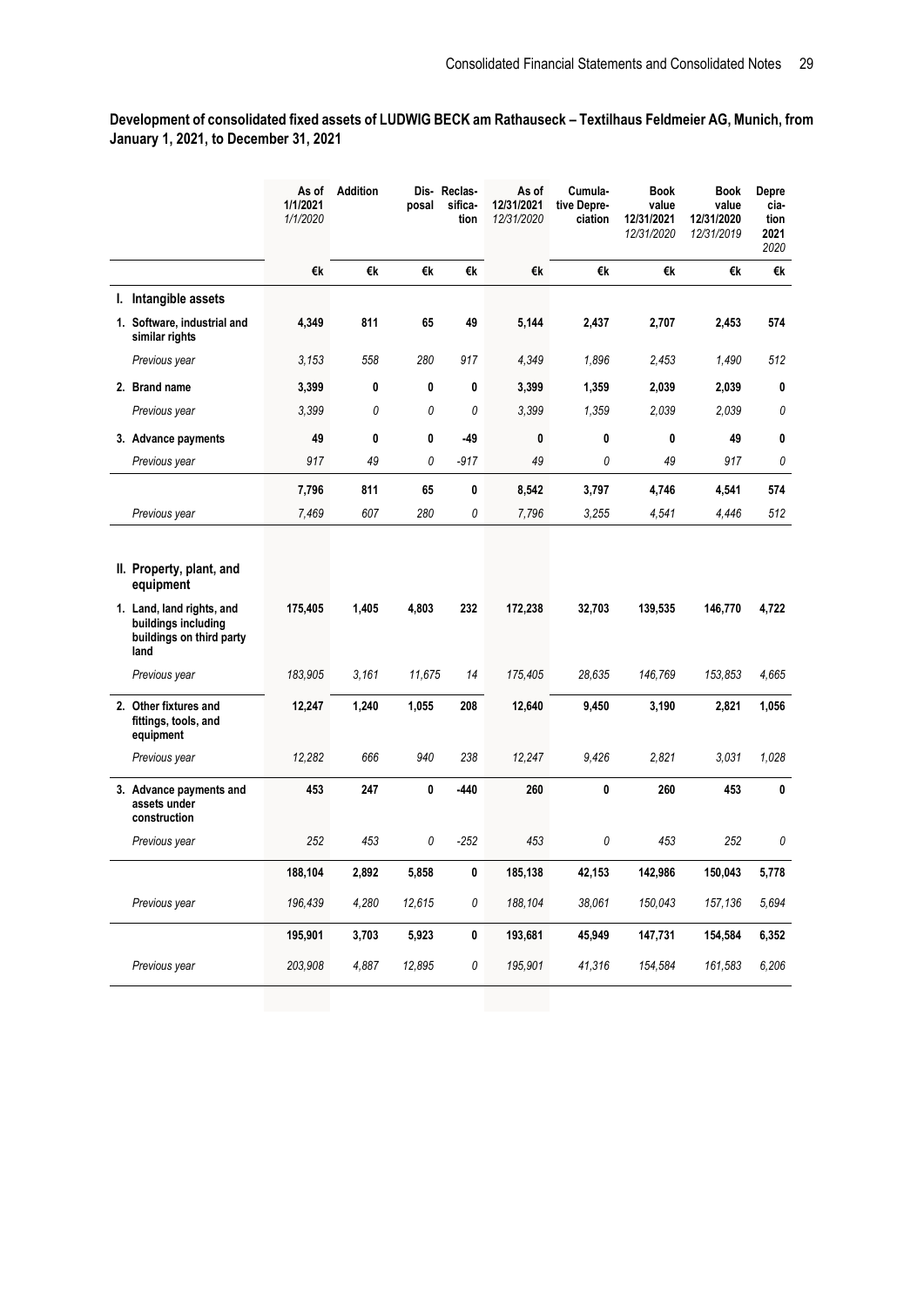#### **Property, plant, and equipment**

Rights of use from leasing agreements

As of December 31, 2021, rights of use under leasing agreements are as follows:

|                                                            |           |              |             | <b>Residual term</b> |
|------------------------------------------------------------|-----------|--------------|-------------|----------------------|
|                                                            | Sum total | up to 1 year | 1 - 5 years | over 5 years         |
|                                                            | €k        | €k           | €k          | €k                   |
| 1. Land, land rights, and buildings<br>on third party land | 60.547    | 3.470        | 13.230      | 43,847               |

In the 2021 fiscal year, no rights of use were added as a result of rent adjustments (previous year: € 2,468k).

#### Land, land rights, and buildings, including buildings on third party land

Buildings are depreciated over their expected useful life of 25-40 years, using the straight-line method (pro rata temporis). Fixtures and fittings are depreciated uniformly across the Group over the normal useful life of 10-20 years or over shorter lease terms using the straight-line method (pro rata temporis).

#### Real estate at Marienplatz

The land was valued at € 68,779k on September 1, 2001. As of the date of acquisition within the scope of initial consolidation, the building (September 1, 2001: € 3,527k) is depreciated over 30 years in annual rates of € 118k. (December 31, 2021: € 1,136k). For the valuation of land at the initial consolidation of Feldmeier GmbH & Co. Betriebs KG, hidden reserves amounting to € 66,661k were uncovered. For the fair value measurement of land at initial consolidation in 2001, acquisition costs and development of guideline land prices between 1998 and 2000 were considered. The carrying value determined in 2001 was maintained until December 31, 2021, without changes.

The property at Marienplatz is encumbered with land charges in the amount of  $\epsilon$  20,000k (previous year:  $\epsilon$  29,575k) for interestbearing liabilities recognised in the balance sheet.

#### Other real estate

The logistics property in Haar near Munich was sold with benefits and burdens as of December 31, 2020, and leased back via sale and lease back. Rental rights for future years were reported accordingly under rights of use from leasing agreements.

In addition, the LUDWIG BECK Group owned two properties in Hanover that were rented to WORMLAND within an operating lease agreement. Both properties were sold with benefits and encumbrances as of December 31, 2021.

The development of these properties, reported under item II.1. "Land, land rights and buildings, including buildings on thirdparty land", is as follows:

|                                                 | As of<br>1/1/2021<br>1/1/2020 | <b>Addition</b> | posal | Dis-Reclas-<br>sifica-<br>tion | As of<br>12/31/2021<br>12/31/2020 | Cumula-<br>tive Depre-<br>ciation | <b>Book</b><br>value<br>12/31/2021<br>12/31/2020 | <b>Book</b><br>value<br>12/31/2020<br>12/31/2019 | Depre<br>cia-<br>tion<br>2021<br>2020 |
|-------------------------------------------------|-------------------------------|-----------------|-------|--------------------------------|-----------------------------------|-----------------------------------|--------------------------------------------------|--------------------------------------------------|---------------------------------------|
|                                                 | €k                            | €k              | €k    | €k                             | €k                                | €k                                | €k                                               | €k                                               | €k                                    |
| Properties rented out under<br>operating leases | 4,524                         | 0               | 4,524 | 0                              | 0                                 | 0                                 | 0                                                | 4,193                                            | 59                                    |
| Previous year                                   | 4.524                         | 0               | 0     | 0                              | 4.524                             | 331                               | 4.193                                            | 4,252                                            | 59                                    |

There were no restrictions on disposal or encumbrances in respect of these properties.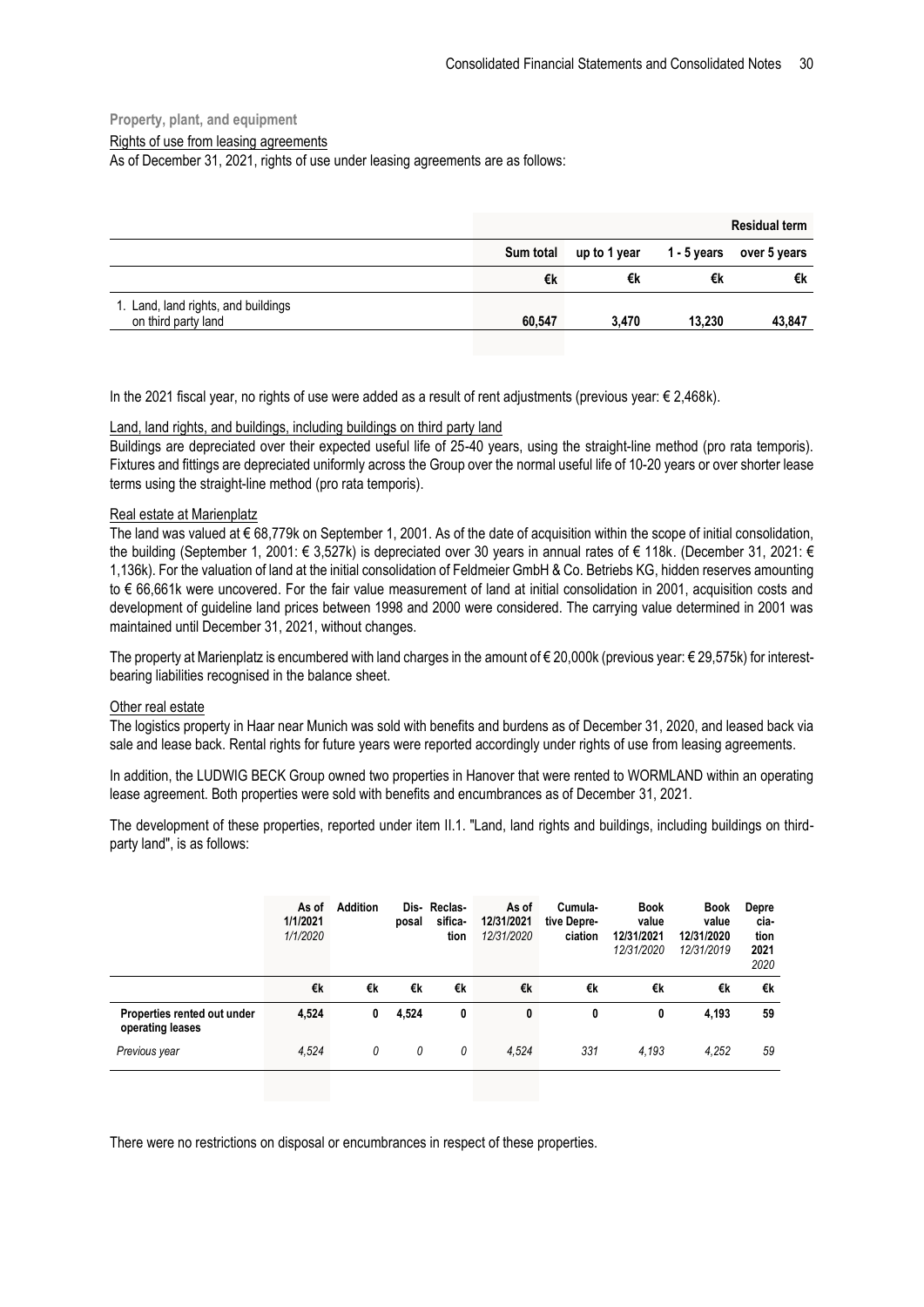#### Other fixtures and fittings, tools, and equipment

The assets under this item are basically depreciated (pro-rata temporis) over a useful life of 3 to 10 years using the straightline method.

Advance payments and assets under construction amounted to € 260k (previous year: € 453k) as of December 31, 2021.

#### <span id="page-30-0"></span>**(2) Other assets (long-term)**

Other long-term assets concern long-term deferred items.

#### <span id="page-30-1"></span>**(3) Inventories**

Inventories consist of the following items:

|                                      | 12/31/2021 | 12/31/2020 |
|--------------------------------------|------------|------------|
|                                      | €k         | €k         |
| Raw materials and supplies (at cost) | 150        | 175        |
| Merchandise (at cost)                | 12,023     | 15,098     |
| Less write-downs of merchandise      | $-1,829$   | $-3,228$   |
|                                      | 10,344     | 12,045     |

The usual retention of title until complete payment for the merchandise applies to all disclosed inventories. It can be expected that most inventory items will be sold within the next 12 months.

Until the date of inventory taking, discrepancies were taken into account for stock determination. Between the date of inventory taking and December 31, 2021, goods on hand per department were reduced by a deduction for wastage based on the average of the last three years. This deduction led to a valuation allowance of € 231k (previous year: € 196k). All merchandise was carried at cost less value allowances. Appropriate deductions on the lower realisable net value were made for stocks of reduced saleability (marketability). Due to the continuing restrained consumer sentiment and declining frequencies in connection with the development of the COVID-19 pandemic, additional write-downs to the lower net realisable value in the amount of € 700k (previous year: € 1,900k) were made. Lump sum reductions for cash discounts were also recognized. In the fiscal year, writedowns amounted to € 1,829k (previous year: € 3,228k). Additions to and reversal of the write-downs are netted (IAS 2.36 e, f).

In the reporting period, merchandise in the amount of € 31,426k (previous year: € 28,842k) was carried as expense (cost of goods sold before adjustment of valuation allowance on net realisable value).

#### <span id="page-30-2"></span>**(4) Receivables and other assets (short-term)**

Receivables and other assets are as follows:

|                   | 12/31/2021 | 12/31/2020 |
|-------------------|------------|------------|
|                   | €k         | €k         |
| Trade receivables | 627        | 313        |
| Other assets      | 5,172      | 1,515      |
| Deferred item     | 171        | 170        |
|                   | 5,969      | 1,997      |

The disclosed carrying amounts correspond to market values. All maturities are within one year. There are no identifiable risks of default as of the relevant date.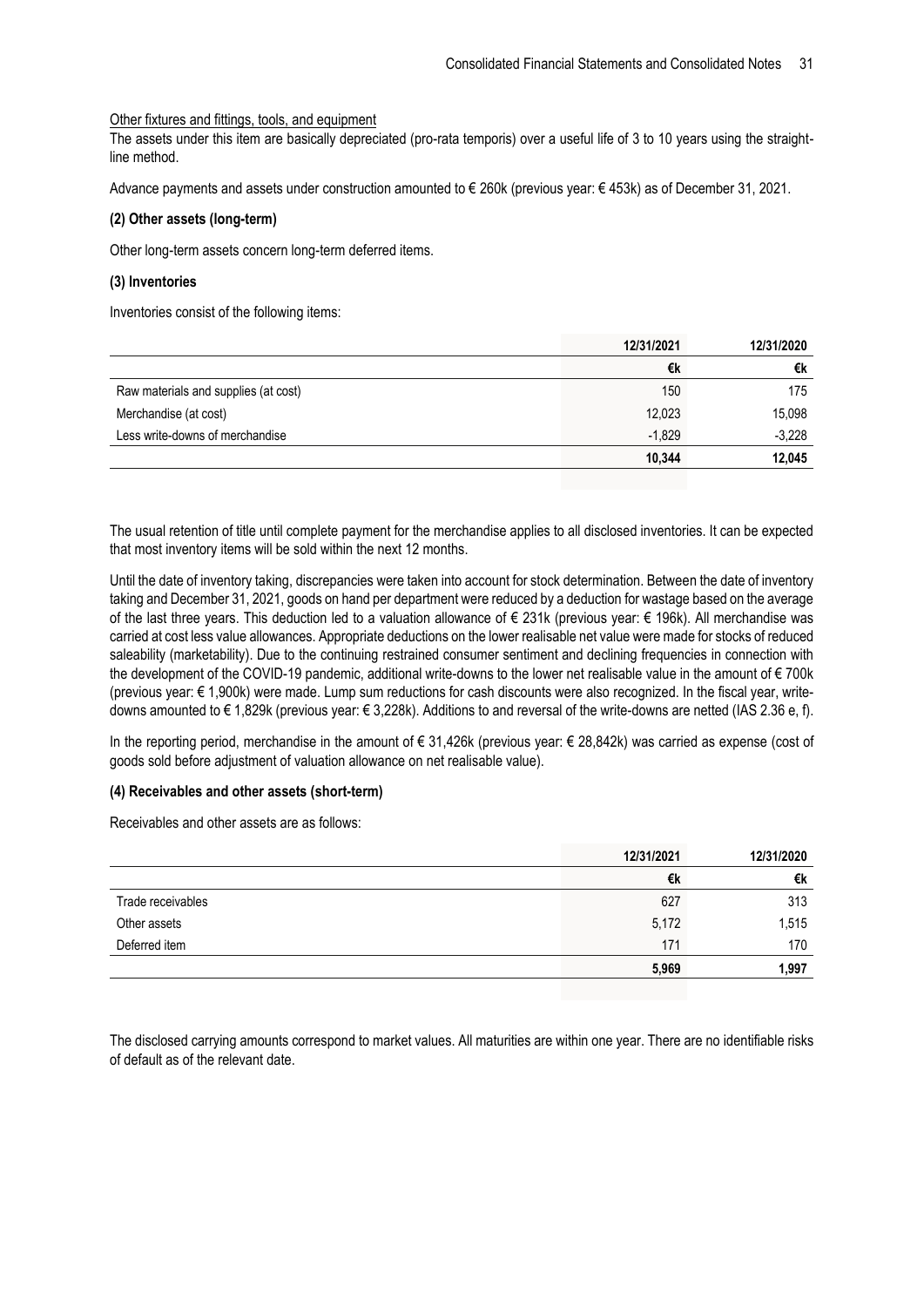#### **Trade receivables (short-term)**

Trade receivables are as follows:

|                    | 12/31/2021 | 12/31/2020 |
|--------------------|------------|------------|
|                    | €k         | €k         |
| Total receivables  | 631        | 325        |
| Less allowances    | -4         | $-12$      |
| <b>Receivables</b> | 627        | 313        |
|                    |            |            |

There are specific and general allowances.

There were no hedging activities.

**Other assets (short-term)** Other short-term assets are as follows:

|                                      | 12/31/2021 | 12/31/2020 |
|--------------------------------------|------------|------------|
|                                      | €k         | €k         |
| Debit-side creditors                 | 94         | 251        |
| Receivables due from tax authorities | 0          | 897        |
| Receivables due from suppliers       | 68         | 94         |
| Sale of real estate Hanover          | 4,450      |            |
| Claim from bridging aid III          | 476        |            |
| Other                                | 84         | 273        |
|                                      | 5,172      | 1.515      |

A purchase price claim in the amount of  $\epsilon$  4,450k for the disposal of a property in Hanover was reported under other assets. The property was sold with benefits and encumbrances as of December 31, 2021. The purchase price is to be settled in the first quarter of 2022. The claim from bridging assistance III corresponds to the final claim that has been prepared internally based on the current state of knowledge. The actual final claim may result in a different amount. There is no historical information on the procedure of the granting agencies and the FAQ yet.

#### **Deferred item**

The deferred item concerns various expenses representing costs incurred for a specific period after the consolidated balance sheet date.

#### <span id="page-31-0"></span>**(5) Cash and cash equivalents**

Cash and cash equivalents comprise cash in hand and bank balances.

Cash and cash equivalents are as follows:

|               | 12/31/2021 | 12/31/2020 |
|---------------|------------|------------|
|               | €k         | €k         |
| Cash in hand  | 240        | 117        |
| Bank balances | 93         | 11,105     |
|               | 333        | 11,222     |

Bank balances were not interest bearing as of the reporting date. Previous year's bank balances include proceeds from the sale of the property in Haar. Cash in hand is not interest bearing. There are no hedging activities.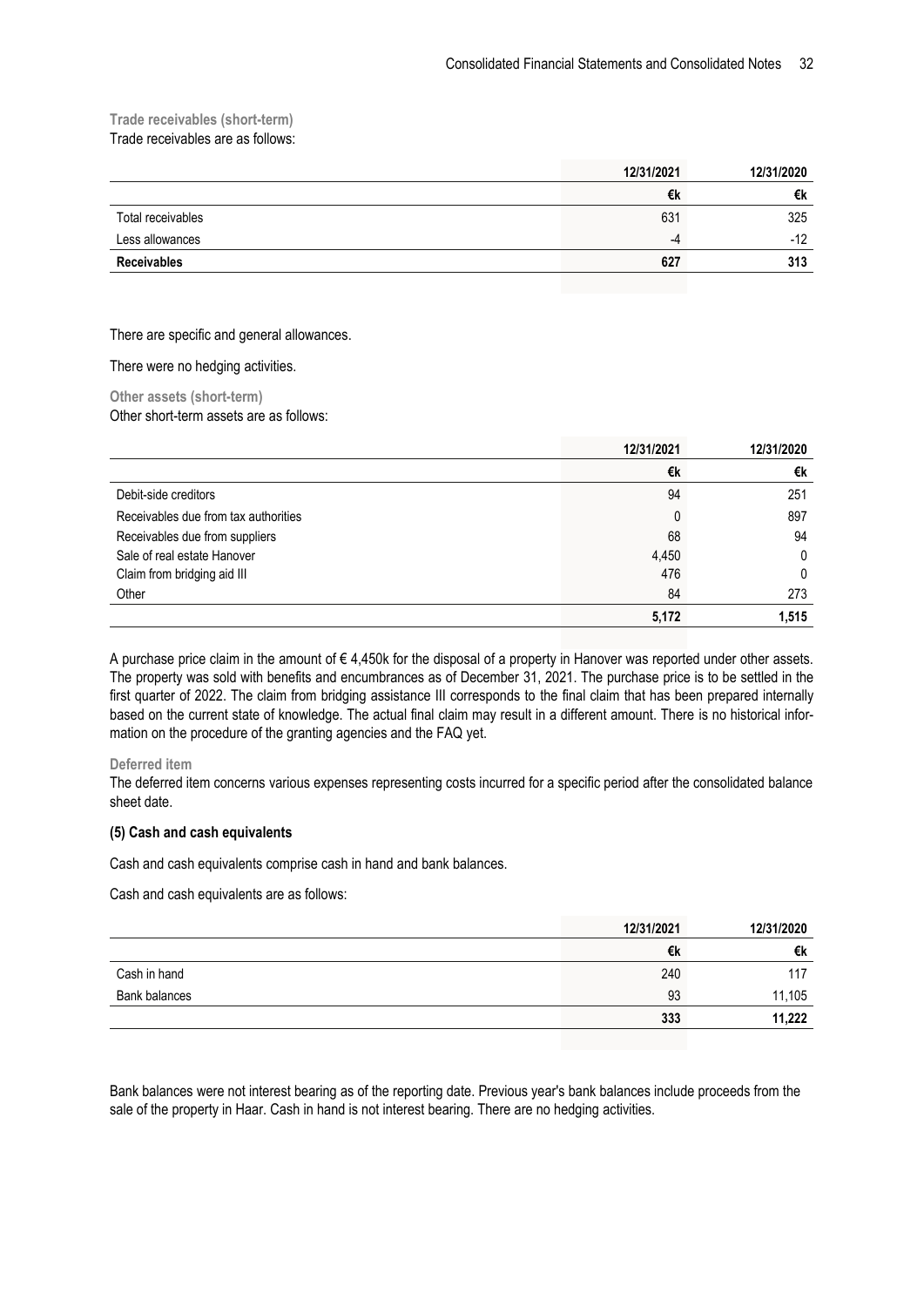#### <span id="page-32-0"></span>**(6) Shareholders' equity**

With regard to the presentation of changes in shareholders' equity the fiscal year 2021, we refer to the equity statement.

The company's equity management objectives focus mainly on:

- Safeguarding financing and liquidity on an ongoing basis,
- Ensuring an appropriate credit rating, and
- Procuring adequate return on equity.

The principal objective of capital management is the control of liquid funds and debt capital, whereby the focus is on ensuring sufficient liquidity at all times to finance planned investments and ongoing business operations.

The group monitors equity by means of various equity key figures, such as equity ratio and the return on equity. To determine the equity ratio, the economic equity is set in relation to the balance sheet total. Economic equity of the LUDWIG BECK Group corresponds to balance sheet equity. Neither LUDWIG BECK AG nor any of its consolidated subsidiaries are subject to external minimum capital requirements.

#### **Subscribed capital**

The subscribed capital (share capital) of LUDWIG BECK AG is divided into 3,695,000 no-par shares (ordinary shares) as of December 31, 2021 (December 31, 2020: 3,695,000). The no-par-value shares are bearer shares with a notional share in the equity capital of € 2.56. Share capital was fully paid up. In the 2021 fiscal year, an average of 3,695,000 shares were outstanding. All ordinary shares are entitled to profit distribution to be resolved by the General Meeting. In the fiscal year 2021, no dividend payment was made due to the negative result of the parent company LUDWIG BECK AG in the fiscal year 2020.

The subscribed capital amounted to  $\epsilon$  9.446k in the fiscal year (previous year:  $\epsilon$  9.446k).

#### **Shareholder structure**

According to the company's knowledge, the shareholder structure of LUDWIG BECK AG as of December 31, 2021, is as follows:

|                                                               | $\%$  |
|---------------------------------------------------------------|-------|
| Christian Rudolf Greiner Verwaltungs GmbH, Reichenschwand     | 25.7% |
| INTRO-Verwaltungs GmbH, Reichenschwand                        | 25.2% |
| BG Heppenheim Grundstücks GmbH, Grasbrunn                     | 24.0% |
| OST-WEST Beteiligungs- und Grundstücksverwaltungs-AG, Cologne | 5.0%  |
| Rheintex Verwaltungs AG, Cologne                              | 3.0%  |
| Retail investors (investors under 3%)                         | 17.1% |

**Notifications pursuant to Section 33 Par. 1 German Securities Trading Law (WpHG)**

#### Indirect and direct shareholding

OST-WEST Beteiligungs- und Grundstücksverwaltungs AG, Cologne reported on June 18, 2009, that it exceeded the 5% threshold of voting rights in LUDWIG BECK AG on June 18, 2009, and held 5.007% at that date. This corresponds to 185,000 votes, 4.87% (180,000 votes) of which are attributable to subsidiaries.

#### Direct shareholding

Rheintex Verwaltungs AG, Cologne reported on June 22, 2009, that it exceeded the 3% threshold of voting rights in LUDWIG BECK AG on June 18, 2009, and held 3.019% at that date. This corresponds to 111,550 votes.

#### Direct participation

Hans Rudolf Wöhrl Verwaltungs GmbH, Reichenschwand reported on March 25, 2011, that it exceeded the 25% threshold of voting rights in LUDWIG BECK AG on March 24, 2011, and held 25.35% at that date. This corresponds to 936,545 votes.

#### Direct participation

Mr. Alfons Doblinger reported to hold a total of 900,755 shares in LUDWIG BECK AG on December 2, 2020. At the time of notification, he thus held approximately 24.38% of the voting rights. This includes voting rights from 24.00% of the shares in LUDWIG BECK AG held directly by BG Heppenheim Grundstücks GmbH, Grasbrunn that are to be attributed to Mr. Doblinger pursuant to Section 34 WpHG.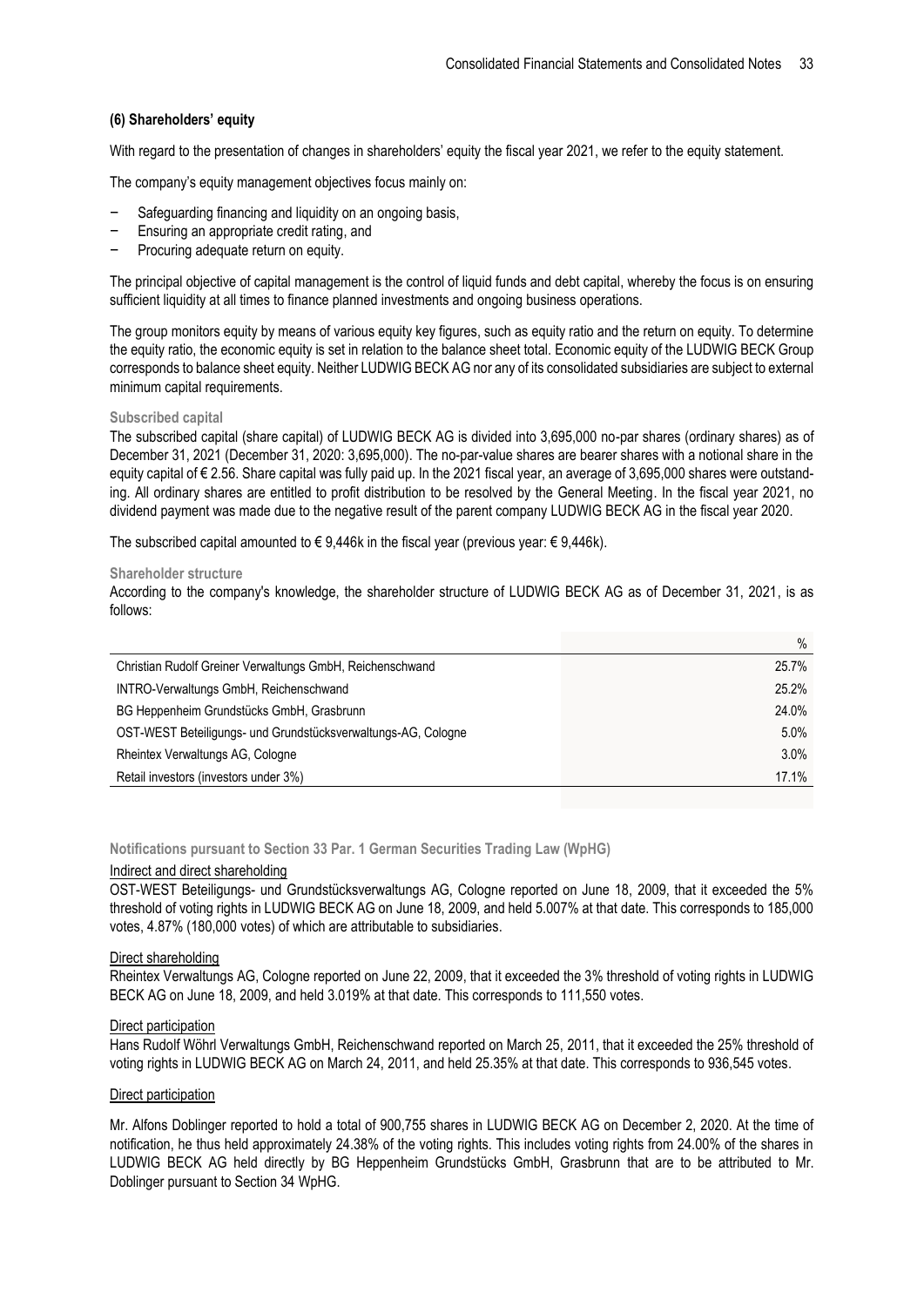#### Direct participation

Mr. Christian Greiner reported to hold a total of 965,399 shares in LUDWIG BECK AG on August 16, 2021. At the time of notification, he thus held approximately 26.13% of the voting rights. This includes voting rights from 25.69% of the shares in LUDWIG BECK AG held directly by Hans Rudolf Wöhrl Verwaltungs GmbH (new: Christian Rudolf Greiner Verwaltungs GmbH) that are to be attributed to Mr. Greiner pursuant to Section 34 WpHG.

#### Direct participation

Mr. Hans Rudolf Wöhrl reported to hold a total of 930,805 shares in LUDWIG BECK AG on August 16, 2021. At the time of notification, he thus held approximately 25.19% of the voting rights. This includes voting rights from 25.19% of the shares in LUDWIG BECK AG held directly by INTRO-Verwaltungs GmbH that and are to be attributed to Mr. Wöhrl pursuant to Section 34 WpHG.

#### **Capital reserve**

The development of capital reserve is shown in the equity statement. The capital reserve serves to secure the long-term financing of the company.

#### **Accumulated profit**

The development of accumulated profit is shown in the equity statement. Accumulated profit serves to secure the short-term and long-term financing of the company.

In accordance with IAS 32.18 (b), compensation claims from limited partners' interests of other shareholders are generally classified as debt capital (cf. explanations in clause (7) below).

#### <span id="page-33-0"></span>**(7) Compensation claim for other shareholders**

The compensation claim for other shareholders of Feldmeier GmbH & Co. Betriebs KG is subject to the provisions set forth in the company agreement. The amount of the compensation claim is calculated based on market value of the relevant shares. In contrast, the carrying amount of the market value of the Marienplatz property was determined in the company agreement. Furthermore, the agreement provides that the company shall be entitled to set off payment claims against a withdrawing shareholder against this shareholder's compensation balance, if any, at any time. In the fiscal year, the calculation was as follows:

|                                                                                                                                                            | 12/31/2021 | 12/31/2020 |
|------------------------------------------------------------------------------------------------------------------------------------------------------------|------------|------------|
|                                                                                                                                                            | €k         | €k         |
| Assumed market value of Feldmeier GmbH & Co. Betriebs KG for the purpose of<br>computing a potential compensation claim according to the company agreement | 87.074     | 87,072     |
| Other shareholders' interest (14.06%)                                                                                                                      | 12.243     | 12.242     |
| Receivables from other shareholders                                                                                                                        | $-15.651$  | $-15,659$  |
|                                                                                                                                                            | $-3,408$   | $-3,417$   |

Since the claim against the other shareholder exceeds his share in the market value of the company, no compensation obligation had to be entered into the balance sheet.

According to the provisions outlined in the company agreement, the other shareholder is generally not obligated to settle the aforementioned receivables – with the exception of the aforementioned setoff option. Therefore, LUDWIG BECK cannot claim receivables from the other shareholder on account of this excess.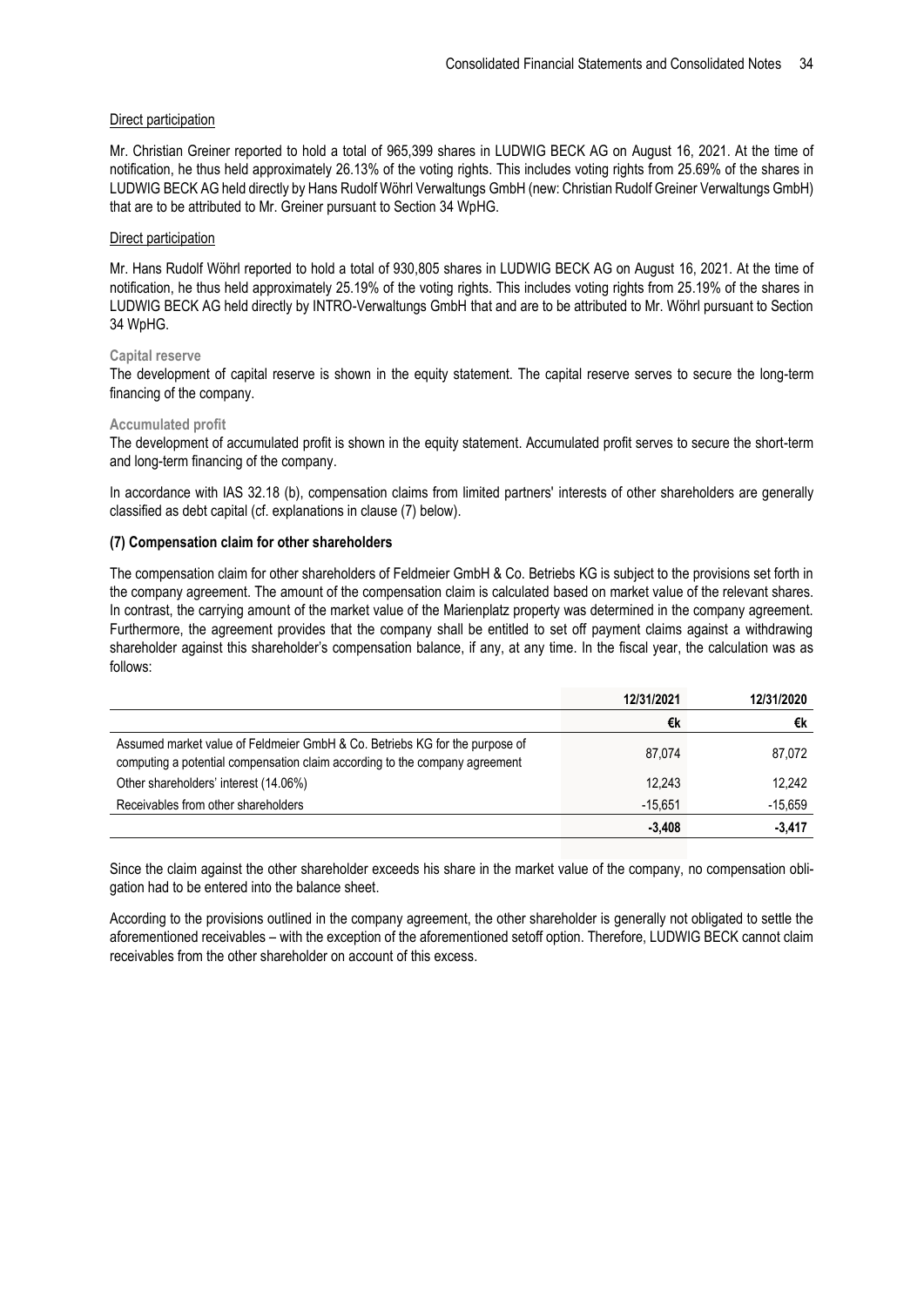#### <span id="page-34-0"></span>**(8) Accruals**

The following disclosures are to be made on the accruals formed in accordance with IAS 37:

| As of<br>1/1/2021 | <b>Utilization</b> | <b>Addition</b> | As of<br>12/31/2021 |
|-------------------|--------------------|-----------------|---------------------|
| €k                | €k                 | €k              | €k                  |
| 1,267             | 0                  | 672             | 1,939               |
| 1,311             | 44                 | 0               | 1,267               |
| 1,064             | 7                  | 0               | 1,057               |
| 944               | 0                  | 120             | 1,064               |
| 519               | 327                | 0               | 192                 |
| 642               | 123                | 0               | 519                 |
| 2,851             | 334                | 672             | 3,188               |
| 2,897             | 167                | 120             | 2,851               |
|                   |                    |                 |                     |

#### **Repair and maintenance obligations**

The provision relates to restoration obligations from a rental agreement and was derived from an expert opinion. These are deconstruction obligations upon termination of this rental agreement. The amounts of the obligation were estimated for the anticipated dates of fulfilment. The values set down in the expert opinion were extrapolated based on an average construction cost increase and discounted at a normal market rate. Unless this estimation is to be adjusted in the coming years, the accruals will be compounded proportionally.

Utilization is scheduled for the relevant determination date of the underlying rental agreement. Due to the long-term term of the rental agreement, a short- to medium-term utilisation is not to be expected.

#### **Pension commitments**

Accruals for pension commitments are established for employee benefit schemes providing for retirement, invalidity, and surviving dependents' benefits if the pension plan is a defined benefit plan in accordance with IAS 19R.

Pension accruals for defined benefit plans are determined in accordance with the internationally accepted "projected unit credit method" pursuant to IAS 19R. Future pension commitments are measured based on the prorated acquired entitlements as of the balance sheet date.

In these consolidated financial statements, the company recognises pension obligations in accordance with IAS 19R. Accordingly, so-called actuarial gains and losses are recognised directly under shareholders' equity pursuant to IAS 19R. Furthermore, the company paid contributions into an external pension fund that will make payments in the event giving rise to benefits. This insurance policy qualifies as a plan asset. Due to the aforementioned transfer of pension liabilities to a pension fund, LUDWIG BECK assumes the Group won't have any payment obligations when pension benefits fall due.

The present value of the pension commitment and the fair value of the plan assets have developed as follows in the fiscal year:

|                                                                         | 12/31/2021 | 12/31/2020 |
|-------------------------------------------------------------------------|------------|------------|
|                                                                         | €k         | €k         |
| Present value of pension commitments as of 1/1                          | 3,511      | 3,413      |
| Interest costs                                                          | 32         | 35         |
| Retirement benefits                                                     | $-487$     | $-103$     |
| Actuarial gains (-) / losses (+)<br>to be recognised directly in equity | 45         | 166        |
| Present value of pension commitments as of 12/31                        | 3,101      | 3,511      |
| Carrying amount of pension commitments before offsetting                | 3,101      | 3,511      |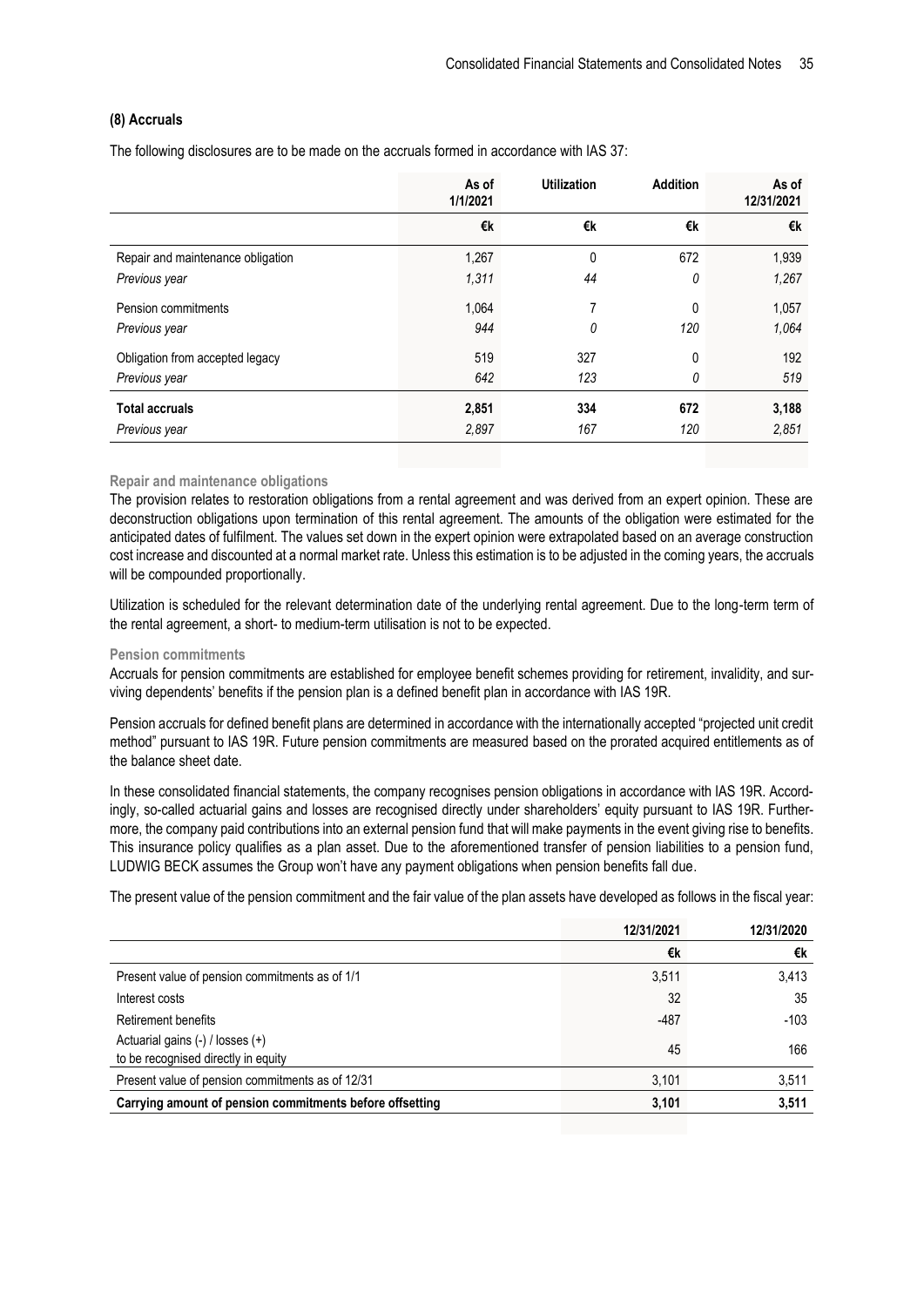| 12/31/2021 | 12/31/2020 |
|------------|------------|
| €k         | €k         |
|            |            |
| $-2,447$   | $-2,469$   |
| -84        | -80        |
| 487        | 104        |
| 0          | $-1$       |
| $-2,044$   | $-2,447$   |
|            |            |
| 1,057      | 1.064      |
|            |            |

The present values of pension commitments amounted to € 3,413k as of December 31, 2019, and to € 3,053k as of December 31, 2018, those of the plan assets to € 2,649k and € 2,489k, respectively.

The following actuarial assumptions form the basis for the determination of the balance sheet value of the commitments:

|                 | 2021    | 2020    |
|-----------------|---------|---------|
| Discount factor | .3%     | Ა.75%   |
| Pension trend   | $.70\%$ | $.00\%$ |

The "2018 G Reference Tables" by Klaus Heubeck served as a biometric basis for the relevant calculations.

Actuarial gains or losses resulted from asset changes and deviations of the actual trends (e.g., interest rate variations) from the original calculation parameters.

A change of the actuarial rate by +0.5 percentage points would result in a reduction in the present value of the benefit commitments to € 2,917k. A change by -0.5 percentage points would raise the present value of the benefit commitments to € 3,304k.

A 7.5% pension trend adjustment every six years would reduce the present value of the benefit commitments to  $\epsilon$  2.881k. A 7.5% change every three years would raise the present value of the benefit commitments to  $\epsilon$  3.349k.

The company expects service costs in the amount of  $\epsilon$  0k and an interest cost of  $\epsilon$  40k as well as plan asset yields in the amount of € 65k for fiscal year 2022. No contributions to plan assets have been made since December 1, 2017. The weighted average term of benefit commitments is 12.58 years.

#### **Obligation from accepted legacy**

By accepting the legacy of a late shareholder, LUDWIG BECK incurred contractual obligations towards the surviving relatives of this former shareholder amounting to € 192k (previous year: € 297k) as of December 31, 2021. In return, the LUDWIG BECK Group received shareholder's interest in Feldmeier GmbH & Co. Betriebs KG.

Of the total amount of € 192k, a utilisation of € 128k is expected within twelve months. Furthermore, prorated utilization can be expected until June 30, 2023.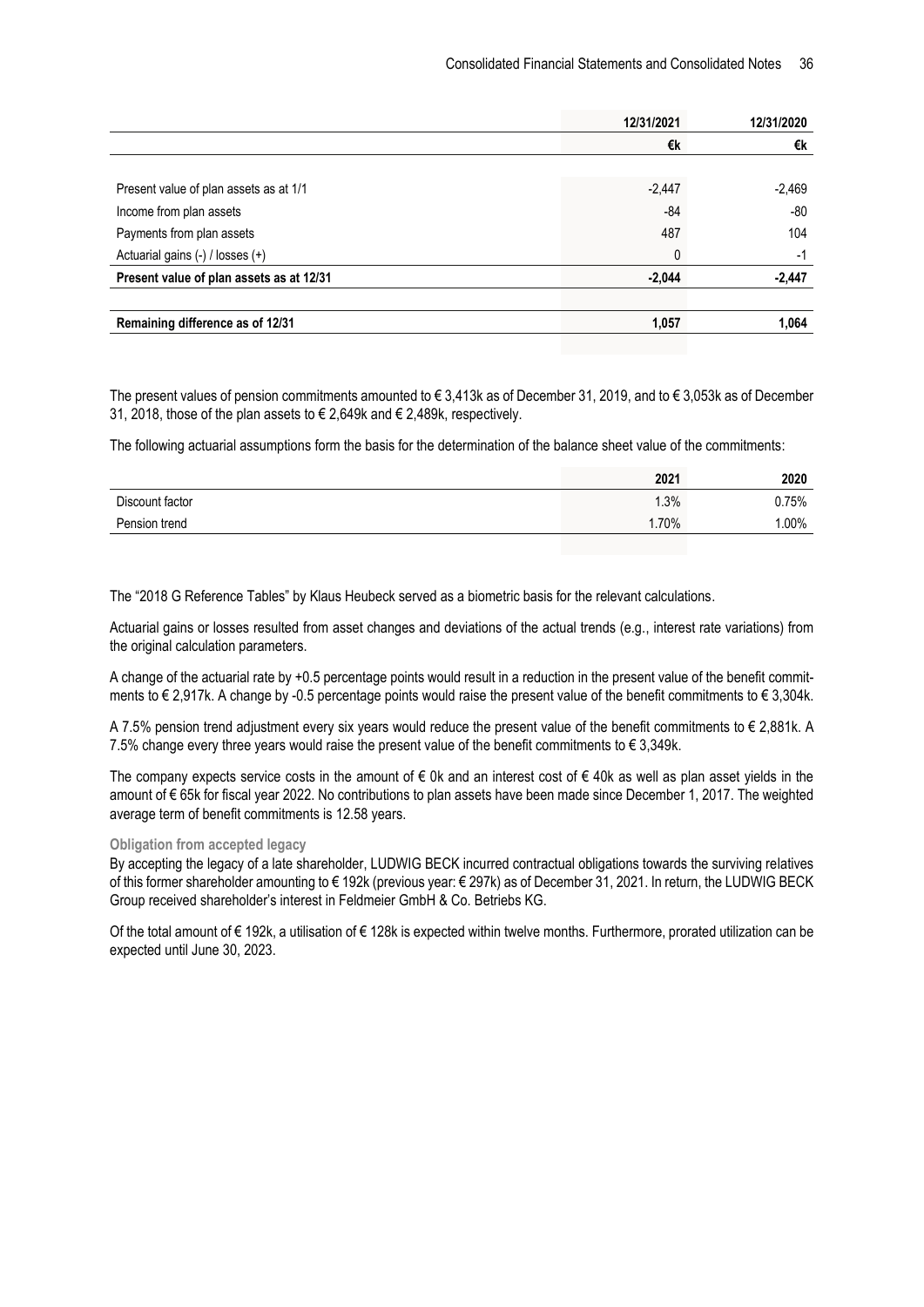#### **(9) Liabilities**

As of the balance sheet date, liabilities are as follows:

|                                                         |           |              |               | <b>Residual term</b> |
|---------------------------------------------------------|-----------|--------------|---------------|----------------------|
|                                                         | Sum total | up to 1 year | $1 - 5$ years | over 5 years         |
|                                                         | €k        | €k           | €k            | €k                   |
| 1. Financial liabilities                                | 95,949    | 12,450       | 35,422        | 48,077               |
| Previous year                                           | 116,050   | 27,077       | 24,123        | 64,850               |
| 2. Trade liabilities                                    | 940       | 940          | 0             | 0                    |
| Previous year                                           | 831       | 831          | 0             | 0                    |
| 3. Tax liabilities                                      | 450       | 450          | 0             | 0                    |
| Previous year                                           | 858       | 858          | 0             | 0                    |
| 4. Other liabilities                                    | 4,419     | 4,419        | 0             | 0                    |
| Previous year                                           | 3,245     | 3,245        | 0             | 0                    |
| - tax related: € 932k (previous year: € 467k)           |           |              |               |                      |
| - social security related: € 0k (previous year: $∈$ 3k) |           |              |               |                      |
| 12/31/2021                                              | 101,757   | 18,258       | 35,422        | 48,077               |
| Previous year                                           | 120,984   | 32,011       | 24,123        | 64,850               |

In connection with the aforementioned financial liabilities, the following contractually agreed interest payments would have to be made in the coming years:

|                |           |              |             | <b>Residual term</b> |
|----------------|-----------|--------------|-------------|----------------------|
|                | Sum total | up to 1 year | 1 - 5 years | over 5 years         |
|                | €k        | €k           | €k          | €k                   |
| Loan interests | 997       | 355          | 642         | 0                    |
| Previous year  | 1,603     | 603          | 997         | 3                    |

€ 13,988k of financial liabilities in the aggregate amount of € 95,949k were applied to financing the "Marienplatz" property. The liabilities are secured as follows:

| Land charges UniCredit Bank AG for real estate loans | 13.988 |
|------------------------------------------------------|--------|
| Land charges UniCredit Bank AG for LfA loans         | 6.012  |

The other financial liabilities are not collateralised as of December 31, 2021.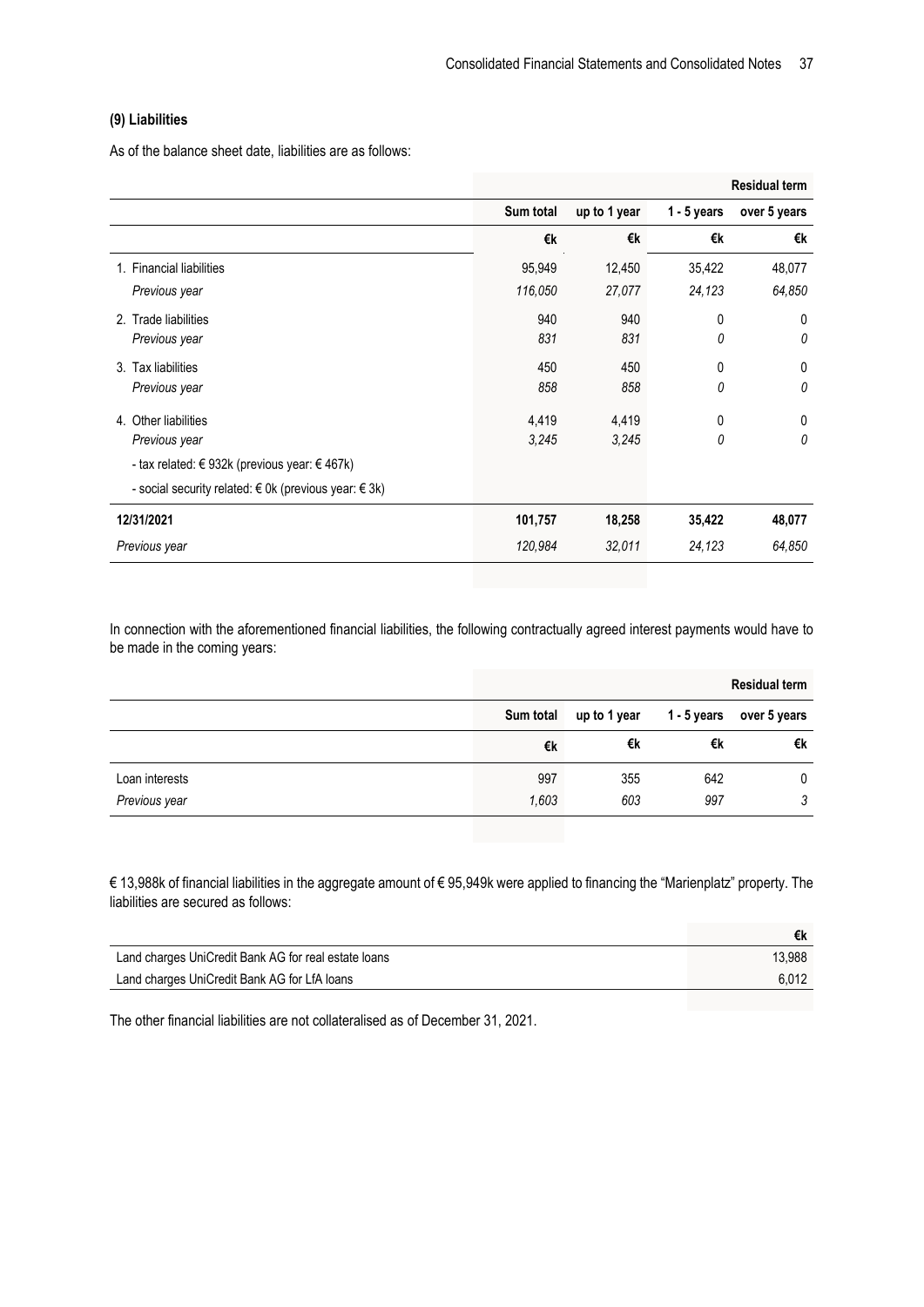**9 a) Financial liabilities (long-term)**

The long-term financial liabilities are as follows:

| 12/31/2021 | 12/31/2020 |
|------------|------------|
| €k         | €k         |
| 23,617     | 26,396     |
| 59,882     | 62,970     |
| 83,499     | 89,366     |
|            |            |

Loans do not contain any loan derivatives (structured products) that have to be split off or valued separately.

Long-term financial liabilities are carried at amortized cost that, in the present case, equal the repayment amounts. Interest rates ranged between 1.10% and 1.8% in the year under report.

The fair value of the long-term financial liabilities amounted to  $\epsilon$  84,425k (previous year:  $\epsilon$  90,424) as of the balance sheet date.

**9 b) Financial liabilities (short-term)** Short-term financial liabilities are as follows:

|                                      | 12/31/2021 | 12/31/2020 |
|--------------------------------------|------------|------------|
|                                      | €k         | €k         |
| Current account liabilities          | 6,508      | 12,791     |
| Loan UniCredit Bank AG               | 2,778      | 901        |
| Loan SIGNAL Krankenversicherung a.G. | 0          | 9,575      |
| Leasing                              | 3,084      | 3,061      |
| Other loans                          | 80         | 356        |
|                                      | 12,450     | 26,684     |

As of December 31, 2021, the current account and guarantee credit lines granted by banks amounted to € 43,000k. They were subject to interest at market rates when utilized.

Short-term financial liabilities are recognised at repayment value.

The interest rates for short-term financial liabilities ranged between 1.0% and 2.0% in the year under report.

**Summarized Presentation of long-term and short-term liabilities from finance leases**

|                                                    |           |              |               | <b>Residual term</b> |
|----------------------------------------------------|-----------|--------------|---------------|----------------------|
|                                                    | Sum total | up to 1 year | $1 - 5$ years | over 5 years         |
|                                                    | €k        | €k           | €k            | €k                   |
| 1. Minimum lease payments                          | 82,586    | 4.497        | 16,847        | 61,242               |
| Previous year                                      | 85,509    | 4.538        | 15.777        | 65,194               |
| 2. Interest and administrative costs               | 19.620    | 1.413        | 5.042         | 13.165               |
| Previous year                                      | 19,478    | 1,477        | 3,906         | 14.095               |
| 3. Redemption (present value of lease liabilities) | 62,966    | 3.084        | 11.804        | 48,077               |
| Previous year                                      | 66,031    | 3.061        | 11.871        | 51,099               |

No purchase options were agreed within the framework of finance leases.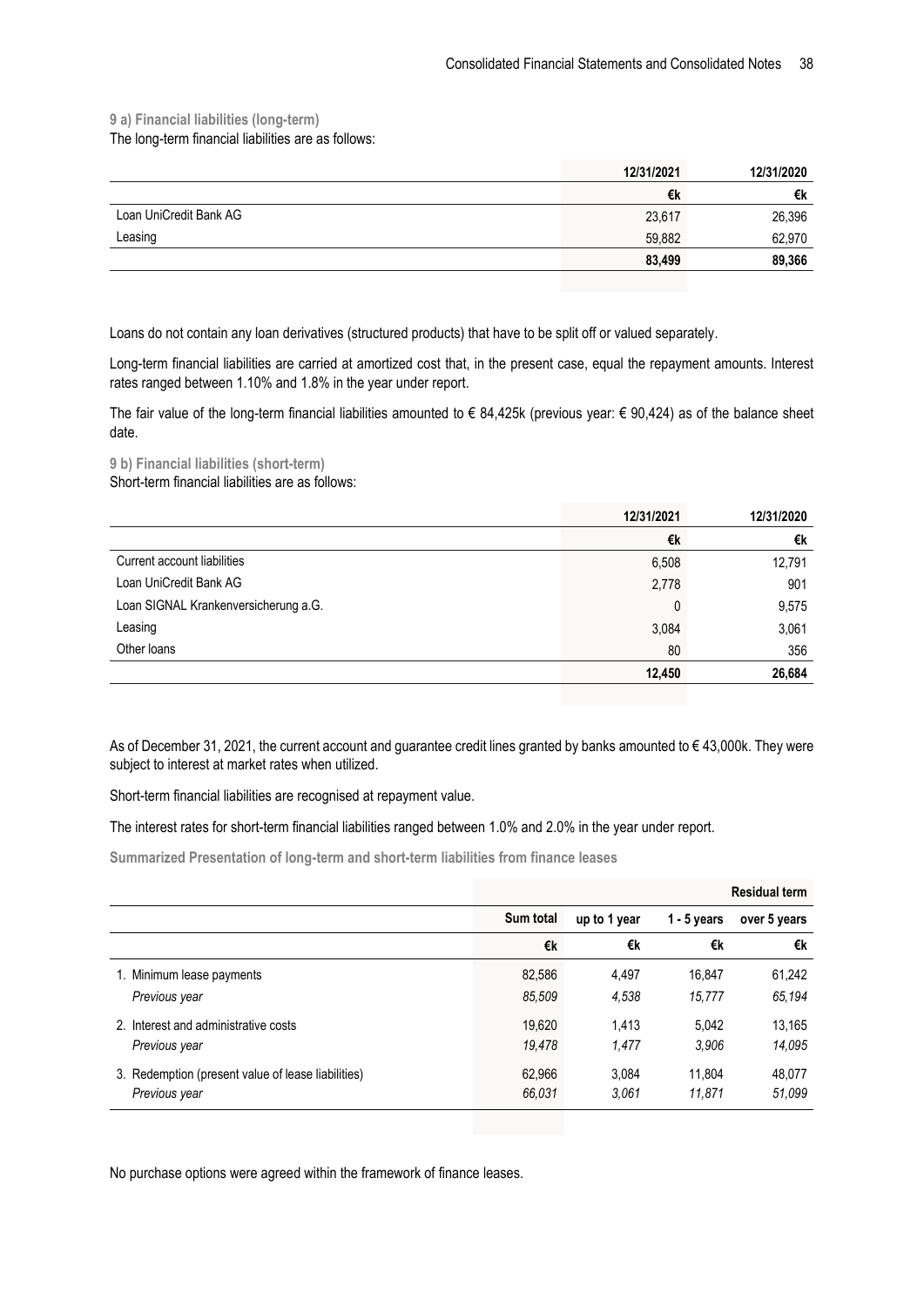#### **9 c) Trade liabilities (short-term)**

Trade payables in the amount of  $\epsilon$  940k (previous year:  $\epsilon$  831k) are carried at their repayment values. Due to the short-term maturities of these liabilities, this amount corresponds to the fair value of these liabilities. Suppliers are generally paid within ten days to benefit from cash discounts, whereas the credit period is generally 60 days.

#### **9 d) Other liabilities (short-term)**

|                                            | 12/31/2021 | 12/31/2020 |
|--------------------------------------------|------------|------------|
|                                            | €k         | €k         |
| Wage and sales taxes                       | 932        | 467        |
| Purchase vouchers                          | 1,509      | 1,321      |
| Personnel expenses                         | 162        | 340        |
| Year-end closing and tax declaration costs | 162        | 188        |
| Other accrued liabilities                  | 1,654      | 929        |
|                                            | 4,419      | 3,245      |

#### **9 e) Tax liabilities (short-term)**

Income tax liabilities amounted to € 450k (previous year: € 858k) as of December 31,2021. This mainly relates to income taxes in connection with the property disposals in the past two years.

#### **(10) Deferred taxes (assets and liabilities)**

Deferred taxes are attributable to the following consolidated balance sheet items or matters:

|                                                       | 12/31/2021 |              | 12/31/2020 |              |
|-------------------------------------------------------|------------|--------------|------------|--------------|
|                                                       | Assets-    | Liabilities- | Assets-    | Liabilities- |
|                                                       | side       | side         | side       | side         |
|                                                       | €k         | €k           | €k         | €k           |
| Brand name "LUDWIG BECK"                              |            | 673          |            | 673          |
| Land                                                  |            | 328          |            | 328          |
| <b>Buildings</b>                                      | 0          |              | 37         |              |
| Accruals                                              | 339        |              | 416        |              |
| Finance Lease                                         | 798        |              | 655        |              |
| Loss carry-forwards                                   | 3,282      |              | 3,348      |              |
| Other                                                 |            | 18           |            | 18           |
| Total                                                 | 4,419      | 1,019        | 4,456      | 1,019        |
| Net balance of deferred taxes                         | $-691$     | $-691$       | $-691$     | $-691$       |
| Sum total according to the consolidated balance sheet | 3,728      | 328          | 3,765      | 328          |

With the exception of the categories brand name "LUDWIG BECK" and land, deferred taxes have resulted exclusively from temporary taxable differences between the tax balance sheet and the IFRS balance sheet of the respective company (IAS 12.15). These temporary differences and hence the deferred taxes will be released over the corresponding periods (until the recognition of the respective asset or liability).

Deferred tax liabilities were formed for a "quasi-permanent" difference between the valuation of the land in the tax balance sheet of Feldmeier GmbH & Co. Betriebs KG and the IFRS balance sheet. The sale of the real estate company has been considered the most probable realization proposition.

Deferred tax liabilities were also formed for the "quasi-permanent" difference between the valuation of the "LUDWIG BECK" brand name in the IFRS balance sheet and the valuation in the tax balance sheet.

Deferred tax assets were recognised in full in the balance sheet for the tax losses incurred solely resulting from the COVID-19 pandemic in the 2020 and 2021 fiscal years, as the company believes sufficient taxable profits will be available in the future to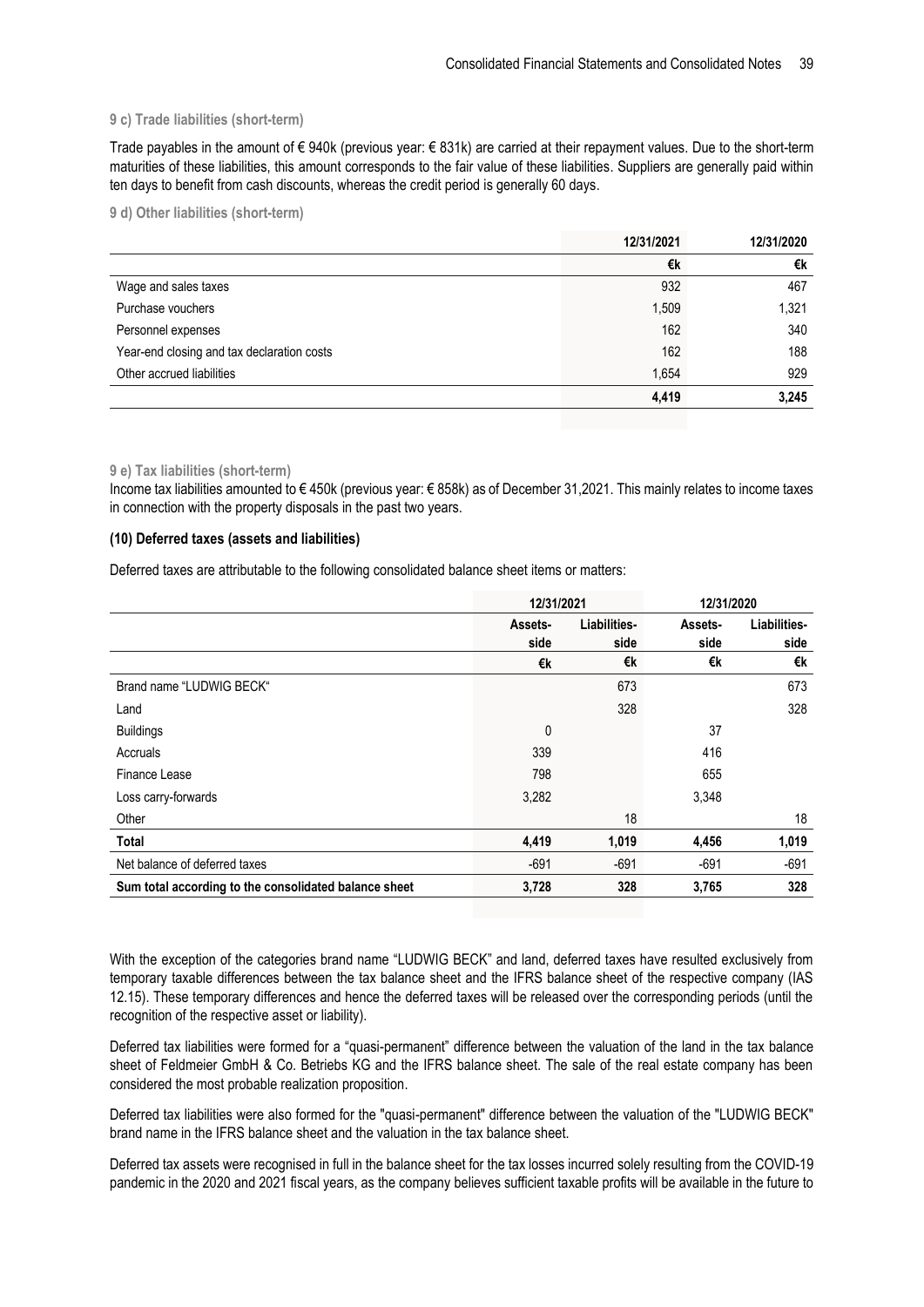utilise the tax loss carry forward. The usability of the tax loss carried forward is not limited in time. In the 2021 fiscal year, deferred tax assets in the amount of € 359k were used due to corporate tax loss carry back and associated tax refunds.

The residual terms of the accrual-related deferred items, as well as those attributable to the two "quasi-permanent" differences, have a remaining term of more than 12 months.

The balance sheet item for deferred taxes includes deferred tax assets in the amount of € 348k (previous year: € 351k) that are attributable to expenses and income recognised directly in equity.

II. Consolidated statement of comprehensive income

#### **(11) Sales revenue**

|               | 2021   | 2020                     |
|---------------|--------|--------------------------|
|               | €k     | €k                       |
| Sales revenue | 55,399 | 51,490<br>$\mathbf{v}$ . |

Sales revenue is explained in more detail in the segment reporting section. With the exception of an amount totalling  $\epsilon$  2,717k (previous year: € 1,931k), all net sales of the LUDWIG BECK Group were generated in Germany.

Sales revenues include rental income from operating leases amounting to € 255k (previous year: € 231k).

#### **(12) Other own work capitalised**

Other own work capitalised in the fiscal year amounted to  $\epsilon$  118k (previous year:  $\epsilon$  47k). This item concerns personnel expenses incurred during refurbishing works at the department store at Marienplatz.

#### **(13) Other operating income**

Other operating income consists of the following items:

|                              | 2021   | 2020  |
|------------------------------|--------|-------|
|                              | €k     | €k    |
| Rental income                | 867    | 952   |
| Sales proceeds               | 459    | 509   |
| Personnel earnings           | 295    | 460   |
| Cafeteria earnings           | 184    | 207   |
| Aperiodic income             | 526    | 216   |
| Income from bridging aid III | 5,667  | 0     |
| Other income                 | 3,328  | 4,498 |
|                              | 11,325 | 6,842 |

Other income includes € 2,315k capital gains on the sale of two properties in Hanover. The previous year's amount was mainly due to the sale of the property in Haar.

#### **(14) Cost of materials**

|                     | 2021   | 2020   |
|---------------------|--------|--------|
|                     | €k     | €k     |
| Cost of merchandise | 30,027 | 20.074 |

The expenses reported under this item include merchandise at cost less discounts received, as well as changes in opening and closing stock and reductions due to lack of saleability.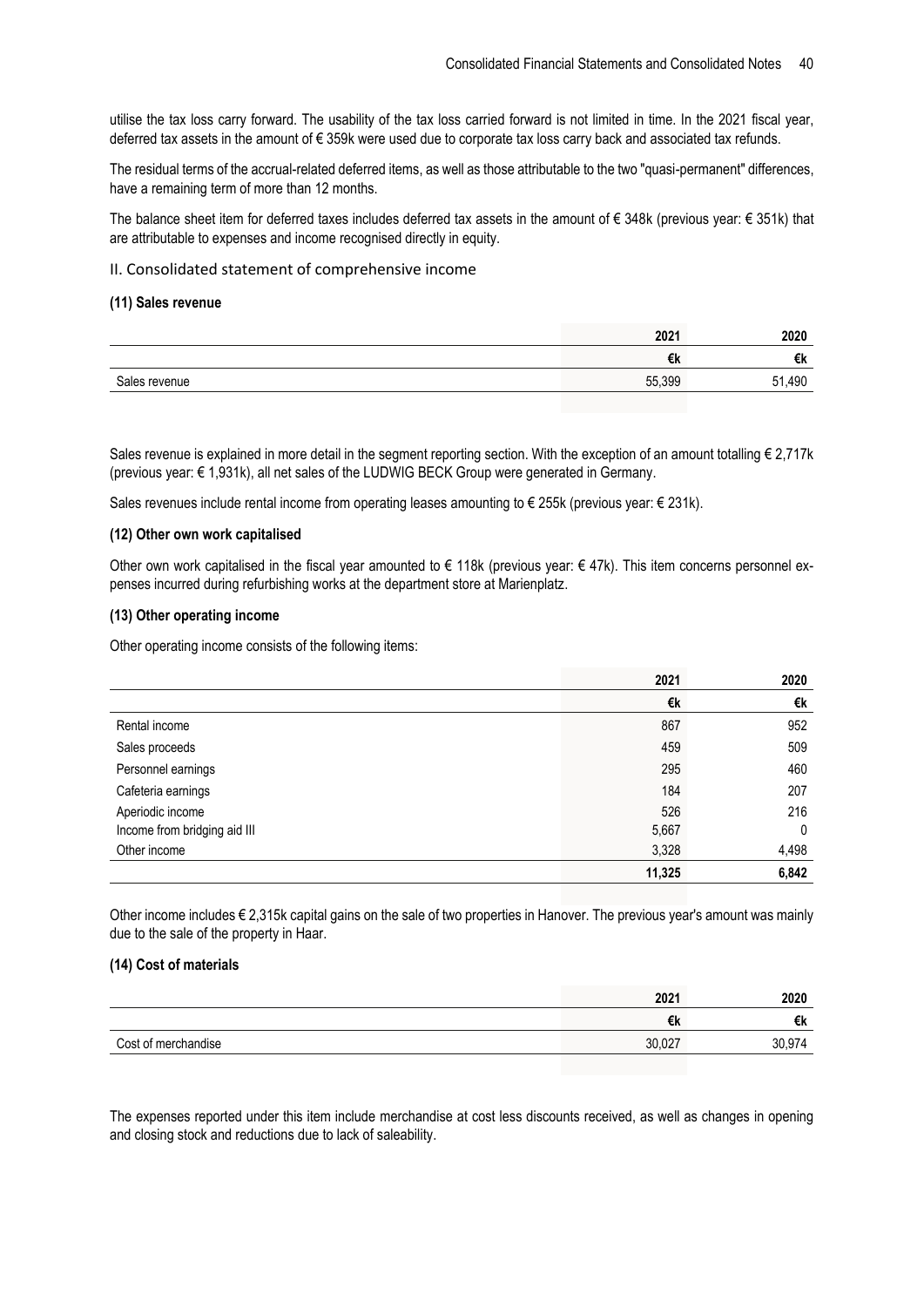#### **(15) Personnel expenses**

|                               | 2021   | 2020   |
|-------------------------------|--------|--------|
|                               | €k     | €k     |
| Wages and salaries            | 10,945 | 11,253 |
| Social security contributions | 2,117  | 2,144  |
| Pension costs                 | 114    | 125    |
|                               | 13,176 | 13,523 |

In fiscal year 2021, the LUDWIG BECK Group applied for or received short-time allowances in the amount of € 745k (previous year: € 1,068k).

#### **Pensions**

The LUDWIG BECK Group has so-called defined contribution and defined benefit pension plans (IAS 19R) for employees.

#### These are divided into the following groups:

#### **a) Pension scheme for all employees of LUDWIG BECK**

As of January 1, 2001, employees have the possibility to apply for inclusion in the union-agreed pension scheme after 6 months of service.

For employees who joined the company before March 31, 2000, the pension scheme is a direct insurance agreement with an independent third party (with complete reinsurance cover). For employees who joined the company after March 31, 2000, contributions are paid into a pension fund.

The scheme is financed by employer contributions expensed to the consolidated profit and loss account.

Employees who joined the company by March 31, 2000, are older than 25 years, and have been with the company for at least 5 years receive a voluntary pension commitment from LUDWIG BECK, whereby union-agreed pension claims are offset.

The scheme qualifies as a contribution-oriented plan within the meaning of IAS 19R.

The expenses for these pension commitments amounted to  $\epsilon$  114k in 2021 (previous year:  $\epsilon$  125k).

A total of 271 (previous year: 294) employees participate in these pension schemes.

#### **b) Pension scheme for members of the Executive Board**

Two former Executive Board members have received a pension commitment from LUDWIG BECK. The commitment is a defined benefit plan within the meaning of IAS 19R. The benefit entitlement for one member of the Executive Board was settled in 2021 by payments from plan assets.

Expenses from pension obligations are shown under (8).

#### **(16) Depreciation**

For details concerning the composition of depreciation and amortization of intangible assets and property, plant, and equipment, please refer to the fixed asset schedule.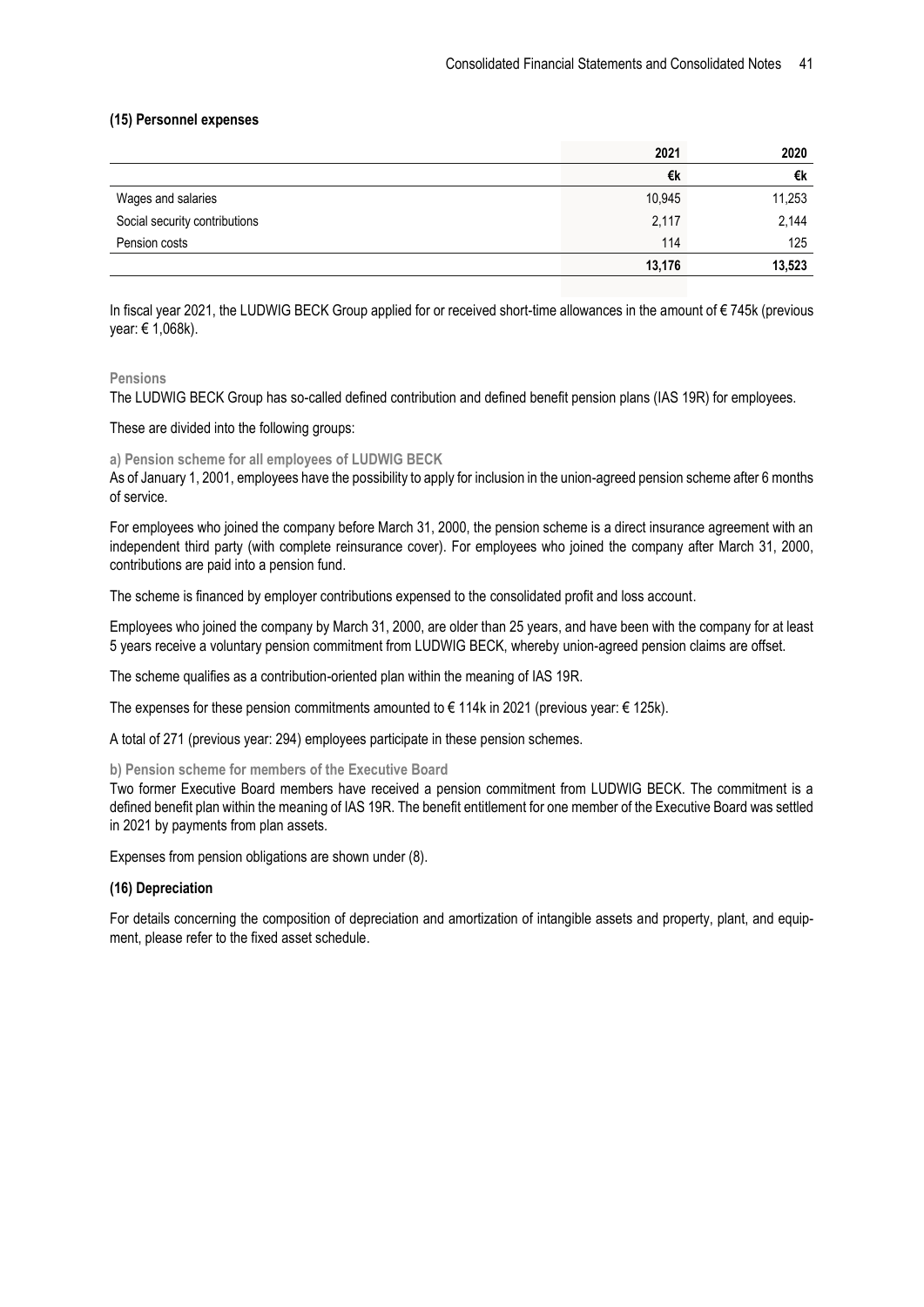#### **(17) Other operating expenses**

Other operating expenses include the following items:

|                          | 2021   | 2020  |
|--------------------------|--------|-------|
|                          | €k     | €k    |
| Rental expenses          | 200    | 10    |
| Other occupancy costs    | 2,176  | 1,991 |
| Administrative expenses  | 1,583  | 1,532 |
| Sales expenses           | 5,015  | 4,234 |
| Other personnel expenses | 772    | 964   |
| Insurance/contributions  | 222    | 222   |
| Other taxes              | 121    | 121   |
| Other                    | 556    | 480   |
|                          | 10,646 | 9,554 |

#### **(18) Financial result**

|                         | 2021     | 2020     |
|-------------------------|----------|----------|
|                         | €k       | €k       |
| Interest income         | 85       | 80       |
| Interest expenditure    | 2,400    | 2,459    |
| <b>Financial result</b> | $-2,315$ | $-2,379$ |

Interest income concerned interest received on plan assets in the amount of € 84k (previous year: € 80k). The interest portion of interest expenditure relating to pension commitments was € 32k (previous year: € 35k).

#### **(19) Taxes on income**

|                                                     | 2021 | 2020     |
|-----------------------------------------------------|------|----------|
|                                                     | €k   | €k       |
| Taxes on income                                     | 655  | 1,304    |
| Other deferred tax income $(-)$ / tax expense $(+)$ | 52   | $-3,825$ |
|                                                     | 697  | $-2,521$ |
|                                                     |      |          |

| Deferred tax income / tax expense                             | 2021   | 2020     |
|---------------------------------------------------------------|--------|----------|
|                                                               | €k     | €k       |
| From the accounting of loss carry forwards                    | 66     | $-3,348$ |
| From the accounting of financing leases pursuant to IFRS 16   | $-143$ | $-410$   |
| From temporary differences in accounting for buildings        | 49     | -82      |
| From temporary differences in accounting for pension accruals | 80     | 15       |
| Total deferred tax income (-) / tax expense (+)               | 52     | $-3,825$ |

The following table reflects the transition from tax expenses or yields calculated based on the Group-specific tax rate of 32.975% (corporation tax, solidarity surcharge, trade tax) and the tax expenses or yields carried in the IFRS-compliant consolidated financial statements: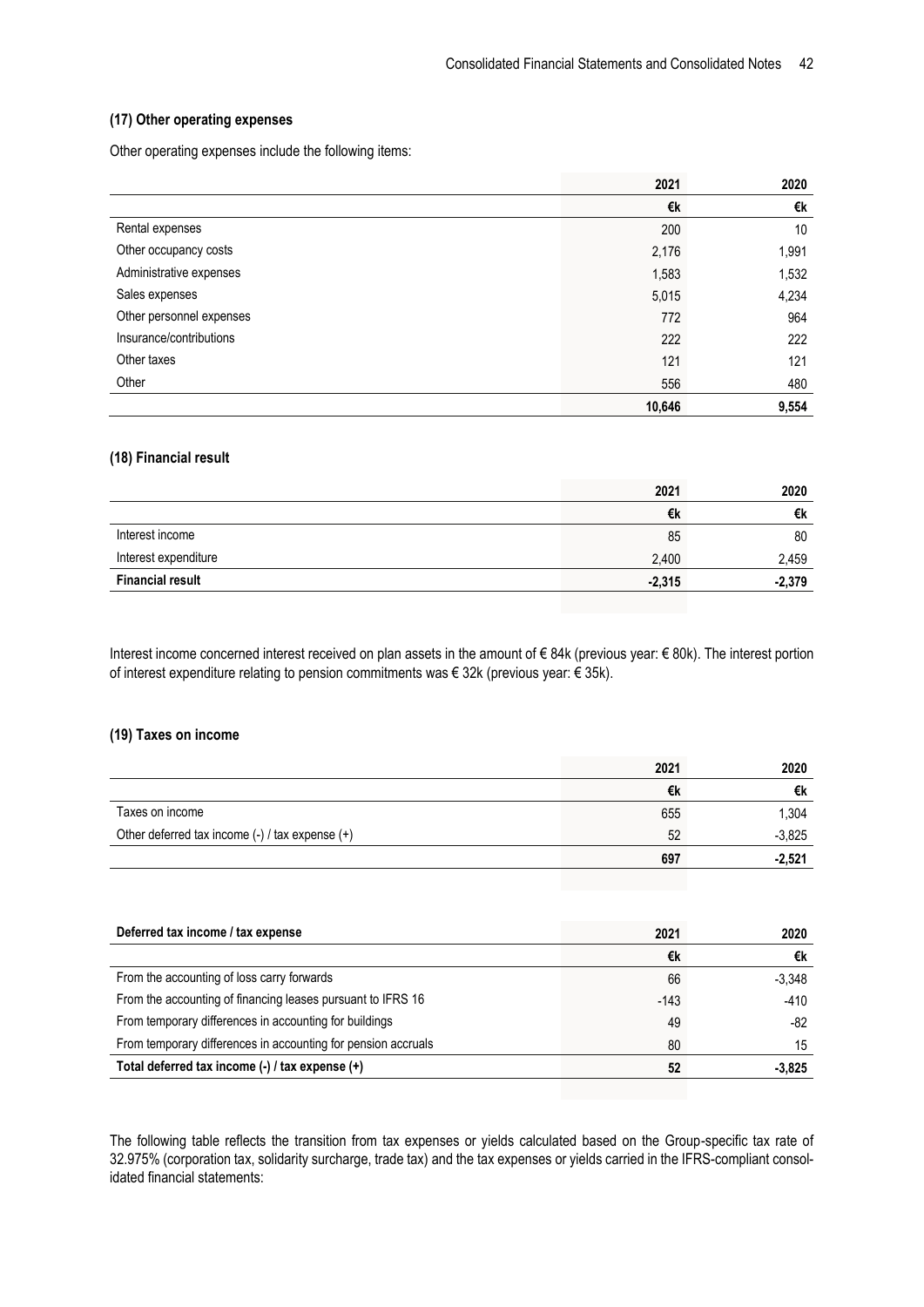| 2021   | 2020     |
|--------|----------|
| €k     | €k       |
| 4,327  | $-4,257$ |
| 32.975 | 32.975   |
| 1,427  | $-1,404$ |
|        |          |
| $-939$ | $-1,389$ |
| 212    | 217      |
| -3     | 55       |
| 697    | $-2,521$ |
|        |          |

#### **(20) Income and expenses directly entered in equity**

Income and expenses directly entered inequity are subject to the following deferred tax expenses or income:

|       | 2020   |
|-------|--------|
| €k    | €k     |
|       |        |
| -45   | $-164$ |
| -14   | -54    |
| -31   | $-110$ |
| $-31$ | $-110$ |
|       | 2021   |

#### **(21) Explanations to earnings per share**

Earnings per share are calculated in accordance with IAS 33 by dividing consolidated net profit by the weighted average number of shares issued during the period under review.

**Earnings per share**

| 2021  | 2020     |
|-------|----------|
| 3.630 | $-1.737$ |
| 3.695 | 3.695    |
| 0.98  | $-0.47$  |
|       |          |

Undiluted and diluted earnings are identical.

**Dividend proposal**

The Executive Board proposes to distribute no dividend for the 2021 fiscal year.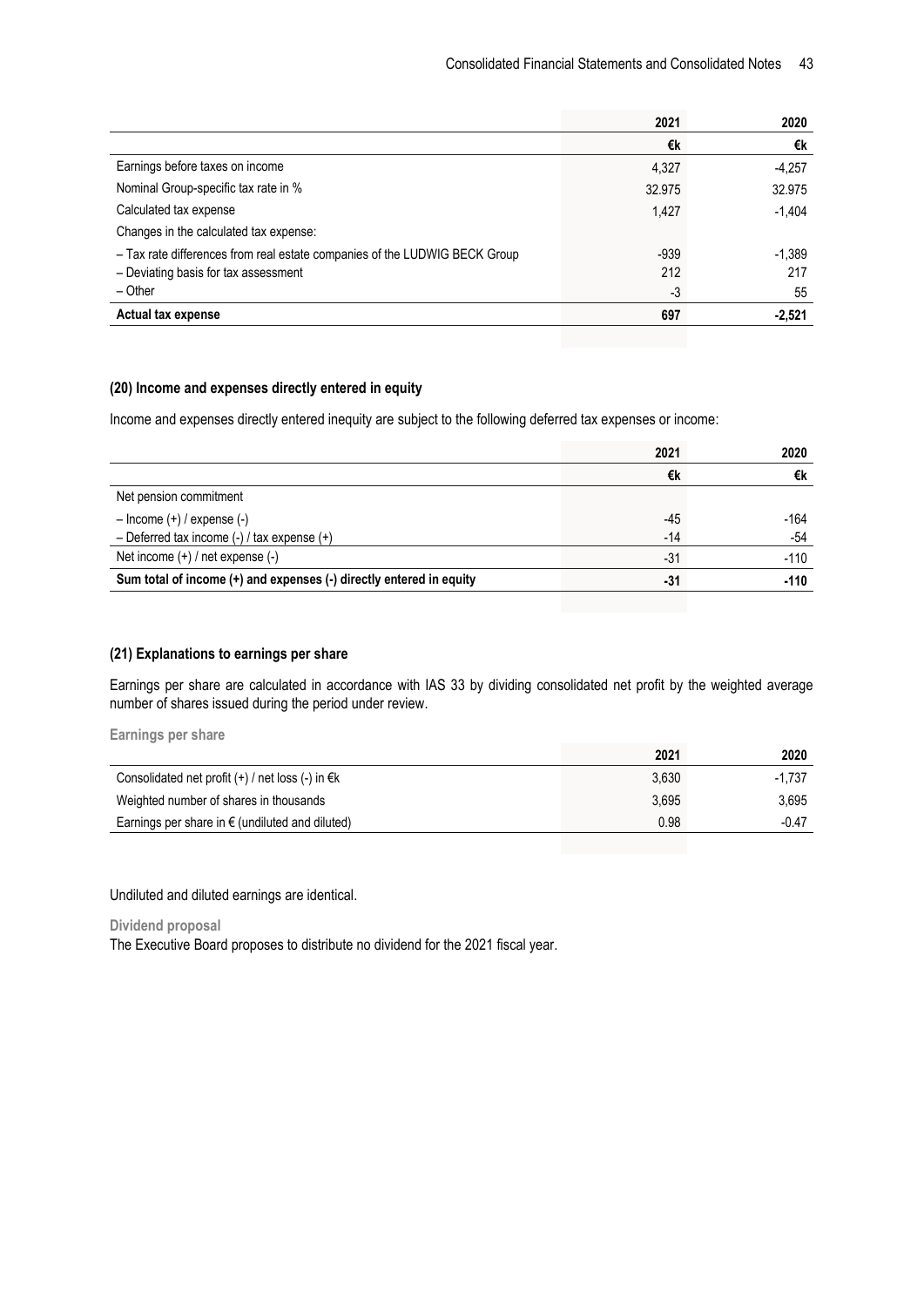## D. EXPLANATIONS TO SEGMENT REPORTING

The following segment reporting complies with IFRS 8 "Operating Segments" that defines the requirements for reporting on the financial results of a company's operating segments. The applied method is the so-called "Management Approach" that requests a company to present segment information based on the Internal Reports regularly reviewed by the so-called "Chief Operating Decision Maker" for the purpose of deciding on the allocation of resources to individual segments and performance assessment.

LUDWIG BECK subdivides its reporting segments into "textile" (clothing) and "non-textile" (accessories, stationery, music, beauty).

In the 2021 fiscal year, the Group figures to be segmented are split among individual segments as follows:

|                                                 | Group     | <b>Textile</b> | Non-textile |
|-------------------------------------------------|-----------|----------------|-------------|
|                                                 | €k        | €k             | €k          |
| <b>Gross sales</b>                              | 65,950    | 44,409         | 21,541      |
| Previous year                                   | 60,365    | 39,223         | 21,142      |
| VAT                                             | $-10,551$ | $-7,091$       | $-3,460$    |
| Previous year                                   | $-8,876$  | $-5,755$       | $-3,121$    |
| <b>Net sales</b>                                | 55,399    | 37,319         | 18,080      |
| Previous year                                   | 51,490    | 33,468         | 18,022      |
| Cost of sales (without discounts, rebates etc.) | $-30,858$ | $-20,731$      | $-10,126$   |
| Previous year                                   | $-29,706$ | $-19,579$      | $-10,127$   |
| <b>Gross profit</b>                             | 24,542    | 16,588         | 7,954       |
| Previous year                                   | 21,784    | 13,889         | 7,895       |
| Personnel expenses of sales                     | $-5,315$  | $-3,037$       | $-2,278$    |
| Previous year                                   | $-5,687$  | $-3,324$       | $-2,363$    |
| Calculatory occupancy costs                     | $-11,927$ | $-9,915$       | $-2,012$    |
| Previous year                                   | $-12,545$ | $-10,379$      | $-2,166$    |
| Calculatory interests                           | $-1,319$  | $-890$         | $-428$      |
| Previous year                                   | $-1,364$  | $-920$         | $-444$      |
| <b>Segment result</b>                           | 5,981     | 2,745          | 3,236       |
| Previous year                                   | 2,188     | $-734$         | 2,922       |
| Discounts, rebates, etc. on the cost of sales   | 831       |                |             |
| Previous year                                   | $-1,269$  |                |             |
| Other operating income and expenses             | 12,724    |                |             |
| Previous year                                   | 9,880     |                |             |
| Other personnel expenses                        | $-7,861$  |                |             |
| Previous year                                   | $-7,836$  |                |             |
| Depreciation                                    | $-6,352$  |                |             |
| Previous year                                   | $-6,206$  |                |             |
| Other financial result                          | $-996$    |                |             |
| Previous year                                   | $-1,015$  |                |             |
| Taxes on income                                 | $-697$    |                |             |
| Previous year                                   | 2,521     |                |             |
| Earnings after taxes from continued operations  | 3,630     |                |             |
| Previous year                                   | $-1,737$  |                |             |
|                                                 |           |                |             |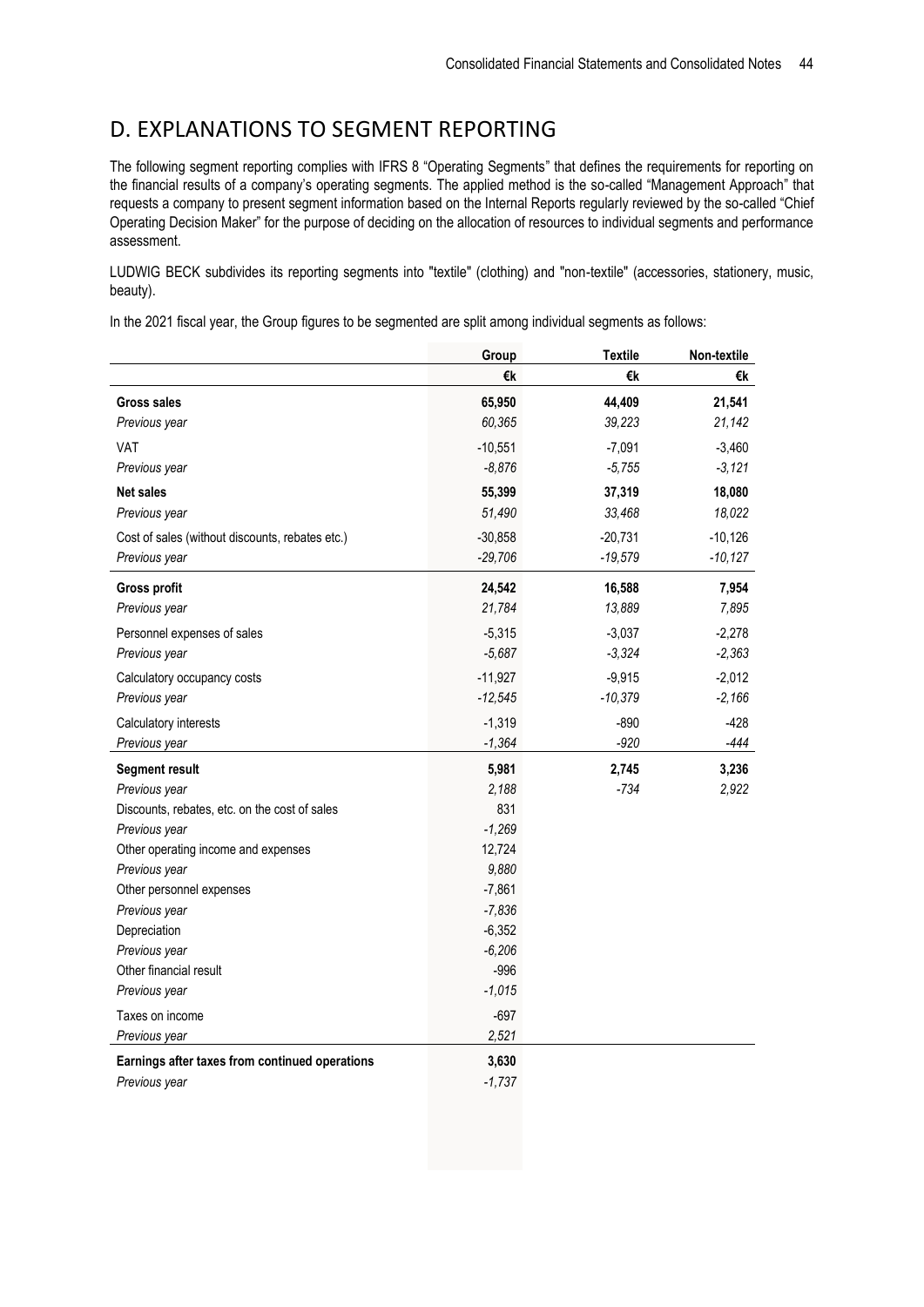|                       | Group  | Textile | Non-textile |
|-----------------------|--------|---------|-------------|
|                       | €k     | €k      | €k          |
| <b>Segment assets</b> |        |         |             |
| Inventories           | 10,344 | 6,136   | 4,208       |
| Previous year         | 11,870 | 6,955   | 4,915       |
| Segment assets total  | 10,344 | 6,136   | 4,208       |
| Previous year         | 11,870 | 6,955   | 4,915       |

## E. EXPLANATIONS TO CONSOLIDATED CASH FLOW STATEMENT

The cash flow statement shows how the Group's liquid funds changed during the year under review as a result of inflows and outflows of cash. In accordance with IAS 7 (Cash Flow Statements), the company distinguishes between cash flows from operating, investing, and financing activities. The liquidity shown in the cash flow statement comprises cash-in-hand and bank balances.

Cash and cash equivalents within the meaning of IAS 7.6. et seq. equal the sum of cash-in-hand and short-term bank balances.

As per December 31, 2021, LUDWIG BECK Group has access to framework credit facilities of € 43,000k. Approximately. 24% of said facilities have been utilized for bank guarantees and short-term bank loans.

## F. EXPLANATIONS TO CONSOLIDATED EQUITY STATEMENT

The equity statement reflects the changes to the Group's individual equity items in the course of the year under review. The presentation is in accordance with IAS 1.

## G. OTHER DETAILS

I. Contingent liabilities, contingent receivables

#### **1. Contingent liabilities**

In addition to actual commitments covered by accruals, there are no probably occurring commitments depending on future events.

#### **2. Contingent receivables**

There are no contingent receivables to be disclosed pursuant to IAS 37.

II. Other financial commitments

The Group is bound by a purchase order commitment for merchandise in the value of € 13,954k (previous year: € 9,154k).

III. Leasing

The accounting principles for assets and liabilities for leases are described in section B. IV. 5.

**Leasing agreements where LUDWIG BECK acts as lessee**

The development of rights of use assets from leasing agreements in which LUDWIG BECK acts as the lessee is shown in section C. I. (1).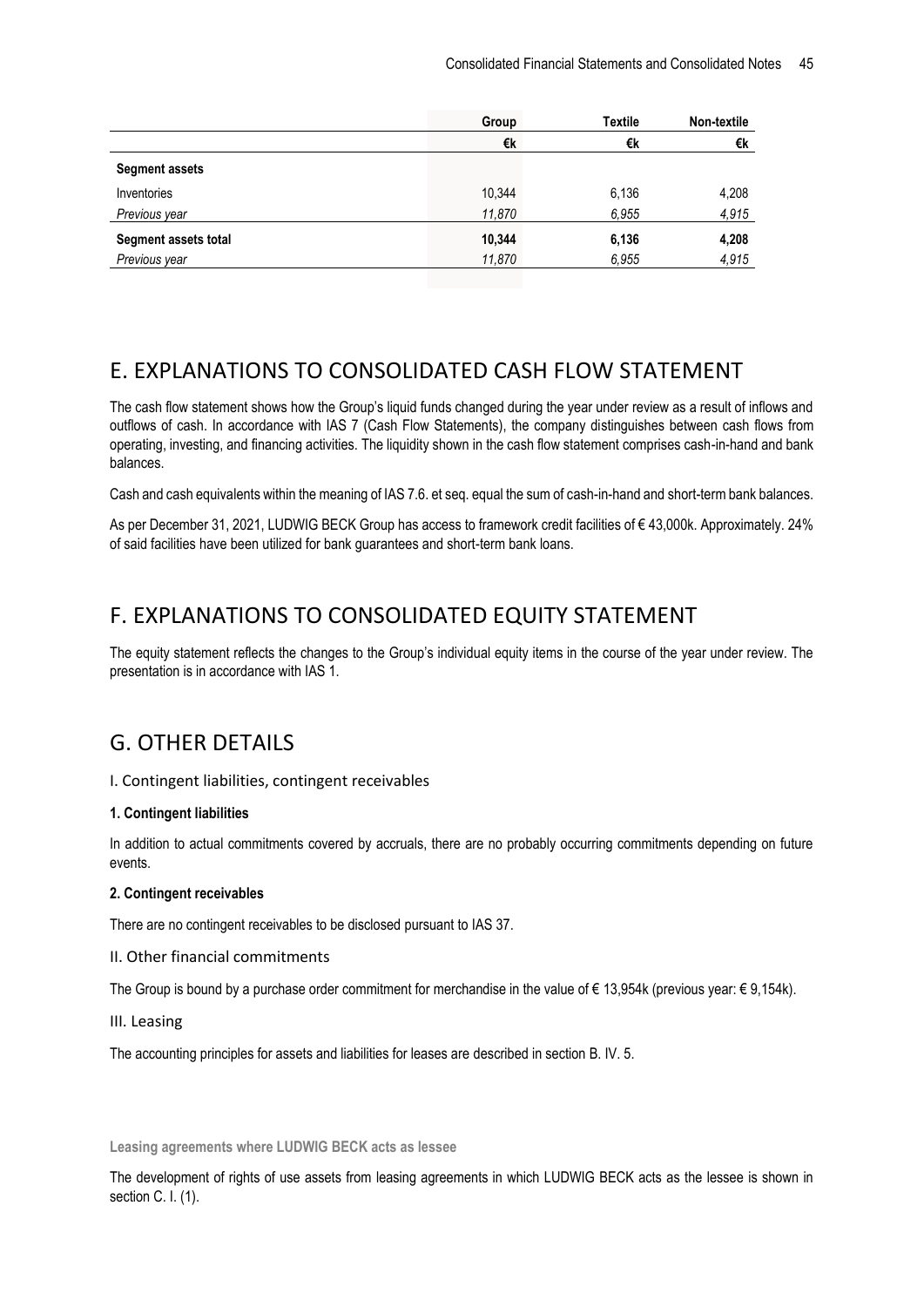|                                                                                                               | 2021  | 2020  |
|---------------------------------------------------------------------------------------------------------------|-------|-------|
|                                                                                                               | €k    | €k    |
| Depreciation of the fiscal year<br>Land, land rights and buildings including buildings<br>on third party land | 3,457 | 3,319 |
|                                                                                                               |       | 40    |
| Other fixtures and fittings, tools and equipment                                                              | 42    |       |
| Addition for the fiscal year                                                                                  |       |       |
| Land, land rights and buildings including buildings<br>on third party land                                    | 0     | 2,450 |
| Other fixtures and fittings, tools and equipment                                                              | 0     | 18    |
| Interest expense                                                                                              | 1,478 | 1.507 |
| Total payments for financial leases                                                                           | 3,896 | 3,707 |

In the previous year, there was a profit from a sale and leaseback transaction in the amount of  $\epsilon$  4,003k.

The development of leasing liabilities from leasing agreements in which LUDWIG BECK acts as lessee is shown in section C. I. 9b).

**Operating leasing agreements where LUDWIG BECK acts as lessor**

In the fiscal year 2021, properties for which LUDWIG BECK acted as lessor were sold. Accordingly, no more payments are expected as of January 1, 2022.

IV. Declaration of conformity according to section 161 Stock Corporation Act (AktG) (Corporate Governance)

On September 14, 2021, the Executive Board and the Supervisory Board of LUDWIG BECK AG issued the Declaration of Conformity according to Section 161 Joint Stock Corporation Act (AktG).

The Declaration of Conformity is made permanently available to shareholders on the Company's website in the Investor Relations section under the Corporate Governance menu item on the Declaration of Compliance page.

V. Relations to related companies and persons

The following lists the companies and persons related to the Group pursuant to IAS 24.

#### **Executive Board:**

Christian Greiner, Chairman, Businessman Jens Schott, Businessman

The total remuneration of the Executive Board of LUDWIG BECK am Rathauseck – Textilhaus Feldmeier Aktiengesellschaft for its activities in fiscal year 2021 amounted to € 557k (previous year:  $∈$  476k).

As of December 31, 2021, members of the Executive Board held 965,399 shares (previous year: 16,000 shares, inflow 2021: 949,399 shares).

Individual details of Executive Board remuneration are included in the Remuneration Report section of the consolidated management report.

#### **Supervisory Board:**

Dr Bruno Sälzer, Chairman, Businessman, Grünwald Sandra Pabst, Deputy Chairperson, Managing Director, Nuremberg Clarissa Käfer, Tax Consultant and Lawyer, Munich Josef Schmid, Lawyer, Munich Michael Eckhoff, Department Manager, Munich\*) Michael Neumaier, Commercial Clerk, Grafrath\*)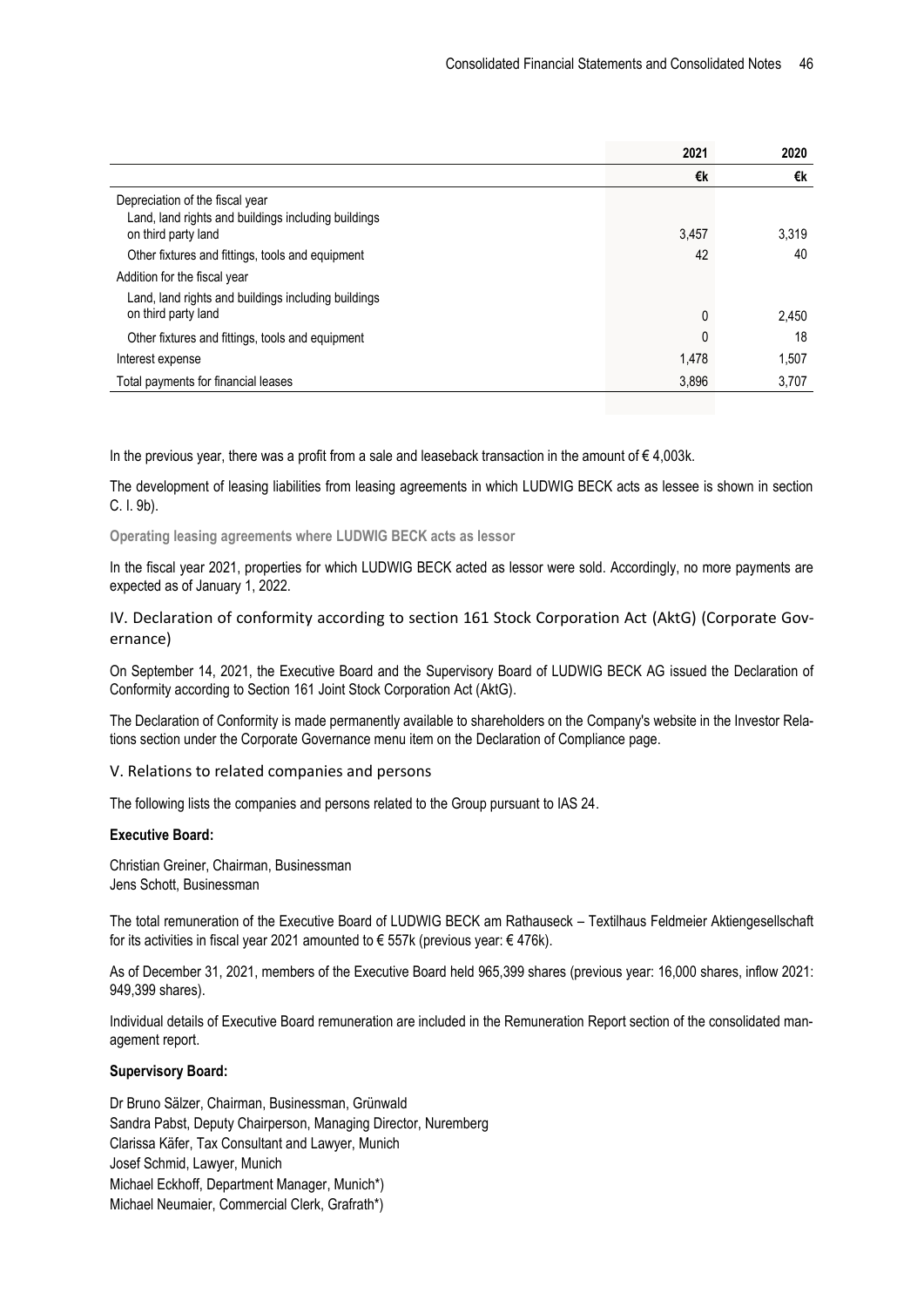The total remuneration of the Supervisory Board in fiscal year 2021 amounted to € 166k (previous year: € 173k).

In the 2021 fiscal year, transactions with related parties took place only to an insignificant extent. All transactions with related parties were conducted at arm's length conditions.

The following members of the Executive Board and the Supervisory Board are members of the Supervisory Board or similar bodies of other companies:

| Rudolf Wöhrl SE, Nuremberg                                                                 |
|--------------------------------------------------------------------------------------------|
| TETRIS Grundbesitz GmbH & Co. KG, Reichenschwand                                           |
| Bültel International Fashion Group, Salzbergen<br>Deutsche Bank AG, Advisory Board Bavaria |
|                                                                                            |
| Zino Davidoff SA, Basel                                                                    |
| Lacoste Holding, Paris                                                                     |
| Deichmann SE, Essen                                                                        |
|                                                                                            |
| AURUM-Project AG, Reichenschwand                                                           |
| Curameo AG, Reichenschwand                                                                 |
|                                                                                            |
| Käfer AG, Parsdorf                                                                         |
| Münchner Bank eG, Munich                                                                   |
|                                                                                            |
| Bayrische Sportstiftung, Munich                                                            |
|                                                                                            |

As in the previous year, the members of the Supervisory Board held no shares as of December 31, 2021.

#### VI. Supplementary report

There were no significant events that occurred after the end of the fiscal year and are not reflected in the consolidated statement of comprehensive income or the consolidated balance sheet.

\*) Employee representatives

#### VII. Audit fees

The auditor's fee in the past fiscal year 2021 amounted to  $\epsilon$  104k (previous year:  $\epsilon$  105k).

The fee for the audit of the consolidated financial statements, the annual financial statements of LUDWIG BECK am Rathauseck – Textilhaus Feldmeier AG, as well as audit reviews carried out for subsidiaries amounted to € 100k (previous year: € 100k). The amount incurred for audit-related issues amounted to € 4k (previous year: € 5k).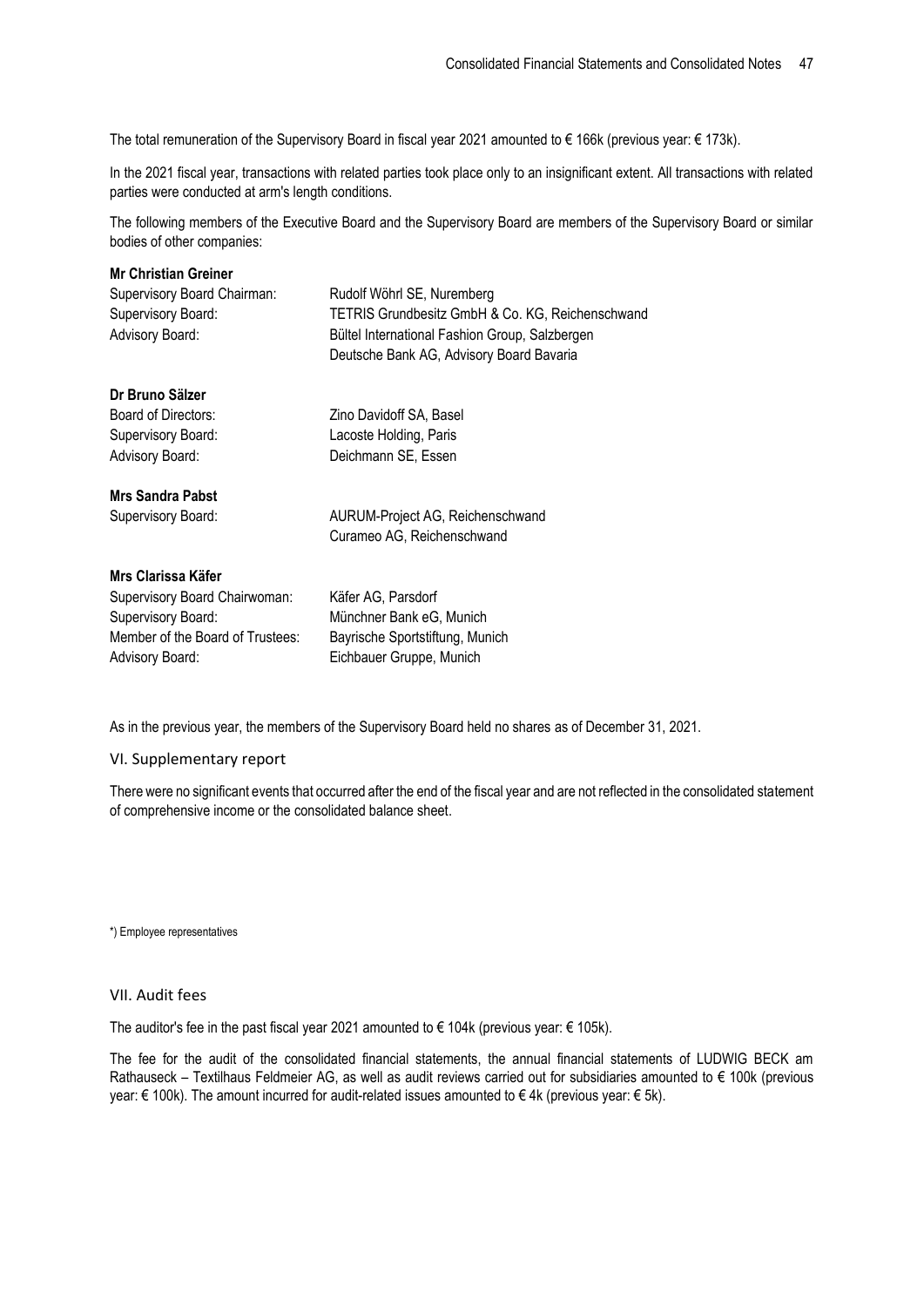VIII. Personnel

|           |     | 2020 |
|-----------|-----|------|
| Full-time | 132 | 139  |
| Part-time | 155 | 158  |
| Temporary | 86  | 101  |
|           | 373 | 398  |

Apprentices were not included in the calculation.

IX. Information according to section 297 para. 2 Commercial Code (HGB)

The Executive Board issued the statutory declaration required by Section 297 Par. 2 Commercial Code (HGB).

Munich, February 28, 2022

The Executive Board

Christian Greiner **Jens Schott**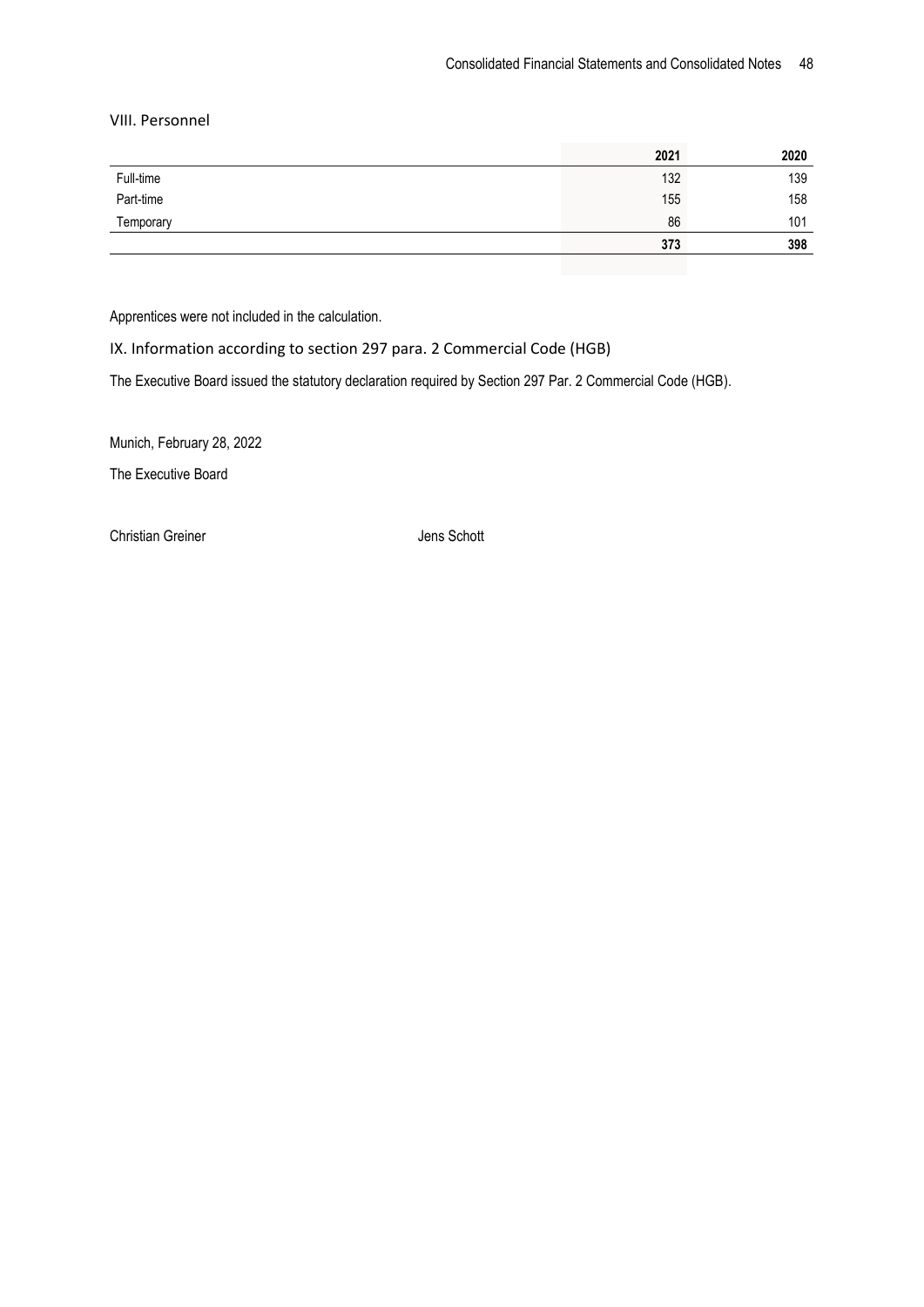# Consolidated *Management Report* 3

| Group Fundamentals                          | 49 |
|---------------------------------------------|----|
| Economic Report                             | 50 |
| <b>Risk and Opportunity Report</b>          | 58 |
| Internal Control and Risk Management System | 62 |
| Forecast Report                             | 63 |
| <b>Supplementary Details</b>                | 63 |

# I. Group Fundamentals

## 1. BUSINESS ACTIVITY

The Munich Fashion Group LUDWIG BECK operates a retail textile business in the medium and premium price segments. The offered product range mostly consists of textile goods but also non-textile goods such as cosmetics, paper products, and sound recordings. Its brick-and-mortar business centres on the "Store of the Senses" flagship store at Munich's Marienplatz. In addition, exclusive beauty products are available in an annex in FÜNF HÖFE, Munich.

In addition to the brick-and-mortar shop, customers in German-speaking regions are addressed by the ludwig-beck.de online portal with a wide selection of premium cosmetics, textiles, and accessories.

## 2. STRATEGY AND GOALS

LUDWIG BECK seeks to permanently secure a top rank among Germany's leading fashion houses. Combining top-end product selections, creatively staged product presentations, and service-oriented advice and sales culture, a top city location is the method of choice for cementing this market position.

Promotions, presentations, and sales spaces are constantly reviewed with a clear focus on optimization. LUDWIG BECK's traditionally outstanding quality of service is further developed to keep up with growing customer demands.

To realize the envisaged high-end service level, LUDWIG BECK relies on satisfied employees who not only appreciate the Group as a sought-after employer and career home but also make active use of the wide range of generously offered development opportunities.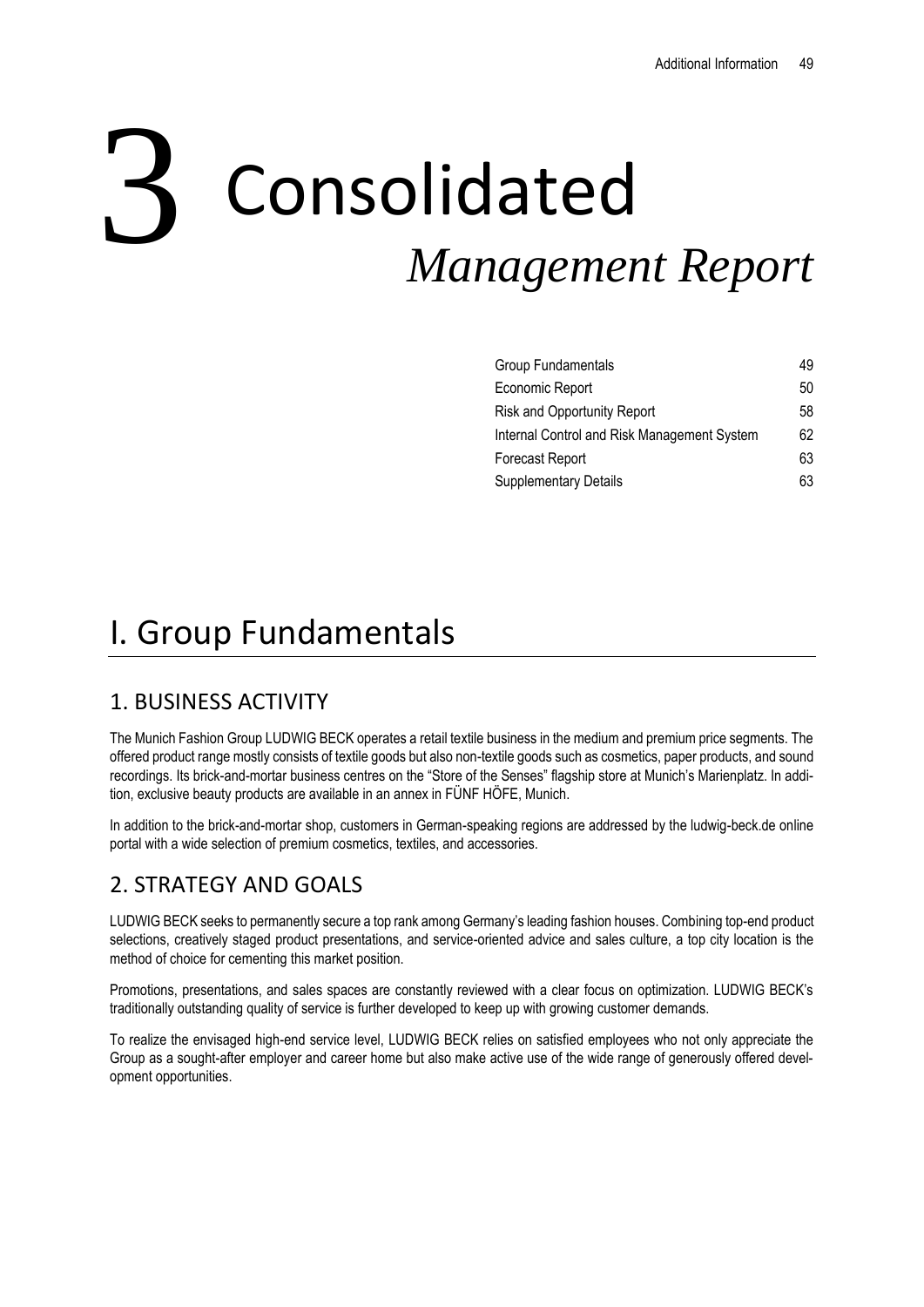## 3. INTERNAL CONTROL SYSTEM

An internal control system provides LUDWIG BECK with all required information for controlling inventories, product selections, and the allocation of sales areas in an efficient manner. The system allows for accurate to-the-date resource planning analyses, organized by categories, such as product group and article number through to department volume.

The Group's financial scope of action is continuously monitored on the basis of these parameters by way of target-actual comparison, in order to be able to respond swiftly if significant deviations occur.

In addition to the financial performance indicators integrated into the aforementioned control system, the company uses a number of other key parameters to measure economic efficiency. These refer to developments in sales and earnings, working capital as well as investments in relation to capital employed.

The monthly reporting system provides the Executive Board with information on target-actual analyses reflecting the development of the key parameters. This is to make sure that immediate action can be taken if current business performance results deviate from the plan. In parallel, a thorough cause analysis makes sure that risks are kept at a minimum and opportunities exploited.

## II. Economic Report

## 1. GENERAL AND BRANCH-SPECIFIC ENVIRONMENT

#### **Global economy still affected by COVID 19 pandemic**

Still dominated by the COVID-19 pandemic in 2021, the global economy in general is in a state of upheaval. America has new leadership, the UK is no longer a member of the EU, China's economy continues to grow, albeit at a much slower pace, and the differences between the Western states, Russia, and Ukraine are manifesting themselves in what has become an open conflict.

The pandemic situation continues to play a dominant role in global economic development. While the economic output of countries in lockdown continued to decline at the beginning of 2021, there were signs of growth in the second quarter. Recovery slowed in the middle of the year. While growth was supported by countries where the pandemic situation allowed for an easing of measures to contain new infections, lockdowns in many regions of the euro area caused a decline in economic output.

In addition, there was a shortage of intermediate goods, caused by significantly higher raw material prices and interruptions in production, e.g., due to lack of availability of semiconductor products. Global trade was also severely disrupted by the six-day block of the Suez Canal at the end of March and closed ports due to the coronavirus pandemic. All this led to an extreme surge in logistics costs.

#### **German economy recovers**

The German economy was able to recover from the previous year's sharp decline despite the ongoing pandemic and increasing supply and material bottlenecks. However, the coronavirus variants Delta and Omicron significantly curbed the economy again at year end. Based on preliminary calculations by the Federal Statistical Office, the price-adjusted gross domestic product grew by 2.7% compared to 2020. However, it was still 2.0% lower in 2021 compared to 2019.

While production in some areas was massively constrained in the crisis year 2020, economic output increased in almost all sectors in 2021. Above all, manufacturing and most service sectors recorded significant gains compared to the previous year. Still, output in most sectors has not yet returned to pre-crisis levels.

The export-driven economy recovered in 2021 from the sharp decline in 2020. Germany recorded a price-adjusted export of goods and services of +9.4% compared to the previous year. Imports grew by 8.6 % in price-adjusted terms.

Price-adjusted, private consumer spending stabilised at the low level of the previous year. Government consumption, with a price-adjusted increase of 3.4%, was a pillar of growth for the German economy.

Inflation in 2021 was +3.1 % compared to the previous year. In December 2021, inflation reached +5.3%, its highest level of the year. A higher inflation rate was last recorded in 1992.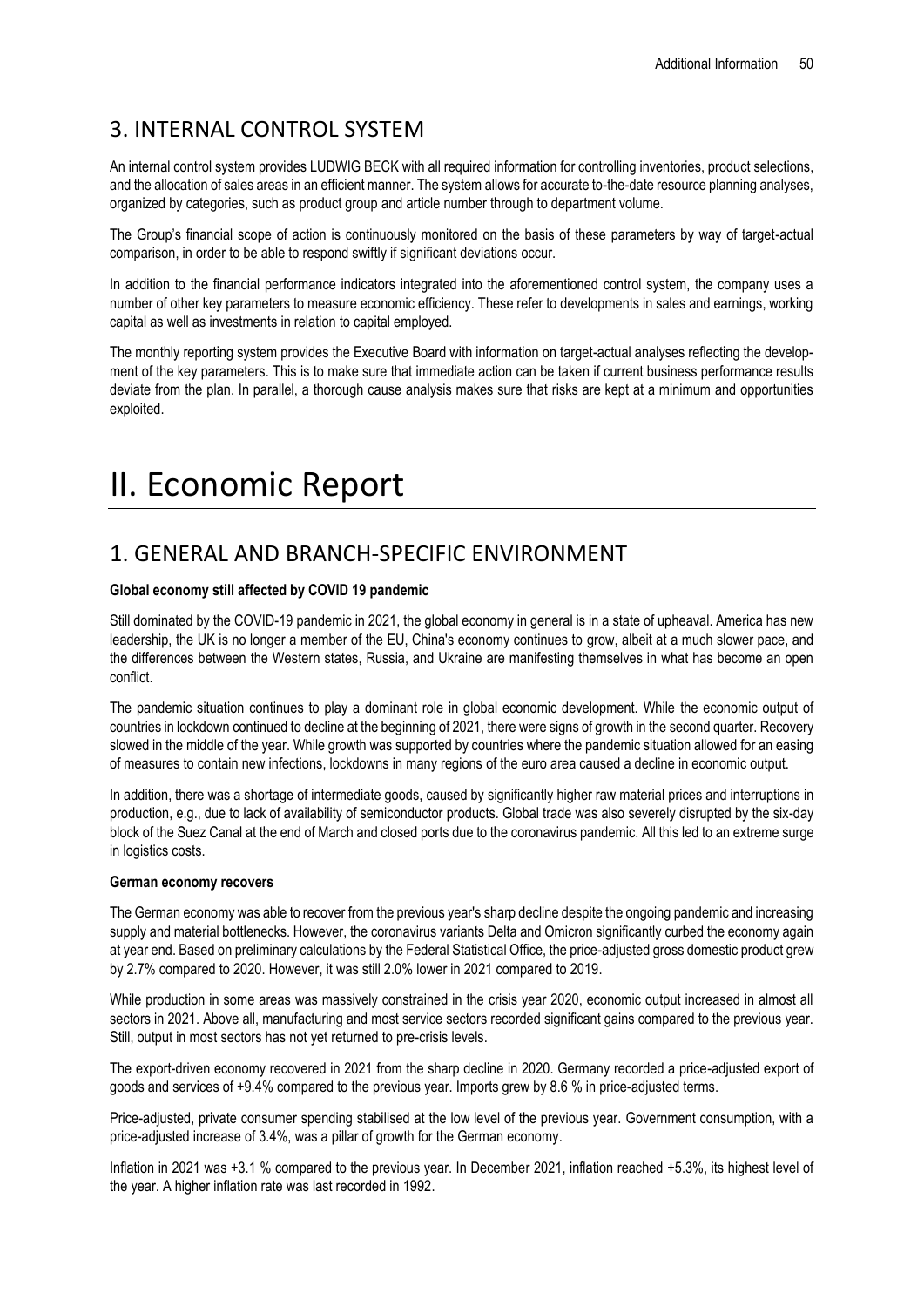#### **Stationary textile sector suffers second record minus in a row due to COVID-19 pandemic**

The year 2021 started with a lockdown for retailers that began already on December 16 of the previous year and lasted until March. As a result, brick-and-mortar fashion retailers lost 12% in sales last year compared to 2020, marking a record loss two years in a row. Overall, the stationary fashion trade lost more than 50 sales days in 2021.

Figures from the Federal Statistical Office show the retail trade with textiles, clothing, shoes, and leather goods was amongst the sectors with the biggest sales losses. On the other hand, online and mail-order retailing increased sales significantly compared to the previous year.

After the shops reopened in spring, sales largely returned to normal. TW-Testclub, for example, as the panel with the largest number of participants, reported a -40% for the first half of 2021 compared to the same period of the previous year. In the second half of the year, this decline was reduced to -12%.

In November, this trend was massively curbed by rising incidence figures and the Omicron variant. Consumer sentiment and frequencies fell sharply. The enforcement of 2G in the retail sector in December led to a further decline in frequencies and caused significant additional workload for shops. The regulation was suspended again in some federal states upon successful lawsuits. The lack of uniformity and constant changes in regulations caused irritation among consumers and were detrimental to positive business development.

In general, consumer behaviour has changed. According to GfK, more than 80% of consumers fundamentally changed their shopping behaviour during the pandemic. Online shopping, social commerce, and live video shopping are now playing an increasingly important role, and internet and mail-order retailers are the big winners. Stationary retail must react accordingly and increase its attractiveness. In 2021, TW-Testclub says consumers will have reduced their fashion spending by just under €1 billion compared to the previous year.

## 2. LUDWIG BECK BUSINESS DEVELOPMENT

The start of 2021 was not very hopeful after a new "hard" lockdown was imposed on shops for non-daily needs as early as mid-December 2020. In Bavaria, the lockdown lasted until March 7. LUDWIG BECK had to keep its doors closed 56 sales days in the first quarter of 2021. After that, stationary retail was allowed to reopen its doors if the incidence of infection was below 50 on a seven-day basis and if the shop complied with hygiene regulations. With a seven-day incidence between 50 and 100, as was the situation in Munich according to the RKI, retailers were only allowed to offer "Click & Meet + Test", i.e., customers had to book, register and test for an appointment before entering the shops.

But even after reopening, restrained consumer sentiment was quickly noticed. Tourism recovered slightly during the summer but not as strong as usual. The renewed cancellation of Oktoberfest also had a severe impact on business. With the start of the fourth wave, official measures and requirements were once again tightened. From mid-December onwards, this meant customers were only allowed to shop under the 2G rule. Christmas markets were once again cancelled. The general uncertainty among the public due to the officially ordered measures had a correspondingly negative impact on LUDWIG BECK's sales. Only the online business continued to develop positively, but it was far from able to compensate for the drop in stationary sales.

Basically positive is the fact that textile trade in Bavaria was classified as daily needs by the High Administrative Court of Bavaria at the end of December. This could spare textile retailers like LUDWIG BECK from complete close downs in the future.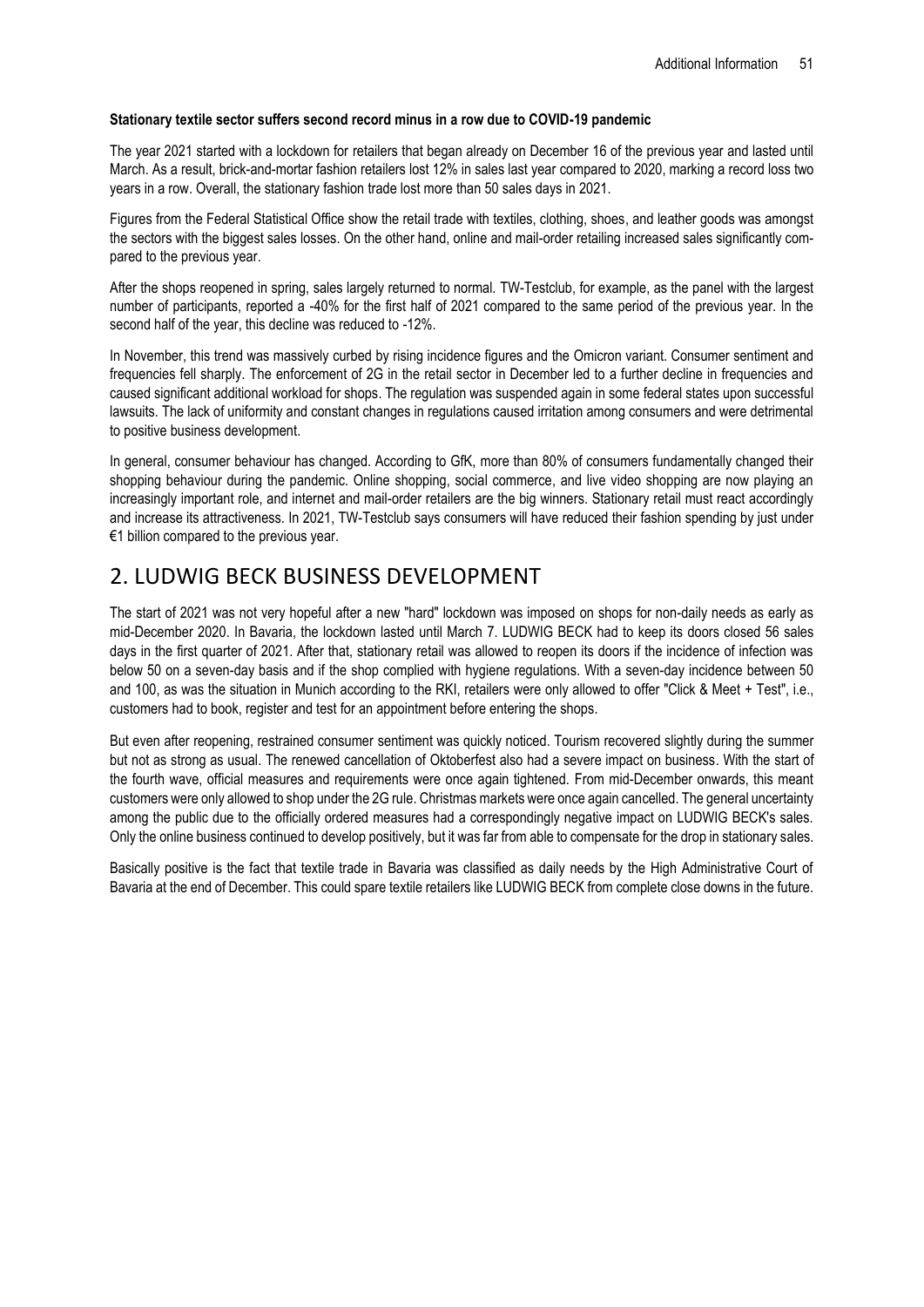## 3. CONSOLIDATED EARNINGS

All sums in the following charts are calculated precisely and then rounded to one decimal place to €m. Percentages were derived from precise (not rounded) values.

|                                                          | 1/1/2021-12/31/2021 |         | 1/1/2020-12/31/2020 |           | <b>Delta</b> |
|----------------------------------------------------------|---------------------|---------|---------------------|-----------|--------------|
|                                                          | €m                  | $\%$    | €m                  | $\%$      | €m           |
| Gross sales                                              | 66.0                | 119.0%  | 60.4                | 117.2%    | 5.6          |
| VAT                                                      | 10.6                | 19.0%   | 8.9                 | 17.2%     | 1.7          |
| Net sales                                                | 55.4                | 100.0%  | 51.5                | 100.0%    | 3.9          |
| Own work capitalised                                     | 0.1                 | 0.2%    | 0.0                 | 0.1%      | 0.1          |
| Other operating income                                   | 11.3                | 20.4%   | 6.8                 | 13.3%     | 4.5          |
|                                                          | 66.8                | 120.7%  | 58.4                | 113.4%    | 8.5          |
| Cost of materials                                        | 30.0                | 54.2%   | 31.0                | 60.2%     | $-0.9$       |
| Personnel expenses                                       | 13.2                | 23.8%   | 13.5                | 26.3%     | $-0.3$       |
| Depreciation                                             | 6.4                 | 11.5%   | 6.2                 | 12.1%     | 0.1          |
| Cost of office and store space                           | 2.4                 | 4.3%    | 2.0                 | 3.9%      | 0.4          |
| Administrative expenses                                  | 1.6                 | 2.9%    | 1.5                 | 3.0%      | 0.1          |
| Sales expenses                                           | 5.0                 | 9.1%    | 4.2                 | 8.2%      | 0.8          |
| Other personnel costs                                    | 0.8                 | 1.4%    | 1.0                 | 1.9%      | $-0.2$       |
| Insurance and contributions                              | 0.2                 | 0.4%    | 0.2                 | 0.4%      | 0.0          |
| Other expenses                                           | 0.7                 | 1.2%    | 0.6                 | 1.2%      | 0.1          |
| Sum total of other operating expenses                    | 10.6                | 19.2%   | 9.6                 | 18.6%     | 1.1          |
| Earnings before interest and taxes (EBIT)                | 6.6                 | 12.0%   | $-1.9$              | $-3.6%$   | 8.5          |
| <b>Financial result</b>                                  | $-2.3$              | $-4.2%$ | $-2.4$              | $4.6 - %$ | 0.1          |
| Earnings before taxes (EBT)                              | 4.3                 | 7.8%    | $-4.3$              | $-8.3%$   | 8.6          |
| Taxes on income                                          | 0.7                 | 1.3%    | $-2.5$              | $-4.9%$   | 3.2          |
| Earnings after taxes (EAT)                               | 3.6                 | 6.6%    | $-1.7$              | 3.4%      | 5.4          |
| Expenses (-) and income (+) directly entered into equity | 0.0                 | $-0.1%$ | $-0.1$              | $-0.2%$   | 0.1          |
| Consolidated comprehensive income                        | 3.6                 | 6.5%    | $-1.8$              | 3.6%      | 5.5          |
| Gross profit                                             | 25.4                | 45.8%   | 20.5                | 39.8%     | 4.9          |
| <b>EBITDA</b>                                            | 13.0                | 23.5%   | 4.3                 | 8.4%      | 8.7          |
| Operating margin (EBT / net sales) in %                  | 7.8                 |         | $-8.3$              |           |              |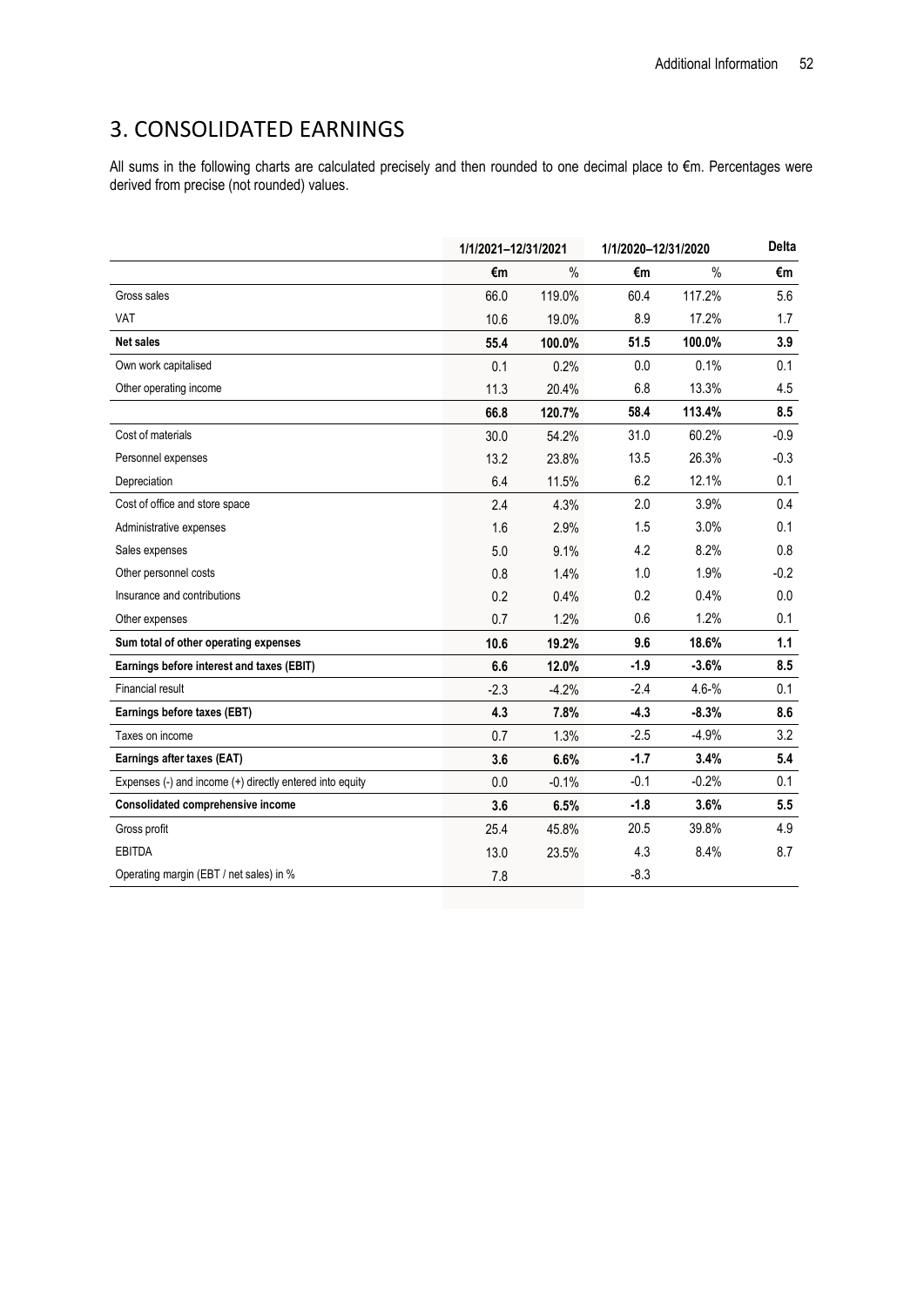#### Segment reporting

LUDWIG BECK's segment reporting comprises the segments "textile" and "non-textile":

| 1/1/2021-12/31/2021                            | <b>Textile</b> |         | Non-textile |        | Group   |        |
|------------------------------------------------|----------------|---------|-------------|--------|---------|--------|
|                                                | €m             | $\%$    | €m          | $\%$   | €m      | $\%$   |
| Gross sales                                    | 44.4           | 119.0%  | 21.5        | 119.1% | 66.0    | 119.0% |
| Previous year                                  | 39.2           | 117.2%  | 21.1        | 117.3% | 60.4    | 117.2% |
| VAT                                            | $-7.1$         | 19.0%   | $-3.5$      | 19.1%  | $-10.6$ | 19.0%  |
| Previous year                                  | $-5.8$         | 17.2%   | $-3.1$      | 17.3%  | $-8.9$  | 17.2%  |
| <b>Net sales</b>                               | 37.3           | 100.0%  | 18.1        | 100.0% | 55.4    | 100.0% |
| Previous year                                  | 33.5           | 100.0%  | 18.0        | 100.0% | 51.5    | 100.0% |
| Cost of sales (without discounts, rebates etc) | $-20.7$        | 55.6%   | $-10.1$     | 56.0%  | $-30.9$ | 55.7%  |
| Previous year                                  | $-19.6$        | 58.5%   | $-10.1$     | 56.2%  | $-29.7$ | 57.7%  |
| <b>Gross profit</b>                            | 16.6           | 44.4%   | 8.0         | 44.0%  | 24.5    | 44.3%  |
| Previous year                                  | 13.9           | 41.5%   | 7.9         | 43.8%  | 21.8    | 42.3%  |
| Personnel expenses of sales                    | $-3.0$         | 8.1%    | $-2.3$      | 12.6%  | $-5.3$  | 9.6%   |
| Previous year                                  | $-3.3$         | 9.9%    | $-2.4$      | 13.1%  | $-5.7$  | 11.0%  |
| Imputed occupancy costs                        | $-9.9$         | 26.6%   | $-2.0$      | 11.1%  | $-11.9$ | 21.5%  |
| Previous year                                  | $-10.4$        | 31.0%   | $-2.2$      | 12.0%  | $-12.5$ | 24.4%  |
| Imputed interest costs                         | $-0.9$         | 2.4%    | $-0.4$      | 2.4%   | $-1.3$  | 2.4%   |
| Previous year                                  | $-0.9$         | 2.7%    | $-0.4$      | 2.5%   | $-1.4$  | 2.6%   |
| <b>Segment result</b>                          | 2.7            | 7.4%    | 3.2         | 17.9%  | 6.0     | 10.8%  |
| Previous year                                  | $-0.7$         | $-2.2%$ | 2.9         | 16.2%  | 2.2     | 4.2%   |

#### Sales development

In the 2021 fiscal year, LUDWIG BECK (including online) generated gross sales of € 66.0m (previous year: € 60.4m). The turnover of goods amounted to  $\epsilon$  65.6m (previous year:  $\epsilon$  60.1m).

The entire German textile retail sector, as well as LUDWIG BECK, continued to be exposed to the COVID-19 pandemic in 2021 and its drastic effects on the economy and consumer behaviour. The first half of 2021 was massively affected by the 10 week lockdown and then by the restricted access to department stores, such as Click & Meet and with an incidence of over 50 Click & Meet + Test. It was not until the end of May that the situation improved, and LUDWIG BECK was able to reopen normally. During the Christmas season, there were renewed restrictions due to the officially imposed 2G rule for retailers. The only positive development was in the online business; however, online sales could not compensate for the drop in sales in the stationary trade.

LUDWIG BECK generated sales in the "textile" segment of €44.4m (previous year: € 39.2m). Sales in the "non-textile" segment, including online sales with Beauty, amounted to € 21.5m (previous year: € 21.1m).

#### Earnings situation

In line with the development of sales, gross profit was € 25.4m (previous year: € 20.5m). At 45.8%, the gross profit margin was significantly above the previous year's level (39.8%) due to significantly lower price discounts and lower markdowns on old merchandise. In addition to normal age-related markdown on merchandise, a special markdown of € 0.7m (previous year: € 1.9 m) was made on autumn/winter merchandise of the current season that could not be sold as well due to restrained consumer sentiment and declining frequencies.

Other income, composed of the profit from the sale of the real estate in Hanover amounting to  $\epsilon$  2.3m, grants from bridging aid III (fixed cost aid) amounting to € 5.7m, and rental, administrative, sales, and personnel income totalling € 3.3m, amounted to a total of € 11.3m (previous year: € 6.8m). Bridging aid III was granted as partial compensation for the losses incurred due to officially imposed measures in connection with the COVID-19 pandemic from November 2020 to June 2021. The bridging aid is taxable income.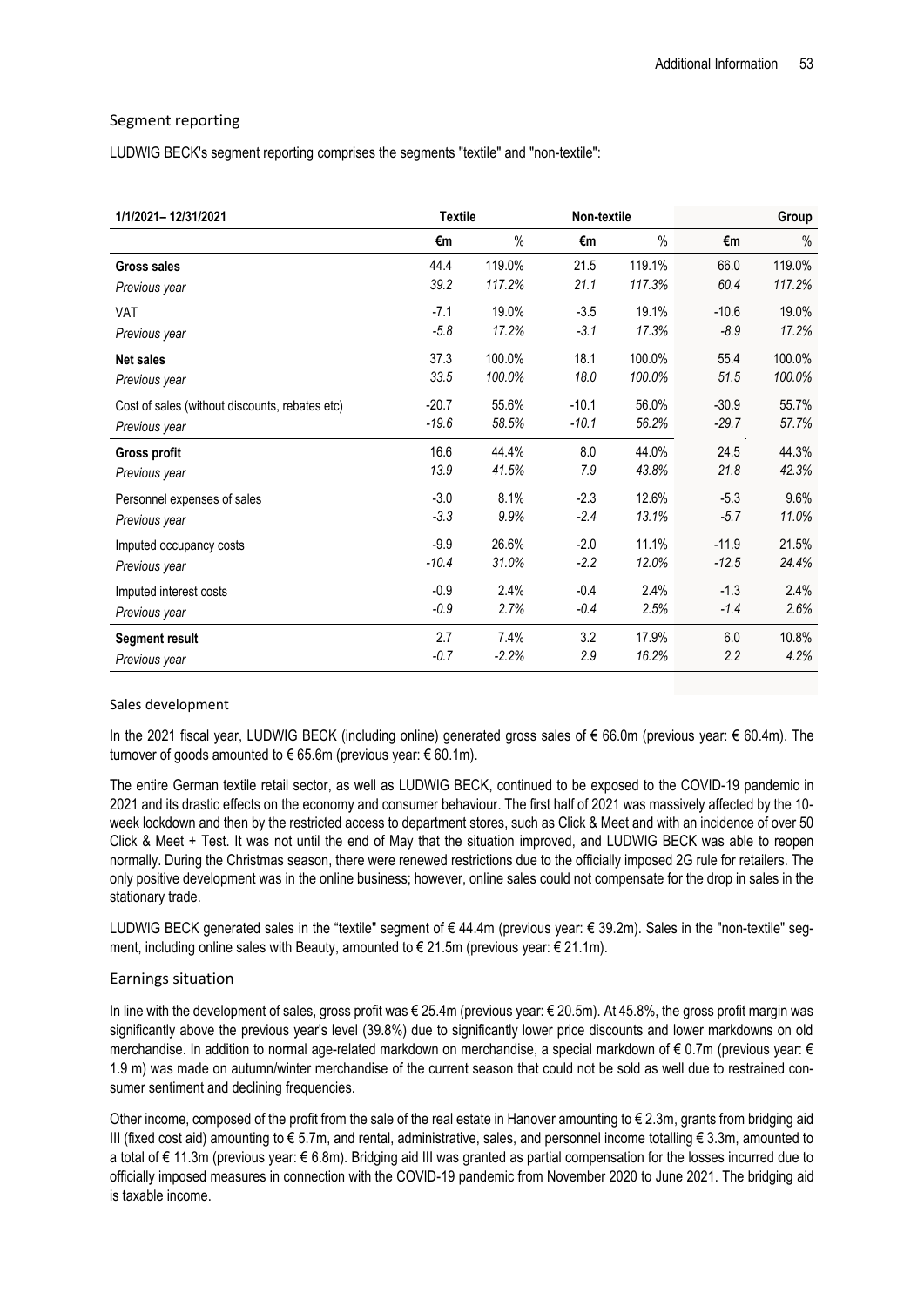Personnel expenses amounted to € 13.2m in the 2021 fiscal year (previous year: € 13.5m). Due to the massive restrictions caused by shop closures and COVID-19 regulations that significantly reduced customer frequencies, LUDWIG BECK applied for short-time work during the affected months. Accordingly, personnel expenses were relieved by € 0.7m (previous year: € 1.1m) through payments of short-time working allowances by the German Bundesagentur für Arbeit.

Other operating expenses increased from € 9.6m to € 10.6m, mainly due to higher selling expenses. The increase in selling expenses is due to the strengthening of online activities.

Earnings before interest, taxes, depreciation, and amortisation (EBITDA) amounted to € 13.0m (previous year: € 4.3m) due to the special factors mentioned under other income and personnel expenses despite the negative merchandise business.

Depreciation and amortisation amounted to € 6.4m in the 2021 fiscal year (previous year: € 6.2m). Earnings before interest and taxes (EBIT) was € 6.6m (previous year: € -1.9m). After -3.6% in the previous year, the EBIT margin in the 2021 fiscal year was 12.0%.

The financial result amounted to € -2.3m (previous year: € -2.4m). Earnings before taxes (EBT), including all special factors, increased from € -4.3m in the previous year to € 4.3m in the 2021 fiscal year.

On the negative operating result of LUDWIG BECK AG, deferred tax assets of € 0.3m were recognised on loss carried forward at Group level. Due to a loss carry back, € 0.4m deferred tax assets were used in fiscal year 2021. In total, the recognised deferred tax assets on loss carried forward amounted to  $\epsilon$  3.3m as of December 31, 2021. Management assumes they will be used up in the coming years after the COVID-19 pandemic through positive operating results. Across all companies of the LUDWIG BECK Group, tax expense of €0.7m (previous year: tax income of €-2.5m) was reported.

Earnings after taxes (EAT) amounted to  $\epsilon$  3.6m (previous vear:  $\epsilon$  -1.7m).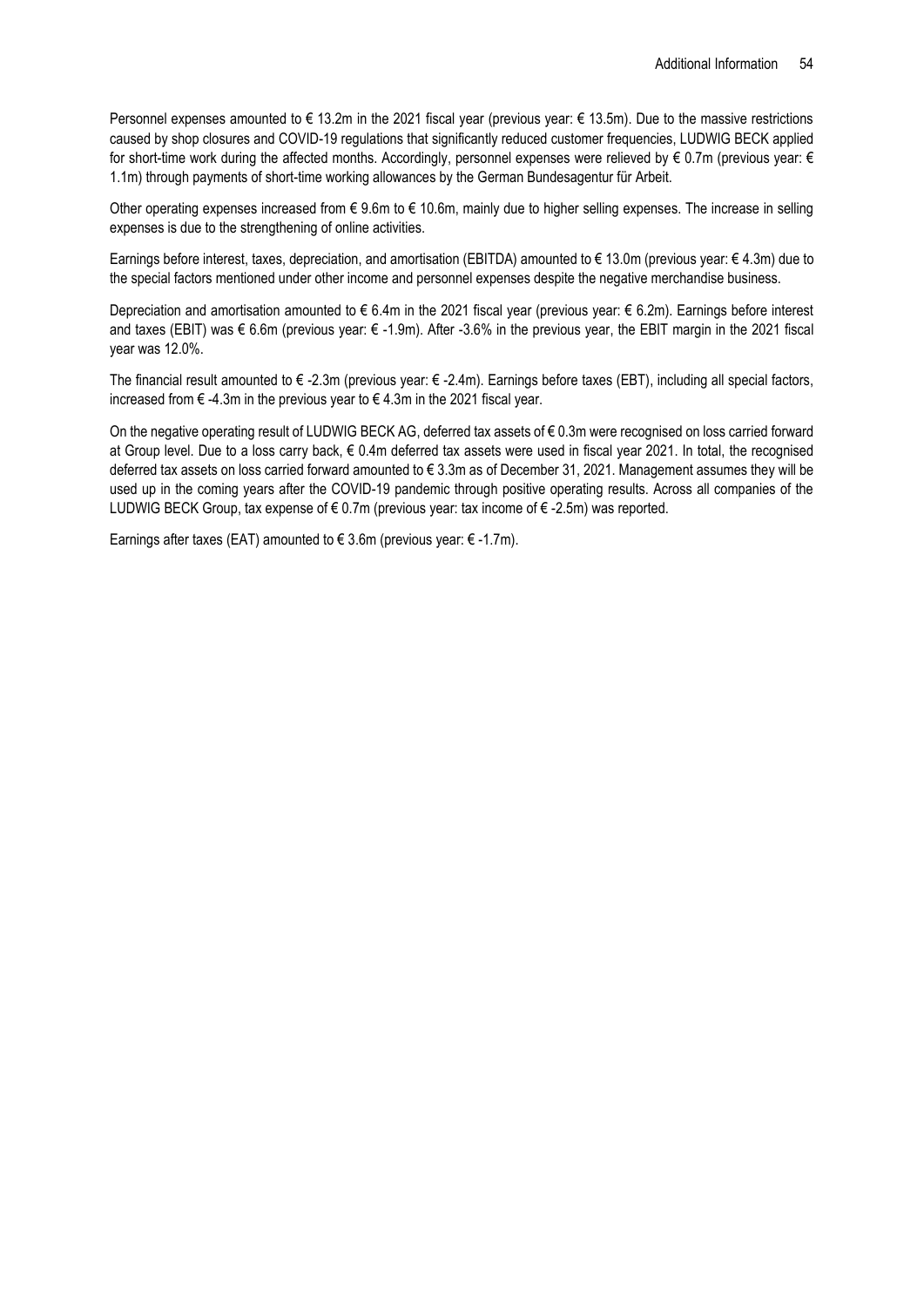## 4. CONSOLIDATED ASSETS

| <b>Assets</b>                  | 2021  |       | 2020  |       |
|--------------------------------|-------|-------|-------|-------|
|                                | €m    | $\%$  | €m    | %     |
| Long-term assets               |       |       |       |       |
| Intangible assets              | 4.7   | 2.8   | 4.5   | 2.5   |
| Property, plant, and equipment | 143.0 | 85.0  | 150.0 | 81.7  |
| Other assets                   | 0.1   | 0.1   | 0.1   | 0.1   |
| Deferred Taxes                 | 3.7   | 2.2   | 3.8   | 2.0   |
|                                | 151.6 | 90.1  | 158.5 | 86.3  |
| <b>Short-term assets</b>       |       |       |       |       |
| Inventories                    | 10.3  | 6.1   | 12.0  | 6.6   |
| Receivables and other assets   | 6.0   | 3.5   | 2.0   | 1.1   |
| Cash and cash equivalents      | 0.3   | 0.2   | 11.2  | 6.1   |
|                                | 16.6  | 9.9   | 25.3  | 13.7  |
| <b>Balance sheet total</b>     | 168.2 | 100.0 | 183.8 | 100.0 |

The balance sheet total of the LUDWIG BECK Group stood at € 168.2m as of the balance sheet date December 31, 2021 (December 31, 2020: € 183.8m).

At € 4.7m intangible assets were slightly above the previous year's level (December 31, 2020: € 4.5m). In the 2021 fiscal year, LUDWIG BECK continued to invest in the online segment and digitalisation.

As in the previous year, property, plant, and equipment was the largest item on the balance sheet at € 143.0m (December 31, 2020: € 150.0m). In addition to the property at Marienplatz in Munich, with more than € 70m, rights of use from rental agreements in the amount of  $\epsilon$  60.5m to be recognised in the balance sheet were the main items. The shares in the real estate company, including the property at Marienplatz in Munich, were acquired in the 2001 fiscal year. The carrying value was taken over unchanged since December 31, 2020.

The deferred taxes reported on the assets side are mainly deferred taxes on loss carried forwards of LUDWIG BECK AG. Further information on deferred tax assets on loss carried forwards has been provided in section II. 3. Consolidated earnings.

Short-term assets were at € 16.6m (December 31, 2020: € 25.3m). Significant among the short-term assets are inventories at € 12.0m (December 31, 2020: € 12.0m). At year-end, inventory of merchandise was significantly lower than in the previous year, due to a more moderate ordering strategy as a result of the COVID-19 pandemic in the last two years and partial supply bottlenecks due to severe COVID-19 restrictions in production and trade countries. As described under "Earnings situation", a special markdown of € 0.7m (previous year: € 1.9m) was made on autumn/winter merchandise of the current season in addition to the normal, age-related markdowns.

Receivables and other assets include the price from the sale of a property in Hanover in the amount of  $\epsilon$  4.5m, due in the first months of the 2022 fiscal year.

Cash and cash equivalents amounted to € 0.3m as of the reporting date December 31, 2021 (December 31, 2020: € 11.2m). These are cash in hand of LUDWIG BECK AG and bank balances of the subsidiaries. In the previous year, this item included the price from the sale of the property in Haar in the amount of € 10.1m. Bank balances of the previous year were offset against the current account overdrafts at the beginning of the 2021 fiscal year. As a matter of principle, LUDWIG BECK AG uses free liquidity within the Group to balance current account lines.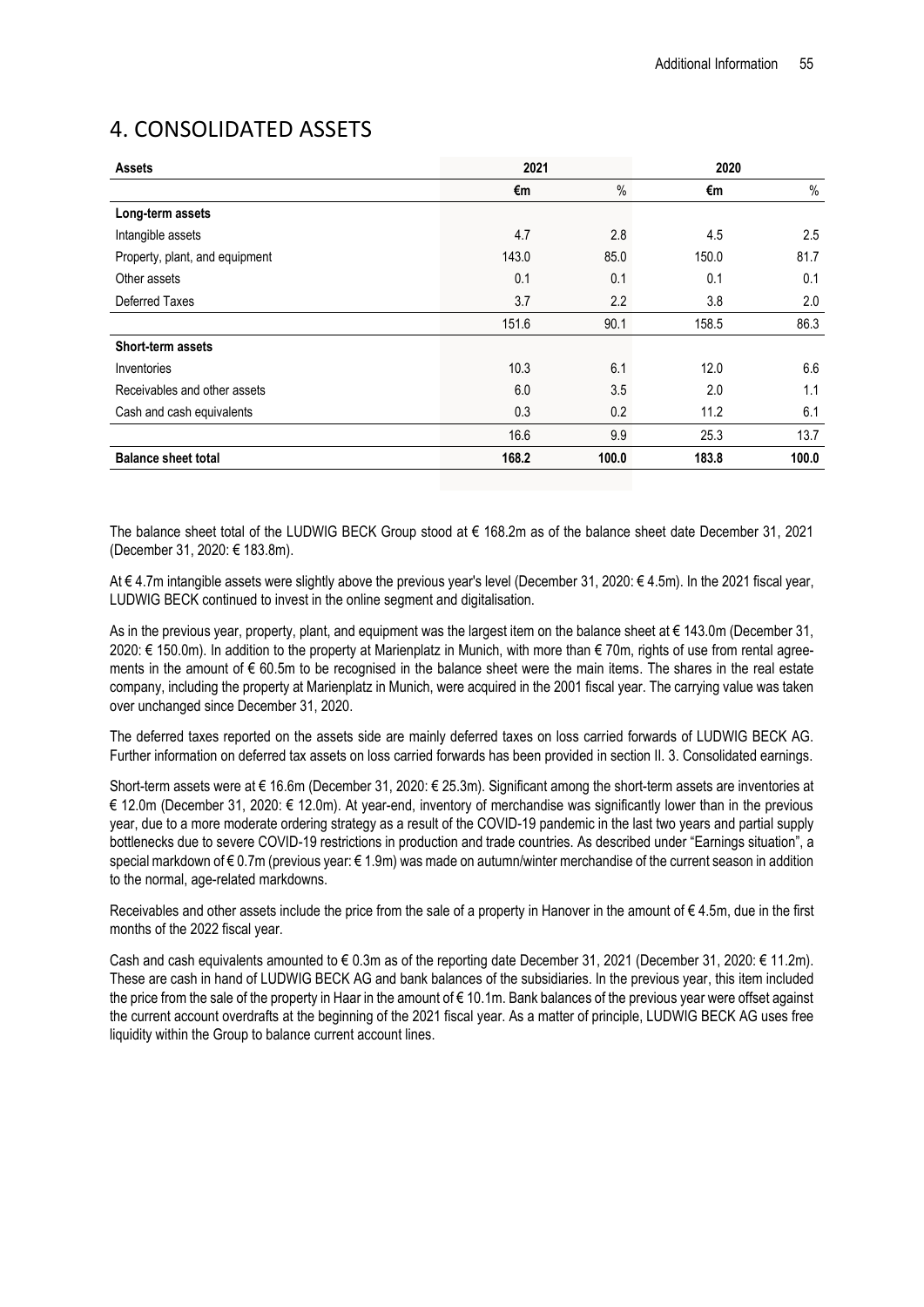## 5. FINANCIAL POSITION

| <b>Liabilities</b>            | 2021  |       | 2020  |       |
|-------------------------------|-------|-------|-------|-------|
|                               | €m    | $\%$  | €m    | $\%$  |
| Shareholders' equity          | 63.0  | 37.4  | 59.6  | 32.4  |
| Long-term liabilities         |       |       |       |       |
| <b>Financial liabilities</b>  | 83.5  | 49.6  | 89.4  | 48.4  |
| Accruals                      | 3.2   | 1.9   | 2.9   | 1.6   |
| Deferred taxes                | 0.3   | 0.2   | 0.3   | 0.2   |
|                               | 87.0  | 51.7  | 92.6  | 50.1  |
| <b>Short-term liabilities</b> |       |       |       |       |
| <b>Financial liabilities</b>  | 12.4  | 7.4   | 26.7  | 14.7  |
| <b>Trade liabilities</b>      | 0.9   | 0.6   | 0.8   | 0.5   |
| Accrued taxes                 | 0.4   | 0.3   | 0.9   | 0.5   |
| Other liabilities             | 4.4   | 2.6   | 3.2   | 1.8   |
|                               | 18.2  | 10.9  | 31.6  | 17.4  |
| <b>Balance sheet total</b>    | 168.2 | 100.0 | 183.8 | 100.0 |

As of December 31, 2021, the LUDWIG BECK Group had shareholders' equity of € 63.0m (December 31, 2020: € 59.6m). The positive result mainly contributed to this development. The equity ratio of the LUDWIG BECK Group was 37.4% (December 31, 2020: 32.4%) and was thus significantly improved compared to the previous year.

Financial liabilities of the Group totalled € 105.2m (December 31, 2020: € 124.2m). At the beginning of the 2021 fiscal year, as shown under cash and cash equivalents, bank balances of approximately € 10m were offset against current financial liabilities, so total liabilities and thus the balance sheet total were reduced by approximately € 10m.

Short-term and long-term financial liabilities were € 95.9m as of the balance sheet date (December 31, 2021: € 116.1m). In addition to the aforementioned offsetting of the bank balance from December 31, 2020, tax refunds of € 1.3m, the price payment for a property in Hanover of € 2.0m, and the repayment of finance lease liabilities and other bank liabilities from free cash flows were the reasons for this strong reduction. Of the €95.9m in financial liabilities, € 63.0m relate to finance lease liabilities, i.e., the capitalisation of rights of use from rental agreements.

As in previous years, trade payables were recognised at the settlement amount. Due to the short-term maturities of these liabilities, this amount corresponds to the market value of these liabilities. Suppliers are regularly paid within 10 days to benefit from cash discounts, whereas the credit period is generally 60 days.

The finance policy of the Group is directed at securing liquidity while optimizing financing costs. To the extent possible, nonoperational risks are to be excluded.

#### Cash flow

Cash flow from operating activities amounted to  $\epsilon$  10.2m in the 2021 fiscal year (previous year:  $\epsilon$  -3.5m), mainly due to the positive result compared to the previous year.

Cash flow from investment activities was  $\epsilon$  -1.0m as of December 31, 2021 (previous year:  $\epsilon$  7.7m). Cash inflow from the sale of a property in Hanover in the amount of  $\epsilon$  2.0m (previous year: property Haar  $\epsilon$  10.0m) was offset by investments in the flagship store at Marienplatz in Munich, such as in the "Lady's Trend" department, in the CRM, online, and IT activities.

Cash flow from financing activities totalled € -20.1m (previous year:  $€ 6.4m$ ).

More details about individual cash flow items are listed in the consolidated cash flow statement.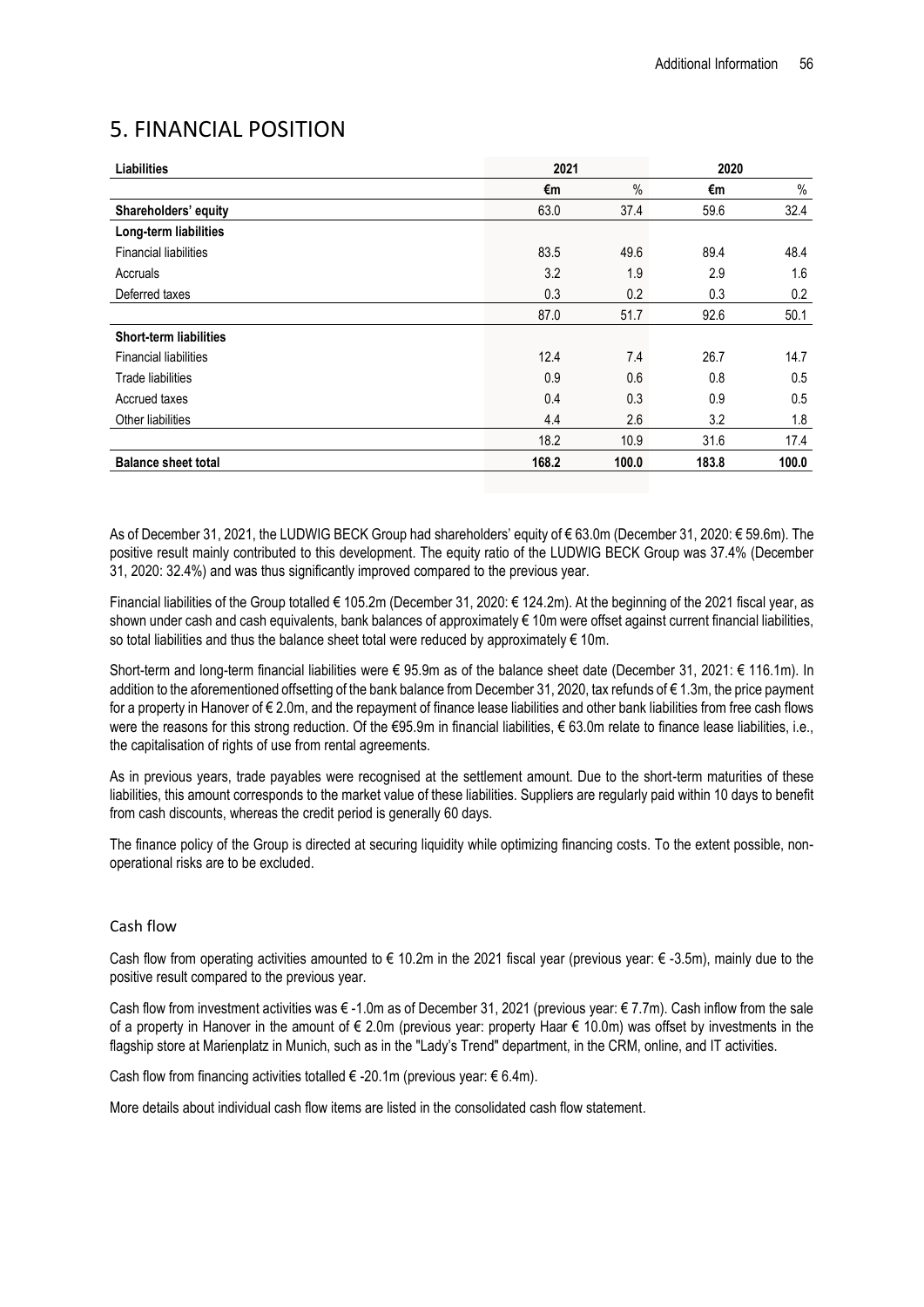### 6. SUMMARY STATEMENT ON BUSINESS DEVELOPMENT

As in the previous year, business development was clearly marked by the effects of the COVID-19 pandemic and resulting measures by the authorities. With 56 sales lockdown days, the number increased significantly compared to the previous year with just under 40 days. This again had a considerable impact on the asset, financial and earnings situation of the Group. However, the Executive Board assumes the pandemic situation will gradually ease due to the ever-increasing vaccination and infestation of the population.

## 7. NON-FINANCIAL PERFORMANCE INDICATORS

#### **Employees**

The qualification, motivation, and advisory competence of our employees are substantial factors for the business success of LUDWIG BECK. As intermediaries between our offer and our customers, their daily commitment is without equivalent. While trends and products come and go, the people behind the LUDWIG BECK brand are a permanent asset and constitute the real value of the company. No matter how high the quality of the products and the demands of the customers, the individual class of LUDWIG BECK's employees and their willingness to perform are more important. The company makes every effort to keep staff development and qualification at high levels.

LUDWIG BECK is also committed to the principles of Healthy Leading. This includes broad-ranged workshops for employees or fitness activities with cooperation partners. These health management activities minimize absences and enhance well-being at work.

Since the beginning of the COVID-19 pandemic, LUDWIG BECK has offered its administrative staff the ability to work from home. Many meetings now take place digitally to minimise the risks of infection with the coronavirus.

The Executive Board would like to take this opportunity to thank its employees once again for their relentless commitment and loyalty to LUDWIG BECK, even in these difficult and challenging times.

In 2021, the LUDWIG BECK Group had 373 employees on average (previous year: 397). The number of apprentices was 46 (previous year: 47). The weighted number of employees stood at 255 (previous year: 265). The decline in the number of employees was mainly due to temporary staff, who were only partially employed, not least because of the significantly reduced Christmas business.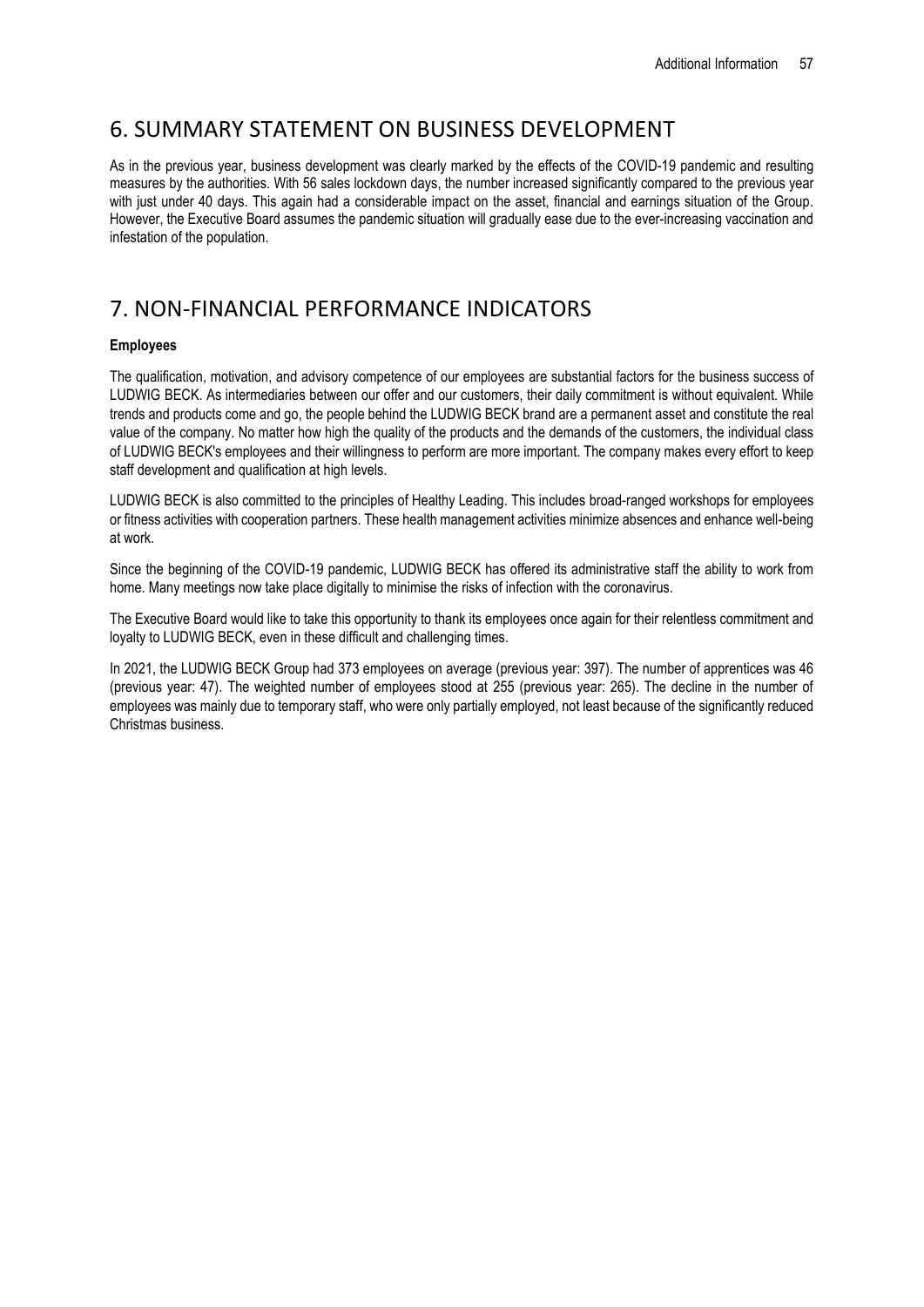# III. Risk and Opportunity Report

## RISK REPORT

#### **Evaluation – a core mission**

Long-term business success in a dynamic market can only be achieved by recognizing and engaging opportunities early on. This necessity is one of the fundamental entrepreneurial obligations.

The companies of the LUDWIG BECK Group are exposed to external and internal factors of influence that can have a direct or indirect impact on the business. LUDWIG BECK classifies these potentials by quantitative and qualitative indicators. The management continually examines the thus identified risks and opportunities, taking into consideration that almost a third of LUDWIG BECK's customers are tourists. Locally insignificant risks become more and more important from a trans-regional and global perspective. The same holds true for opportunities.

For the purpose of risk monitoring and evaluation, LUDWIG BECK has established the following risk categories:

**Class A – significant risks:** They include risks that, should they come to pass, would potentially endanger the company's existence. Diminishing or shifting these risks through controlling measures is only marginally possible – or not at all.

**Class B – acceptable, yet relevant risks:** Risks of this category either have a high damage potential and minor probability, or a high probability and minor damage potential.

**Class C – non-relevant risks:** Based on their extent of damage and probability, these risks can be classified as minor.

Constant evaluation enables the company to forestall and avert problems, and to utilize latent potentials to create value. Due to their size, DAX companies have personnel and technical resources to measure and evaluate opportunities and risks daily. LUDWIG BECK, however, relies on communication structures. In order to make the analytical process as efficient as possible, the Group's employees are in constant communication with the Executive Board that pursues an open door policy. On a higher level, the Executive Board and Supervisory Board discuss potential risks and opportunities, consider solutions, and determine adequate sets of measures.

#### **1. Risks from the environment**

#### **Macro-economic risks (class B)**

The combination of comprehensive reflationary programs, rescue packages for financial institutions and states, and sinking tax receipts led to an exceptional, historical high in budget deficits and record levels of national debt in Western industrialized nations. Developments in some European countries have demonstrated how easily investor concerns regarding a country's public finances can spread into other countries as well. Furthermore, high levels of national debt can dampen economic growth in the long term, ultimately endangering monetary stability. As a partial or overall effect, it must be taken into account that consumer sentiment, which remains high, may decline significantly if other issues gain priority.

#### **Political and socio-political risks (class B)**

As LUDWIG BECK partially targets demand from international customers, it has to consider global, socio-political risks. Political crises, currency slumps, wars, revolutions, and other societal upheavals in customers' home countries, as well as calls for boycott can cause important target groups to stay away from Munich.The war in Ukraine is a current example.

With the influx of refugees into Europe, especially Germany, the risks of societal distortions are growing. Examples of this are an increasingly harsher tone in public discourse, terrorist attacks committed by offenders who entered as refugees, the departure of large segments of the population from mainstream media and the government, celebrations in major cities that are only safe under the protection of massive police presence, and discussions about public safety that have never been so vehement. Worries and fears of many German citizens, poor information policy, the absence of clear signals from the government, and a revival of radical currents could lead to an increasing polarization of German society, incidentally influencing economic circumstances and consumer climate. It is currently difficult to predict whether the migrants who have arrived in Germany can be integrated into social life and the labour markets such that positive effects result for all. If this cannot be achieved in the long run, increasing exposure to the aforementioned risk could be the consequence.

#### **Risks due to epidemics and pandemics (class B)**

A city as highly linked and open to tourism as Munich is basically susceptible to epidemics and pandemics. Not only can the possible risk of illness of employees and customers severely impair business activities, but the fears generated by the news,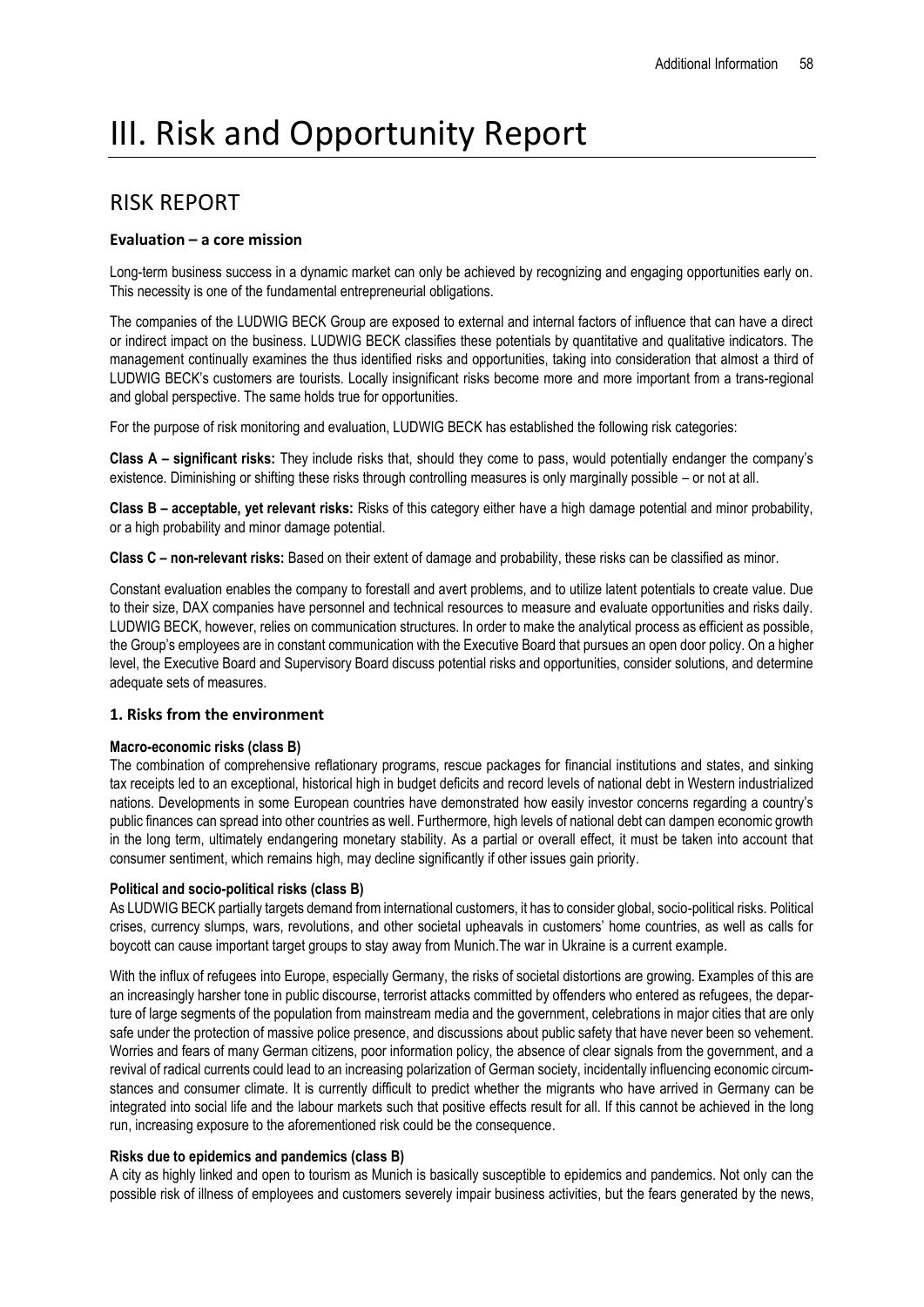the information in the digital media, and rumours could also cause a drop in sales, particularly at the heavily frequented store at Marienplatz. The absence of daily visitors and tourists would cause an additional drawback for the flagship store, which is traditionally visited by a large number of foreign customers. Finally, in the case of an escalating public perception of an epidemic or pandemic, the overall economic impact might also affect LUDWIG BECK. In particular, adverse effects on consumer behaviour, supply shortages, or the official closure of stores could have a considerable negative effect on LUDWIG BECK's asset, financial, and earnings situation. In case of further restrictions or tightening of political measures in the course of the current COVID-19 pandemic, the company's substance could possibly be at risk.

#### **Risk of terrorism (class B)**

In the wake of Islamist terror attacks in Brussels, Nice, Berlin, and other cities in Europe and worldwide, this risk will remain factual in the foreseeable future. As evidenced by the terrorist warning on New Year's Eve 2015, the cosmopolitan city of Munich is also a potential target of attacks. The potential consequences of such a threat to German society for the overall economic situation are difficult to assess. Not only real threats but also putative dangers may cause customers to avoid bustling places and centres of cities. The flagship store at Marienplatz could suffer, at least temporarily, from the absence of regular customers and tourists in case of an actual terror alert or immediately after a real terrorist attack someplace else. On account of the mere existence of this type of risk, an anxious population and people impelled to change their plans may become significant factors to consider.

#### **Weather risks (class B)**

Global climate change is a fundamental risk facing a company in the textile retail sector. Summers are too cold and wet; winters are too mild or extremely cold. Temperatures show anti-cyclical patterns; the macro weather situation is unpredictable. This uncertainty thwarts consumers' propensity to buy. The usual pattern of seasonal buying is broken. A rainy summer, for example, is detrimental to the swim fashion collection. A mild winter curbs the demand for winter wear, such as coats, gloves, and hats. The past financial years were examples of the damage a sequence of unpredictable weather conditions can wreak on the entire German fashion sector.

#### **Accessibility risk (class B)**

The central location of the flagship store at Marienplatz relies to a great extent on accessibility via the public transport system. Public service strikes or interruptions of the local transportation networks can hamper or even prevent the unobstructed transportation of customers to the city centre. Thus, there is a risk of reduced sales if a normal business in the following days cannot compensate for the loss. Obstructions by public renovation work in close proximity that may occur in connection with the construction of a second S-Bahn tube that was started in 2017 also count as accessibility risks.

#### **2. Sector risks**

#### **Online competition risks (class B)**

Possible additional online vendors in the same sector can entail the risk of exacerbated competition in the segments in which LUDWIG BECK is operating. A broader range of online vendors could create a situation of multiple choices for stationary customers in regard to identical or similar products, due to the rising appeal, higher service quality, and, if nothing else, the enticing pricing of web portals. The Group recognises this risk and is countering it with its own online shop. In its brick-andmortar stores, the group offers its customers a unique shopping experience with its second-to-none product presentation.

#### **Risks through consumer behaviour (class C)**

Altered consumer behaviour or a changing competitive situation in retail, triggered by the general economic situation, commercial framework conditions, and income trends, require constant realignment of marketing concepts to meet the needs of customers in terms of product selection and service.

Corporate policy orientation is based on targeted market observation and analysis of the competitive situation, trends in consumer behaviour, as well as particular behavioural patterns of the relevant target groups. As a vendor of an exclusive product portfolio, LUDWIG BECK is a trendsetter and forerunner with the ability to influence the shopping behaviour of the target group to its own benefits.

With precise positioning and strategy, LUDWIG BECK uses all opportunities resulting from this permanently changing market. High-quality service and depth of product ranges allow the company to benefit from niches in the specialist store segment.

#### **Seasonality risks (class C)**

Goods purchased much earlier than seasonal and sales peaks occur causes outflows of cash at times during which there are not necessarily corresponding sale revenue/inflows of liquid funds. These cash flow fluctuation risks are monitored and controlled through financial management using a variety of cash management tools.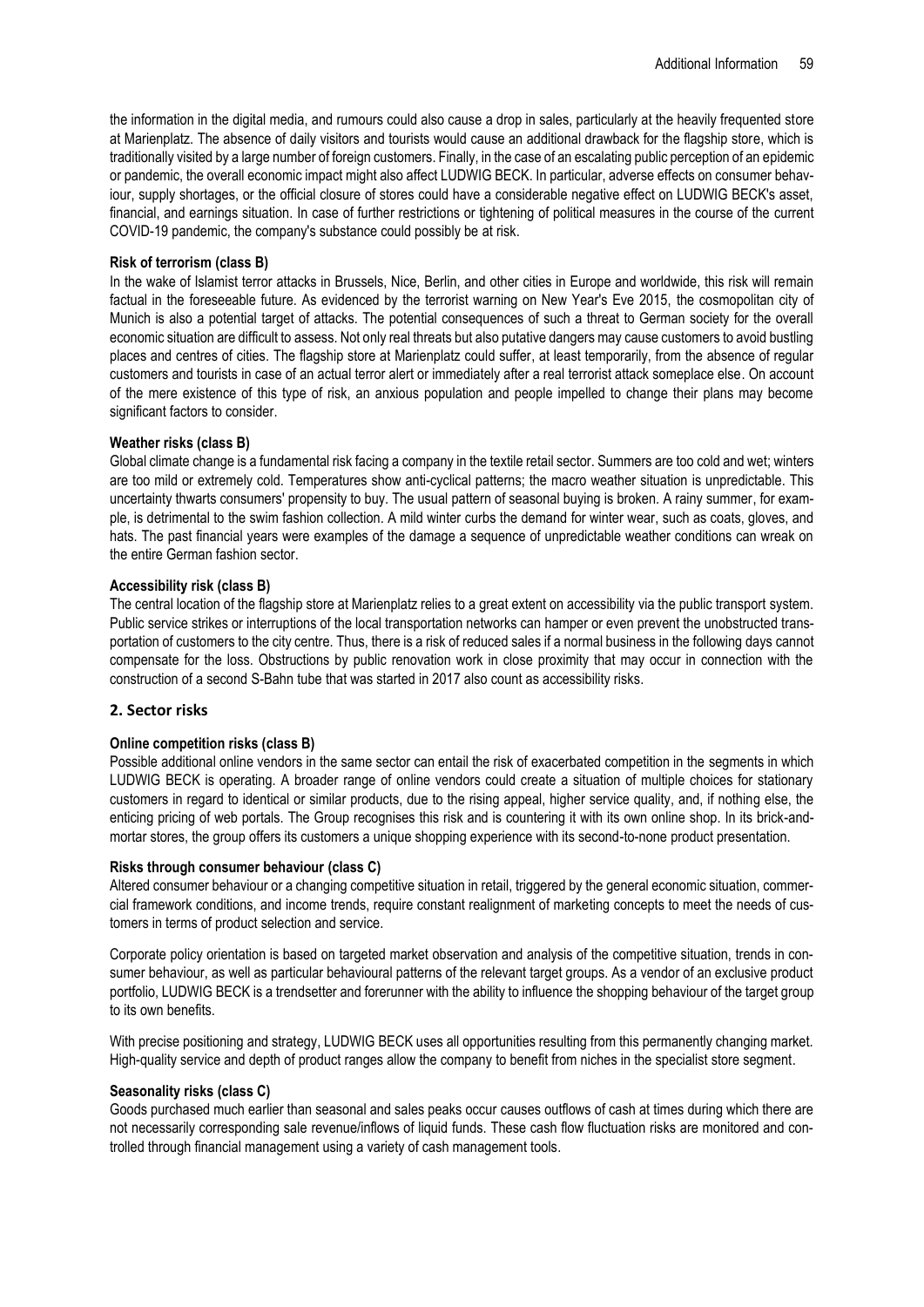#### **3. Economic performance risks**

#### **Supplier risks (class C)**

As a textiles retail company, LUDWIG BECK is dependent on reliable external suppliers. This causes various risk factors, such as disruptions in the procurement of goods, breaches of quality, safety, and social standards, ethical doubts, or environmental abuse. LUDWIG BECK carefully selects its suppliers to ensure the products desired by the customer are high quality and in sufficient quantity. This is continuously checked. Due to a large number of cooperatives in place, there is no dependency on a single partner.

#### **Logistics risks (class B)**

Any interruption of the chain of value creation at the level of product supply directly impacts the availability of products offered by LUDWIG BECK. The broad spectrum of the product selection is vulnerable to risks that may threaten inventory as a whole. This holds true for the brick-and-mortar business as well as the online shop. For this reason, LUDWIG BECK diligently observes existing supply structures and takes corrective action if necessary.

#### **4. Financial risks**

#### **Financial risks (Class B)**

As a result of the European sovereign debt crisis, industry and trade may also face currently unforeseeable difficulties and restrictions in bank lending in the future. In case of further exacerbation, this could lead to liquidity constraints as the banking sector is already under pressure. The financial effects of the COVID-19 pandemic and the European Central Bank's low interest rate policy in combination with rising inflation are also unforeseeable and must be considered a risk.

The LUDWIG BECK Group operates a central financial risk management system to identify, measure, and control financial risks. A financial resources balancing system between the various businesses in the Group means short-term excess liquidity from individual Group companies can be used to finance cash requirements of other Group companies. This internal clearing system helps reduce the amount of external finance required and optimize cash deposits, positively affecting the interest result of the individual companies and the Group as a whole.

LUDWIG BECK's open and up-to-date information policy and equal treatment of all lenders is the basis for the trust creditors have in the company and their willingness to provide credit lines. To minimize concentration risks, credit volume is distributed among several lenders. The company's solid equity position, its current cash flows, and available bank loans form the basis for the company's long-term financing. Interest risks are controlled through the mix of loan periods and fixed and variable interest positions. To secure future capital requirements, financial management also regularly reviews alternative financing opportunities.

#### **Bad debt risk (class C)**

Currently, the Group is exposed to the risk of bad debt to a relatively limited extent. The credit card providers mainly bear the risks resulting from credit card payments. The monitoring of EC-card payments is outsourced to an external service provider. Risks in cash payment transactions are low due to implemented control mechanisms.

#### **Liquidity risk (class C)**

Liquidity risk is the result of insufficient available funds to meet financial obligations in due time. LUDWIG BECK has such obligations, particularly for the repayment of financial liabilities. The LUDWIG BECK Group constantly monitors and plans its liquidity. The Group companies regularly have liquid funds available to meet their current payment obligations. Furthermore, short-term lines of credit and overdraft facilities can be called upon. These are based on solid financing. The Group has a strong operative cash flow, considerable liquid funds, and unutilised lines of credit. Because of the effects of the COVID-19 pandemic, operating cash flow was considerably negatively affected. To cushion the negative consequences of the pandemic and to secure liquidity, LUDWIG BECK AG secured a medium-term LfA loan in the fiscal year. Forward-looking liquidity planning ensures LUDWIG BECK is always solvent.

#### **5. Other risks**

#### **IT risks (class B)**

IT risks mainly concern the requirement of no-fail availability of cash register and computer systems, including the necessary IT network, as well as the integrity of data in connection with potential external attacks on IT systems. The quality and security of processes in the field of data processing are guaranteed by a combination of external and internal services. Effective IT management ensures the company's IT systems are permanently available and measures to protect the system from external attacks are taken. Due to the growing importance of this area, management has signed a cyber insurance contract to protect the Group in case of an emergency.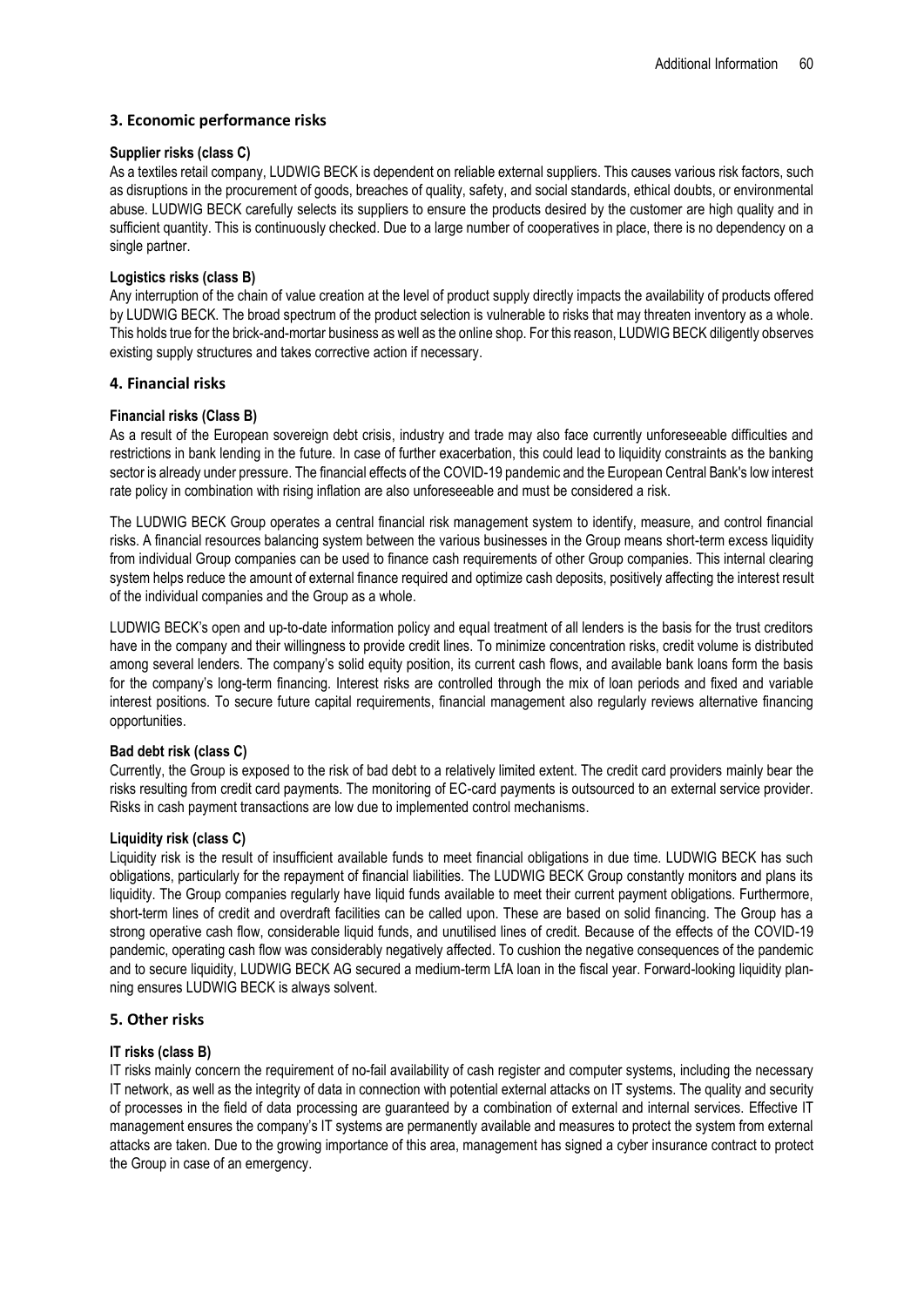#### **Personnel risks (class B)**

Employees are one of the most decisive factors of success. Alongside the creation of a positive work environment, our human resources activities focus on providing training and advanced training measures and developing junior managers. LUDWIG BECK remains a sought-after employer despite the pandemic. The constant expansion of company health management (BGM) is also a focus. For example, two vaccination campaigns were organised for employees in the past fiscal year. The development of staff, in combination with the application of our management principles, flexible working time models, and the possibility to work from home for employees with corresponding work areas is intended to reduce the risk of personnel fluctuations and ensure the high standard of qualification and service orientation of our employees. Nevertheless, LUDWIG BECK, like all market participants, is confronted with the shortage of staff on the labour market and actively counters this trend in its recruiting.

#### **Legal and tax risks (class C)**

LUDWIG BECK is exposed to legal and tax risks through possible breaches of legal provisions. Therefore, monitoring of the current legal position, along with upcoming legislative amendments, is kept within the focus of the companies. Involvement of external advisors helps minimise this risk and regularly make necessary adjustments to the everchanging legal environment.

To the best of the company's knowledge, it is not currently facing, nor expecting, legal proceedings or arbitration that might have an impact on the economic situation of LUDWIG BECK. As a result, no impact on business development is expected.

The company has sufficient insurance coverage for risks from damages and liability claims where requirements and conditions are subject to continual assessment both internally and externally.

#### **Compliance risks (class C)**

For an internationally active business, complying with a multitude of legal systems and regulations requires a high degree of attention and the integrity of employees in every position. Compliance risks can result from corruption when dealing with authorities, breaches of data protection rules, or non-observance of labour laws. In order to rule out infringements, LUDWIG BECK thoroughly educates their staff and ensures vigilant compliance awareness. To support and minimise risks, LUDWIG BECK has additionally appointed an external compliance officer.

#### **6. Overall risk evaluation**

Presently, the management of LUDWIG BECK considers the aforementioned risks to be generally controllable. Apart from the risk of a lasting pandemic situation, no risks can be identified that could endanger the continued existence of the company.

There are still a multitude of opportunities that the Executive Board will seize to promote growth and earnings. Among these is not least the property owned by the Group at Munich's Marienplatz, one of the most sought-after sales locations in Europe.

LUDWIG BECK bears all entrepreneurial risks concerning the company's core and supporting processes but only if they are controllable and the required effort contributes to the Group's increase in value. This category includes strategic models, decisions about new areas of enterprise, or the purchasing and selling of products. Apart from this, LUDWIG BECK does not take risks.

Should the COVID-19 pandemic continue with further restrictions and even another lockdown in 2022, LUDWIG BECK could find itself in a situation that could endanger the substance of the company.

The impact of the war in Ukraine is still hard to assess. Besides the absence of tourists from Russia, Ukraine, and other countries, there could also be a general consumer reluctance due to the uncertain situation. In addition, rising energy and raw material prices will likely adversely affect the earnings situation.

## OPPORTUNITIES REPORT

The new fiscal year offers LUDWIG BECK opportunities for successful business development. Assuming the pandemic can be controlled by vaccinations in the course of the year and no additional lockdown is to be expected, LUDWIG BECK will generate considerably more sales opportunities than in the past two years. Moreover, with a rise in tourism and a normal Wiesn and Christmas business, significantly higher earnings could be achieved. The property owned by the Group at Munich's Marienplatz, one of the most sought-after sales locations in Europe, offers excellent conditions for generating higher sales again.

Furthermore, LUDWIG BECK will continue to expand its online offer, especially in the Fashion Online segment. Growth will be driven, among other things, by a high spending propensity of consumers. Opportunities arise from the permanent optimisation of service competence and a strong focus on assortments, brands, and co-operations. The magical shopping experience in the "Store of the Senses" is based on a unique sales atmosphere that is unmatched by stationary and virtual competition in Germany. LUDWIG BECK's customer loyalty programme, launched in 2020, also offers opportunities. The LUDWIG BECK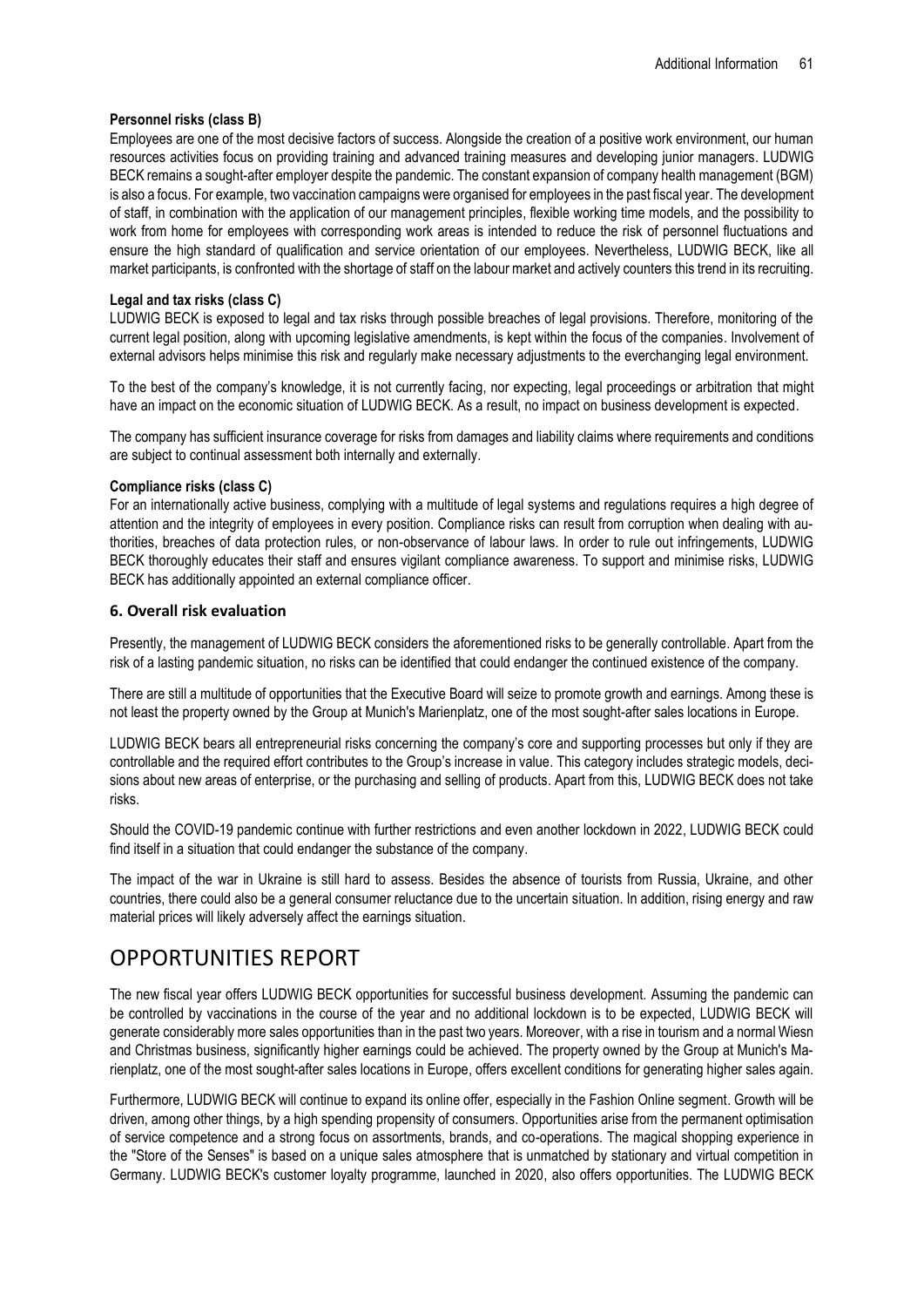Card can significantly strengthen, broaden, and increase customer loyalty. Customers benefit from individual and attractive offerings. This increases the spending propensity of LUDWIG BECK Card holders.

Customers are increasingly interested in the origin and type of goods production. LUDWIG BECK is part of this development and takes social responsibility as is observed from the outside. Sustainability is a particularly important factor. In addition to various employee-related measures, the improvement of energy efficiency, and a conscientious use of packaging materials, the procurement of fashion products is of key importance for sustainability.

For example, LUDWIG BECK sells products that are labelled "zum fairlieben" (to love fairly). These products are characterised by special fairness towards the environment, people, and animals. Raw materials from organic cultivation or recyclable materials are used for production. The products are produced with low emissions, socially responsible, and in compliance with animal welfare standards. LUDWIG BECK puts great emphasis on products manufactured according to controllable social and ecological standards in the entire production chain. There is now a large number of certificates that ensure these standards are subject to permanent inspection and control. Among these certificates is the BSCI - Business Social Compliance Initiative – trade association amfori. BSCI is committed to worldwide improvement of working conditions in global supply chains in compliance with all applicable laws and regulations. Another certificate is the BCI – Better Cotton Initiative - a non-profit initiative of environmental and human rights organisations and companies in the textile industry. The aim of this certificate is to ensure 30% of global cotton production is sourced from sustainable sources. LUDWIG BECK is placing increasing emphasis on certified producers.

Responsible action is always sustainable action. In times of industry-wide cut-throat competition, the perception of sustainability within the organisation towards customers and society is both a task and an opportunity for a modern company in the fashion trade industry to strengthen its market position.

However, these opportunities could be dampened by the effects of the war in Ukraine and the resulting absence of tourists from Eastern Europe and Asia, as well as by a general consumption reluctance.

# IV. Internal Control and Risk Management System

LUDWIG BECK has established a system of internal controls to secure proper accounting in compliance with legal requirements. LUDWIG BECK's accounting procedures are governed by standardized guidelines and rules, as well as a clearly defined course of action. To this effect, uniform accounting parameters and booking directions for various business transactions were established. Another control tool is the clear allocation of functions regarding various accounting processes. Accounting relevant items are mainly recorded on an automated basis.

For Group accounting purposes, all bookkeeping data of the consolidated companies can be assessed. To survey compliance with applicable rules, LUDWIG BECK relies on process-integrated monitoring systems. LUDWIG BECK divided these systems into ongoing automated control mechanisms, like separation of functions and restricted access to certain sets of books for unauthorized personnel, and controls integrated into work processes that are secured through automated bookings, permanently stored codes, automated booking procedures and the recording of the entire sales process (cash register systems).

The accounting-related risk management system of LUDWIG BECK is set up in a way that the risks of misrepresentation, which mainly ensue from new business processes or amendments to legal provisions, are constantly monitored. These risks are contained by transferring decisions on accounting-related data resulting from unusual business transactions to the management level. Ongoing training regarding changes to the applicable accounting provisions is provided to management. External providers carry out up-to-date training in the basic principles set out in the literature. In case of doubt, external consultants are called in to implement changes and integrate them into existing processes.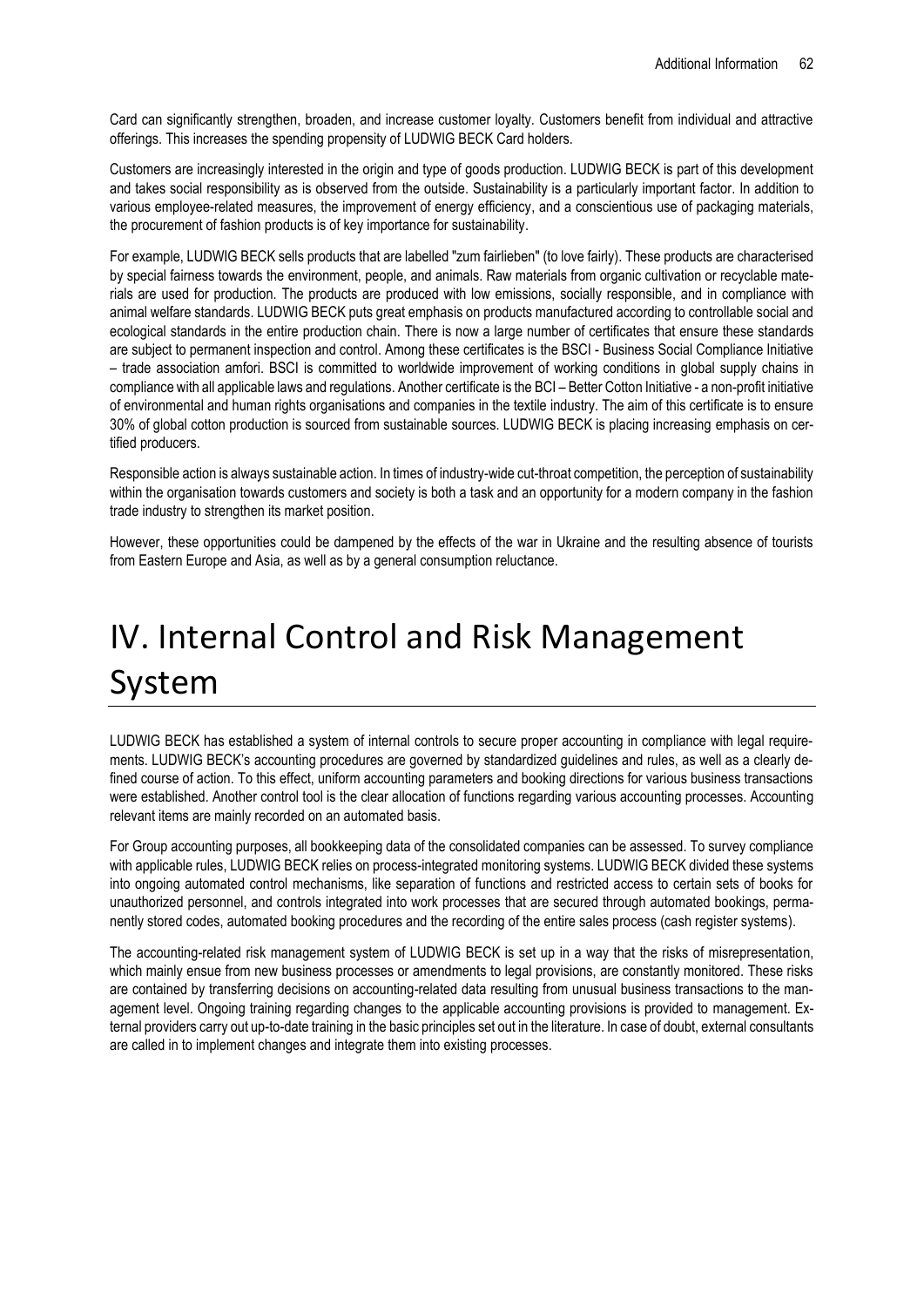# V. Forecast Report

## GLOBAL ECONOMY, GERMAN ECONOMY, AND LUDWIG BECK STILL UNDER UNCERTAIN CONDITIONS

An assessment of further economic development is difficult due to the ongoing COVID-19 pandemic with continuing imponderable infection patterns and its consequences for the global economy. Experts at the European Central Bank (ECB) are still assuming inflation and inflation will continue to rise. Due to higher energy prices, supply bottlenecks, and base effects, financial markets are worried about a central bank raising interest rates prematurely in order to curb rising prices. As supply chain disruptions continue and, according to experts, will not dissipate quickly, inflation is expected to persist and rise throughout 2022. Only when supply and demand normalise, inflation will level off, according to the ECB. In addition, it must be monitored to what extent the Chinese economy – alongside the USA – will continue to be a growth engine for the global economy and how the conflict between the Western states, Russia, and Ukraine and the resulting consequences for the global and German economy will develop.

Cut-throat competition from online trading will continue to mount in the new business year, not least due to the uncertain development of the COVID-19 pandemic and will accelerate the upheaval in the industry. The management of LUDWIG BECK has recognised the signs and has continued to invest in the online sector in recent years. These investments have borne fruit in the sales development of the online shop in fiscal year 2021. In addition to the expansion of this second sales pillar, LUDWIG BECK continues to focus on exceptional service quality and consulting strength of the brick-and-mortar flagship store at Marienplatz and attracts all interested fashionists to the LUDWIG BECK brand with its exclusive product mix. Management expects the COVID-19 situation to ease considerably as vaccination progresses.

Assuming a more normal course of business, Oktoberfest taking place, and non-restricted Christmas business with Christmas markets like before the pandemic, LUDWIG BECK expects gross sales of between € 85m and € 88m and slightly positive earnings before taxes (EBT) in fiscal year 2022.

However, a prerequisite for this forecast is that there are no further restrictions in the city centres, such as lockdowns, 2G regulations, curfews hours, or access restrictions. In case of renewed restrictions, it would be difficult to estimate the extent to which the sales and earnings situation of LUDWIG BECK would be negatively affected.

An additional uncertainty are the currently undeterminable economic consequences of the war in Ukraine.

# VI. Supplementary Details

## 1. DETAILS ACCORDING TO SECTION 315A PAR. 1 COMMERCIAL CODE (HGB)

#### Composition of subscribed capital

The subscribed capital (share capital) of LUDWIG BECK is divided into 3.695.000 no-par shares (ordinary shares). The nopar shares are issued to bearer. The nominal value of each capital share is € 2.56 per no-par share. Direct and indirect capital holdings that represent more than ten in a hundred of the voting rights are listed below.

#### Direct and indirect holdings

The listed companies and individuals directly or indirectly hold more than ten in a hundred of the voting rights at LUDWIG BECK at the time of the preparation of the annual financial statements: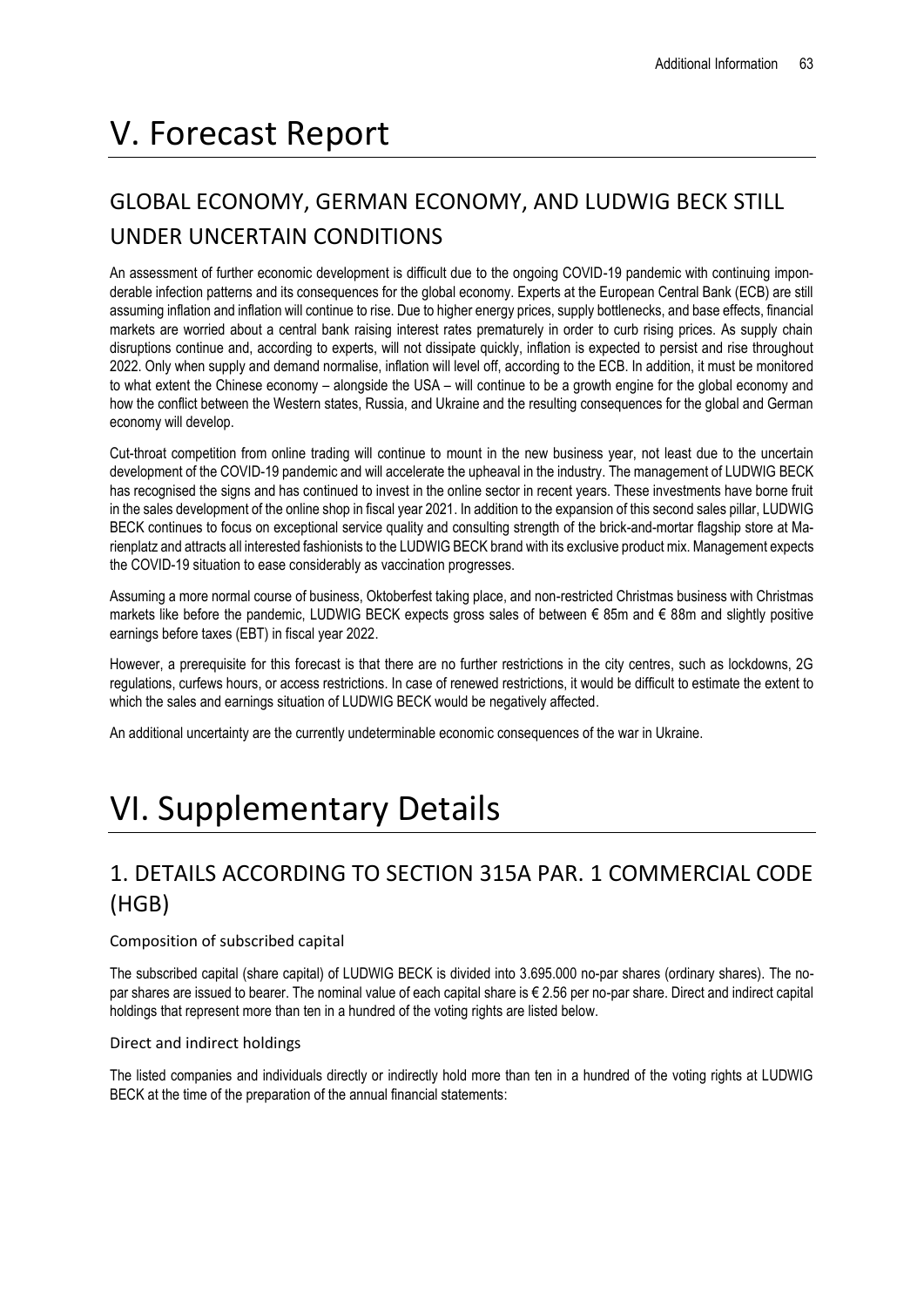- Christian Rudolf Greiner Verwaltungs GmbH, Reichenschwand, 25.69% (direct)
- Mr Christian Greiner, Germany, 26.13% (direct and indirect)
- INTRO-Verwaltungs GmbH, Reichenschwand, 25.19% (direct)
- Mr Hans Rudolf Wöhrl, Germany, 25.19% (indirect)
- BG Heppenheim Grundstücks GmbH, Grasbrunn, 24.00% (direct)
- Mr Alfons Doblinger, Germany, 24.38% (direct and indirect)

Legal provisions and terms of the articles of association concerning the appointment and removal of members of the Executive Board as well as amendments to the articles of association

According to the Articles of Association and the relevant legal provisions, members of the Executive Board are appointed and dismissed by the Supervisory Board. The number of members is determined by the Supervisory Board. According to the resolution of the Annual General Meeting of June 3, 2019, the Executive Board consists of at least one person. Any amendment to the Articles of Association requires a resolution of the Annual General Meeting (Section 179 Par. 1 Joint Stock Corporation Act (AktG)).

According to Section 16, Par. 3 of the Articles of Association, the resolution of the Annual General Meeting requires a simple majority of the votes cast or, as the case may be, in addition, a simple majority of the represented share capital, unless a more substantial majority or further prerequisites are stipulated by law or the Articles of Association. This is the case for resolutions on changes to the nature and purpose of the business or capital measures excluding shareholders' subscription rights. According to Section 12 Par. 2 of the Articles of Association, the Supervisory Board is authorized to implement changes to the Articles of Association that only concern the wording.

Further details according to Section 315a Par. 1 Commercial Code (HGB)

Since the provisions of Section 315a Par. 14 No. 2, No. 4, No. 5, No. 8, and No. 9 Commercial Code (HGB) do not apply, no details have to be provided.

## 2. DETAILS ACCORDING TO SECTION 312 JOINT STOCK CORPORATION ACT (AktG) (DEPENDENCY REPORT)

Mr Hans Rudolf Wöhrl was to be classified as a controlling company within the meaning of the German Stock Corporation Act until August 16, 2021. Since August 16, 2021, there is no longer a shareholder with whom a relationship of dependency would exist. Since no control agreement had been concluded with the principal shareholder until August 16, 2021, the Executive Board of LUDWIG BECK was obligated to prepare a report about relations to associated companies pursuant to Section 312 Par. 3 Joint Stock Corporation Act (AktG). The Dependency Report covering the period from January 1 to August 16, 2021, contains the following conclusive statement:

"According to our knowledge of circumstances at the time of the relevant legal transactions with associated companies or measures taken or not taken on the initiative or in the interest of these companies, the company received fair and reasonable compensation in each individual case and did not suffer any disadvantage as a result of measures taken or not taken."

## 3. CONSOLIDATED DECLARATION ON CORPORATE GOVERNANCE ACCORDING TO SECTION 315D COMMERCIAL CODE (HGB)

The Declaration on Corporate Governance, according to § 289f HGB and § 315d HGB, has been made publicly available on the company's website in the section Corporate Governance under the menu item Declaration on Corporate Governance.

Munich, February 28, 2022

The Executive Board

Christian Greiner **Jens Schott**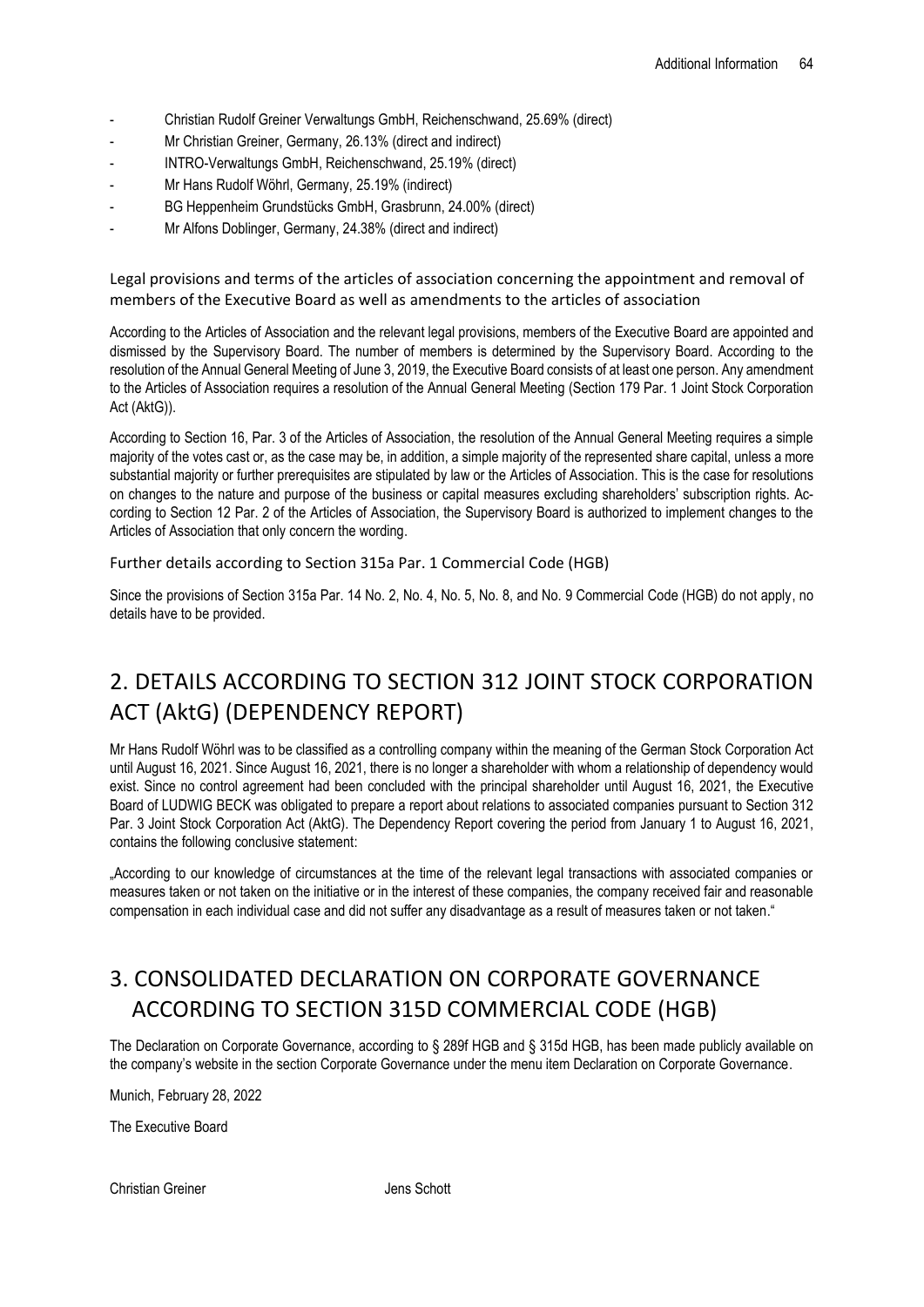# Additional 4

# *Information*

| Corporate Affidavit     | 65 |
|-------------------------|----|
| Auditors' Report        | 66 |
| Financial Calendar 2022 | 73 |
| Imprint & Contact       | 73 |

# Corporate Affidavit

"To the best of our knowledge, and in accordance with the applicable reporting principles, the Consolidated Financial Statements give a true and fair view of the assets, liabilities, financial position, and profit and loss situation of the Group. The Consolidated Management Report includes a fair review of the development and performance of the business and the position of the Group, together with a description of the principal opportunities and risks associated with the expected development of the Group."

Munich, February 28, 2022

Christian Greiner **Jens Schott**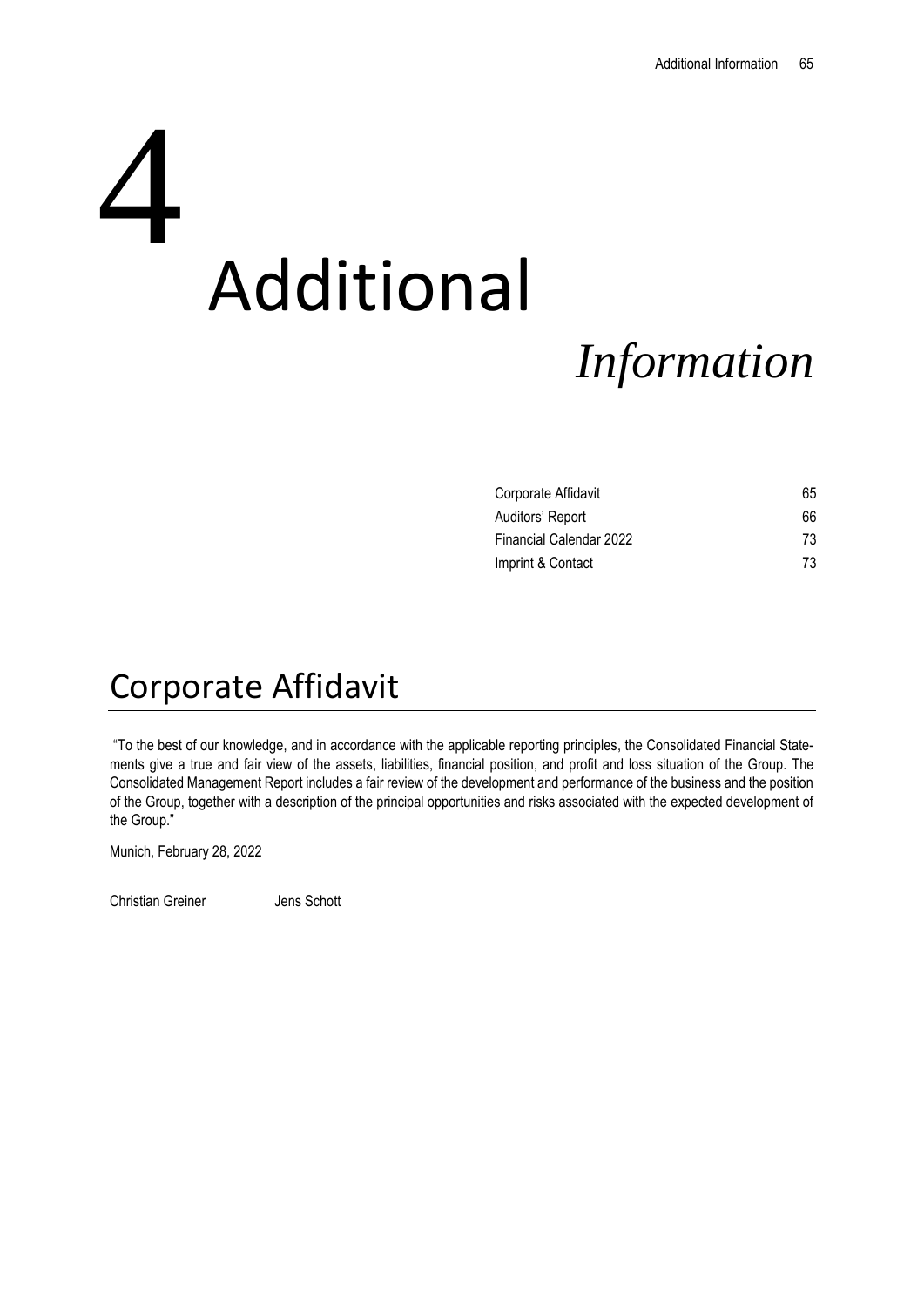# Independent Auditor's Report

To LUDWIG BECK am Rathauseck – Textilhaus Feldmeier Aktiengesellschaft

## REPORT ON THE AUDIT OF THE CONSOLIDATED FINANCIAL STATE-MENTS AND THE CONSOLIDATED MANAGEMENT REPORT

#### AUDITOR'S OPINIONS

We have audited the Consolidated Financial Statements of LUDWIG BECK am Rathauseck – Textilhaus Feldmeier Aktiengesellschaft and its subsidiaries (the Group) – comprising the Consolidated Balance Sheet as per December 31, 2021, the Consolidated Statement of Comprehensive Income, the Consolidated Equity Statement and the Consolidated Cash Flow Statement for the Fiscal Year from January 1 to December 31, 2021 together with the Consolidated Notes, including a summary of significant accounting methods. Furthermore, we have audited the Consolidated Management Report of LUDWIG BECK am Rathauseck – Textilhaus Feldmeier Aktiengesellschaft for the Fiscal Year from January 1 to December 31, 2021.

According to our assessment based on the findings of our audit

- the attached Consolidated Financial Statements comply with the IFRS as adopted by the EU as well as with section 315e par. 1 Commercial Code (HGB) applicable as a supplementary source of German law, in all major aspects, and, with due regard to these provisions, give a true and fair view of the assets and financial situation of the Group as per December 31, 2021 and the Group's earnings position for the Fiscal Year from January 1 to December 31, 2021 and
- the attached Consolidated Management Report, as a whole, provides a suitable view of the Group's position. The Consolidated Management Report is consistent with the Consolidated Financial Statements in all major aspects, complies with the provisions of German law and accurately represents the opportunities and risks of future development.

In accordance with section 322 par. 3, sentence 1 Commercial Code (HGB) we declare that our audit has not revealed any grounds for objections against the regularity of the Consolidated Financial Statements or the Consolidated Management Report.

#### GROUNDS FOR OUR AUDIT OPINIONS

We conducted our audit of the Consolidated Financial Statements and the Consolidated Management Report pursuant to section 317 Commercial Code (HGB) and the EU Audit Regulations (No. 537/2014; hereinafter referred to as "EU AudReg") and with due regard to the generally accepted German standards for the audit of financial statements promulgated by the Institut der Wirtschaftsprüfer (IDW). Our responsibility according to these provisions and principles is set out in more detail in the "Responsibility of the auditor for the audit of the Consolidated Financial Statements and the Consolidated Management Report" section of our Auditor's Report. We are independent of the Group companies within the meaning of European and German provisions of commercial and professional law and have complied with our other professional duties under German law and the foregoing requirements. Furthermore, we declare in accordance with article 10 par. 2 lit. f) EU AudReg that we didn't render any prohibited non-audit services according to article 5 par. 1 EU AudReg. We believe that the audit evidence obtained forms a sufficient and appropriate basis for our audit opinions on the Consolidated Financial Statements and the Consolidated Management Report.

#### PARTICULARLY SIGNIFICANT FACTUAL MATTERS RELEVANT FOR THE AUDIT OF THE CONSOLIDATED FINANCIAL **STATEMENTS**

Particularly significant factual matters relevant to the audit are factual matters that, at our reasonable discretion, have been the most important ones for the audit of the Consolidated Financial Statements for the Fiscal Year from January 1 to December 31, 2021. These factual matters were taken into consideration in connection with our audit of the overall Consolidated Financial Statements and the formation of our relevant audit opinion. We do not provide any separate opinion on these factual matters.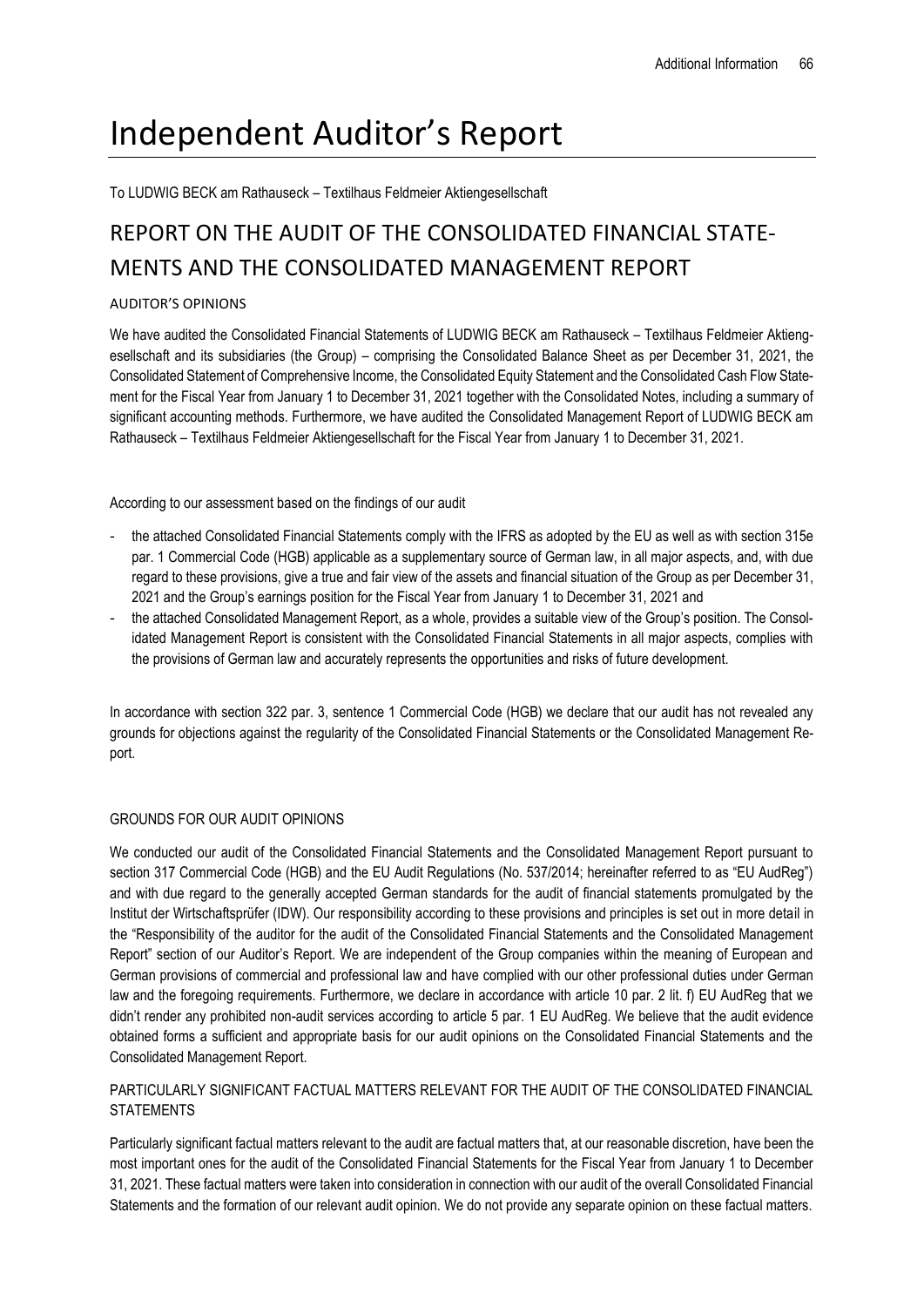#### **Revenue Recognition**

**Reasons for consideration as particularly significant factual matter:** In accordance with IDW PS 261 Tz 67, the auditor must always anticipate that risks of material misstatements may lie in the realisation of sales and that these risks must be treated as significant risks.

**Audit approach:** Within the scope of our audit, we have assessed the design of the accounting-related internal controls in the area of sales/revenue from sales of goods and examined their effectiveness on a test basis. In particular, we have examined the interface between the cash register system and the financial accounting system and have understood the system for recording incoming payments and their reconciliation with the sales of goods. Furthermore, we reviewed the sales revenue accounts for possible manual sales revenue postings.

Due to LUDWIG BECK's business model, which involves the sale of merchandise against cash or card payment via a POS system connected to the financial accounting system, and the internal processes and controls established in the area of sales/revenue of goods, we do not consider the risk of material misstatement of revenue recognition to be significant after our audit. Our audit did not give rise to any objections with regard to revenue recognition.

**Reference to pertinent information:** The revenue recognition principles applied by LUDWIG BECK are described in the Notes to the Consolidated Financial Statements in section B. IV. 13. "Accounting principles and valuation methods - Revenue recognition". The internal control system is explained in section IV. "Internal Control and Risk Management System" of the Consolidated Management Report.

#### **Valuation of merchandise**

**Reasons for consideration as particularly significant factual matter:** Merchandise is reported at cost less deductions for old stock and goods of reduced saleability (fashion risk) as well as granted discounts. Furthermore, as of December 31, 2021, a special discount was applied – as in the previous year - to goods from the current season, as the remaining stocks could not or likely cannot be sold as planned due to the ongoing COVID-19-pandemic. In our view, this valuation approach qualifies as particularly significant, audit-relevant factual matter, as the determination of the relevant deductions requires discretionary decisions, estimations and assumption in regard to the price reductions that will actually be granted on inventories in the following year, as well as of the selling costs that will be incurred until the sale of the goods.

**Audit approach:** Within the scope of our audit we assessed the structuring of the accounting-related internal control system in the merchandise management area and valued its efficiency by random checking. Building on that, we retraced the deductions made using risk-oriented, selected samples for retrograde valuation. Furthermore, we reviewed the deductions for plausibility on the basis of the price reductions granted in the time after the reporting date. We also checked the plausibility of the assumptions underlying the special discount. In addition, we have checked the plausibility of the special discounts made in the previous year with the realised sales in 2021 in order to validate the estimation methods used.

Our audit activities did not give rise to any objections regarding the valuation of merchandise.

**Reference to pertinent information:** As regards the accounting principles applied by LUDWIG BECK to the reporting of merchandise we refer to "Accounting and valuation methods – inventories" in chapter B. IV. 6., and to "Explanations to individual items of the Consolidated Balance Sheet and the Consolidated Statement of Comprehensive Income – Consolidated Balance Sheet – inventories" in chapter C. I. (3) of the Consolidated Notes.

#### OTHER INFORMATION

The legal representatives are responsible for the following other information we expect to be submitted to us after the date of our Auditor's Report: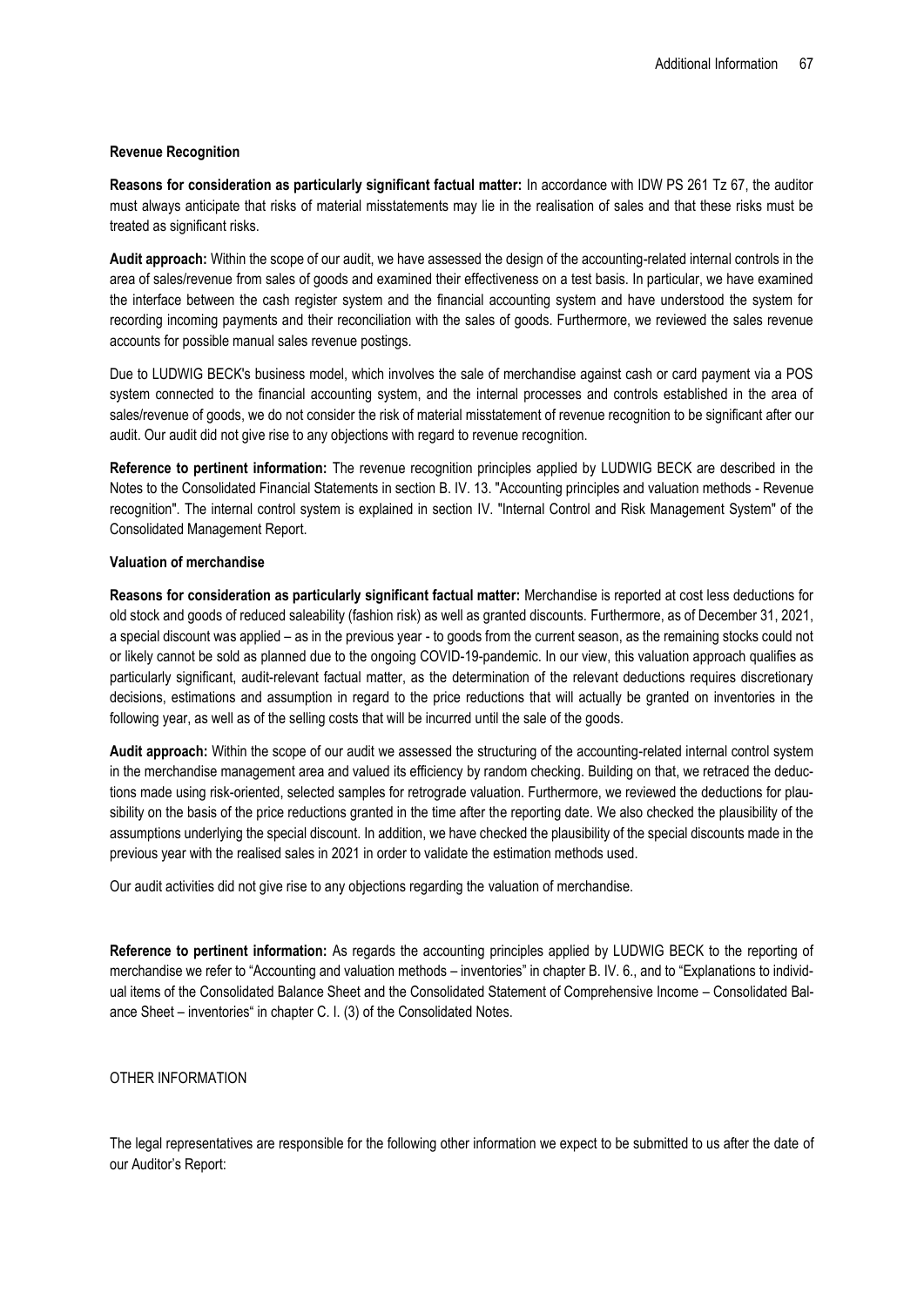- Group Statement on Corporate Governance pursuant section 315d par. 1 Commercial Code (HGB); LUDWIG BECK prepares a combined Declaration and Group Declaration on Corporate Governance, that according to section 315d sentence 2 together with section 289f par. 1 sentence 2 Commercial Code (HGB) will be published on the corporate website,
- Corporate Governance Report according to No. 3.10 of the German Corporate Governance Code,
- Declaration according to sections 297 par. 2, sentence 4 and 315 par. 1, sentence 5 Commercial Code (HGB) and
- The remaining parts of the Annual Report for the Fiscal Year 2021 with the exception of the audited Consolidated Financial Statements, the Consolidated Management Report and our pertinent Auditor's Report.

The Supervisory Board is responsible for the following information we expect to be provided to us after the date of this Auditor's Report:

Supervisory Board's Report.

Our audit opinions regarding the Consolidated Financial Statements and the Consolidated Management Report do not extend to other information. Accordingly, we neither give any audit opinion nor draw any other audit conclusion with regard thereto.

In the context of our audit, it is our responsibility to read the other information and to assess whether the other information

- contains significant inconsistencies regarding the Consolidated Financial Statements, the Consolidated Management Report or our audit findings or
- was otherwise gravely misrepresented.

#### RESPONSIBILITY OF THE LEGAL REPRESENTATIVES AND THE SUPERVISORY BOARD FOR THE CONSOLIDATED FINANCIAL STATEMENTS AND THE CONSOLIDATED MANAGEMENT REPORT

The legal representatives are responsible for the preparation of the Consolidated Financial Statements in compliance with the IFRS as adopted by the EU as well as with section 315e par. 1 Commercial Code (HGB) applicable as a supplementary source of German law, in all major aspects, and for ensuring that, with due regard to these provisions, they convey an accurate and fair picture of the Group's assets, financial and earnings situation. Furthermore, the legal representatives are answerable for the internal controls they consider essential in order to facilitate the preparation of the Consolidated Financial Statements free of significant – intentional or inadvertent – misrepresentations.

With regard to compiling the Consolidated Financial Statements, the legal representatives are also obligated to assess the Group's ability to continue as a going concern. The legal representatives are also requested to present factual matters that are relevant to the continuation as a going concern. Furthermore, it is their responsibility to base their accounting on the accounting principle of going concern unless they intend to liquidate the Group or discontinue operations or have no viable alternative.

The legal representatives are also responsible for ensuring that the Consolidated Management Report prepared by them basically conveys an accurate picture of the Group's situation, is consistent with the Consolidated Financial Statements in all major aspects, complies with the provisions of German law and correctly represents the opportunities and risks of future development. Furthermore, the legal representatives are answerable for all precautions and measures (systems) they consider essential in order to facilitate the preparation of the Consolidated Management Report in compliance with the applicable provisions of German law and to provide sufficient and appropriate evidence for the statements contained in the Consolidated Management Report.

The Supervisory Board is responsible for monitoring the Group's financial reporting process as applied to the preparation of the Consolidated Financial Statements and the Consolidated Management Report.

#### RESPONSIBILITY OF THE AUDITOR FOR THE AUDIT OF THE CONSOLIDATED FINANCIAL STATEMENTS AND THE CONSOLIDATED MANAGEMENT REPORT

It is our objective to attain a sufficient level of assurance as to whether the Consolidated Financial Statements as a whole are free of – intentional or inadvertent – misrepresentations and the Consolidated Management Report basically gives an accurate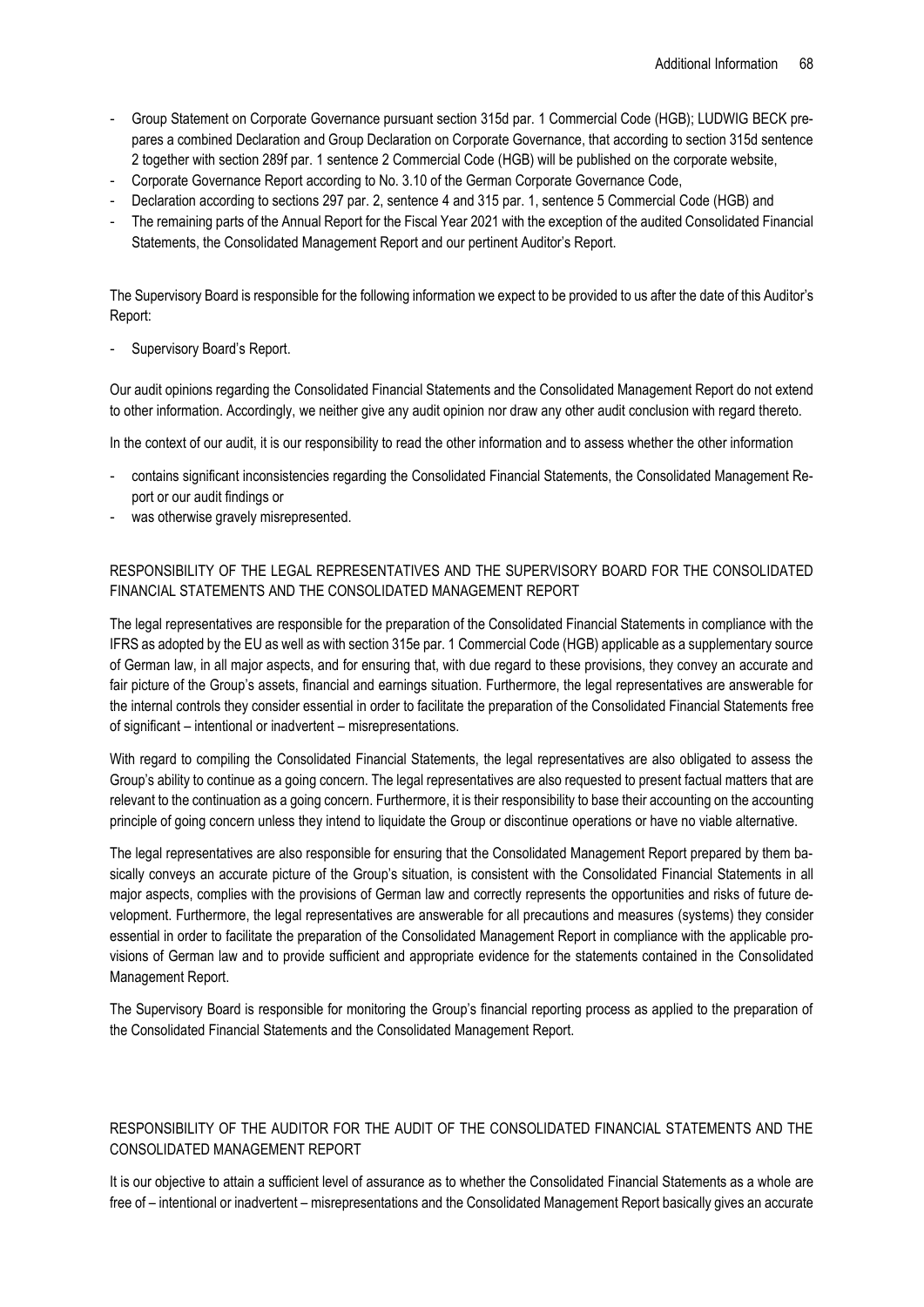view of the Group's situation, is consistent with the Consolidated Financial Statements and the audit findings in all major aspects, complies with the provisions of German law and correctly represents the opportunities and risks of future development, and to provide an Auditor's Report that reflects our audit opinions concerning the Consolidated Financial Statements and the Consolidated Management Report.

Sufficient assurance means a high level of assurance, yet no guarantee that an audit carried out in accordance with section 317 Commercial Code (HGB) and EU AudReg, with due regard to the generally accepted German standards for the audit of financial statements promulgated by the Institut der Wirtschaftsprüfer (IDW), will always detect significant misrepresentations. Misrepresentations may result from infringements or inaccuracies. They are considered significant if they can be reasonably expected to influence the economic decisions, individually or generally, taken by the recipients on the basis of these Consolidated Financial Statements and this Consolidated Management Report.

With regard to our audit we exercise due discretion and maintain a critical stance. Furthermore, we

- identify and assess the risks of significant intentional or inadvertent misrepresentations in the Consolidated Financial Statements and the Consolidated Management Report, plan and carry out audit procedures in response to such risks and obtain audit evidence that is sufficient and appropriate to form the basis for our audit opinions. The risks of significant misrepresentations remaining undetected is higher in case of infringements than they are in case of inaccuracies, as infringements may include fraudulent collaboration, forgeries, inadvertent incompleteness, misleading representations or circumvention of internal controls.
- gain an understanding of the internal control systems relevant to the audit of the Consolidated Financial Statements and the precautions and measures relevant to the audit of the Consolidated Management Report in order to be able to plan audit actions that are appropriate under the given circumstances while at the same time refraining from giving an audit opinion on the efficiency of the company's systems.
- evaluate the appropriateness of the accounting processes applied by the legal representatives as well as the tenability of the estimated values and pertinent information provided by the legal representatives.
- draw conclusions on the adequateness of the accounting principle of going concern as applied by the legal representatives, as well as on the question as to whether, based on the audit evidence obtained, there is any significant uncertainty in connection with events or circumstances that give rise to reasonable doubt about the Group's ability to continue as a going concern. If we arrive at the conclusion that there is a significant uncertainty, we are obligated to draw attention to the pertinent information contained in the Consolidated Financial Statements and the Consolidated Management Report in our Auditor's Report, or if this information is inappropriate, to qualify our audit opinion. We draw our conclusions based on the audit evidence obtained until the date of our Auditor's Report. Future events or circumstances may, however, lead to a situation where the Group is no longer able to continue as a going concern.
- assess the overall representation, layout and contents of the Consolidated Financial Statements including pertinent information, and evaluate whether the Consolidated Financial Statements reflect the transactions and events they are based on in a way that the Consolidated Financial Statements convey a fair and accurate picture of the Group's assets, financial and earnings situation, in compliance with the IFRS as adopted by the EU as well as with section 315e par. 1 Commercial Code (HGB) applicable as a supplementary source of German law.
- obtain sufficient and appropriate audit evidence for the companies' accounting details and intergroup transactions in order to give audit opinions on the Consolidated Financial Statements and the Consolidated Management Report. We are responsible for the derivation, monitoring and performance of the audit of the Consolidated Financial Statements. We have sole responsibility for our audit opinions.
- evaluate the Consolidated Management Report's consistency with the Consolidated Financial Statements, its legality and the picture of the Group's situation it conveys.
- perform audit activities with regard to the future-oriented information given by the legal representatives in the Consolidated Management Report. On the basis of sufficient and appropriate audit evidence we particularly retrace the significant assumptions the legal representatives based their future-oriented information on, and evaluate the proper derivation of the future-oriented information from these basic assumptions. We do not give any separate audit opinion on this future-oriented information or these basic assumptions. There is a considerable risk that future events may differ materially from this futureoriented information.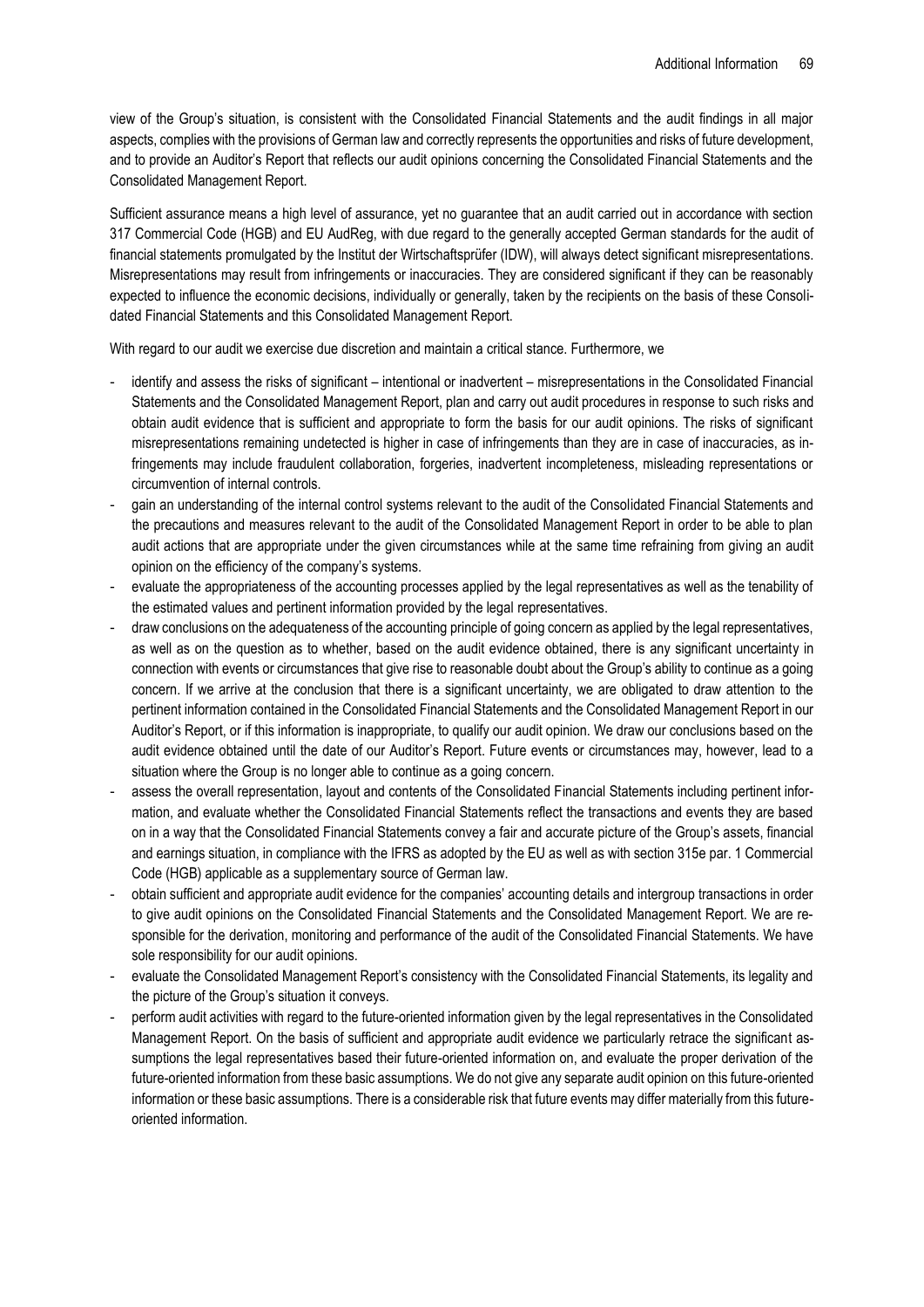Among other, we discuss with the persons responsible for monitoring about the planned scope of and the time planning for the audit as well as significant audit findings, including possible shortcomings of the internal control system, which we detect in the course of our audit.

We declare vis-à-vis the persons responsible for monitoring that we have complied with the relevant requirements of independence, and explain to them all relations and other circumstances that can reasonably be expected to have an effect on our independence, as well as the safeguards applied with regard thereto.

From all factual matters discussed with the persons responsible for monitoring we select those factual matters that were most significant for the audit of the Consolidated Financial Statements for the current reporting period and therefore qualify as particularly significant factual matters. We relate these factual matters in our auditor's report unless statutory or other legal provisions preclude publication of the relevant data.

#### OTHER STATUTORY AND OTHER LEGAL REQUIREMENTS

*REPORT ON THE AUDIT OF THE ELECTRONIC REPRODUCTIONS OF THE CONSOLIDATED FINANCIAL STATEMENTS AND THE CONSOLIDATED MANAGEMENT REPORT PREPARED FOR THE PURPOSE OF DISCLOSURE PURSUANT TO SECTION 317 PAR. 3A HGB*

#### *Audit opinion*

Pursuant to section 317 par. 3a HGB, we have performed an audit with a sufficient level of assurance as to whether the reproductions of the consolidated financial statements and the consolidated management report (hereinafter also referred to as "ESEF documents") contained in the attached file 5299008RI8NGQL3F3J12-2021-12-31-de.zip (hash value SHA256 610EFAE5A935C4A032775B6CDAD1FE5214E70788B7F5FADC0460FFBA16D7AC70) and prepared for the purpose of disclosure comply in all material respects with the requirements of section 328 par. 1 HGB on the electronic reporting format ("ESEF format"). In accordance with German legal requirements, this audit only covers the conversion of the information in the consolidated financial statements and the consolidated management report into the ESEF format and therefore neither the information contained in these reproductions nor any other information contained in the aforementioned file.

In our opinion, the reproductions of the consolidated financial statements and the consolidated management report contained in the aforementioned file and prepared for the purpose of disclosure comply in all material respects with the electronic reporting format requirements of section 328 par. 1 HGB. Beyond this audit opinion and our audit opinions on the accompanying consolidated financial statements and the accompanying consolidated management report for the financial year from January 1 to December 31, 2021 contained in the preceding "Report on the audit of the consolidated financial statements and the consolidated management report", we do not express any audit opinion on the information contained in these reproductions or on the other information contained in the aforementioned file.

#### *Basis for the audit opinion*

We conducted our audit of the reproductions of the consolidated financial statements and the consolidated management report contained in the above-mentioned attached file in accordance with section 317 par. 3a HGB and in compliance with the *IDW Auditing Standard: Audit of Electronic Reproductions of Financial Statements and Management Reports Prepared for the Purpose of Disclosure pursuant to section 317 par. 3a HGB (IDW PS 410 (10.2021)) [IDW Prüfungsstandards: Prüfung der für Zwecke der Offenlegung erstellten elektronischen Wiedergaben von Abschlüssen und Lageberichten nach § 317 Abs. 3a HGB (IDW PS 410) (10.2021))].* Our responsibility thereunder is further described in the section "Auditor's Responsibility for the Audit of the ESEF Documents". Our auditing practice has complied with the quality assurance system requirements of the *IDW Standard on Quality Control 1: Requirements for Quality Control in Audit Firms (IDW QS 1) [IDW Qualitätssicherungsstandards 1: Anforderungen an die Qualitätssicherung in der Wirtschaftsprüferpraxis (IDW QS 1)].*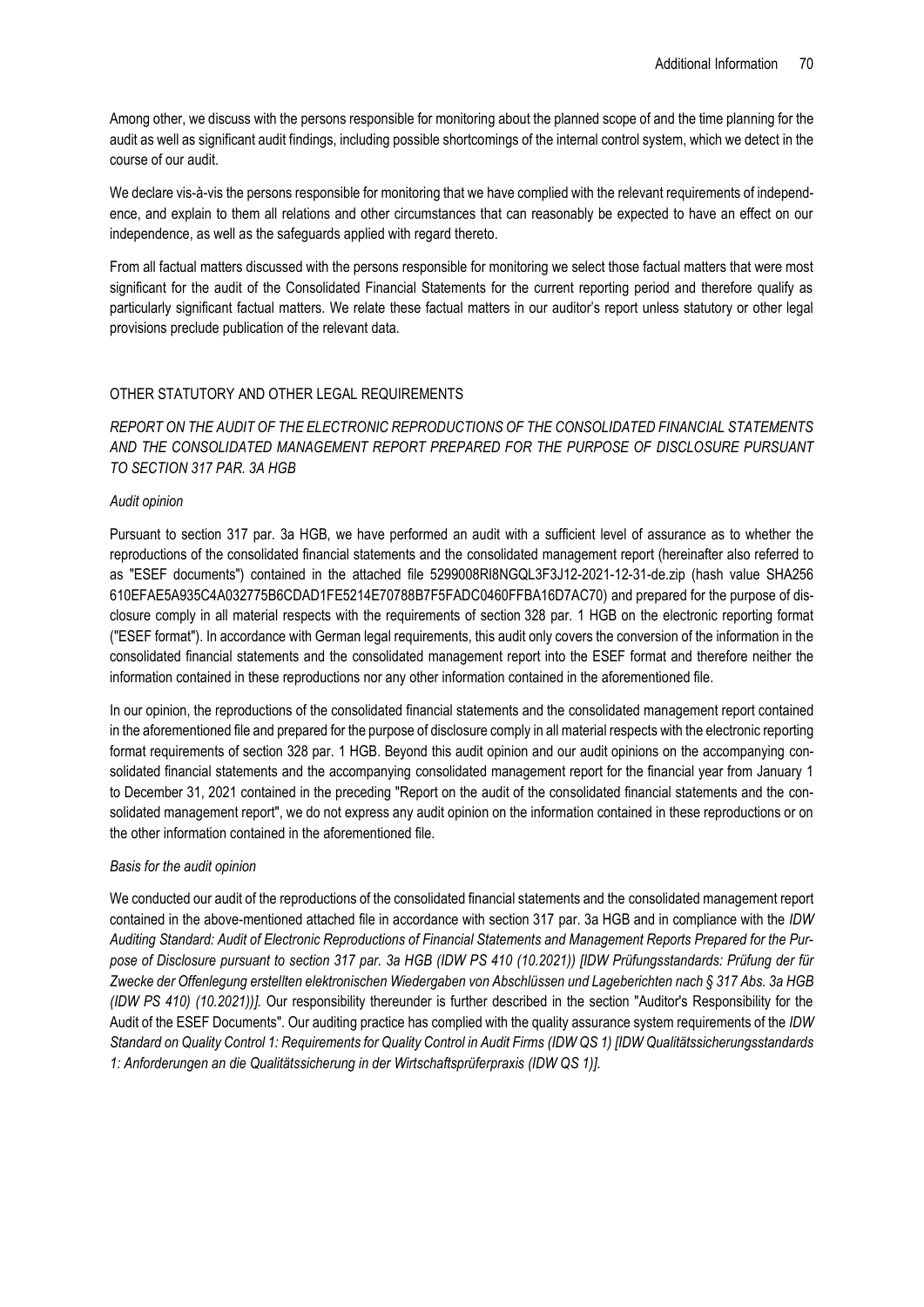#### *Responsibility of the legal representatives and the supervisory board for the ESEF documents*

The legal representatives of the Company are responsible for the preparation of the ESEF documents with the electronic reproductions of the consolidated financial statements and the consolidated management report in accordance with section 328 par. 1 sentence 4 no. 2 HGB.

Furthermore, the legal representatives of the Company are responsible for the internal controls as they deem necessary to enable the preparation of the ESEF documents that are free from material non-compliance, whether due to fraud or error, with the electronic reporting format requirements of section 328 par. 1 sentence 4 no. 1 HGB.

The legal representatives of the Company are also responsible for submitting the ESEF documents together with the auditor's report and the attached audited consolidated financial statements and audited consolidated management report as well as other documents to be disclosed to the operator of the Federal Gazette.

The Supervisory Board is responsible for overseeing the preparation of the ESEF documents as part of the financial reporting process.

#### *Auditor's Responsibility for the Audit of the ESEF Documents*

Our objective is to obtain reasonable assurance about whether the ESEF documents are free from material non-compliance, whether due to fraud or error, with the requirements of section 328 par. 1 HGB. During the audit, we exercise professional judgement and maintain a critical attitude. Furthermore, we

- identify and assess the risks of material non-compliance with the requirements of section 328 par. 1 HGB, whether due to fraud or error, design and perform audit procedures responsive to those risks, and obtain audit evidence that is sufficient and appropriate to provide a basis for our audit opinion;
- obtain an understanding of internal control relevant to the audit of the ESEF documents in order to design audit procedures that are appropriate in the circumstances, but not for the purpose of expressing an opinion on the effectiveness of those controls;
- assess the technical validity of the ESEF documentation, i.e. whether the file containing the ESEF documentation meets the requirements of Delegated Regulation (EU) 2019/815, as amended at the reporting date, for the technical specification for that file;
- assess whether the ESEF documentation provides a consistent XHTML representation of the audited consolidated financial statements and the audited consolidated management report;
- assess whether the mark-up of the ESEF documents with inline XBRL technology (iXBRL) in accordance with Articles 4 and 6 of Delegated Regulation (EU) 2019/815, as applicable at the reporting date, provides an adequate and complete machine-readable XBRL copy of the XHTML rendering.

#### OTHER INFORMATION ACCORDING TO ARTICLE 10 EU-APRVO

We were appointed as auditors by the Annual General Meeting held on May 17, 2021. We were engaged by the Supervisory Board on December 16, 2021. We have acted as auditors for the Consolidated Financial Statements of LUDWIG BECK am Rathauseck – Textilhaus Feldmeier Aktiengesellschaft, Munich, since the Fiscal Year 2009 without interruptions.

We declare that the audit opinions contained in our Auditor's Report are consistent with the Supplementary Report to the Supervisory Board pursuant to article 11 EU AudReg (Auditor's Report).

We have not performed any services, other than those disclosed in the consolidated financial statements or the group management report of the audited entity, in addition to the audit of the financial statements of the audited entity or the entities controlled by it.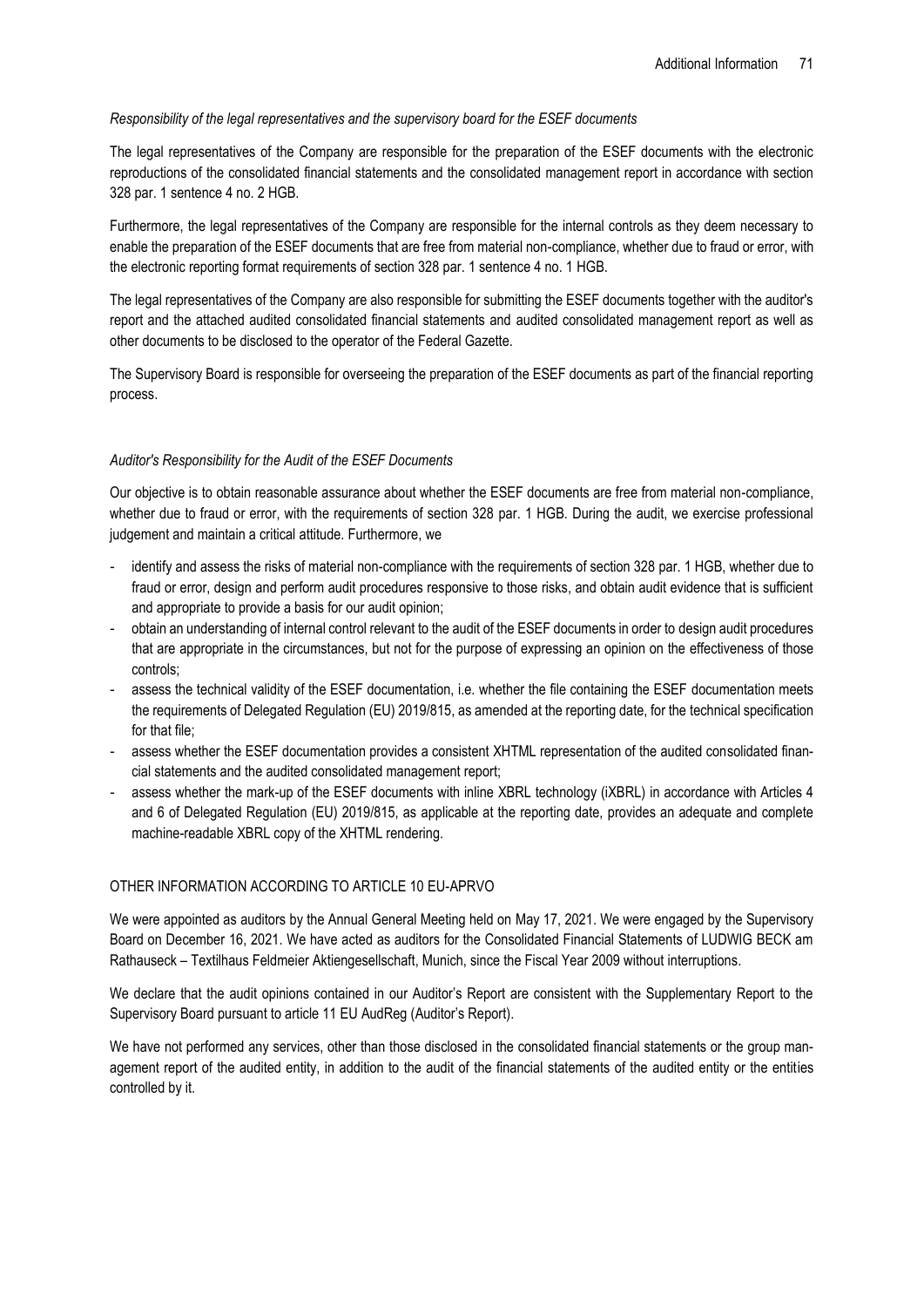#### OTHER MATTERS - USE OF THE AUDIT OPINION

Our audit opinion should always be read in conjunction with the audited consolidated financial statements and the audited group management report and the audited ESEF documentation. The consolidated financial statements and the group management report converted into the ESEF format - including the versions to be published in the Federal Gazette - are merely electronic reproductions of the audited consolidated financial statements and the audited group management report and do not replace them. In particular, the ESEF opinion and our audit opinion contained therein can only be used in conjunction with the audited ESEF documents provided in electronic form.

#### RESPONSIBLE AUDITOR

The responsible auditor for this audit is Mr. Peter Häussermann.

Munich, March 23, 2022

#### **BTU** TREUHAND GmbH

Wirtschaftsprüfungsgesellschaft

Clemens Dornseifer

Public Auditor

Peter Häussermann

Public Auditor